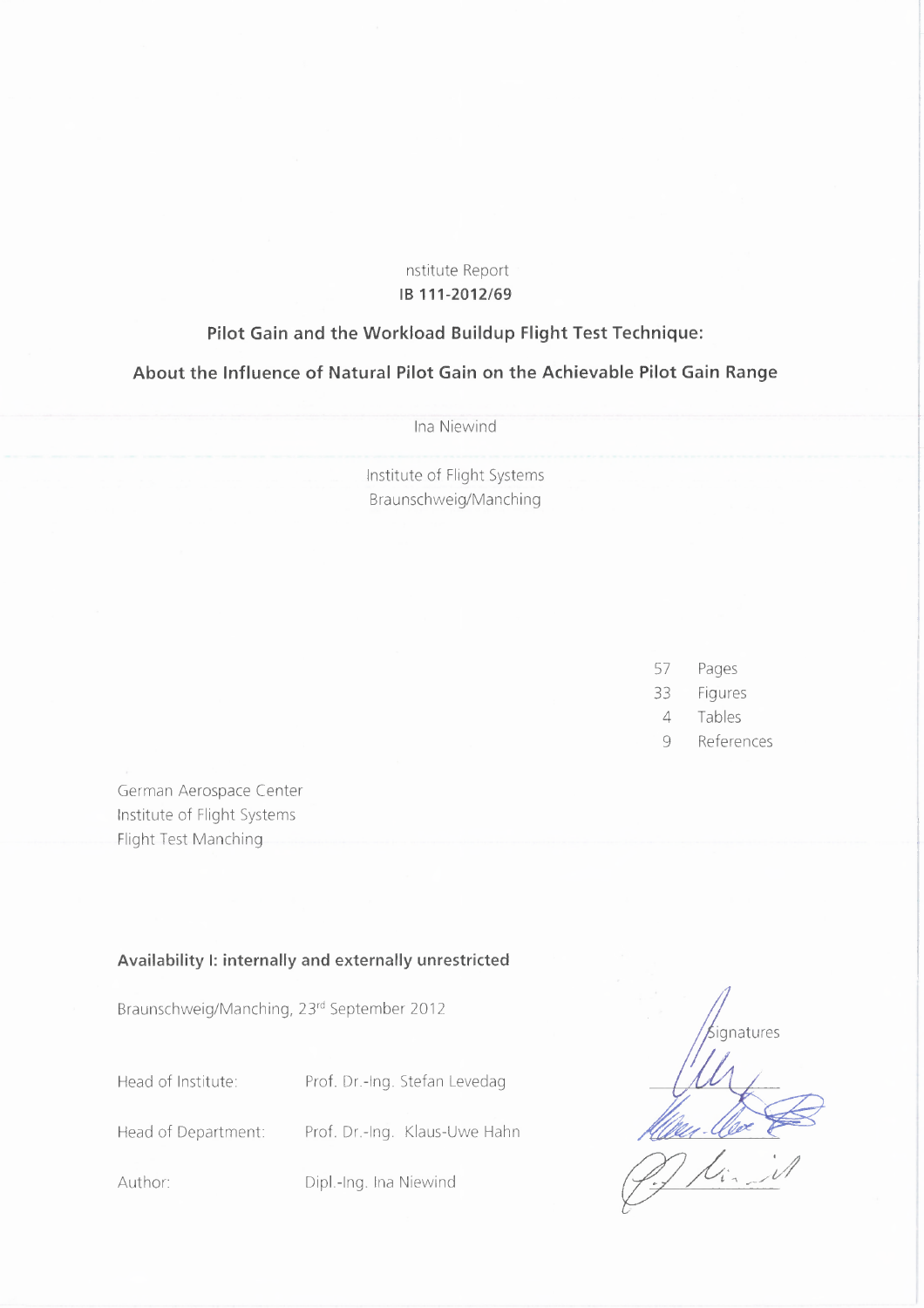# **Background and Overview**

The term "pilot gain" essentially describes the way the pilot acts on the inceptor during flight. It is a key aspect of handling qualities research and related flight tests. Pilots are asked to fly intentionally high or low gain and there are specific tasks associated with high gain flying - e.g. air-toair refueling - and low gain flying - e.g. a course correction during a ferry flight. Most test organizations have their famous high and low gain pilots and the term "pilot gain" is understood very well on an intuitive level - especially when sitting in the backseat of an aircraft controlled by a high gain pilot. But in spite of all this, there is no generally accepted verbal or mathematical definition of "pilot gain".

A simulator study was performed in March to July 2012; participants were 12 experimental test pilots from the Bundeswehr Technical and Airworthiness Center for Aircraft (WTD 61) and Cassidian. A second study in July-August 2012 covered 12 operational pilots from the Eurofighter squadron in Laage. The aim of this study was - among others - to validate potential pilot gain measures. Based on valid pilot gain measures this report covers the question if the pilot gain range depends on the pilot's natural gain, e.g. if a high gain pilot can vary his pilot gain more than a low gain pilot.

This report gives a comprehensive overview of the test results related to the pilot gain range.

Chapter 1 gives an introduction to the topic of "pilot gain".

Chapter 2 gives an overview of the test strategy, the test setup and the participants.

Chapter 3 presents the different representations of the pilot gain range and gives an introduction to their interpretation and the statistical background.

Chapter 4 provides an overview of the pilot gain range for 10 different pilot gain measures which have been identified as valid in a previous report.

Chapter 5 summarizes the results and states limitations which apply for the results.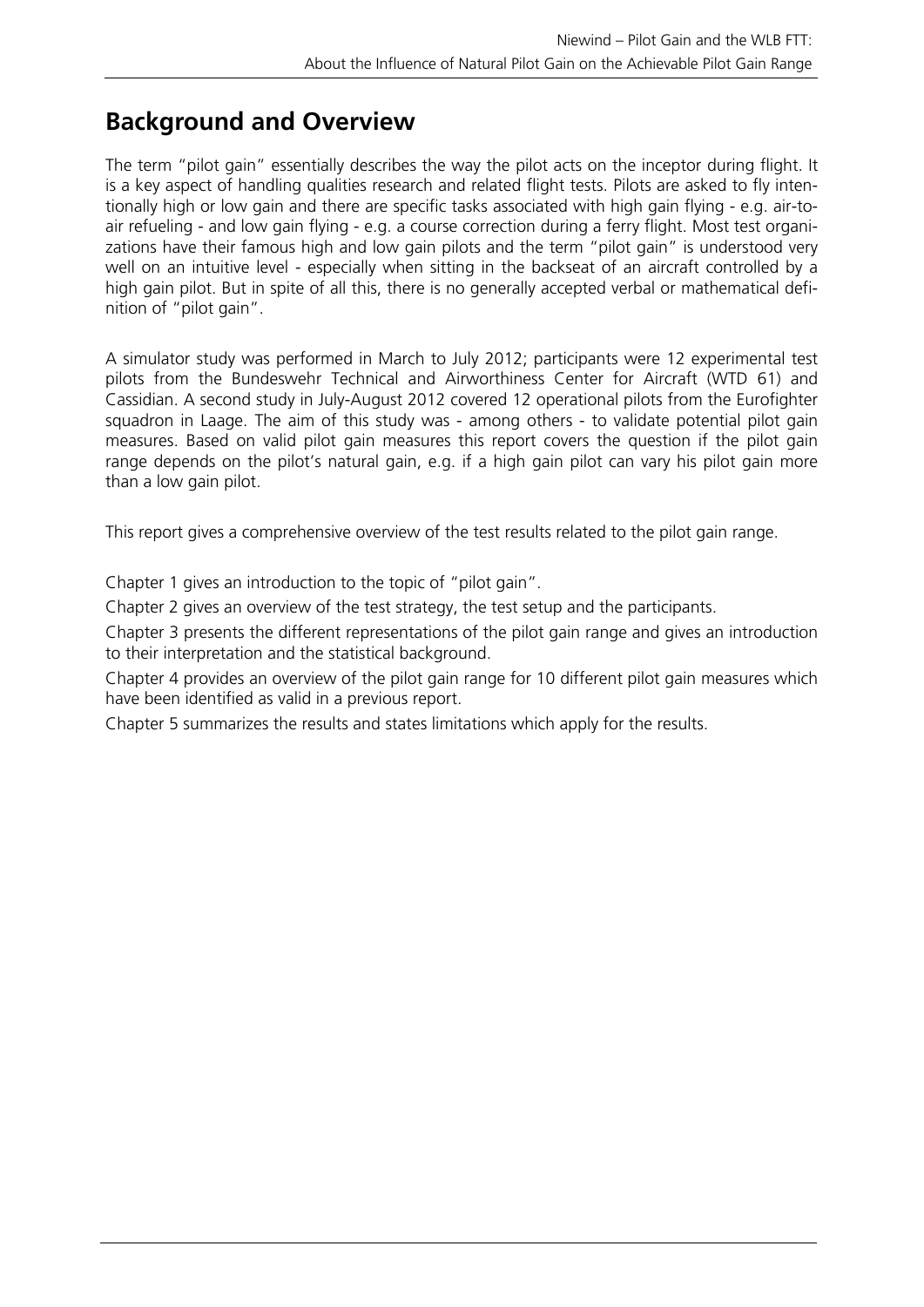# Content

| $1_{\ldots}$ |                        |    |  |  |  |  |  |
|--------------|------------------------|----|--|--|--|--|--|
| 1.1.         |                        |    |  |  |  |  |  |
| 1.2.         |                        |    |  |  |  |  |  |
| 1.3.         |                        |    |  |  |  |  |  |
| 1.4.         |                        |    |  |  |  |  |  |
| 1.5.         |                        |    |  |  |  |  |  |
| 2.           |                        |    |  |  |  |  |  |
| 2.1.         |                        |    |  |  |  |  |  |
| 2.2.         |                        |    |  |  |  |  |  |
| 2.3.         |                        |    |  |  |  |  |  |
| 2.4.         |                        |    |  |  |  |  |  |
| 2.5.         |                        |    |  |  |  |  |  |
| 2.6.         |                        |    |  |  |  |  |  |
| 2.7.         |                        |    |  |  |  |  |  |
|              |                        |    |  |  |  |  |  |
| 3.1.         |                        |    |  |  |  |  |  |
| 3.2.         |                        |    |  |  |  |  |  |
| 3.3.         |                        |    |  |  |  |  |  |
|              |                        |    |  |  |  |  |  |
| 4.1.         |                        |    |  |  |  |  |  |
| 4.2.         |                        |    |  |  |  |  |  |
| 4.3.         |                        |    |  |  |  |  |  |
| 4.4.         |                        |    |  |  |  |  |  |
| 4.5.         | RMS Stick Acceleration | 24 |  |  |  |  |  |
| 4.6.         |                        |    |  |  |  |  |  |
| 4.7.         |                        |    |  |  |  |  |  |
| 4.8.         |                        |    |  |  |  |  |  |
| 4.9.         |                        |    |  |  |  |  |  |
|              |                        |    |  |  |  |  |  |
|              |                        |    |  |  |  |  |  |
| 5.1.         |                        |    |  |  |  |  |  |
| 5.2.         |                        |    |  |  |  |  |  |
| 5.3.         |                        |    |  |  |  |  |  |
| 5.4.         |                        |    |  |  |  |  |  |
|              |                        |    |  |  |  |  |  |
|              |                        |    |  |  |  |  |  |
|              |                        |    |  |  |  |  |  |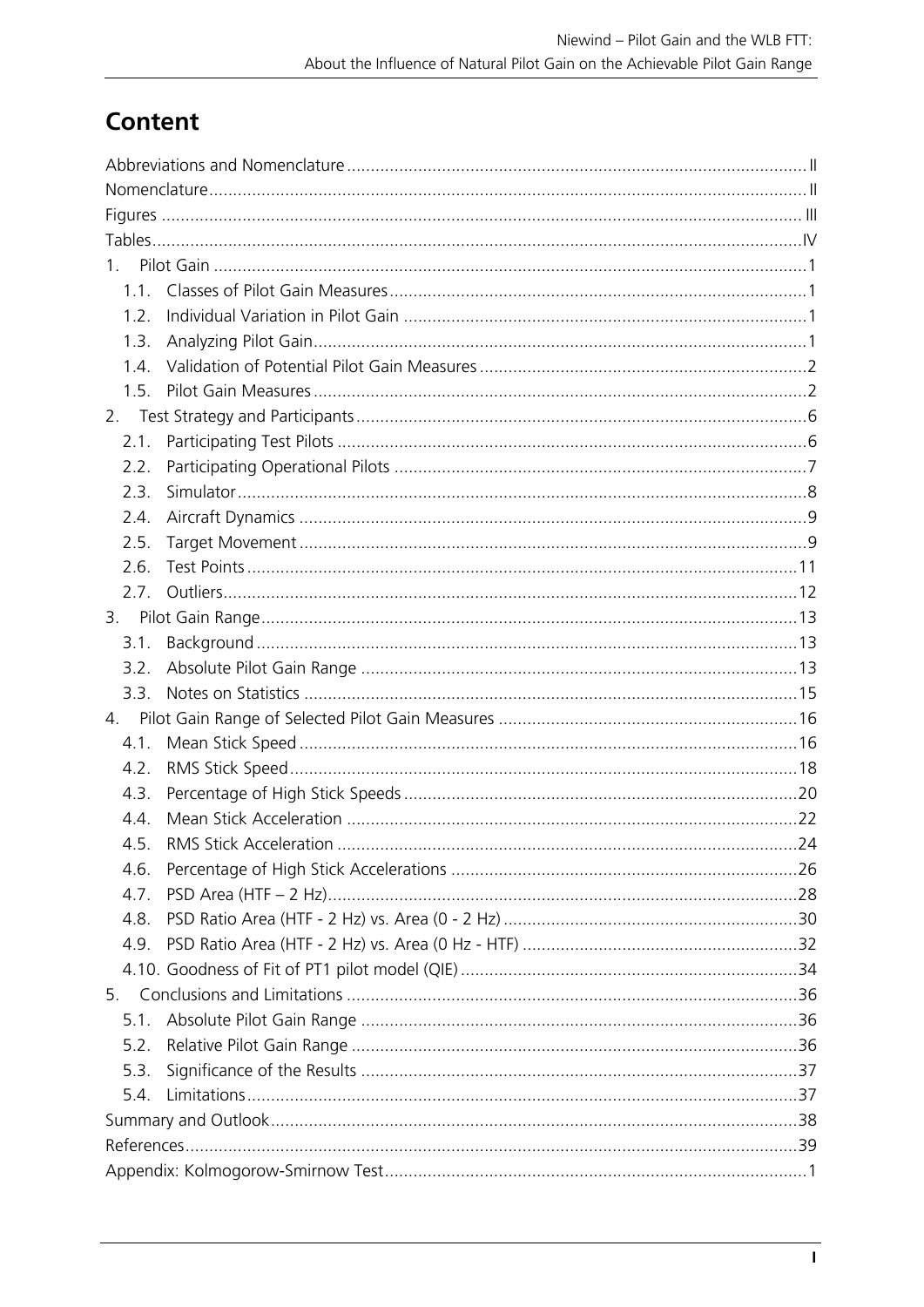# **Abbreviations and Nomenclature**

| <b>HOTAS</b>  | Hands On Throttle and Stick                                |
|---------------|------------------------------------------------------------|
| <b>HTF</b>    | <b>Highest Task Frequency</b>                              |
| <b>PIO</b>    | Pilot-Induced/Involved/In-the-loop Oscillation             |
| <b>PIW</b>    | Pilot Inceptor Workload                                    |
| <b>PSD</b>    | Power Spectral Density                                     |
| PT1/2         | Point Tracking pilot model 1/2                             |
| QIE           | Normalized Integral of the Quadratic Error                 |
| <b>RMS</b>    | Root Mean Square                                           |
| <b>WTD 61</b> | Bundeswehr Technical and Airworthiness Center for Aircraft |
|               |                                                            |

# **Nomenclature**

| $\sigma$ | sample standard deviation                                |
|----------|----------------------------------------------------------|
| $\mu$    | mean value                                               |
| Φ        | normal distribution function                             |
| i        | index                                                    |
| K        | pilot model gain                                         |
| n        | number of data points                                    |
| $T_{D}$  | lead compensation time constant                          |
| $T_e$    | time delay                                               |
| $T_1$    | lag compensation time constant                           |
| Ui       | residuals normalized to the standard normal distribution |
| Xi       | residuals                                                |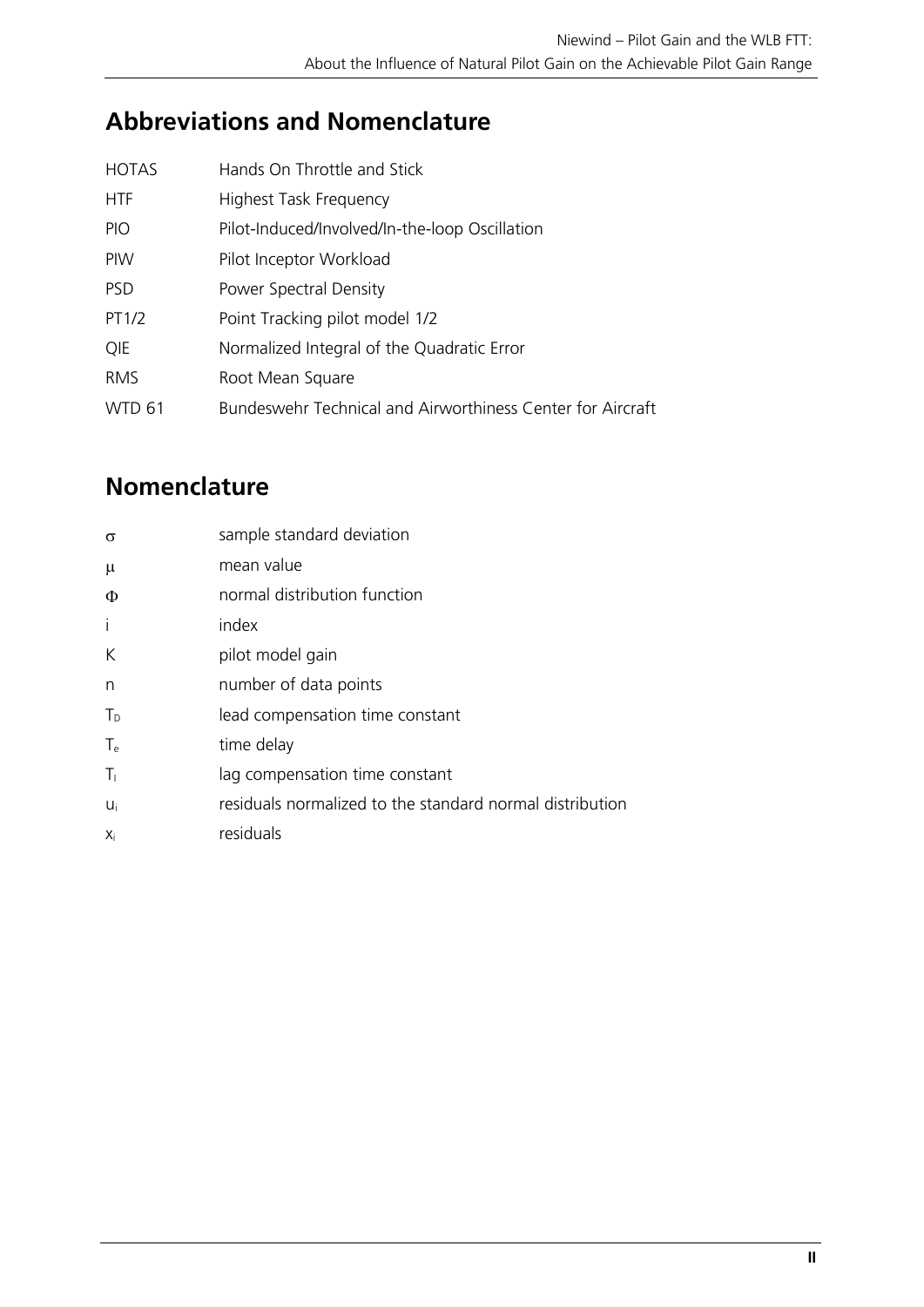# **Figures**

| Figure 1-4: Change of Pilot Model Fit with Increasing Pilot Gain - Pilot's and Pilot Model PT1    |  |
|---------------------------------------------------------------------------------------------------|--|
|                                                                                                   |  |
|                                                                                                   |  |
|                                                                                                   |  |
| Figure 2-3: Aircraft Response to a Boxcar Input (Boxcar Input Indicated by Red Lines)9            |  |
|                                                                                                   |  |
| Figure 2-5: Updated Time History Excerpt from Updated Sum of Sines Task 10                        |  |
| Figure 3-1: Absolute Pilot Gain Range Representation (Example for Increasing Pilot Gain Range) 13 |  |
| Figure 3-2: Relative Pilot Gain Range Representation (Example for Increasing Pilot Gain Range)14  |  |
|                                                                                                   |  |
|                                                                                                   |  |
|                                                                                                   |  |
|                                                                                                   |  |
|                                                                                                   |  |
| Figure 4-5: Pilot Gain Range Plots for the Percentage of High Stick Speeds 20                     |  |
| Figure 4-6: Relative Pilot Gain Range Plots for the Percentage of High Stick Speeds21             |  |
|                                                                                                   |  |
| Figure 4-8: Relative Pilot Gain Range Plots for the Mean Stick Acceleration 23                    |  |
|                                                                                                   |  |
| Figure 4-10: Relative Pilot Gain Range Plots for the RMS Stick Acceleration25                     |  |
| Figure 4-11: Pilot Gain Range Plots for the Percentage of High Stick Accelerations26              |  |
| Figure 4-12: Relative Pilot Gain Range Plots for the Percentage of High Stick Accelerations27     |  |
|                                                                                                   |  |
|                                                                                                   |  |
| Figure 4-15: Pilot Gain Range Plots for the PSD Area Ratio (HTF-2Hz) vs. (0 - 2 Hz) 30            |  |
|                                                                                                   |  |
| Figure 4-17: Pilot Gain Range Plots for the PSD Area Ratio (HTF-2Hz) vs. (0 Hz-HTF)32             |  |
| Figure 4-18: Relative Pilot Gain Range Plots for the PSD Area Ratio (HTF-2Hz) vs. (0 Hz-HTF)33    |  |
| Figure 4-19: Pilot Gain Range Plots for the PT1 Model Fit in Terms of QIE 34                      |  |
| Figure 4-20: Pilot Gain Range Plots for the PT1 Model Fit in Terms of QIE 35                      |  |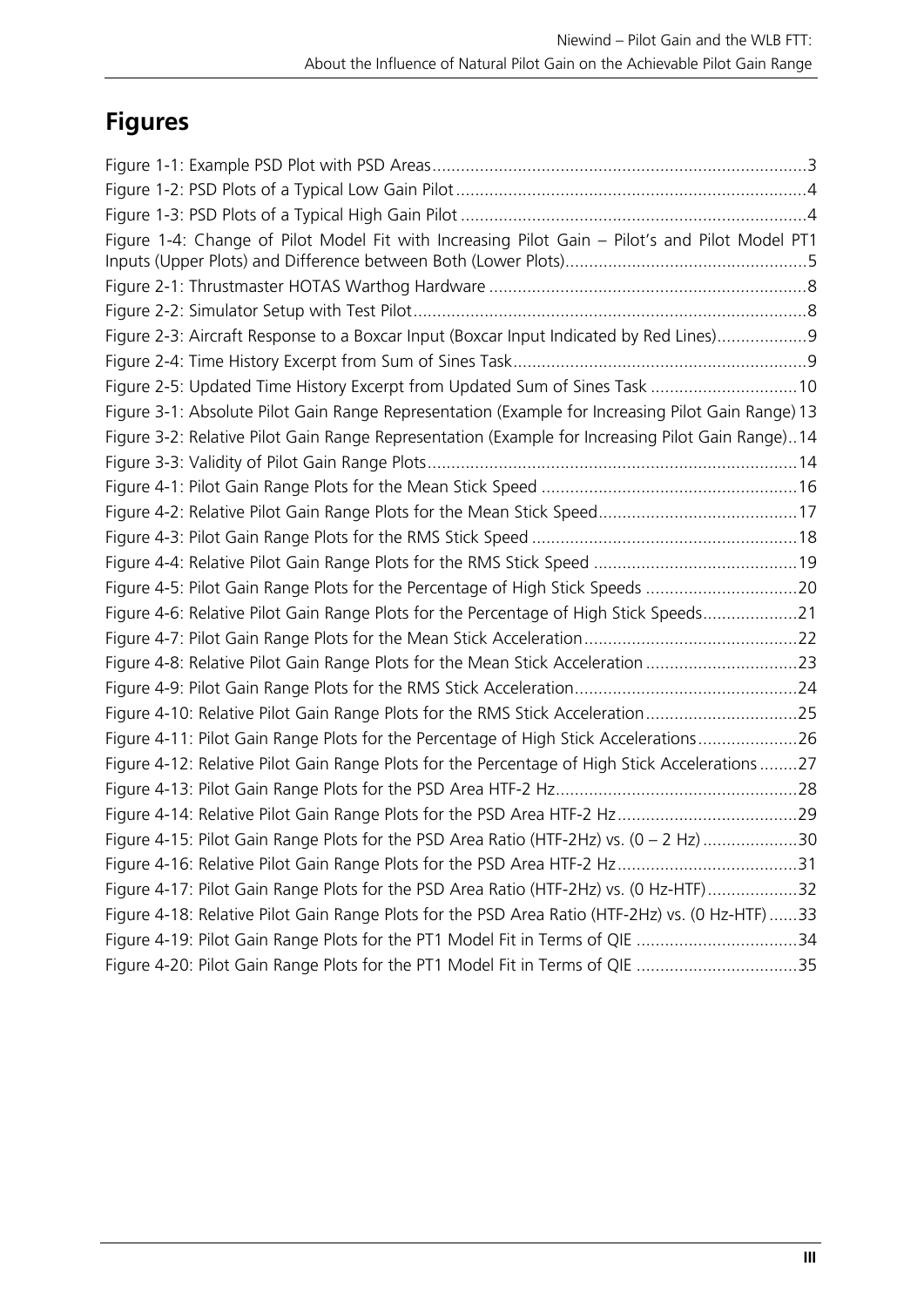# **Tables**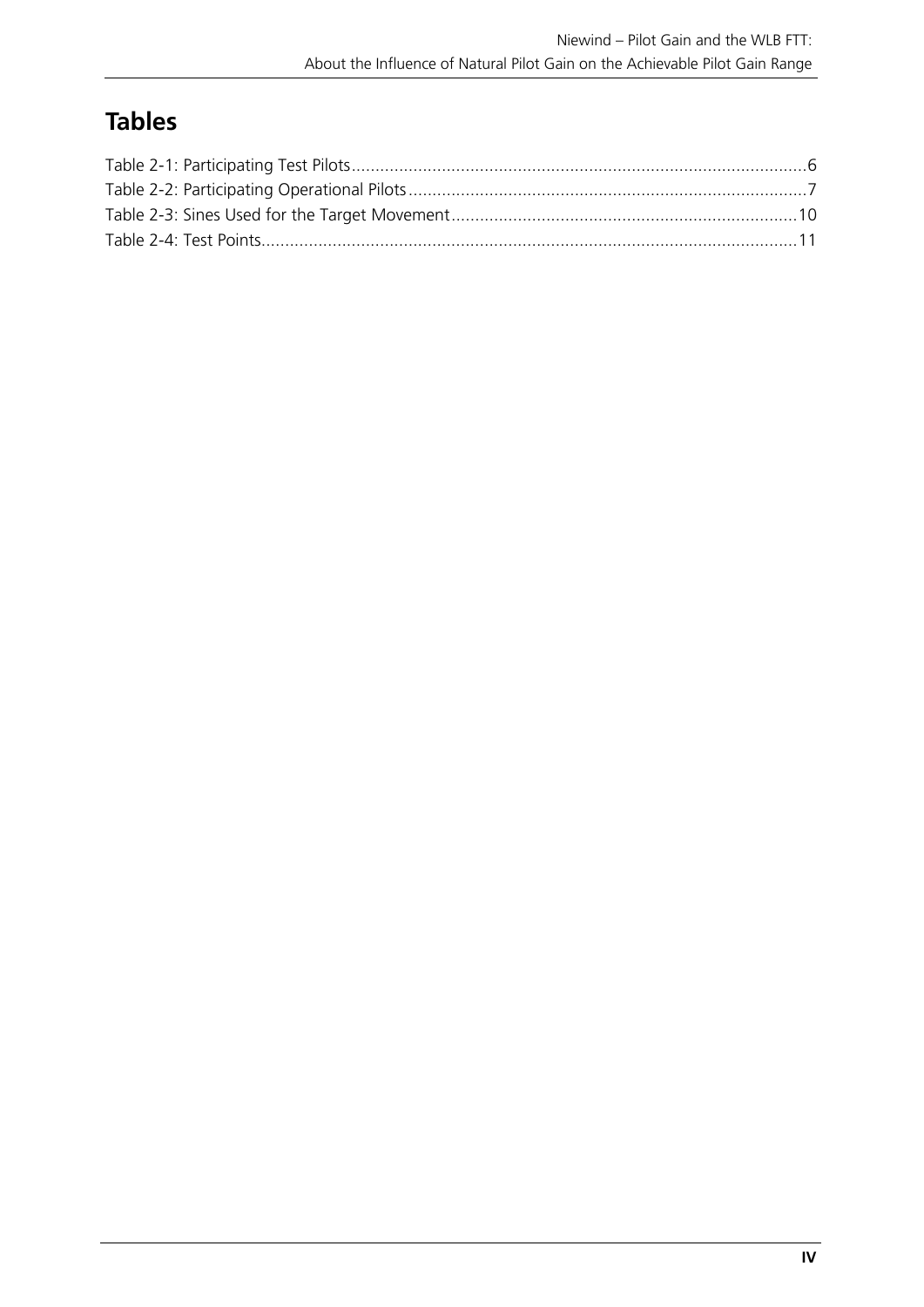# **1. Pilot Gain**

# **1.1. Definition of Pilot Gain**

The term "pilot gain" essentially describes the way the pilot acts on the inceptor during flight. Very often the term "pilot gain" is used synonymously with the expression "aggressiveness", a term quite familiar to most pilots. Pilot gain is a key aspect of handling qualities research and related flight tests. Pilots are asked to fly intentionally high or low gain and there are specific tasks associated with high gain flying, e.g. air-to-air refueling, and low gain flying, e.g. a course correction during a ferry flight.

The lower the pilot gain, the more the pilot-vehicle system resembles the stable aircraft dynamics; the higher the pilot gain, the less stable is the pilot-vehicle system. This is why high gain pilots tend to find unfavorable aircraft dynamics a low gain pilot may only experience in an emergency situation. Pilot gain is a matter of task, training, aircraft dynamics and the current stress level, but it is also a matter of individual disposition. In nearly all flight test organizations there is a famous low gain pilot and a famous high gain pilot. Both dispositions have their advantages and disadvantages and none is generally superior to the other.

Even though pilot gain is one of the most important aspects in handling qualities testing and even though it is very well understood on an intuitive level, there is no generally accepted verbal or mathematical definition.

# **1.1. Classes of Pilot Gain Measures**

In order to determine potential pilot gain measures, literature was reviewed [8]. Also, pilots and air crew members were asked about their definition of pilot gain [8]. Three types of pilot gain measures were defined and extended in [6]:

- time domain-based pilot gain measures, e.g. stick speed
- tracking performance
- PSD / frequency domain-based pilot gain measures, e.g. signal power
- duty cycle and number of control inputs per minute
- model-based pilot gain measures, e.g. pilot model gain

The tracking performance was added since the term "high gain" had a significantly negative connotation with respect to the pilot's abilities.

# **1.2. Individual Variation in Pilot Gain**

In spite of standardized training, there is a significant individual variation in the pilots' natural pilot gain. Consequently, especially test pilots are often categorized as low, medium and high gain pilots.

# **1.3. Analyzing Pilot Gain**

In order to analyze the phenomenon of pilot gain, a suitable test setup was defined in [8] and refined in [7]. The idea was to use a tracking task which is performed first with the pilot's normal control behavior (natural pilot gain). In a second step the pilot is asked to apply intentionally low gain during the same task. The third step is the same task again, but intentionally performed in a high gain fashion.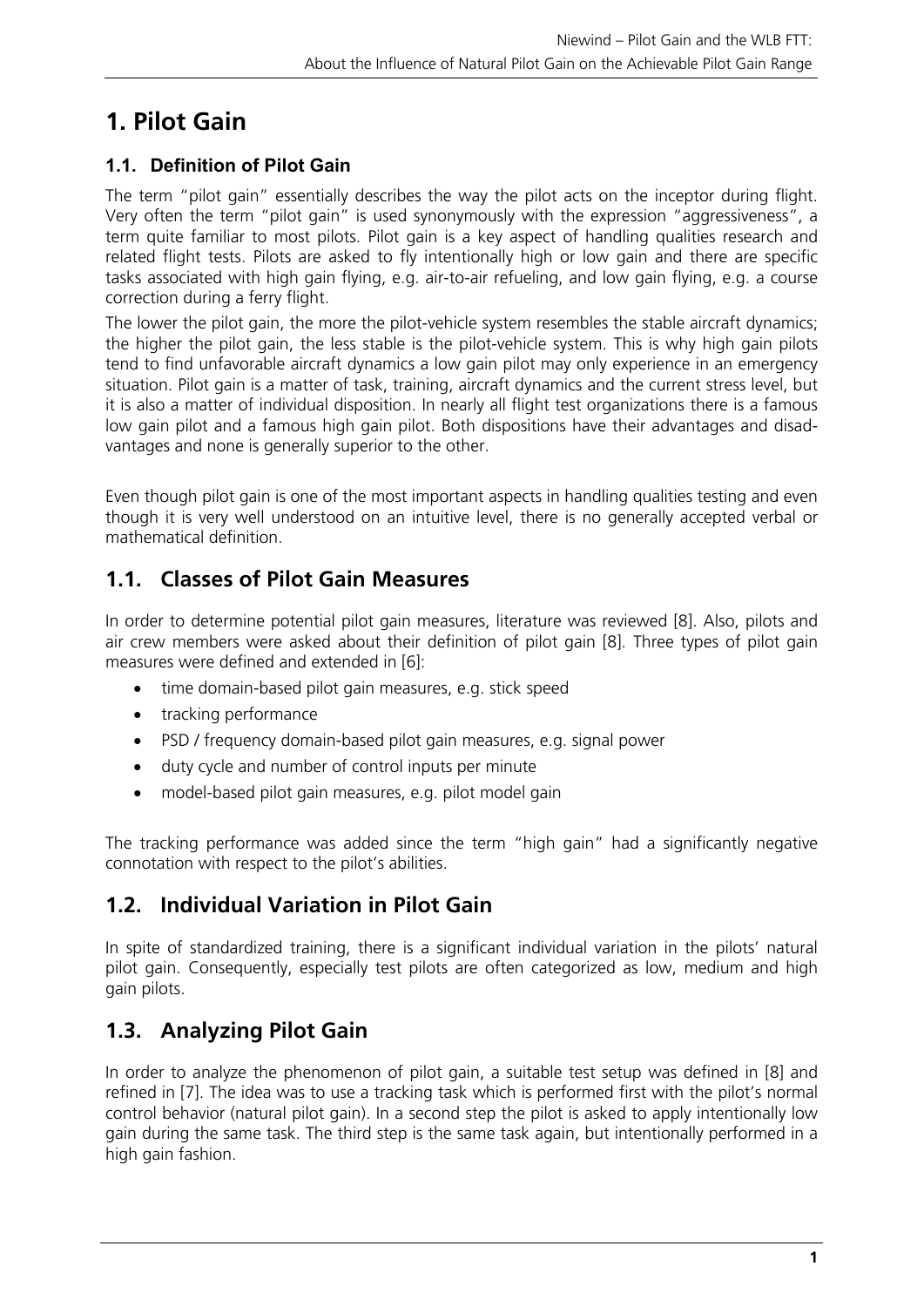# **1.4. Validation of Potential Pilot Gain Measures**

Based on the test setup, a validation was performed for 30 potential pilot gain measures [6].

The validity of a potential pilot gain measure was based on its ability to reflect the pilot gain the pilot intended to apply during the test. The validity was quantified by means of a validity index with a range from -1 (monotonically decreasing value with pilot gain) and 1 (monotonically increasing value with pilot gain).

In addition, three significant outliers were identified during the tests. Their different tracking behavior was supported by PSD plots and time histories of their stick inputs. An efficient pilot gain measure had to be able to identify these three outliers with their specific effects.

Finally, a pilot gain ranking was derived based on the 20 pilot gain measures which achieved a good validity index. The deviation of individual pilot gain measures from the overall ranking was used as a third parameter for the validation process.

# **1.5. Pilot Gain Measures**

Out of the 30 different potential pilot gain measures which were investigated in [6], the 10 pilot gain measures which passed the validation process are introduced in the following subchapters.

## **1.5.1. Time Domain-Based Pilot Gain Measures**

One result of the pilot gain survey in [8] is that pilots prefer time-domain based measures like stick deflection, stick speed and stick acceleration. These parameters are experienced in real life and are therefore more tangible. The RMS stick speed is a part of Grays "Pilot Inceptor Workload (PIW) [3], [4]; the RMS control column deflection was e.g. used in [2].

In summary, the following time domain-based pilot gain measures are recommended in [6]:

- Mean Stick Speed
- RMS Stick Speed
- *(Percentage of High Stick Speeds)*
- Mean Stick Acceleration
- RMS Stick Acceleration
- *(Percentage of High Stick Accelerations)*

The percentage of high stick speeds and/ high stick accelerations depends on an engineering judgment for a limiting value for a "high" stick speed or acceleration. The limit depends amongst others - on the task at hand, the inceptor and the aircraft dynamics. In the frame of this report the limits were set to the following values:

- Limit Large Stick Deflection: 0.25 u
- Limit High Stick Speed: 1 u/s<sup>2</sup>
- Limit High Stick Acceleration: 30 u/s<sup>2</sup>

with u being the unit of stick deflection ranging from  $\pm 1$  u for stop to stop inputs.

In spite of the similarly good results for both, stick speed and acceleration-based measures, measures based on stick speed should be preferred since they require only one differentiation of the stick deflection and are thus less susceptible to noise artifacts due to the differentiation process.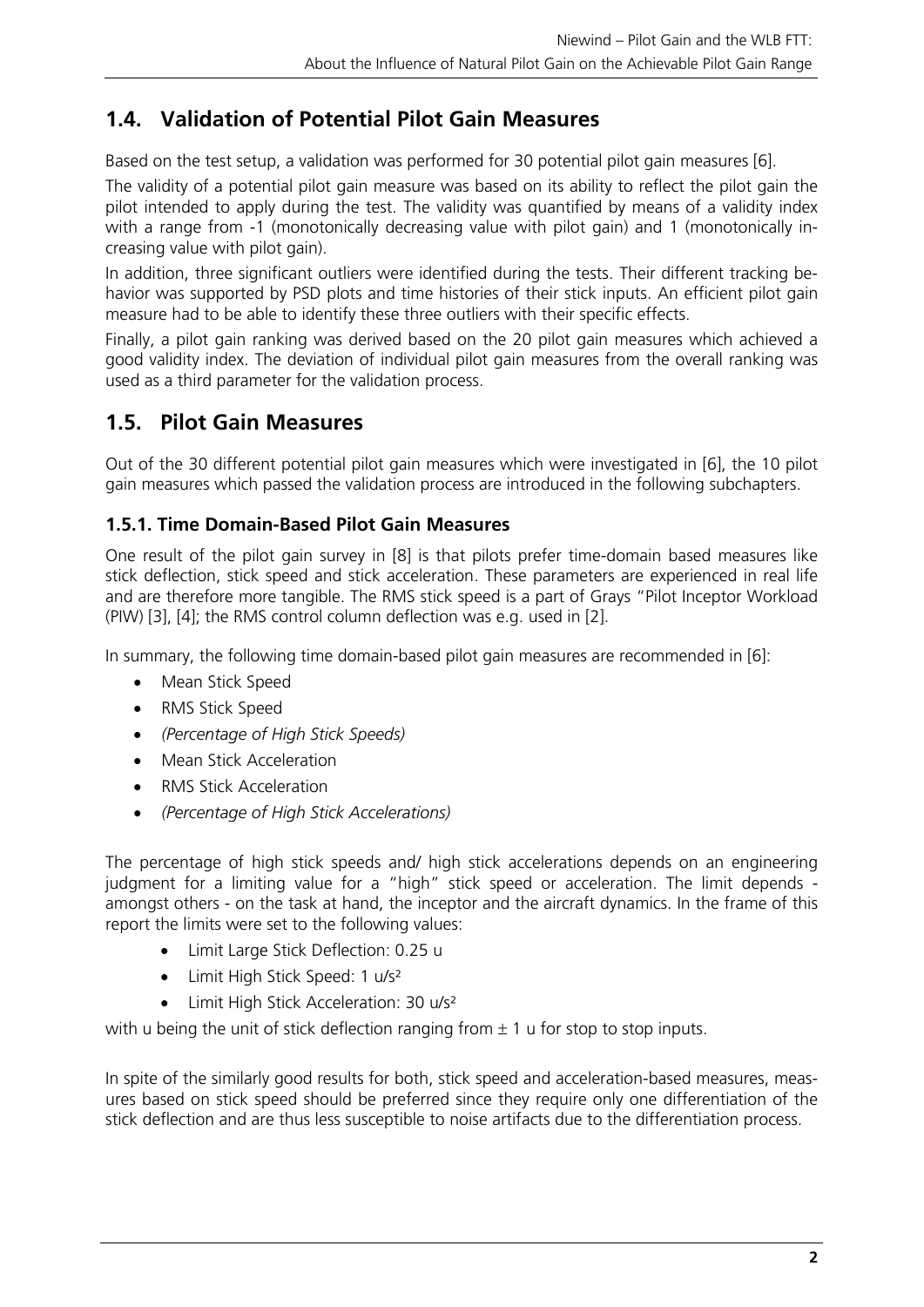## **1.5.2. Frequency Domain-Based Pilot Gain Measures**

The frequency domain is reflected in Power Spectral Density (PSD) plots. The PSD area (area below the spectral density curve) reflects the signal power of the pilot's stick inputs within a specified frequency range. Among others it was used in [2] as a potential measure for pilot control activity, even though the frequency ranges were defined in a different way than in this report. Figure 1-1 shows an example of a PSD plot.



**Figure 1-1: Example PSD Plot with PSD Areas** 

The PSD peaks in the area between 0 Hz and the Highest Task Frequency (HTF, 0.7 Hz) are sharp and defined. They reflect the frequencies of the sum of sines task which was used for the target movement (see Chapter 2.5).

The PSD peaks in the area beyond the HTF are more scattered and distributed over a frequency range. They are often a result either of high pilot gain or flaws in the aircraft dynamic (or both).

When the aircraft dynamic is kept constant, pilot gain is the main contributing factor for differences in this area.

In [8] it already appeared that low and high gain pilots tend to have different interpretations of intentionally applied low and high gain. These differences were mainly reflected in PSD plots.

Figure 1-2 and Figure 1-3 show PSD plots of a typical low and high gain pilot.

During the simulator study, the task frequency of 0.4 Hz created a significant reaction in the pilot's stick movement for all pilots (1). A typical low gain pilot shows a significant increase in the peak with increasing pilot gain whereas a some high gain pilots show only a small increase, keep this frequency peak constant or even reduce their frequency content at this frequency.

The signal power in the range of self-induced frequencies (2) is very small for the low gain pilot for all applied pilot gains whereas a high gain pilot usually creates a significant signal power in this area which increases significantly with an increase in pilot gain.

When using a normal tracking strategy, the highest task frequency at 0.7 Hz (3) only creates a small peak for a typical low gain pilot, but creates quite a pronounced peak for a typical high gain pilot.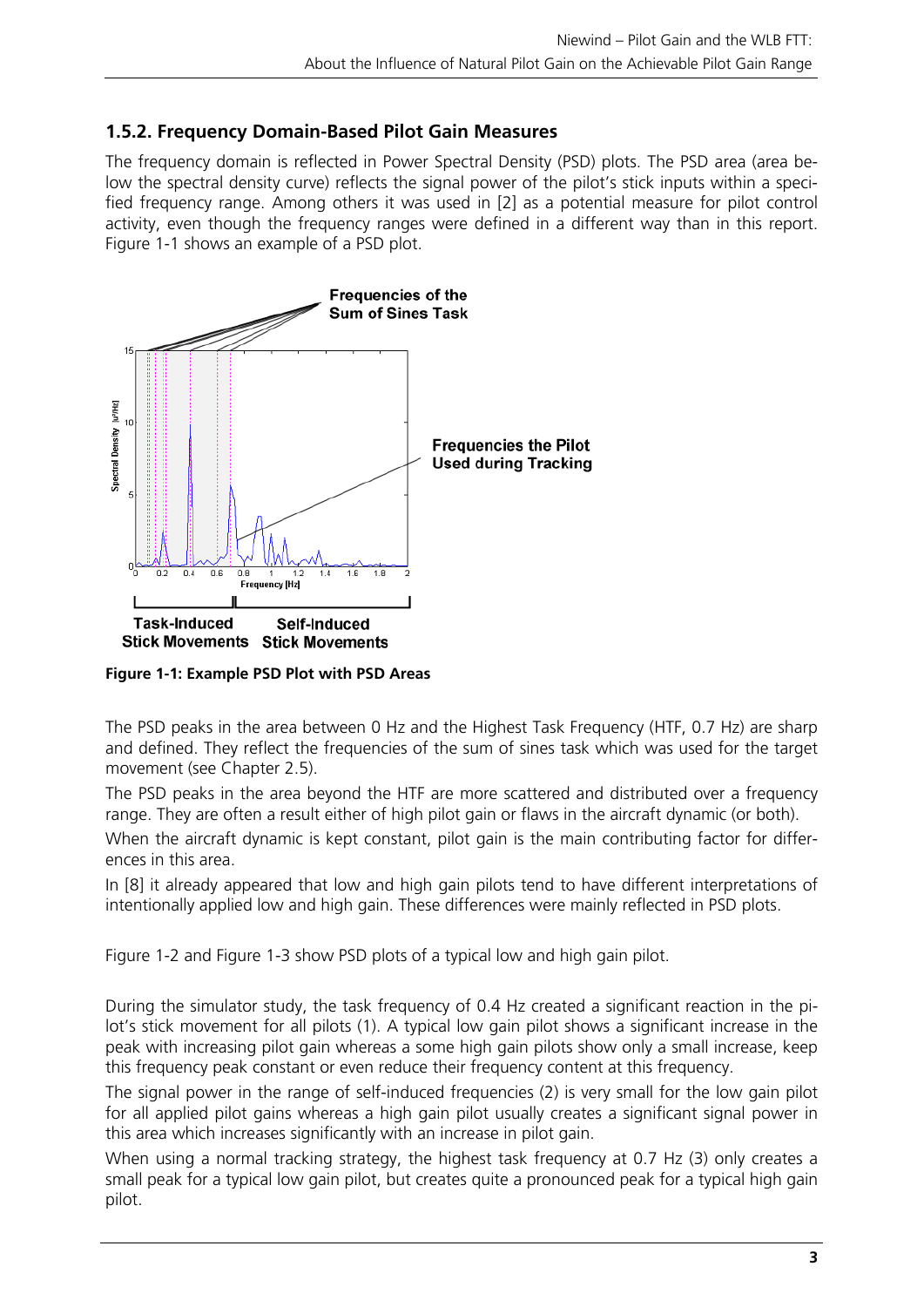

**Figure 1-2: PSD Plots of a Typical Low Gain Pilot** 



**Figure 1-3: PSD Plots of a Typical High Gain Pilot** 

The PSD power in significant frequency regions - represented by the PSD area – and also ratios between different PSD areas were evaluated in [6].

The following parameters were recommended as pilot gain measures:

- PSD Area HTF 2 Hz
- *(PSD Ratio Area (HTF 2 Hz) vs. Area (0 2 Hz))*
- *(PSD Ratio Area (HTF 2 Hz) vs. Area (0 Hz HTF))*

Note that the use of PSD ratios may mask outliers with extreme values.

## **1.5.3. Pilot Model-Based Pilot Gain Measures**

In literature the terms "pilot gain" and "pilot model gain" (as in a "K" factor in a control systemrelated model) are often mixed [8].

Also, especially during the study with operational pilots, many of which had just received their basic training in Sheppard, the pilots stated that pilot gain<sup>1</sup> was taught to them as the amount of control deviation they allow during tracking and the magnitude and quickness of reaction when a control deviation occurs. This description is well in line with the concept of "K" in pilot models.

Basically two pilot models were evaluated in [6] but only one created data which could be used as a pilot gain measure. It was the more complex model which was based on the model, but not the assumptions, of Neal and Smith [5]. In the frame of this report it is called PT1 model (PT = Point Tracking as opposed to Boundary Avoidance Tracking (BAT) which was another aspect of the simulator study).

$$
F_1(s) = K_1 e^{-T_{e1}s} \frac{T_{D}s + 1}{T_{I}s + 1}
$$

 $\overline{a}$ 

<sup>&</sup>lt;sup>1</sup> Actually for operational pilots the term "aggressiveness" was used instead of "pilot gain" as none of them was familiar with the latter term.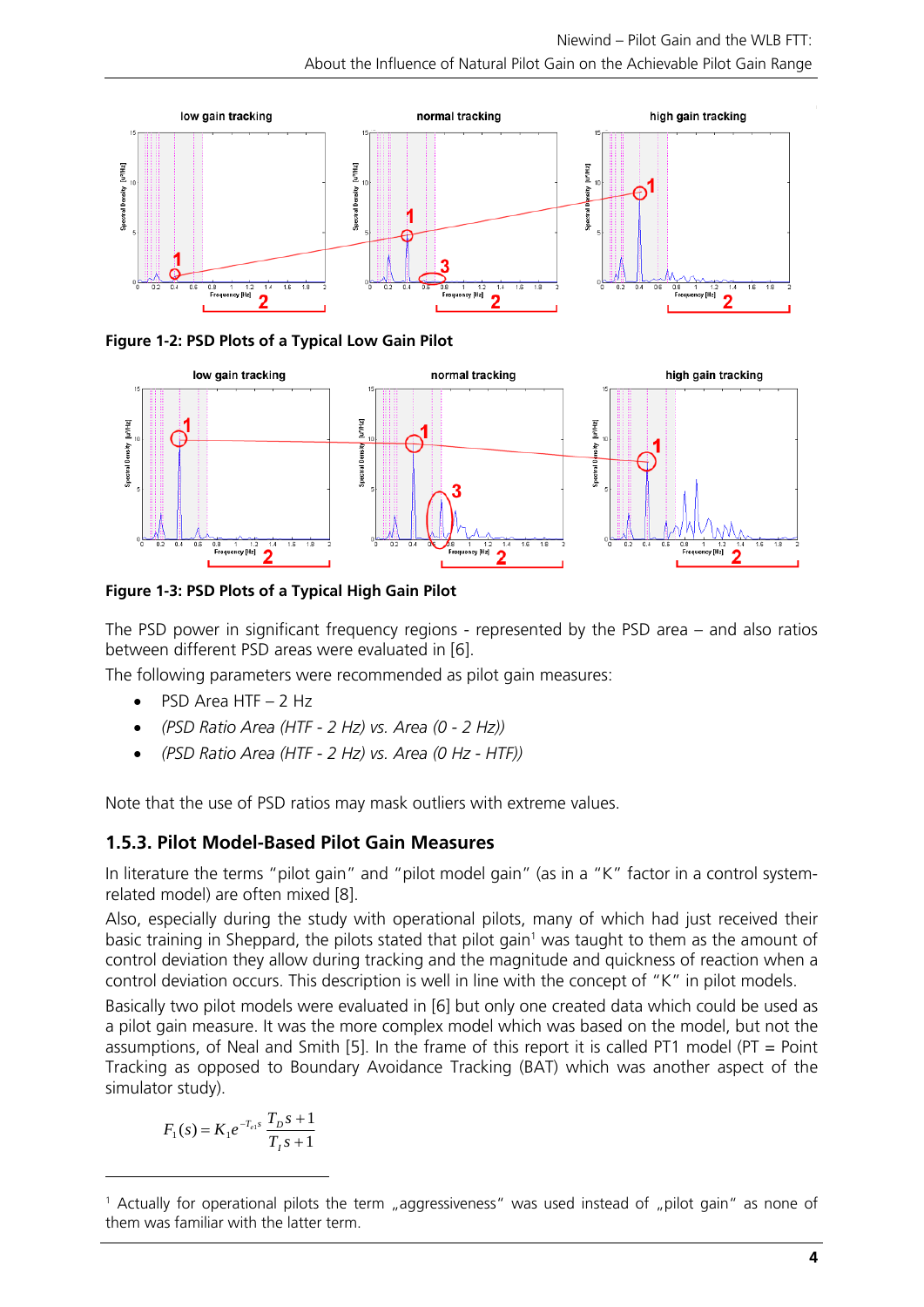The only valid pilot model-based pilot gain measure was QIE PT1 which basically reflects the difference between the pilot's inputs and the pilot model inputs. It is the integral of the quadratic error between the pilot model and the pilot's inputs, normalized to a duration of one minute.

Figure 1-4 gives an example which demonstrates the increase in QIEPT1 with increasing pilot gain. In general, the pilot model does not sufficiently cover extreme amplitudes of the high gain tracking run. As a consequence, the difference between the pilot's and the pilot model inputs is larger with increasing pilot gain.

In the upper plots, the pilot's inputs are shown in blue, the pilot model inputs in red. The lower plots represent the difference between both.



**Figure 1-4: Change of Pilot Model Fit with Increasing Pilot Gain – Pilot's and Pilot Model PT1 Inputs (Upper Plots) and Difference between Both (Lower Plots)**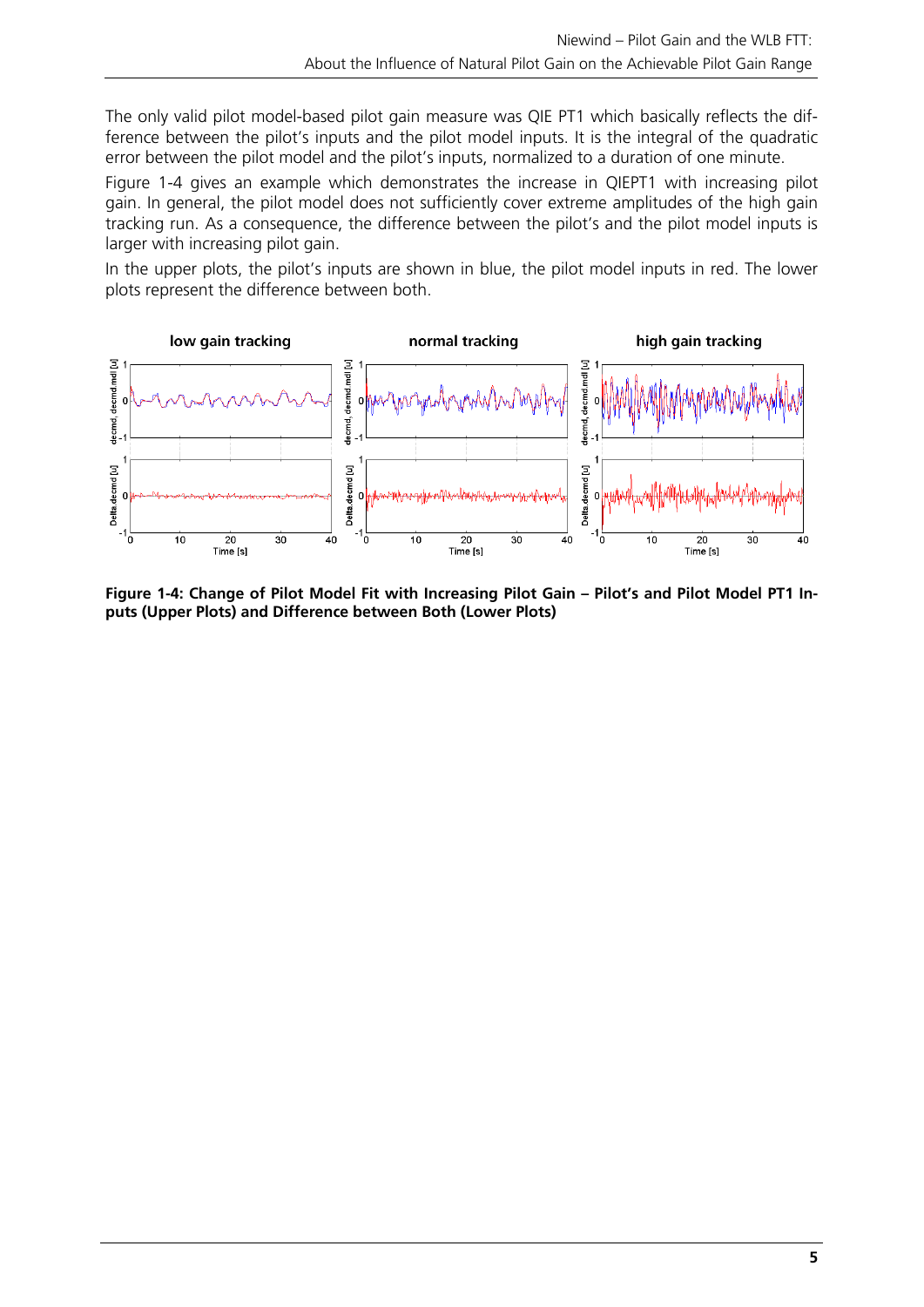# **2. Test Strategy and Participants**

The simulator study "Pilot Gain and the Workload Buildup Flight Test Technique: Test Pilots" was conducted from March to July 2012. Participants were 8 experimental test pilots from the Bundeswehr Technical and Airworthiness Center for Aircraft (WTD 61) and 4 experimental test pilots from Cassidian.

The simulator study "Pilot Gain and the Workload Buildup Flight Test Technique: Operational Pilots" was conducted from  $30<sup>th</sup>$  July to  $3<sup>rd</sup>$  August 2012 at Fighter Wing 73 in Laage which is mainly a Eurofighter training squad. Participants were 7 Eurofighter student pilots, most of which had just finished their training at Sheppard AFB and 5 more experienced pilots who originated either from F-4F or Tornado.

The participating pilots were assigned IDs with four capital letters in order to make the results anonymous. These IDs are, however, not used in Table 2-1 and Table 2-2 below since the number of flight hours and age has the potential to compromise the intended anonymity. An arbitrary index from 1-24 is used instead.

Subchapters 2.3 to 2.6 provide only a brief overview of the test strategy. More comprehensive information can be found in the dedicated report about the test and evaluation strategy [7].

# **2.1. Participating Test Pilots**

Table 2-1 gives an overview of the participating test pilots and their background.

|                                 |                |                      |                    |                           | Agile Aircraft            |             |           |                           |             | Sluggish Aircraft |                     |               |              | Age<br>54 |
|---------------------------------|----------------|----------------------|--------------------|---------------------------|---------------------------|-------------|-----------|---------------------------|-------------|-------------------|---------------------|---------------|--------------|-----------|
| Classification                  | Index          | X1 / X2 <sup>2</sup> | EF2000/Typhoon     | F4 Phantom                | PA 200 Tornado            | ന<br>오      | Alpha Jet | C <sub>160</sub> Transall | Orion<br>ΕŚ | 5000<br>Global    | 551/525<br>Citation | Airbus Family | Flight Hours |           |
|                                 | 1              | X1                   | $\pmb{\mathsf{X}}$ |                           | X                         |             |           |                           |             |                   |                     |               | 5900         |           |
| (EF2000, F-4)<br>Fighter Pilots | $\overline{2}$ | X1                   |                    | X                         |                           |             |           |                           |             |                   |                     | X             | 4000         | 39        |
|                                 | $\mathsf{3}$   | X1                   | X                  | $\boldsymbol{\mathsf{X}}$ |                           |             |           | $\mathsf X$               |             | X                 |                     |               | 4000         | 50        |
|                                 | $\overline{4}$ | X1                   | Χ                  | $\pmb{\mathsf{X}}$        |                           | X           |           | $\mathsf X$               |             |                   |                     |               | 3400         | 47        |
|                                 | 5              | X1                   | X                  | X                         | X                         |             |           |                           |             |                   |                     |               | 5000         | 41        |
| Bomber Pilots<br>(Tornado)      | 6              | X1                   |                    |                           | X                         |             |           |                           |             |                   | $\mathsf X$         |               | 4970         | 48        |
|                                 | $\overline{7}$ | X1                   |                    |                           | $\boldsymbol{\mathsf{X}}$ |             |           |                           |             |                   |                     |               | 1550         | 36        |
|                                 | 8              | X1                   |                    |                           | $\boldsymbol{\mathsf{X}}$ | $\mathsf X$ |           |                           |             |                   |                     |               | 2000         | 37        |
|                                 | 9              | X <sub>2</sub>       |                    |                           |                           |             |           | X                         |             |                   |                     |               | 6700         | 54        |
| Transport<br>Pilots             | 10             | X1                   |                    |                           |                           |             |           | X                         | Χ           |                   |                     |               | 4000         | 46        |
|                                 | 11             | X1                   |                    |                           |                           |             |           | X                         |             |                   |                     | Χ             | 2950         | 47        |
|                                 | 12             | X1                   |                    |                           |                           |             |           | X                         |             |                   |                     | Χ             | 3600         | 44        |

## **Table 2-1: Participating Test Pilots**

 $\overline{a}$ 

 $2 X =$  Test Pilot Rating. X1: full course at a test pilot school, X2: short course (4 months).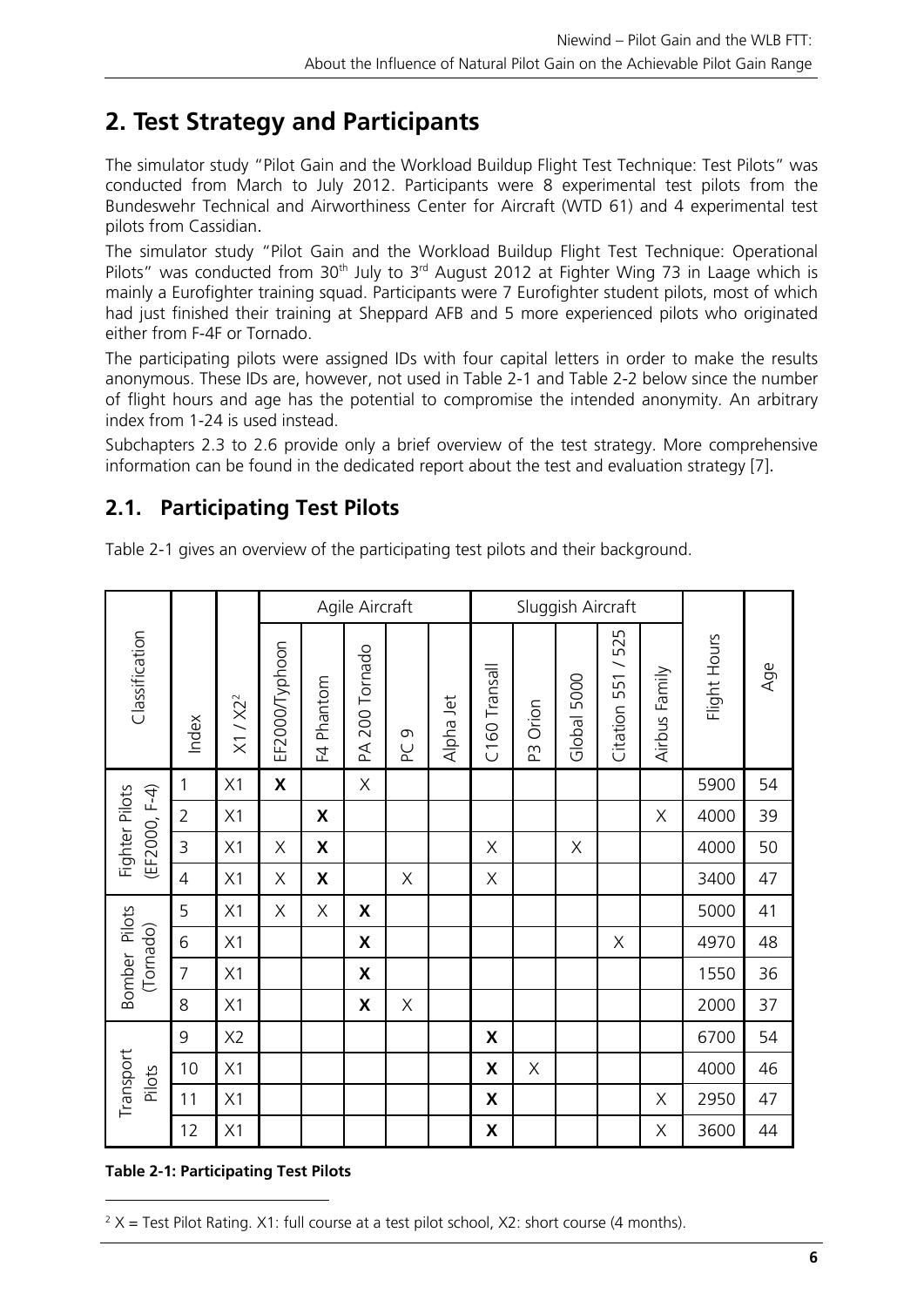All participating test pilots were male and between 36 and 54 years old with an experience ranging from 1550 to 6700 flight hours. The main aircraft type, defined by the aircraft type the pilots flew prior to becoming a test pilot, is indicated by a bold "**X**".

# **2.2. Participating Operational Pilots**

Table 2-2 gives an overview of the participating operational pilots and their background.

|                                         |       |                | Agile Aircraft |                |              |                     |     |
|-----------------------------------------|-------|----------------|----------------|----------------|--------------|---------------------|-----|
| Classification                          | Index | EF2000/Typhoon | F4 Phantom     | PA 200 Tornado | Flight Hours | Flight Hours EF2000 | Age |
| Fighter<br>Pilots<br>$(F-4)$            | 13    | X              | X              |                | 1700         | 120                 | 32  |
|                                         | 14    |                | X              |                | 280          | $\mathbf 0$         | 26  |
|                                         | 15    | Χ              |                | X              | 1500         | 180                 | 35  |
| (Tornado)<br>Bomber<br>Pilots           | 16    | X              |                | X              | 1250         | 10                  | 31  |
|                                         | 17    | X              |                | X              | 1000         | 25                  | 31  |
|                                         | 18    | X              |                |                | 340          | 15                  | 26  |
|                                         | 19    | X              |                |                | 300          | 5                   | 28  |
|                                         | 20    | X              |                |                | 450          | 145                 | 26  |
|                                         | 21    | X              |                |                | 440          | 140                 | 28  |
| (< 1000 FH, EF only)<br>Young EF Pilots | 22    | X              |                |                | 260          | 14                  | 29  |
|                                         | 23    | X              |                |                | 300          | 15                  | 26  |
|                                         | 24    | X              |                |                | 930          | 5                   | 25  |

**Table 2-2: Participating Operational Pilots** 

All participating operational pilots were male and between 25 and 35 years old with an experience ranging from 260 to 1700 flight hours. The main aircraft type is indicated by a bold "**X**". For the "Young Eurofighter Pilots" who had just come back from their basic training in Sheppard this is Eurofighter. For the more experienced pilots who had flown in another fighter wing before, the main aircraft type is the aircraft type they were originally trained on.

None of the operational pilots had experience on transport aircraft. "Young Eurofighter Pilots" was added as a new category in addition to the categories used in Table 2-1.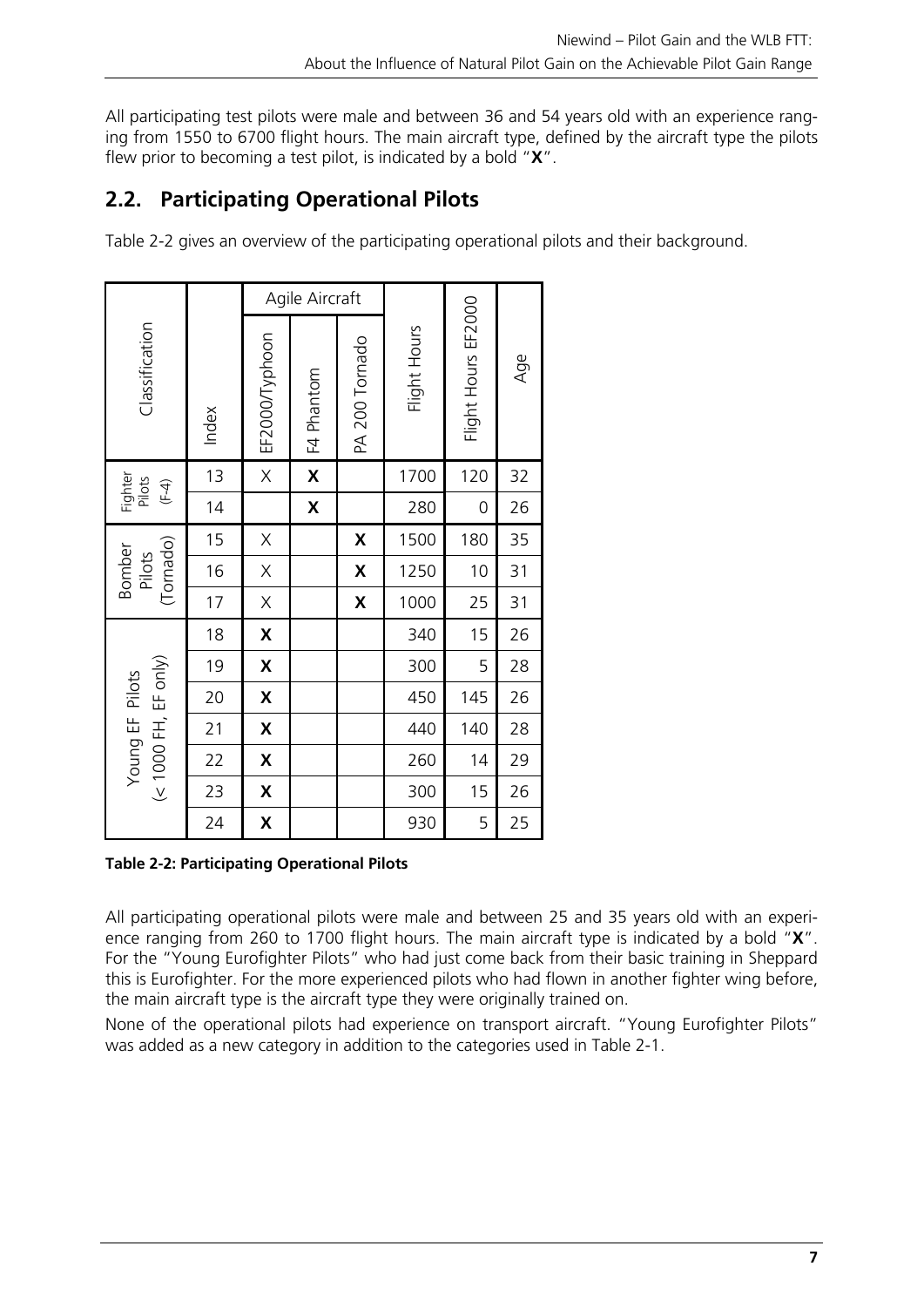# **2.3. Simulator**

The simulator consists of a simple seat equipped with a throttle on the left hand side and a joystick plus armrest on the right hand side. Both throttle and joystick are from Thrustmaster ("HOTAS Warthog"). The joystick is sold as a replica of the A-10C stick, which is, however, used as a center stick whereas the simulator used the joystick as a modern side stick. The stick's inputs are provided with a resolution of 16 bit. The throttle was not used in the frame of this study.



## **Figure 2-1: Thrustmaster HOTAS Warthog Hardware**

Multiple ergonomic parameters of the simulator seat are adjustable within a wide range.

The display uses the in-house software 2indicate. It was provided on a monitor in front of the pilot with a black background.

A high definition video camera was used to record the pilot's comments and reactions.

The simulator is shown below in Figure 2-2. The final trials with the test pilots were performed in the pilot's building ("Direktionsgebäude") at WTD 61 in Manching. For the study with the operational pilots, a room was provided by the  $73<sup>rd</sup>$  Fighter Squadron. Both, the rooms in Manching and in Laage, were chosen so that external distraction was kept at a minimum.



**Figure 2-2: Simulator Setup with Test Pilot**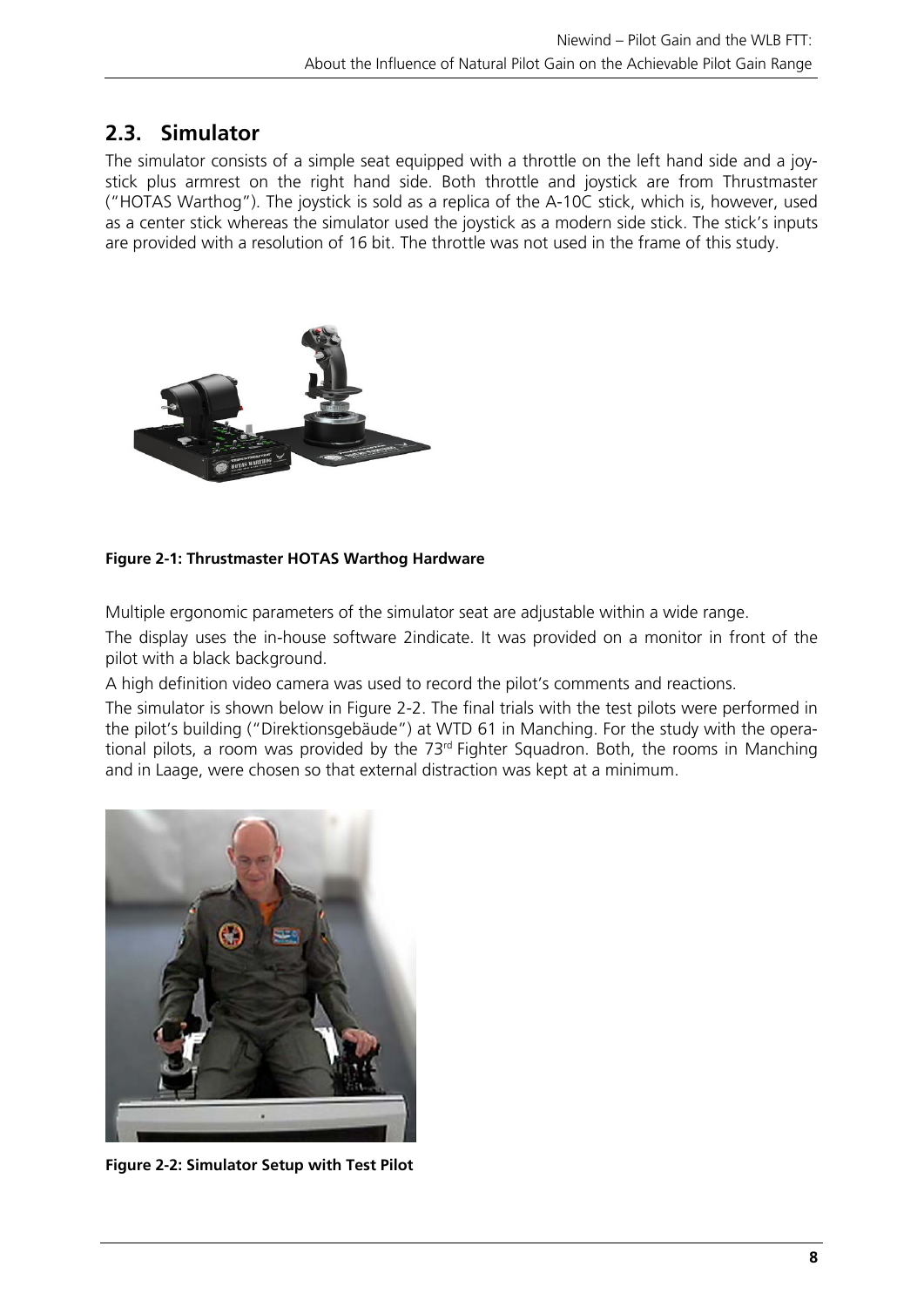# **2.4. Aircraft Dynamics**

Appropriate aircraft dynamics were determined in the frame of a Master Thesis [9]. It was chosen based on simulator sessions with military test pilots from WTD 61. A linear model of the short period motion was used for the tests in order to have a simple setup and to avoid additional influences to the tests caused by speed or altitude maintenance or induced roll movements.

The resulting aircraft dynamics with respect to the short period motion are

$$
\frac{q(s)}{\eta(s)} = -1.05 \frac{2.1633s + 1.9379}{s^2 + 3.3789s + 3.1801}.
$$

Figure 2-3 shows the aircraft response to a boxcar input. More specifics about the aircraft dynamics and the background for this choice can be found in [9].



**Figure 2-3: Aircraft Response to a Boxcar Input (Boxcar Input Indicated by Red Lines)** 

# **2.5. Target Movement**

In the frame of [9], also suitable target movements were evaluated. A suitable movement was defined by a target movement which keeps the pilot constantly in the loop, is unpredictable, not too easy but also not excessively challenging.

Figure 2-4 shows an excerpt from the sum of sines task which was finally chosen by the pilots.



**Figure 2-4: Time History Excerpt from Sum of Sines Task**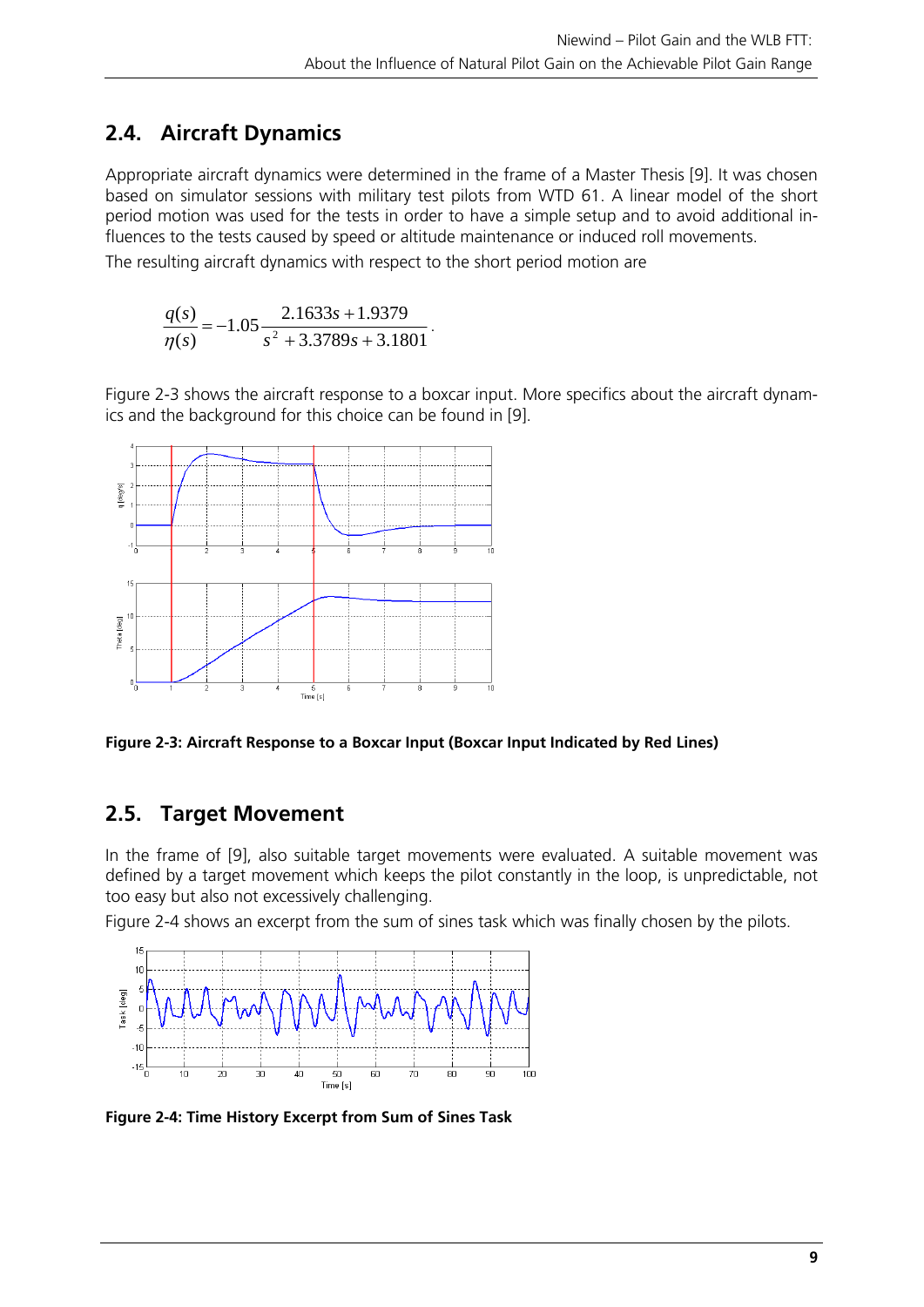| <b>Sine</b> | Amplitude [deg] | <b>Frequency [rad/s]</b> |
|-------------|-----------------|--------------------------|
| 1           | 0.64            | $2/23 \cdot 2\pi$        |
| 2           | 1.44            | $2/5 \cdot 2\pi$         |
| 3           | 1.60            | $7/9.7\pi$               |
| 4           | 2.08            | $1/7.2\pi$               |
| 5           | 1.12            | $2/19.2\pi$              |
| 6           | 2.88            | $2/10.2\pi$              |
| 7           | 0.16            | $6/10.2\pi$              |
| 8           | 0.14            | $7/10.2\pi$              |

Table 2-3 summarizes the frequencies and amplitudes which were used for the sum of sines task.

## **Table 2-3: Sines Used for the Target Movement**

The task was additionally overlaid with a slow sine of 0.027 Hz. The frequency is too low to have a direct effect on the pilot's tracking behavior and was added because some pilots commented that even though the task itself was unpredictable, they could predict quite well that the task never exceeded  $\pm 8$  deg and always had a mean value of 0 deg.

The time history of the updated sum of sines task is shown in Figure 2-5 below. The sine had an amplitude of 5 deg. Higher values were not practicable because the presented motion of the updated task already pushed the limits of credibility for pitch angle changes.



**Figure 2-5: Updated Time History Excerpt from Updated Sum of Sines Task**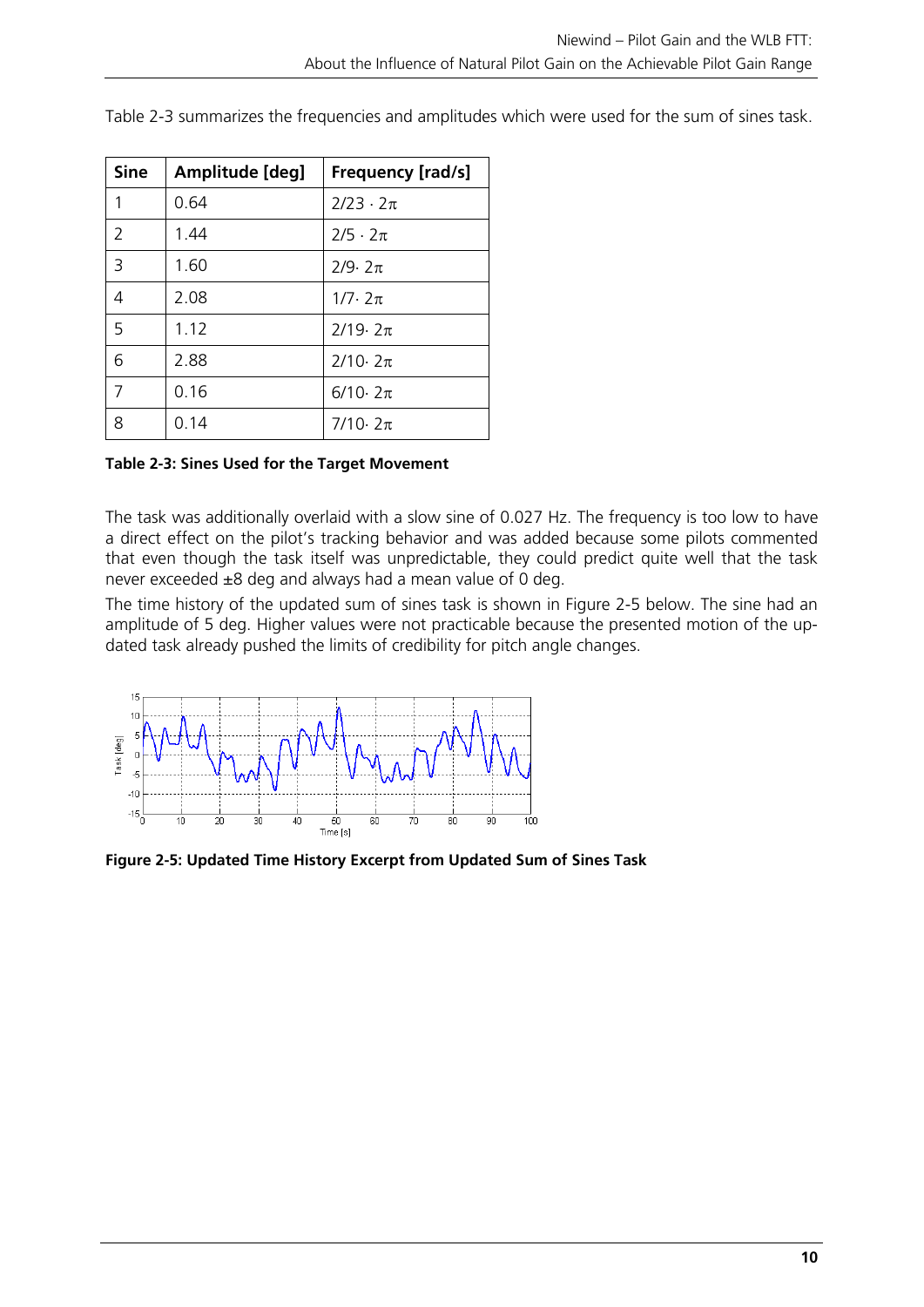# **2.6. Test Points**

| <b>Test</b><br>Point                  | <b>Description</b>                                                                                                                                                                 | <b>Classification</b>            |
|---------------------------------------|------------------------------------------------------------------------------------------------------------------------------------------------------------------------------------|----------------------------------|
| $\overline{3}$                        | <b>Basic Data</b><br>Psychological Test<br><b>Tapping Test</b>                                                                                                                     | Computer-<br><b>Based Tests</b>  |
| $\overline{4}$                        | Familiarization Phase                                                                                                                                                              |                                  |
| $\sqrt{5}$                            | Pilot Gain Calibration (Normal-Low-High Gain)                                                                                                                                      |                                  |
| $\overline{6}$<br>$\overline{1}$<br>8 | Workload Buildup Flight Test Technique - Levels<br>Workload Buildup Flight Test Technique - Original<br>Workload Buildup Flight Test Technique - Original + Exceedable<br>Boundary | Simulator-<br><b>Based Tests</b> |

Table 2-4 shows the test points which were conducted by the participants.

## **Table 2-4: Test Points**

The relevant test point for this report is test point 5.

This test point is used to determine the pilot's natural pilot gain and his ability to vary his pilot gain on command. This test point is thus also called "pilot gain calibration".

It was used to validate different pilot gain measures in [6] and is used to determine the individual pilot gain range in the frame of this report.

The test point consists of 3 sub-test points, performed with the pilot's normal gain and intentionally performed in a low and high gain fashion. Each sub-test point creates 40 s of data for further evaluation. The tracking task is the one introduced in Chapter 2.5.

The intentional variation of pilot gain is a common procedure in handling qualities testing. In spite of this rather unusual approach in comparison with their daily missions, operations pilots were just as successful in varying their pilot gain as the test pilots. The main difference was the fact that they were not familiar with the term "pilot gain". The synonymous expression "aggressiveness" was used instead. Based on the test results, no difference could be identified between the operational pilots' application of different levels of aggressiveness and the test pilots' application of different levels of pilot gain.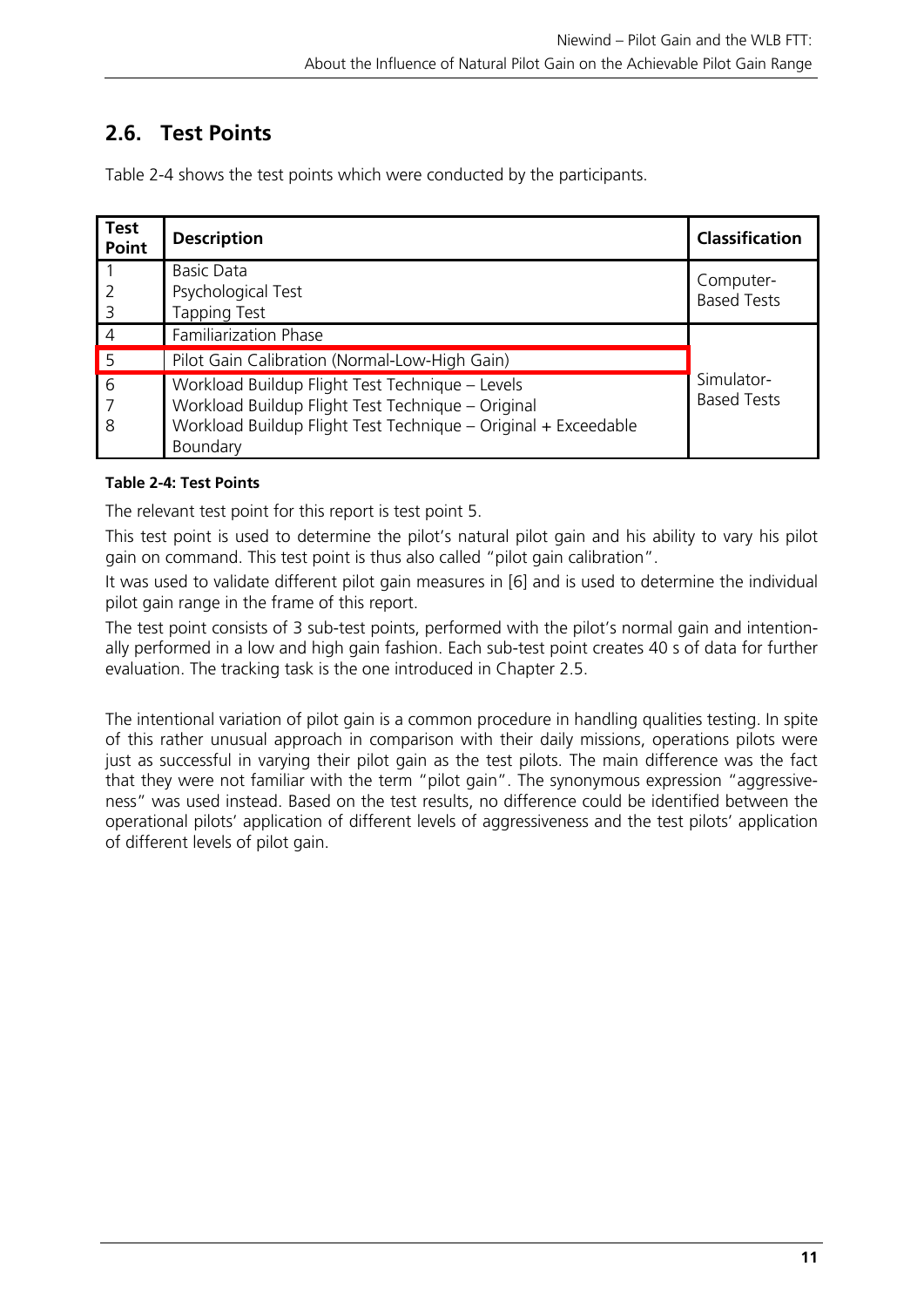# **2.7. Outliers**

Three pilots created significantly different results than the rest of the pilots. The outliers were identified and analyzed in detail in [6].

# **2.7.1. Pilot IGOR**

The fighter pilot with the ID IGOR performed his high gain test point in an unusually aggressive manner which seemed to have exceeded the limits of what can be considered reasonable tracking behavior. This test point is probably a simulator artifact since it is unlikely the pilot would have shown the same tracking behavior in flight. The stick inputs were quite violent and often went from stop to stop while the resulting tracking performance was quite poor.

# **2.7.2. Pilot BIER**

During the pilot gain calibration runs the bomber pilot with the ID BIER evidently used higher pilot gain for his low gain run than for the normal gain run. A similar problem occurred during the prestudy when one participant unintentionally did the same thing. Back then the pilot commented that since he allowed a larger error during the low gain task, he reached a point when the tracking error was so big that he felt obliged to apply a large input which then ended up being more aggressive than what he had applied during the normal gain task [8]. It is quite likely the same thing happened to pilot BIER.

# **2.7.3. Pilot ABCD**

The young EF pilot with the ID ABCD did not succeed in varying his pilot gain. As he commented after the complete test, he would recommend to let the pilots perform the pilot gain calibration again at the end of the test battery since he would then have performed it differently. All three test points of the pilot gain calibration created about the same value.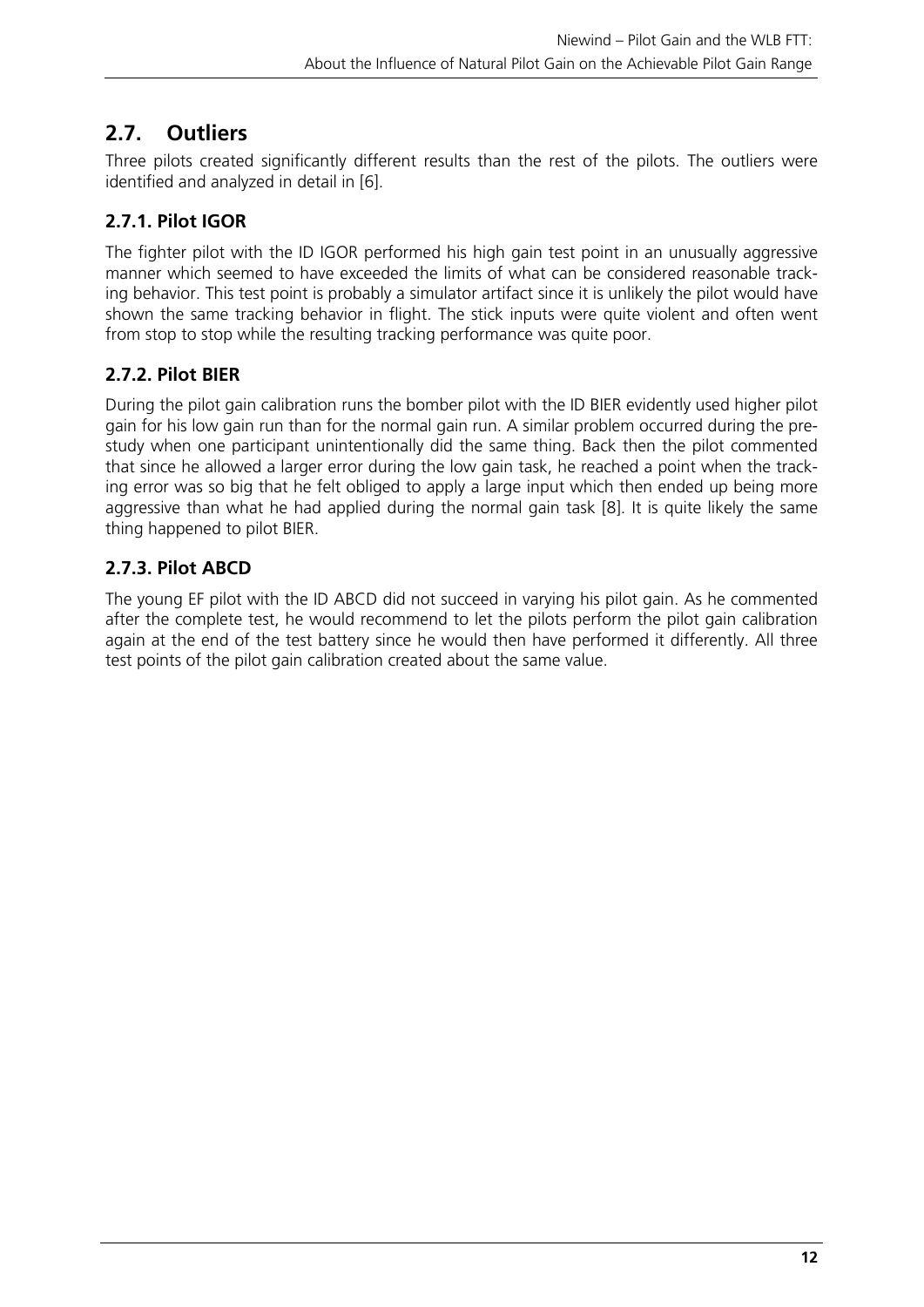# **3. Pilot Gain Range**

# **3.1. Background**

Each pilot has his personal optimum of pilot gain ("natural pilot gain"). This optimum can be determined by adding no restrictions to the tracking task and by asking the pilot to perform this task in a "normal" manner as it was done in the frame of the pilot gain calibration runs.

Based on the pilot's natural tracking behavior, pilots can be classified as low, medium or high gain pilots. An example for the tracking behavior of a typical low and high gain pilot was shown in Figure 1-2 and Figure 1-3.

High gain pilots are also called high bandwidth pilots. Even though this expression is mainly related to the large bandwidth in the frequency region, it is interesting to investigate whether a high gain pilot also has a larger pilot gain range than a low gain pilot when both vary their pilot gain on command.

Four different plots are created in order to evaluate the pilot gain range vs. the pilot's natural gain. For the x-axis, always the normal gain data of the pilots is used. The plots are created for the valid pilot gain measures as they were identified in [6].

# **3.2. Absolute Pilot Gain Range**

For the determination of the absolute pilot gain range, two plots are created. Example plots are shown in Figure 3-1.

The plot in Figure 3-1 left shows the difference between the high and low pilot gain values vs. the normal gain test point. As an example: if the pilot's high gain value is 4 and the low gain value is 1 u/s, the y-axis shows the data point  $4 - 1 = 3$ . The grey line presents a linear regression through the data points, the light grey area is plus and minus one sample standard deviation.

The plot in Figure 3-1 right shows all data points from the calibration runs. The normal gain data point is represented by a square, the high gain test point by a triangle pointing upward, the low gain data point by a triangle pointing downward. The square data points are always located on a perfect line with increasing slope since they have the same value on the x- and y-axis. The grey lines through the upper and lower triangles again represent the linear regression, the grey areas represent plus and minus one sample standard deviation.





Figure 3-1 presents example results with clear trends. The data points in the left figure show a clear trend towards a higher pilot gain range with increasing natural pilot gain. The right figure supports this result – the triangles form a cone around the normal gain values which opens to the right, indicating that the pilot gain range increases with increasing natural gain.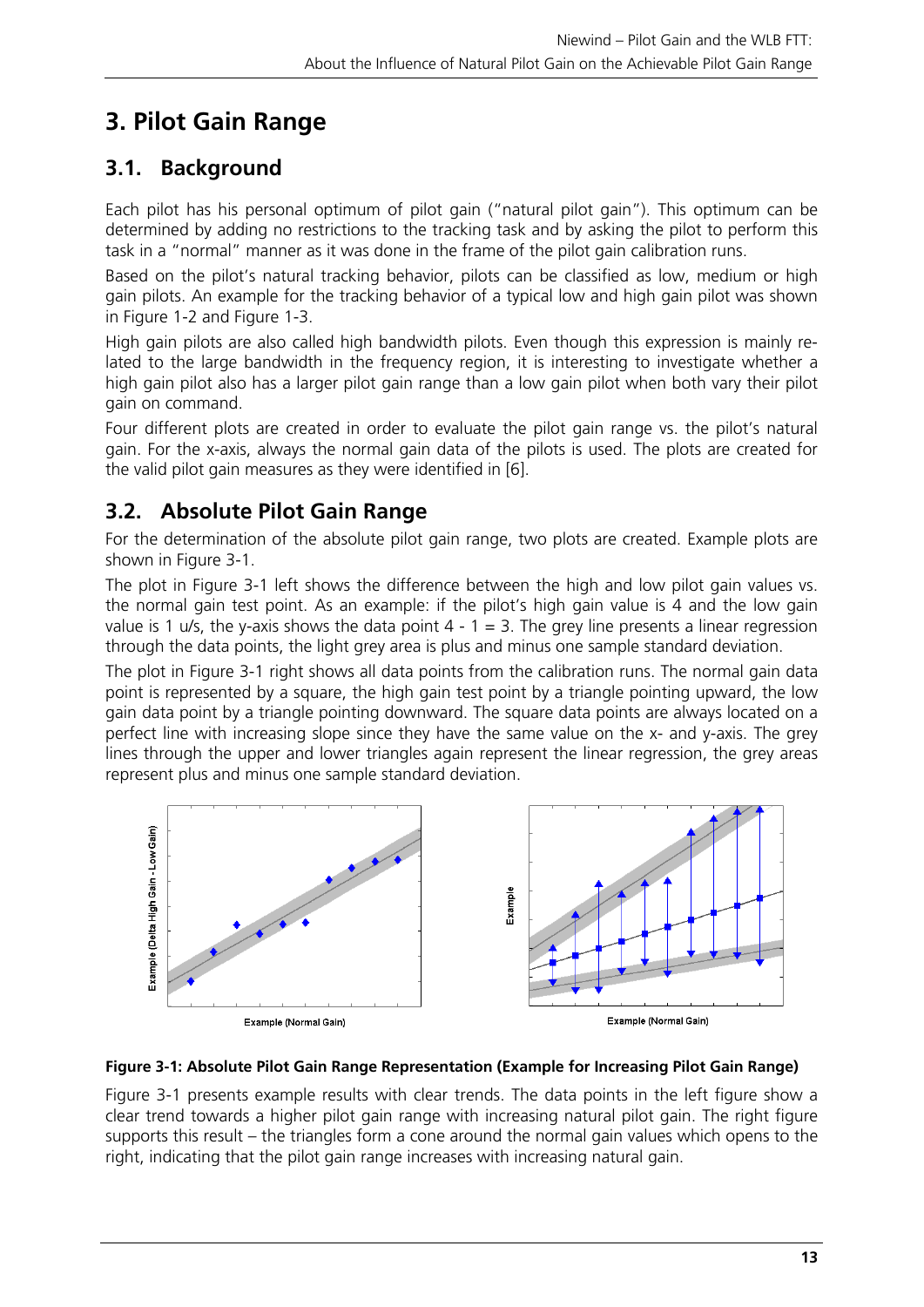## **3.2.1. Relative Pilot Gain Range**

Another way of presenting the data is the use of the relative pilot gain range. The basic representation is similar to the one in Figure 3-1 but instead of using the absolute values on the y-axis, the percentage is shown, using the normal gain test point's value of each pilot as the 100% value.

An example for the resulting plots is shown in Figure 3-2. A deceasing pilot gain range is shown for both plots. Note that in the right plot of the relative pilot gain range, the normal gain data points are always at the 100% line since they are the value which is used for normalization for each pilot. The grey areas again represent the regression line plus and minus one sample standard deviation.



**Figure 3-2: Relative Pilot Gain Range Representation (Example for Increasing Pilot Gain Range)** 

# **3.2.2. Outliers in Pilot Gain Range Plots**

The pilot gain range plots also provide information about the correct application of low, normal and high pilot gain.



Figure 3-3 shows typical cases for the pilot gain range layout.

## **Figure 3-3: Validity of Pilot Gain Range Plots**

Overlapping data points are an indication for a lack of pilot gain variation during the pilot gain calibration. This effect is mainly evident for pilot ABCD who was identified as an outlier due to his inability to vary pilot gain on command during the test (Subchapter 2.7.3).

A plot showing the square (normal gain) outside of the triangles is an indication for a wrong order of the pilot gain application, as it was identified for pilot BIER (Subchapter 2.7.2).

A plot showing the square in the middle between the two triangles with the triangles pointing away from the square is an indication for a monotonically increasing pilot gain measure.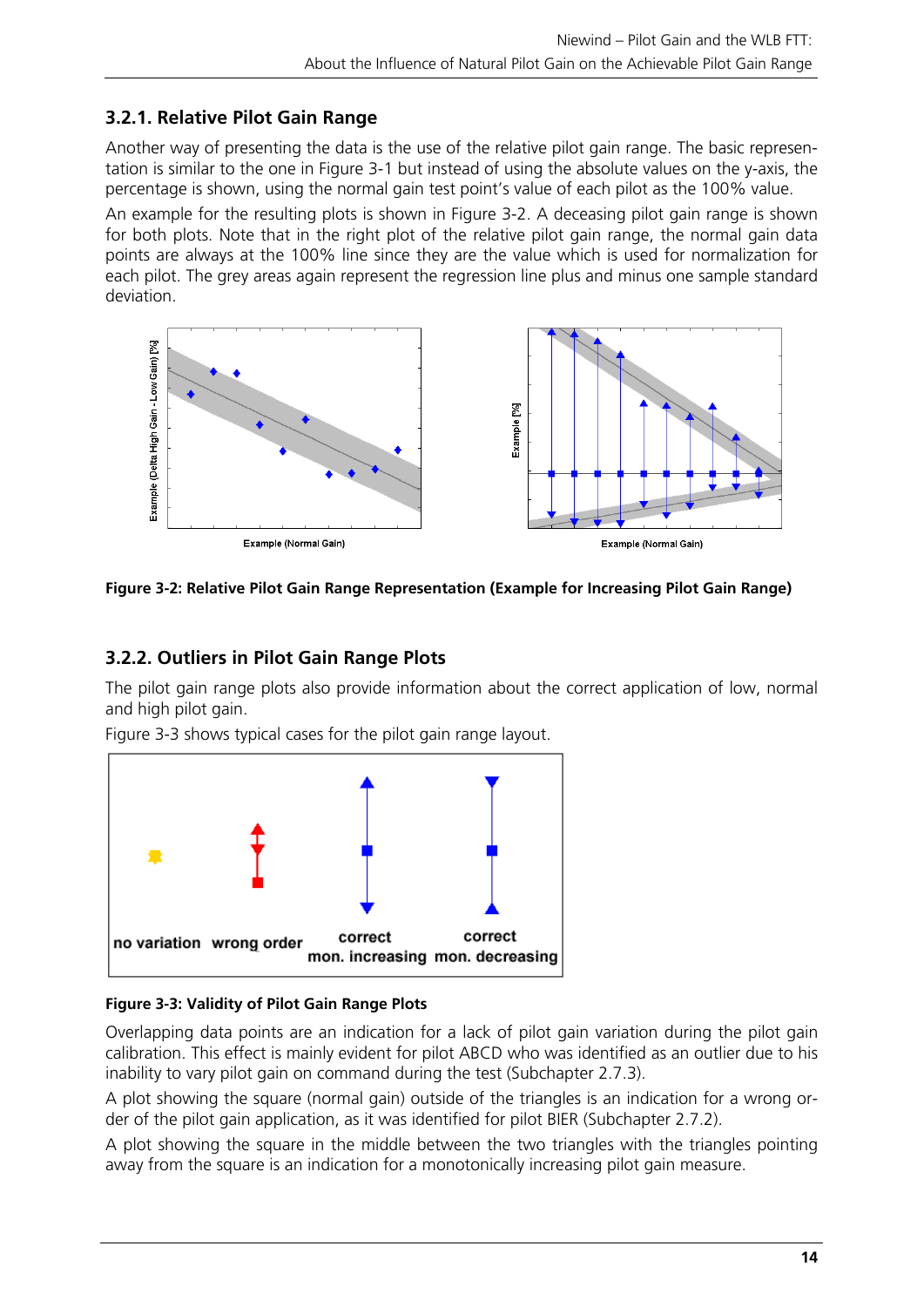A plot showing the square in the middle between the two triangles with the triangles pointing towards the square is an indication for a monotonically decreasing pilot gain measure. However, no monotonically decreasing pilot gain measure passed the validation in [6].

The third outlier, pilot IGOR can easily be identified by his excessive high gain value and resulting excessive pilot gain range.

In the frame of this report, the three outliers are marked in all plots.

# **3.3. Notes on Statistics**

In the pilot gain range plots linear regression, regression coefficients and Sample Standard Deviations (SSDs) are calculated and displayed as additional information. They are meant to support the visualization of a general trend for the data points and to structure the complex graphs.

As a prerequisite for both, the mathematically correct application of linear regression and the calculation of a sample standard deviation for the residuals, the residuals have to be normally distributed around zero. The validation of normally distributed residuals was performed by means of a Kolmogorow-Smirnow-Test (also known as K-S test). More information about the test and the results can be found in the appendix.

All presented pilot gain measures and their associated linear regressions passed the test for normal distribution with  $\alpha = 0.05$ . The three outliers introduced in Chapter 2.7 were excluded for the statistical analysis.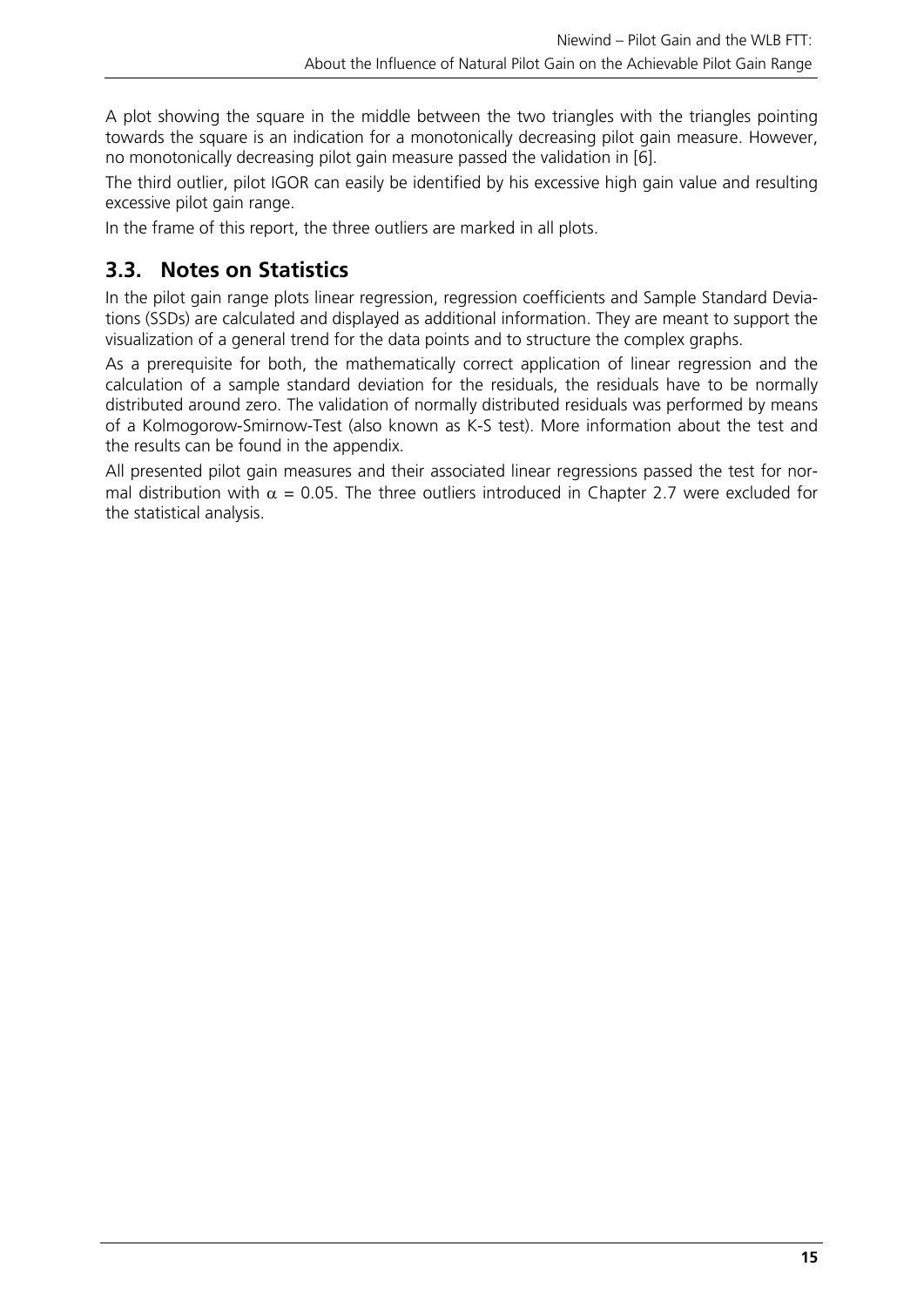# **4. Pilot Gain Range of Selected Pilot Gain Measures**

# **4.1. Mean Stick Speed**

The mean stick speed achieved a validity index of 0.88, was able to identify all 3 outliers and produced only one ranking failure which was not extreme [6].

Figure 4-1 left shows the pilot gain range plots for the mean stick speed. The delta between the high and low gain value shows a scattered upward trend. The regression coefficient is poor ( $R^2$  = 0.34 excluding outliers).

The same trend is reflected in Figure 4-1 right. In spite of the general trend of the linear regression, the highest and second highest data point both show a rather small pilot gain range. The scatter of the low gain values is significantly smaller than the scatter of the high gain values. The regression coefficients, however, only differ slightly ( $R^2 = 0.66$  for the low gain data points,  $R^2 =$ 0.63 for the high gain data points, both excluding outliers).



**Figure 4-1: Pilot Gain Range Plots for the Mean Stick Speed**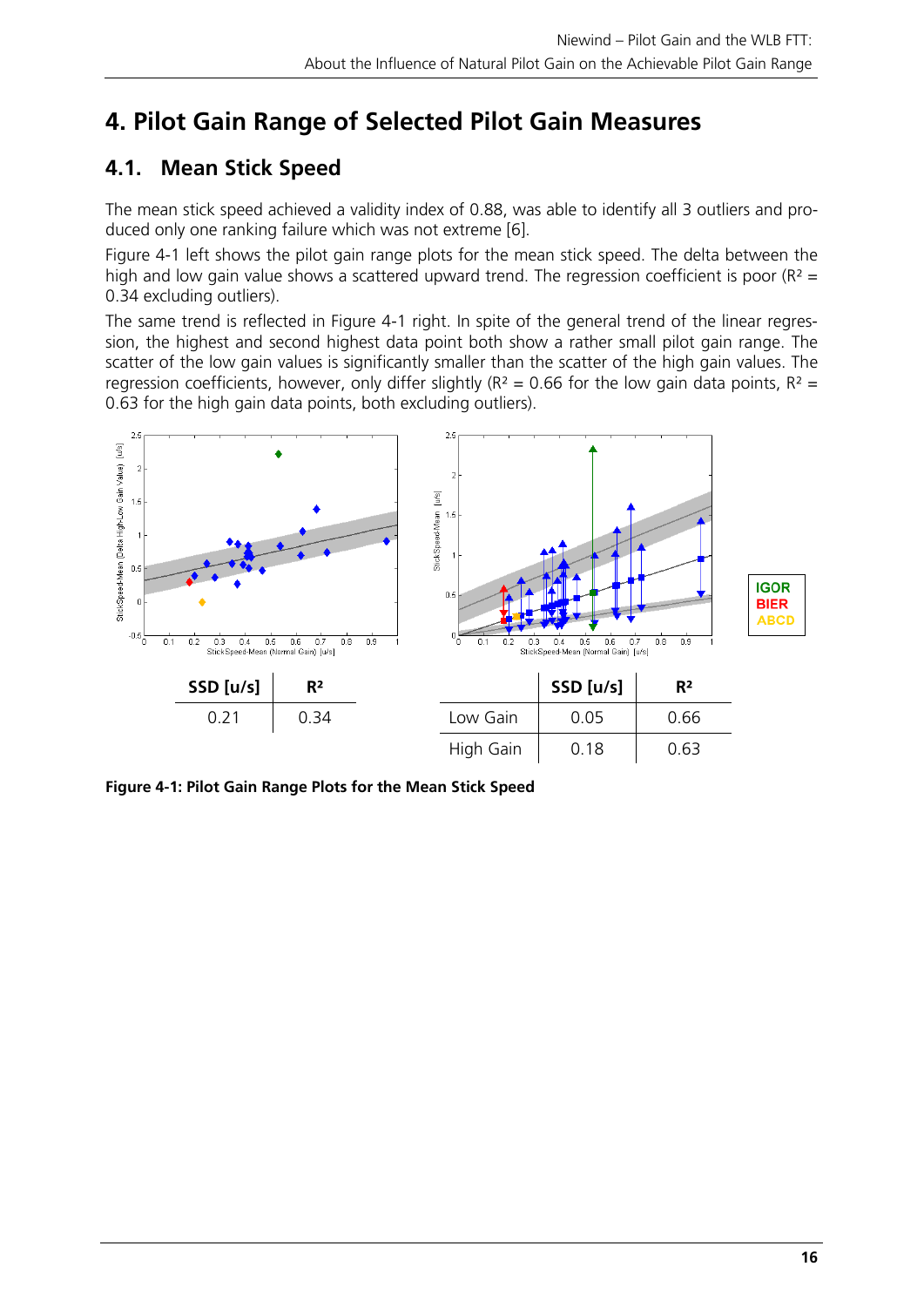Figure 4-2 left shows the relative pilot gain range in percentage of the normal gain value of each pilot. The delta between the high and low gain value shows a scattered downward trend. The regression coefficient is poor ( $R^2 = 0.18$  excluding outliers). The negative slope (instead of a positive slope like in Figure 4-1) is probably a result of different normal gain values used for normalization. It is easier to double a low normal gain value than to double a high normal gain value which is naturally already close to the limits of system stability.

The plot on the right shows the same trend. Again, the regression coefficients are poor ( $R<sup>2</sup> < 0.01$ ) for the low gain values,  $R^2 = 0.23$  for the high gain values, both excluding outliers). The low gain data points (excluding outliers) are located close around 47% of the normal gain value for all pilots with only small scatter. There appears to be no dependency on the natural gain; the regression line is approximately a constant which also explains the very poor regression coefficient for the low gain data points.



**Figure 4-2: Relative Pilot Gain Range Plots for the Mean Stick Speed**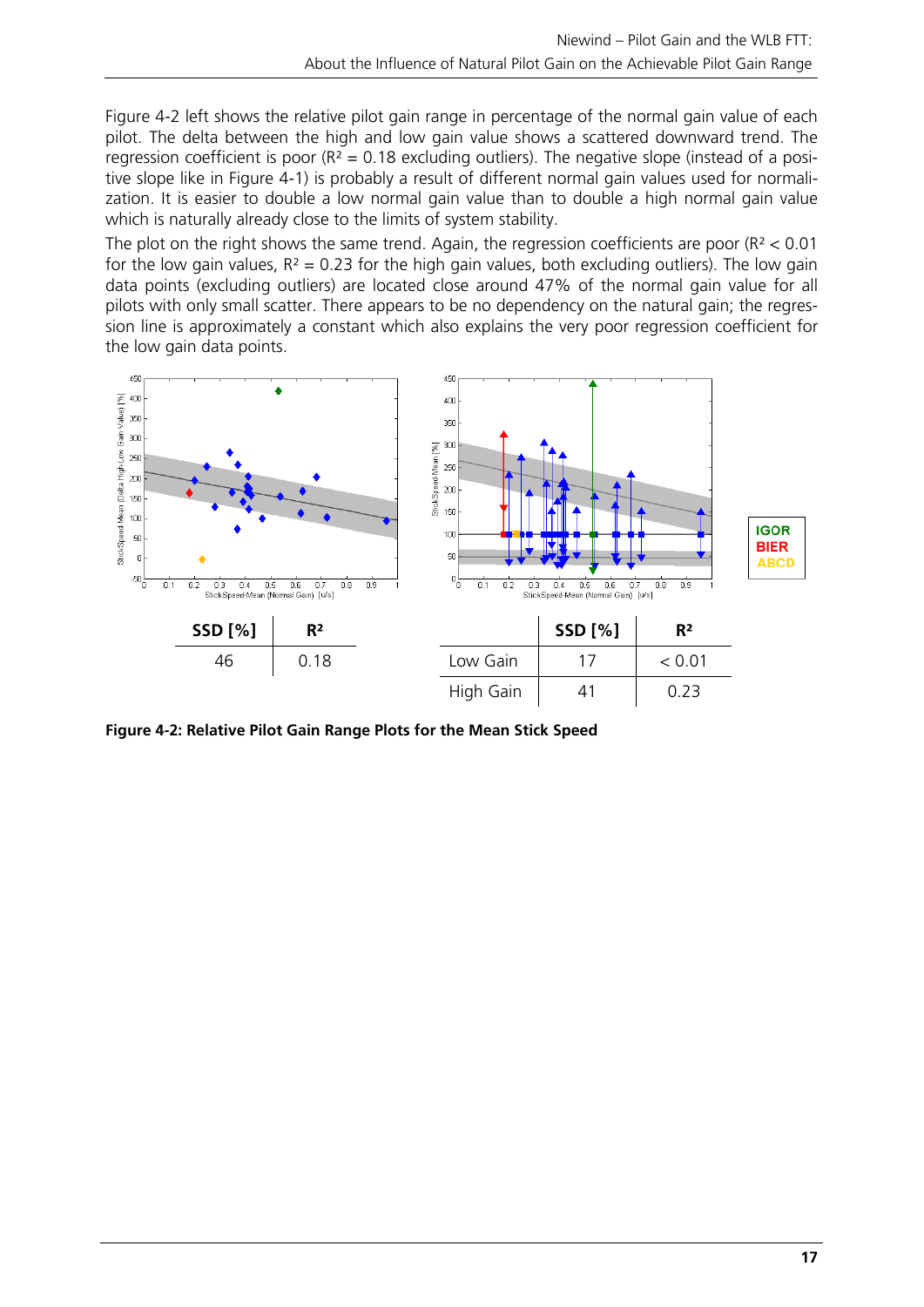# **4.2. RMS Stick Speed**

The RMS stick speed achieved a validity index of 0.92, was able to identify all 3 outliers and produced no ranking failure [6].

Figure 4-3 left shows the pilot gain range plots for the RMS stick speed. Because of their mathematic similarity, mean and RMS values create similar plots. The delta between the high and low gain value shows a scattered upward trend. The regression coefficient is poor and even slightly worse than for the mean stick speed ( $R^2 = 0.25$  excluding outliers).

The same trend is reflected in Figure 4-3 right. In spite of the general trend of the linear regression, the highest and second highest data point both show a rather small pilot gain range. The scatter of the low gain values is significantly smaller than the scatter of the high gain values. The regression coefficients only differ slightly, but the difference is more pronounced than for the mean stick speed ( $R^2$  = 0.64 for the low gain data points,  $R^2$  = 0.55 for the high gain data points, both excluding outliers).



**Figure 4-3: Pilot Gain Range Plots for the RMS Stick Speed**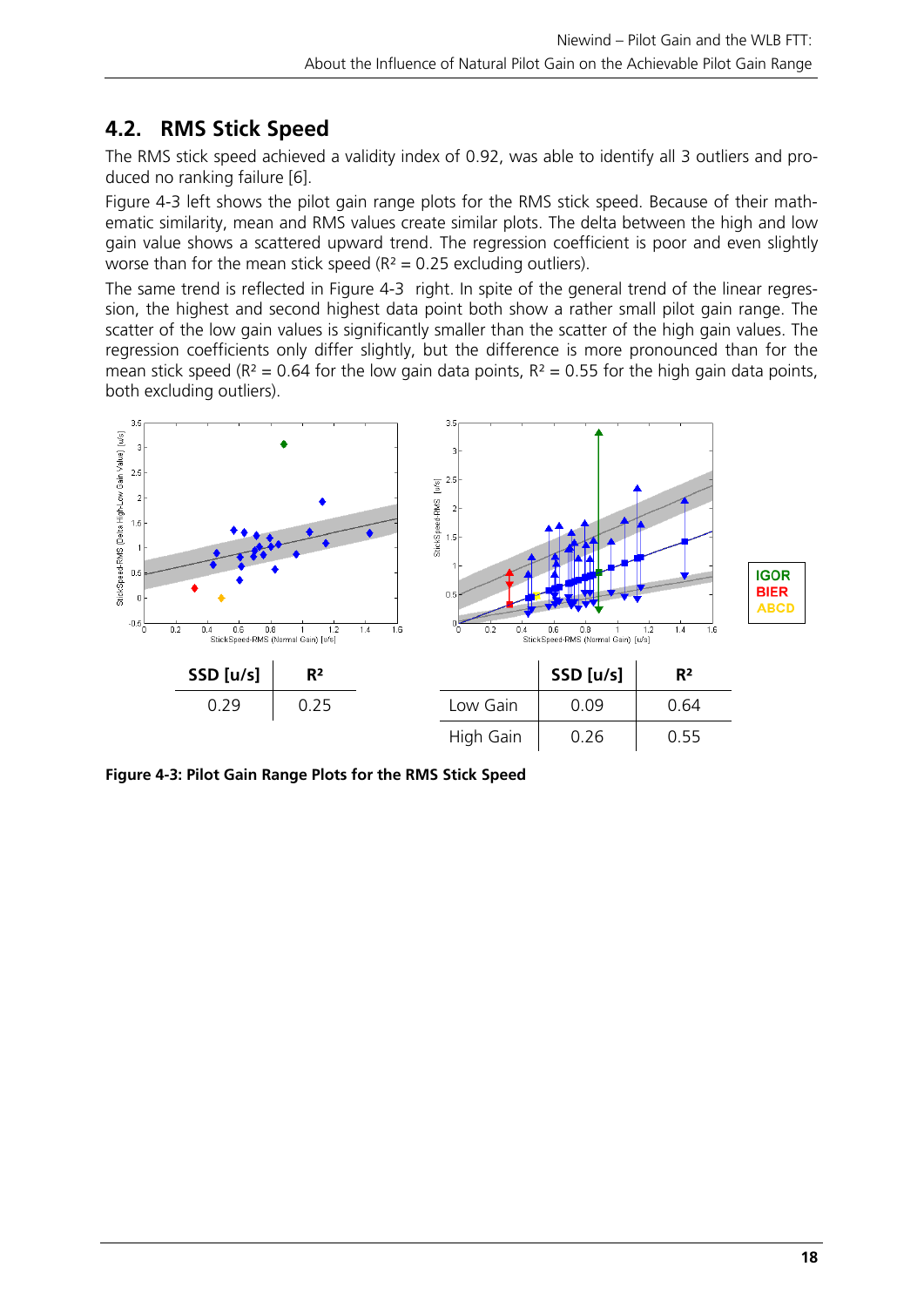Figure 4-4 left shows the relative pilot gain range in percentage of the normal gain value of each pilot. The delta between the high and low gain value shows a scattered downward trend. The regression coefficient is poor  $(R^2 = 0.15$  excluding outliers).

The plot on the right shows the same trend. As for the mean stick speed, the regression coefficients are poor ( $R^2 = 0.01$  for the low gain values,  $R^2 = 0.20$  for the high gain values, both excluding outliers). The low gain data points (excluding outliers) are located close around 53% of the normal gain value for all pilots with only small scatter. There appears to be no dependency on the natural gain; the regression line is approximately a constant which also explains the very poor regression coefficient for the low gain data points.



**Figure 4-4: Relative Pilot Gain Range Plots for the RMS Stick Speed**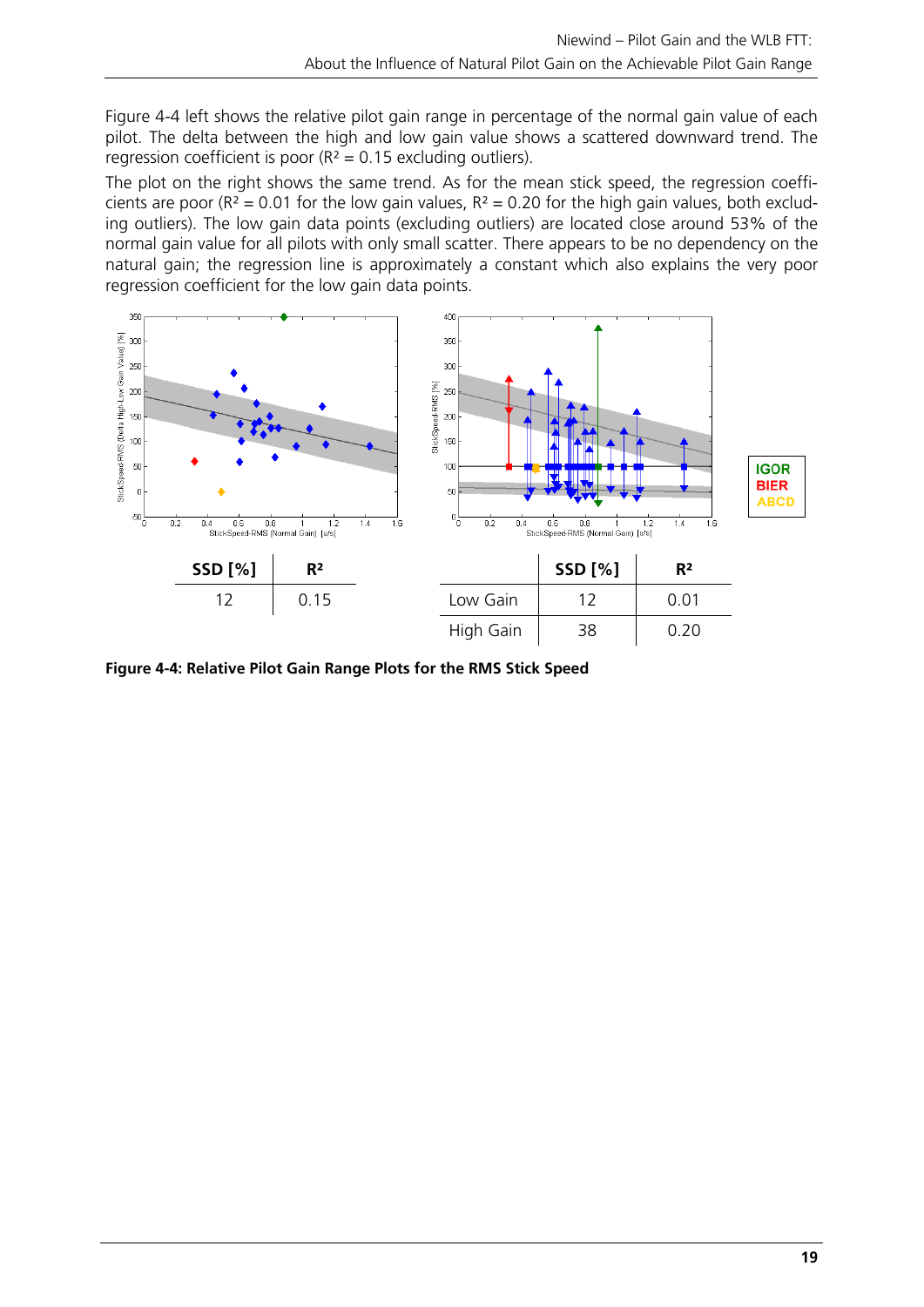# **4.3. Percentage of High Stick Speeds**

The percentage of high stick speeds achieved a validity index of 0.92, was able to identify all 3 outliers and produced no ranking failure [6].

Figure 4-5 left shows the pilot gain range plots for the percentage of high stick speeds. The delta between the high and low gain value shows a scattered upward trend. The regression coefficient is poor ( $R^2 = 0.30$  excluding outliers).

The same trend is reflected in Figure 4-5 right. In spite of the general trend of the linear regression, the highest and second highest data point both show a rather small pilot gain range. The scatter of the low gain values is significantly smaller than the scatter of the high gain values. The regression coefficients only differ slightly ( $R^2 = 0.58$  for the low gain data points,  $R^2 = 0.62$  for the high gain data points, both excluding outliers).

Note that the linear regression can not reflect the fact that for a certain range of small natural gains the percentage of high stick speeds is close around 0%.



**Figure 4-5: Pilot Gain Range Plots for the Percentage of High Stick Speeds**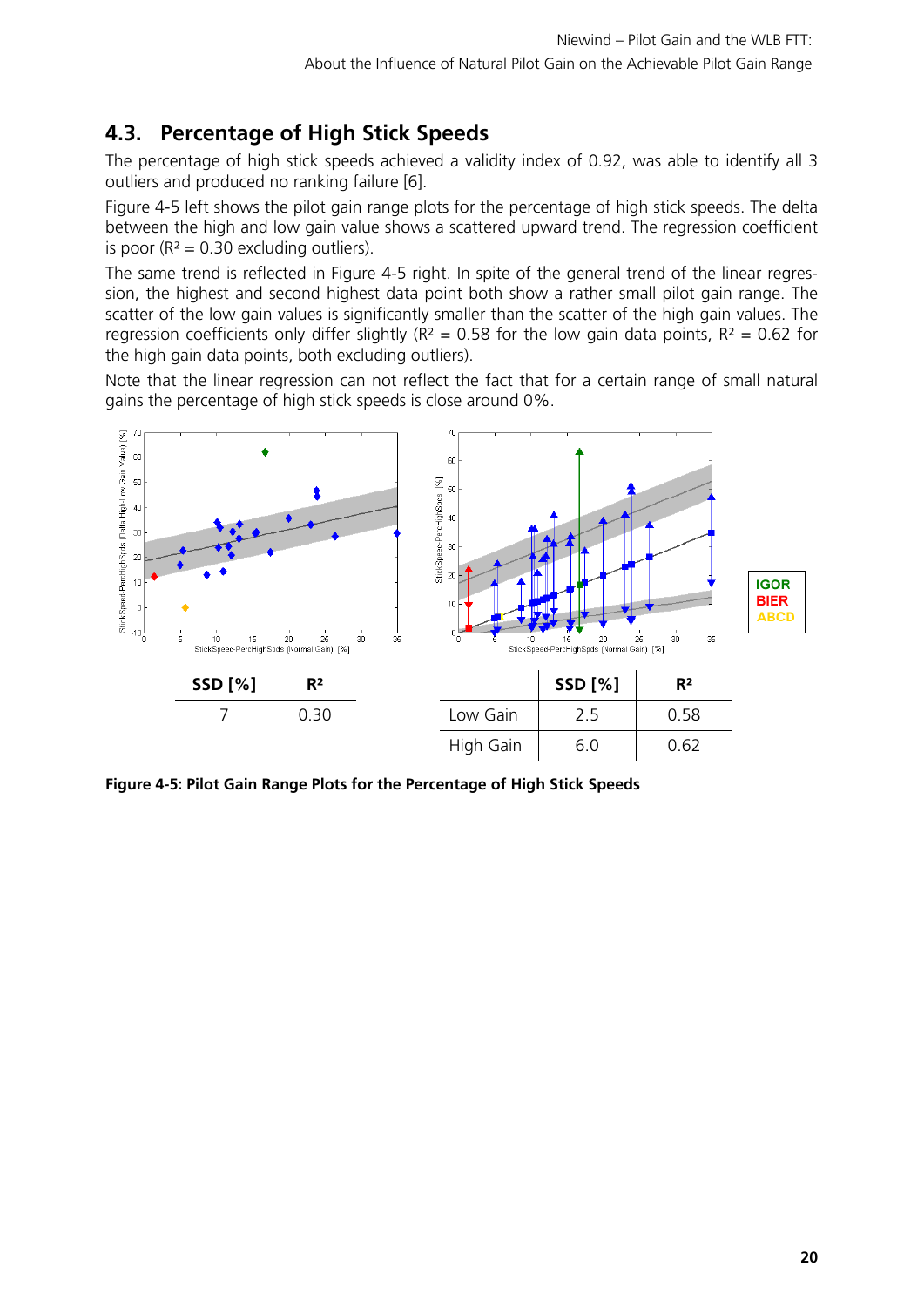Figure 4-6 left shows the relative pilot gain range in percentage of the normal gain value of each pilot. The delta between the high and low gain value shows a scattered downward trend. The regression coefficient is poor, but significantly better than for the relative pilot gain range in terms of mean or RMS stick speed ( $R^2 = 0.48$  excluding outliers).

The plot on the right shows the same trend. As for the RMS and mean stick speed, the regression coefficients are poor ( $R^2 = 0.02$  for the low gain values,  $R^2 = 0.51$  for the high gain values, both excluding outliers). The low gain data points (excluding outliers) are located close around 30% of the normal gain value for all pilots with only small scatter. There appears to be no dependency on the natural gain; the regression line is approximately a constant which also explains the very poor regression coefficient for the low gain data points.



**Figure 4-6: Relative Pilot Gain Range Plots for the Percentage of High Stick Speeds**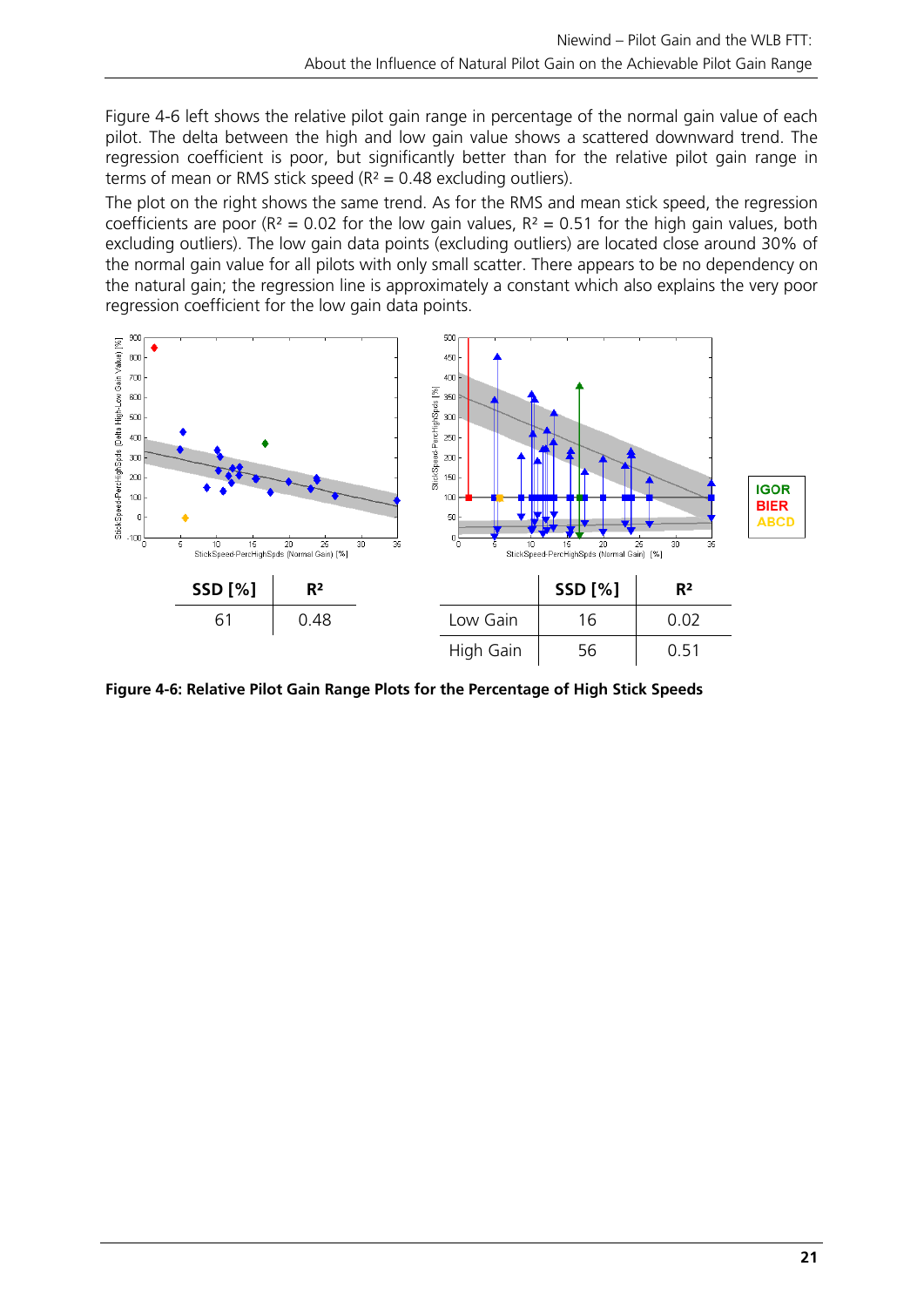# **4.4. Mean Stick Acceleration**

The mean stick acceleration achieved a validity index of 0.92, was able to identify all 3 outliers and produced no ranking failure [6].

Figure 4-7 left shows the pilot gain range plots for the mean stick acceleration. The delta between the high and low gain value shows a scattered upward trend. The regression coefficient is poor ( $R^2 = 0.36$  excluding outliers).

The same trend is reflected in Figure 4-7 right. The scatter of the low gain values is significantly smaller than the scatter of the high gain values. The regression coefficients only differ slightly (R<sup>2</sup>)  $= 0.58$  for the low gain data points,  $R<sup>2</sup> = 0.66$  for the high gain data points, both excluding outliers).



**Figure 4-7: Pilot Gain Range Plots for the Mean Stick Acceleration**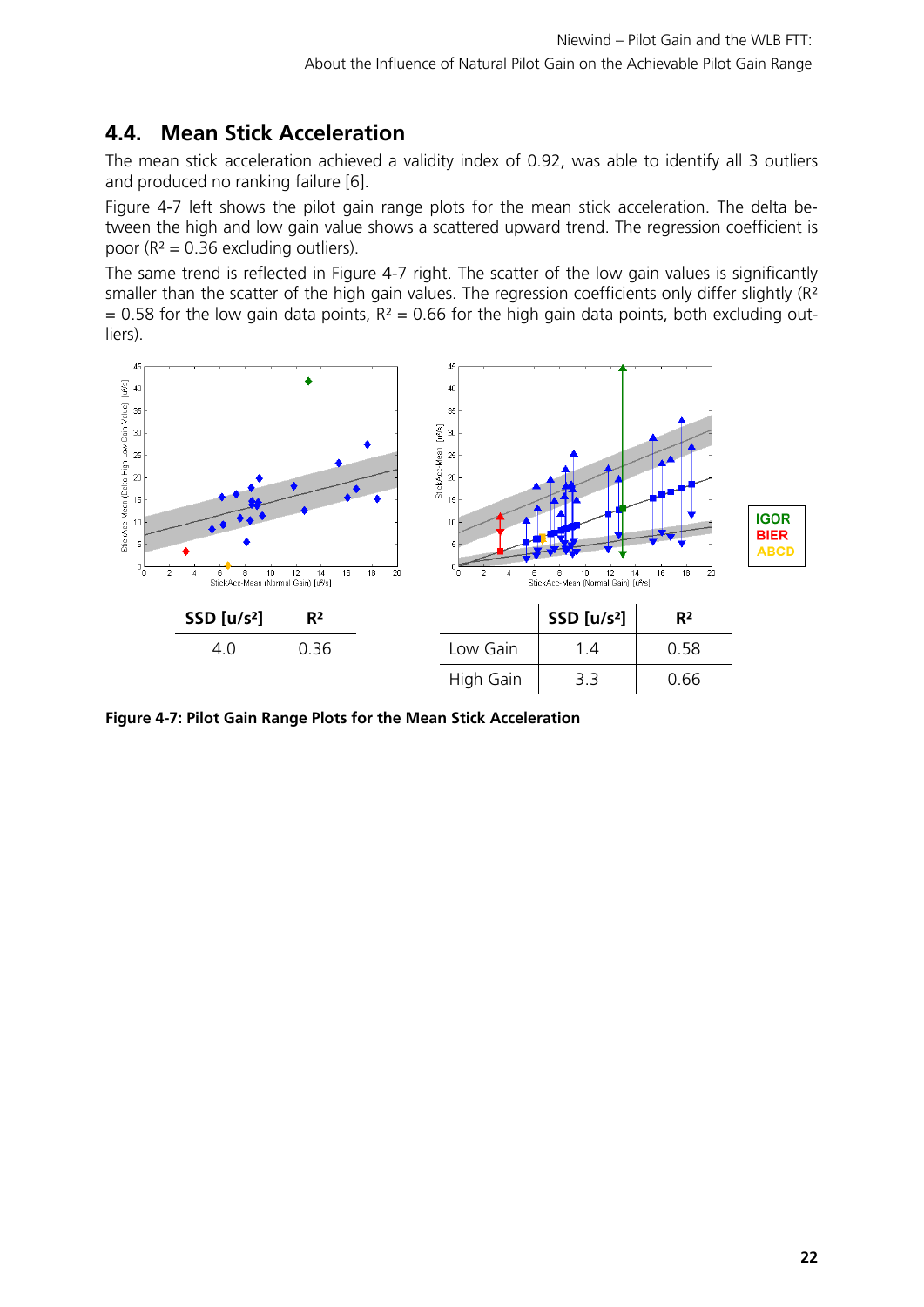Figure 4-8 left shows the relative pilot gain range in percentage of the normal gain value of each pilot. The delta between the high and low gain value shows a scattered downward trend. The regression coefficient is poor  $(R^2 = 0.24$  excluding outliers).

The plot on the right shows the same trend. The regression coefficients are poor ( $R^2 = 0.01$  for the low gain values,  $R^2 = 0.31$  for the high gain values, both excluding outliers). The low gain data points (excluding outliers) are located close around 47 % of the normal gain value for all pilots with only small scatter. There appears to be no dependency on the natural gain; the regression line is approximately a constant which also explains the very poor regression coefficient for the low gain data points.



**Figure 4-8: Relative Pilot Gain Range Plots for the Mean Stick Acceleration**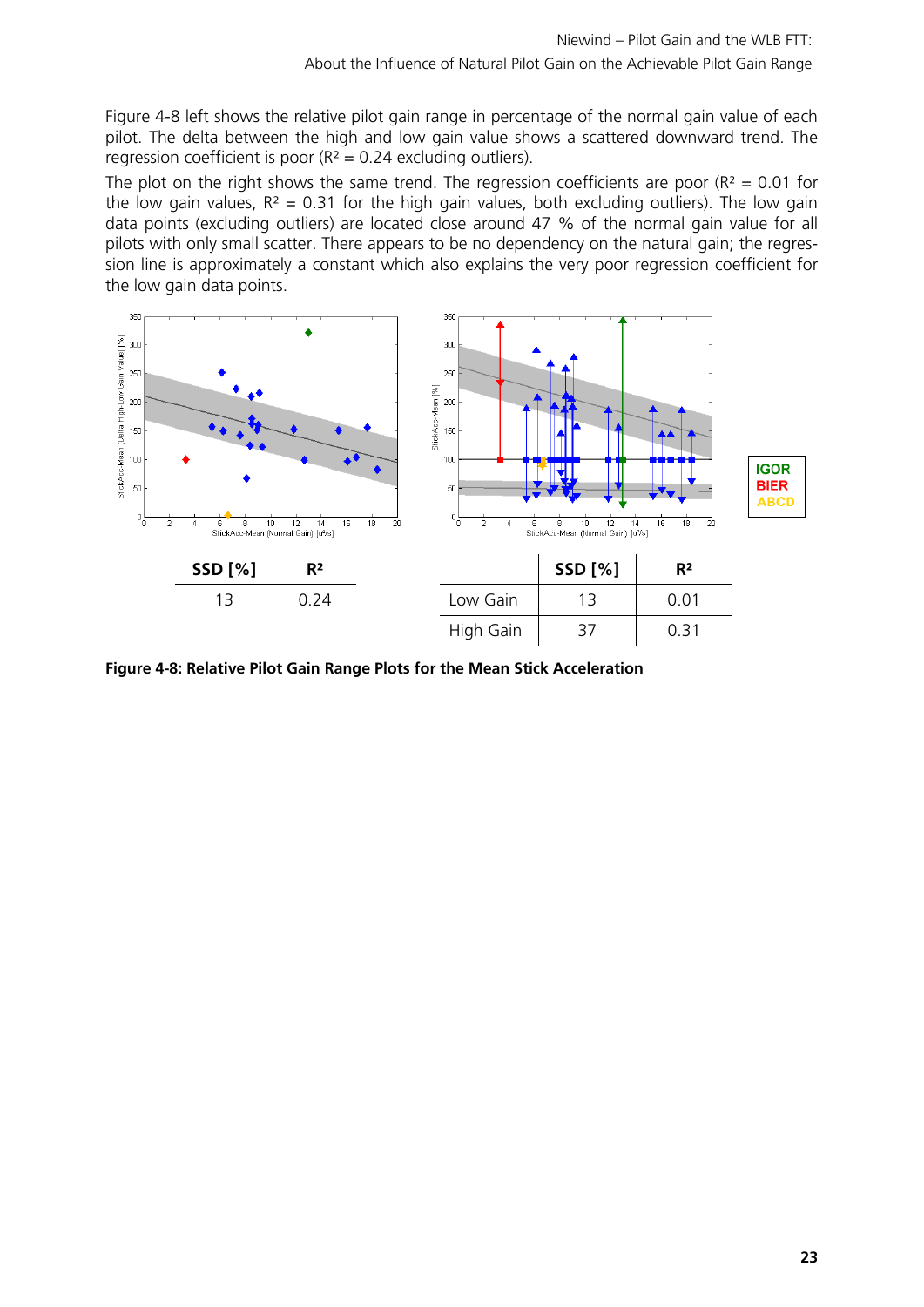# **4.5. RMS Stick Acceleration**

The RMS stick acceleration achieved a validity index of 0.92, was able to identify all 3 outliers and produced no ranking failure [6].

Figure 4-9 left shows the pilot gain range plots for the RMS stick acceleration. The delta between the high and low gain value shows a scattered upward trend. The regression coefficient is poor  $(R<sup>2</sup> = 0.15$  excluding outliers).

The same trend is reflected in Figure 4-9 right. The scatter of the low gain values is significantly smaller than the scatter of the high gain values. The regression coefficients are the same ( $R^2$  = 0.58 for the low and high gain data points, both excluding outliers).



**Figure 4-9: Pilot Gain Range Plots for the RMS Stick Acceleration**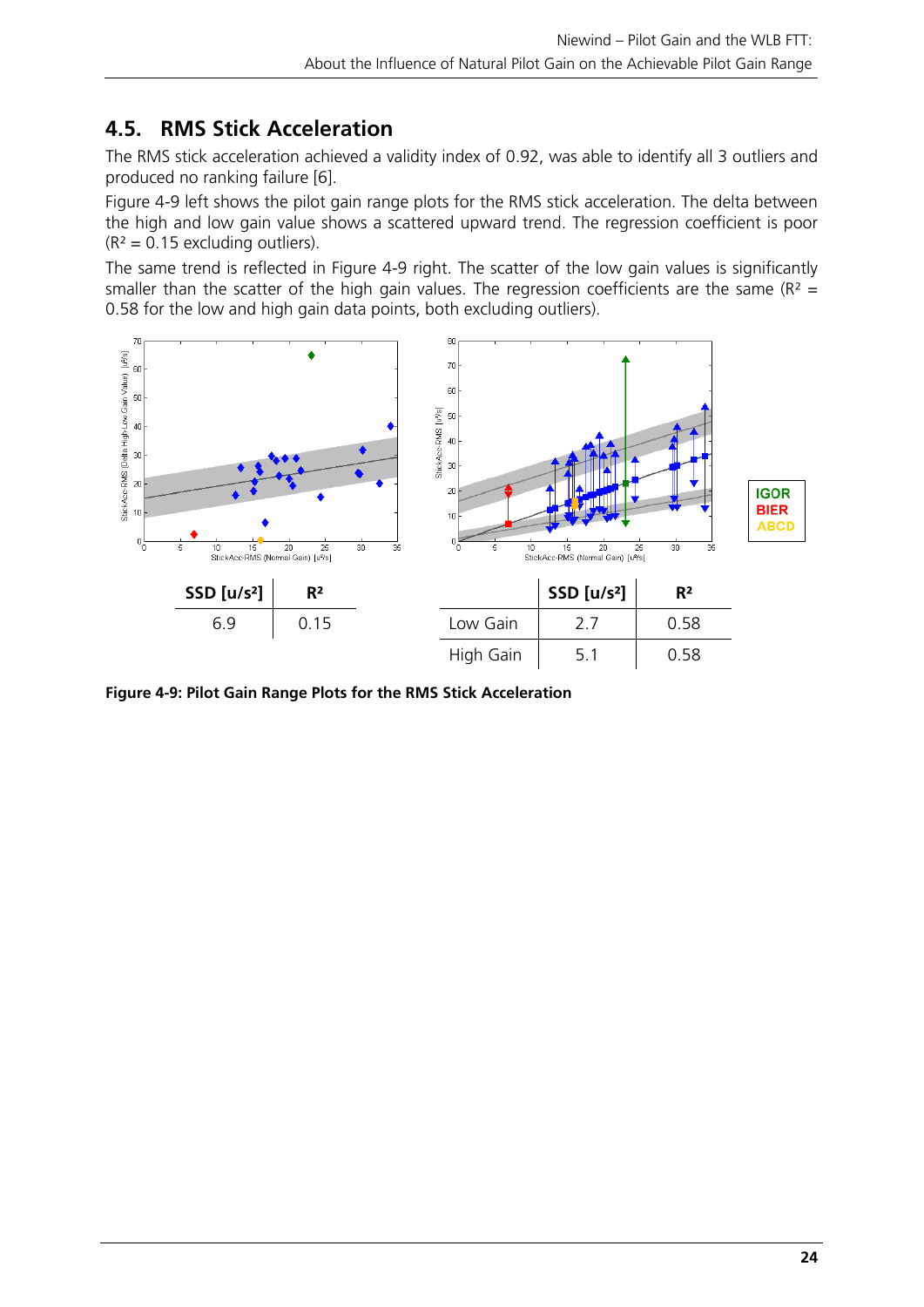Figure 4-10 left shows the relative pilot gain range in percentage of the normal gain value of each pilot. The delta between the high and low gain value shows a scattered downward trend. The regression coefficient is poor  $(R^2 = 0.29$  excluding outliers).

The plot on the right shows the same trend. The regression coefficients are poor ( $R<sup>2</sup> < 0.01$  for the low gain values,  $R^2 = 0.39$  for the high gain values, both excluding outliers). The low gain data points (excluding outliers) are located close around 55 % of the normal gain value for all pilots with only small scatter. There appears to be no dependency on the natural gain; the regression line is approximately a constant which also explains the very poor regression coefficient for the low gain data points.



**Figure 4-10: Relative Pilot Gain Range Plots for the RMS Stick Acceleration**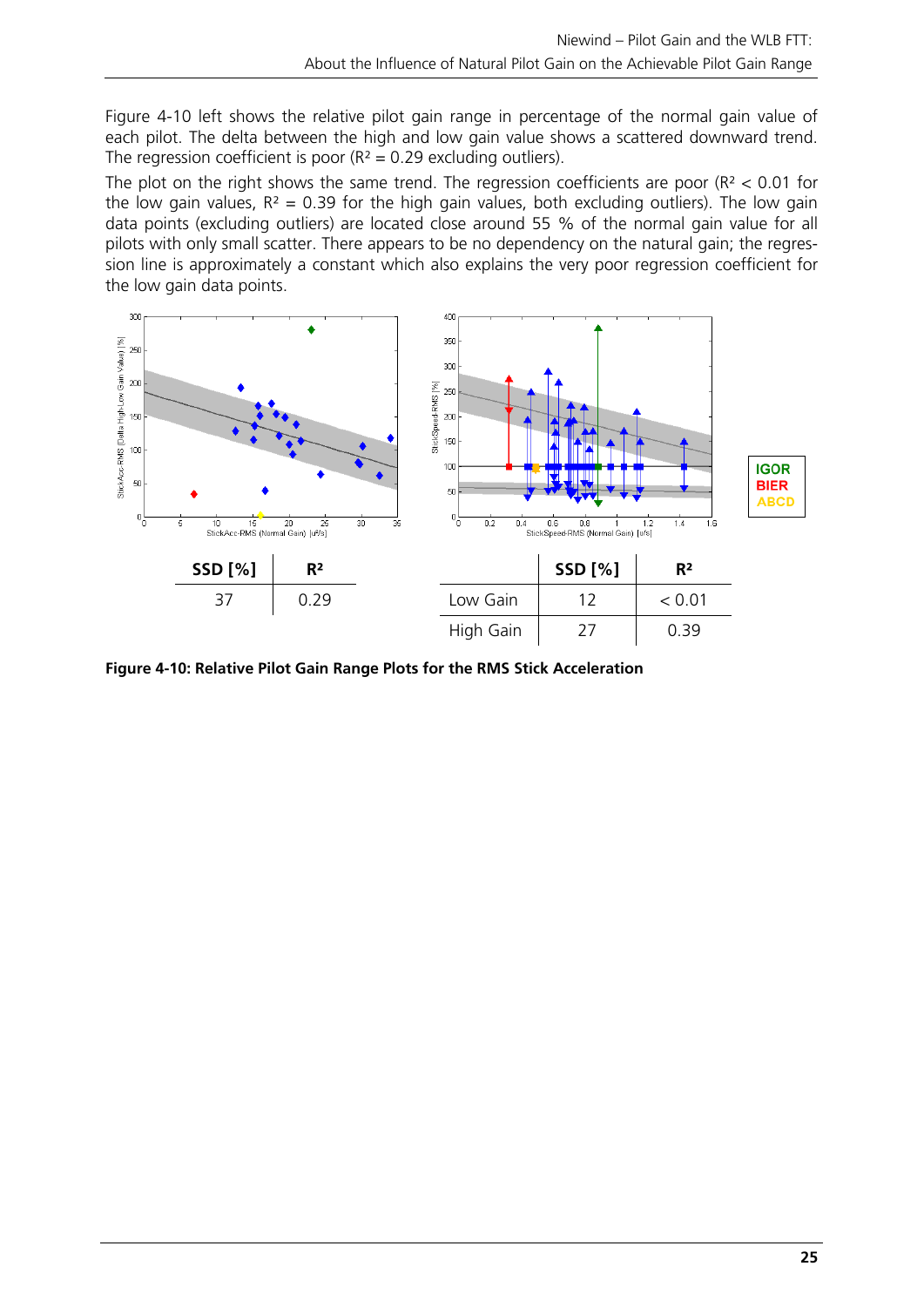# **4.6. Percentage of High Stick Accelerations**

The percentage of high stick accelerations achieved a validity index of 0.92, was able to identify all 3 outliers and produced one ranking failure which was not extreme [6].

Figure 4-11 left shows the pilot gain range plots for the percentage of high stick accelerations. A high stick acceleration is defined as a stick acceleration exceeding 30 u/s<sup>2</sup> of the full stick movement in either direction with u being the unit of stick deflection ranging from  $\pm$  1 u for stop to stop inputs. The delta between the high and low gain value shows a scattered upward trend. The regression coefficient is poor, but better than the coefficient for the percentage of high stick speeds ( $R^2 = 0.42$  excluding outliers).

The same trend is reflected in Figure 4-11 right. The scatter of the low gain values is significantly smaller than the scatter of the high gain values. The regression coefficients are about the same  $(R<sup>2</sup> = 0.59$  for the low again data point,  $R<sup>2</sup> = 0.60$  for the high gain data points, both excluding outliers).



**Figure 4-11: Pilot Gain Range Plots for the Percentage of High Stick Accelerations**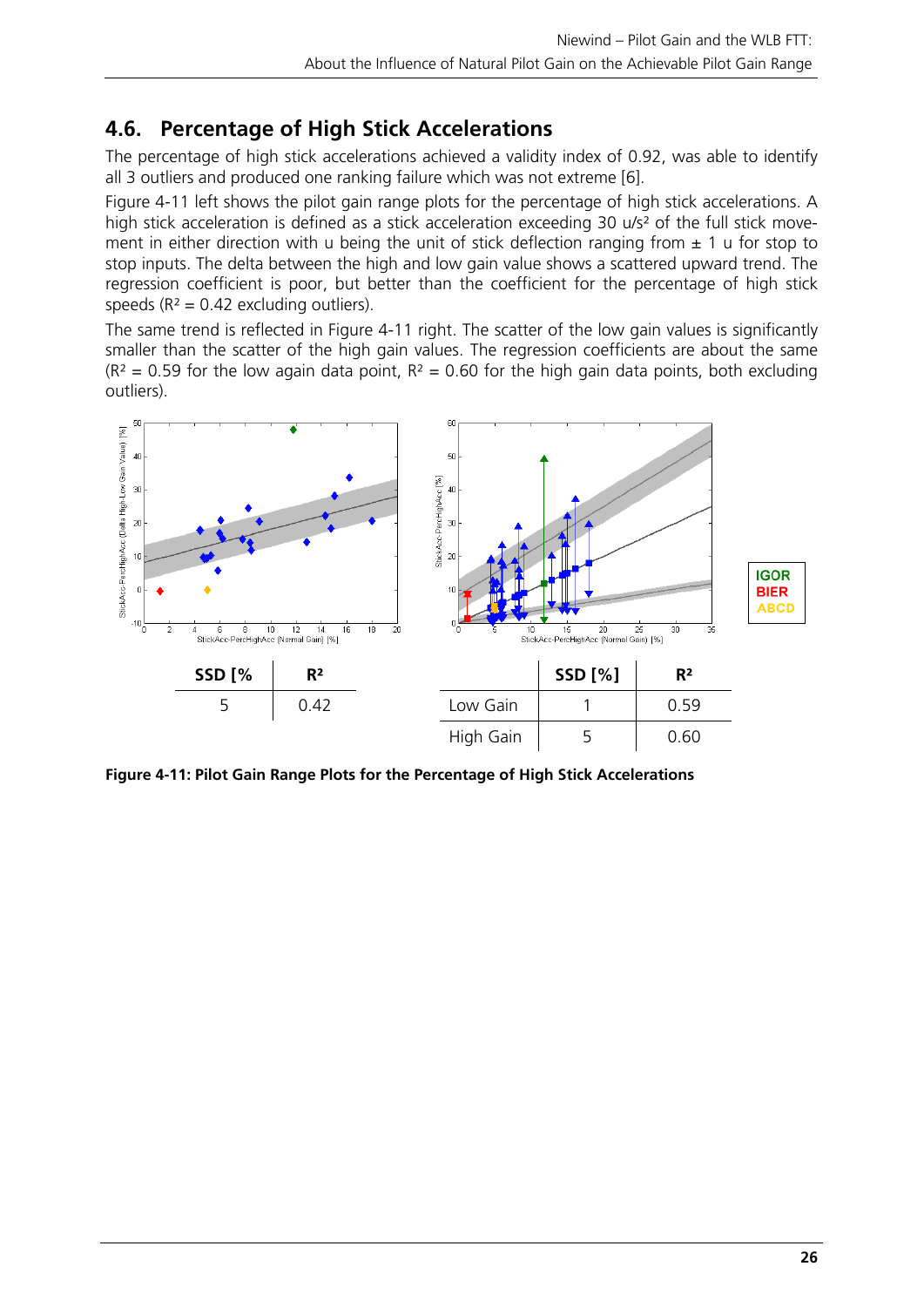Figure 4-12 left shows the relative pilot gain range in percentage of the normal gain value of each pilot. The delta between the high and low gain value shows a scattered downward trend. The regression coefficient is poor  $(R^2 = 0.29$  excluding outliers).

The plot on the right shows the same trend. The regression coefficients are poor ( $R<sup>2</sup> < 0.01$  for the low gain values,  $R^2 = 0.29$  for the high gain values, both excluding outliers). The low gain data points (excluding outliers) are located close around 36 % of the normal gain value for all pilots with only small scatter. There appears to be no dependency on the natural gain; the regression line is approximately a constant which also explains the very poor regression coefficient for the low gain data points.



**Figure 4-12: Relative Pilot Gain Range Plots for the Percentage of High Stick Accelerations**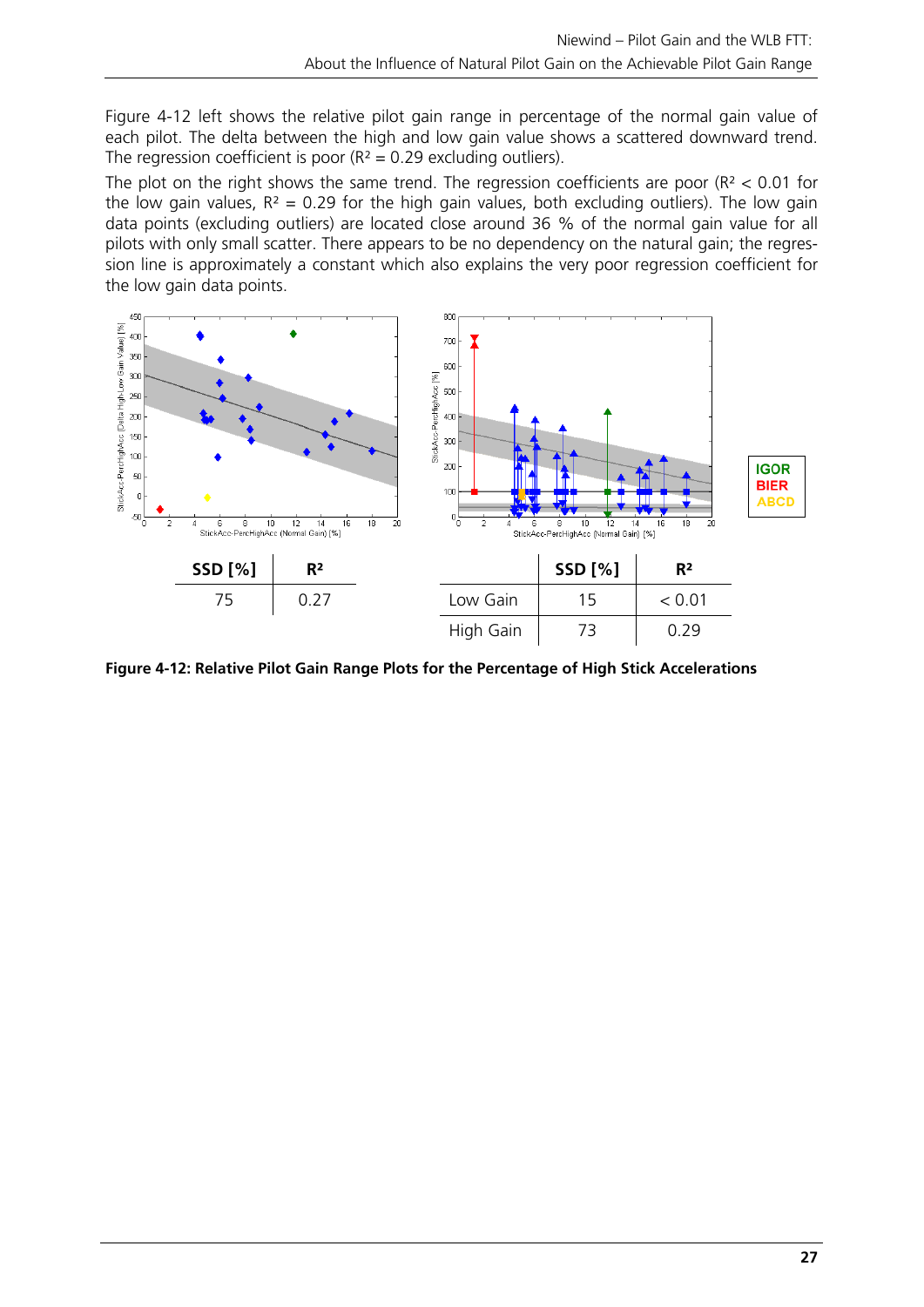# **4.7. PSD Area (HTF – 2 Hz)**

The PSD Area between the highest task frequency and 2 Hz achieved a validity index of 0.92, was able to identify all 3 outliers and produced no ranking failure [6].

Figure 4-13 left shows the pilot gain range plots for the PSD Area between the highest task frequency and 2 Hz. The delta between the high and low gain value shows a scattered upward trend with one significant outlier. The regression coefficient is poor  $(R^2 = 0.27$  excluding outliers). All data points but two have normal gain values lower than 0.2  $u^2$ . The two highest data points are around 0.39 u² and 0.56 u² and thus have a strong effect on the linear regression.

The same trend is reflected in Figure 4-13 right. The scatter of the low gain values is significantly smaller than the scatter of the high gain values. The regression coefficient is also better for the low gain values ( $R^2 = 0.74$  for the low again data point,  $R^2 = 0.60$  for the high gain data points, both excluding outliers). Most low gain values are close to 0 though, meaning that most pilots avoid inputs above the task frequency range when performing the tracking task in a low gain fashion. The linear regression can not fully cover this effect.



**Figure 4-13: Pilot Gain Range Plots for the PSD Area HTF-2 Hz**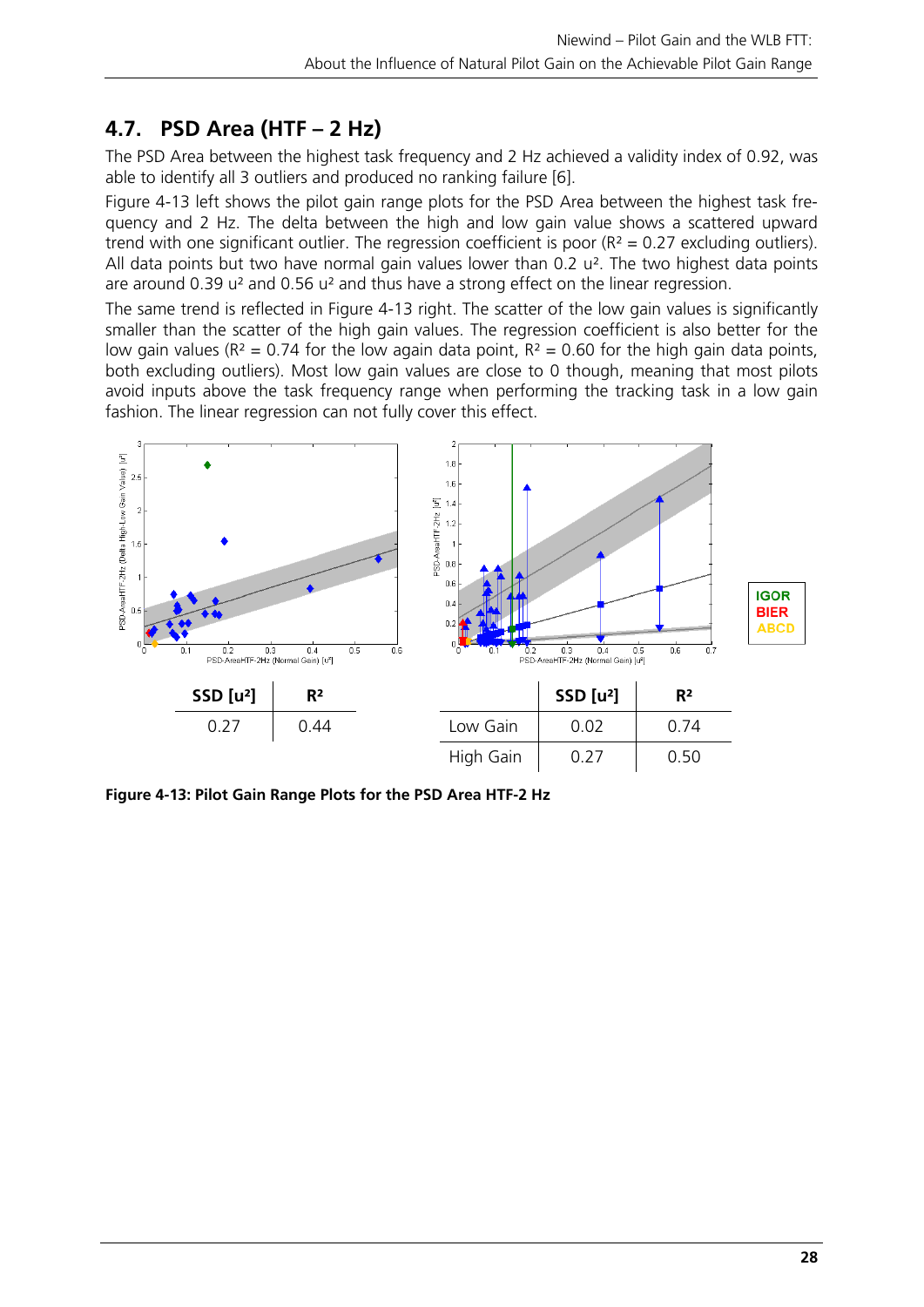Figure 4-14 left shows the relative pilot gain range in percentage of the normal gain value of each pilot. The delta between the high and low gain value shows a scattered downward trend. The regression coefficient is poor ( $R^2 = 0.17$  excluding outliers). The trend is quite poor and mostly based on the two largest data points, while the other data points show no significant trend at all.

The plot on the right shows the same trend. The regression coefficients are poor ( $R^2 = 0.01$  for the low gain values,  $R^2 = 0.18$  for the high gain values, both excluding outliers). The low gain data points (excluding outliers) are located close around 24 % of the normal gain value for all pilots with only small scatter. There appears to be no dependency on the natural gain; the regression line is approximately a constant which also explains the very poor regression coefficient for the low gain data points.



**Figure 4-14: Relative Pilot Gain Range Plots for the PSD Area HTF-2 Hz**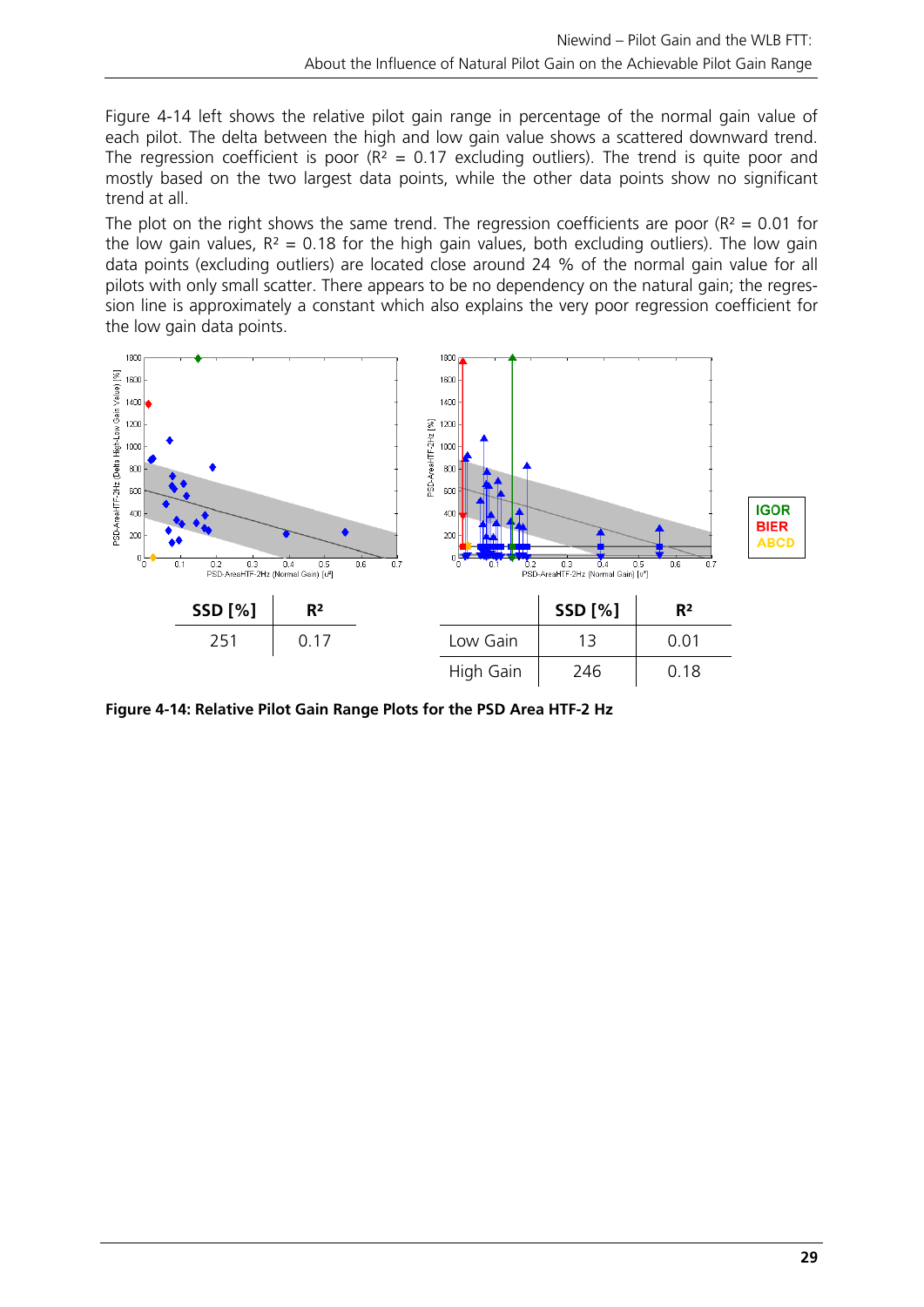# **4.8. PSD Ratio Area (HTF - 2 Hz) vs. Area (0 - 2 Hz)**

The ratio of the area between the highest task frequency and 2 Hz vs. the area between 0 and 2 Hz achieved a validity index of 0.92, was able to identify 2 out of 3 outliers and produced no ranking failure [6].

Figure 4-15 left shows the pilot gain range plots for the ratio of the area between the highest task frequency and 2 Hz vs. the area between 0 and 2 Hz. The delta between the high and low gain value shows a scattered upward trend with one significant outlier. The regression coefficient is poor ( $R^2 = 0.33$  excluding outliers).

The same trend is reflected in Figure 4-15 right. The scatter of the low gain values is significantly smaller than the scatter of the high gain values. The regression coefficient is better for the high gain values ( $R^2$  = 0.56 for the low again data point,  $R^2$  = 0.39 for the high gain data points, both excluding outliers).



**Figure 4-15: Pilot Gain Range Plots for the PSD Area Ratio (HTF-2Hz) vs. (0 – 2 Hz)**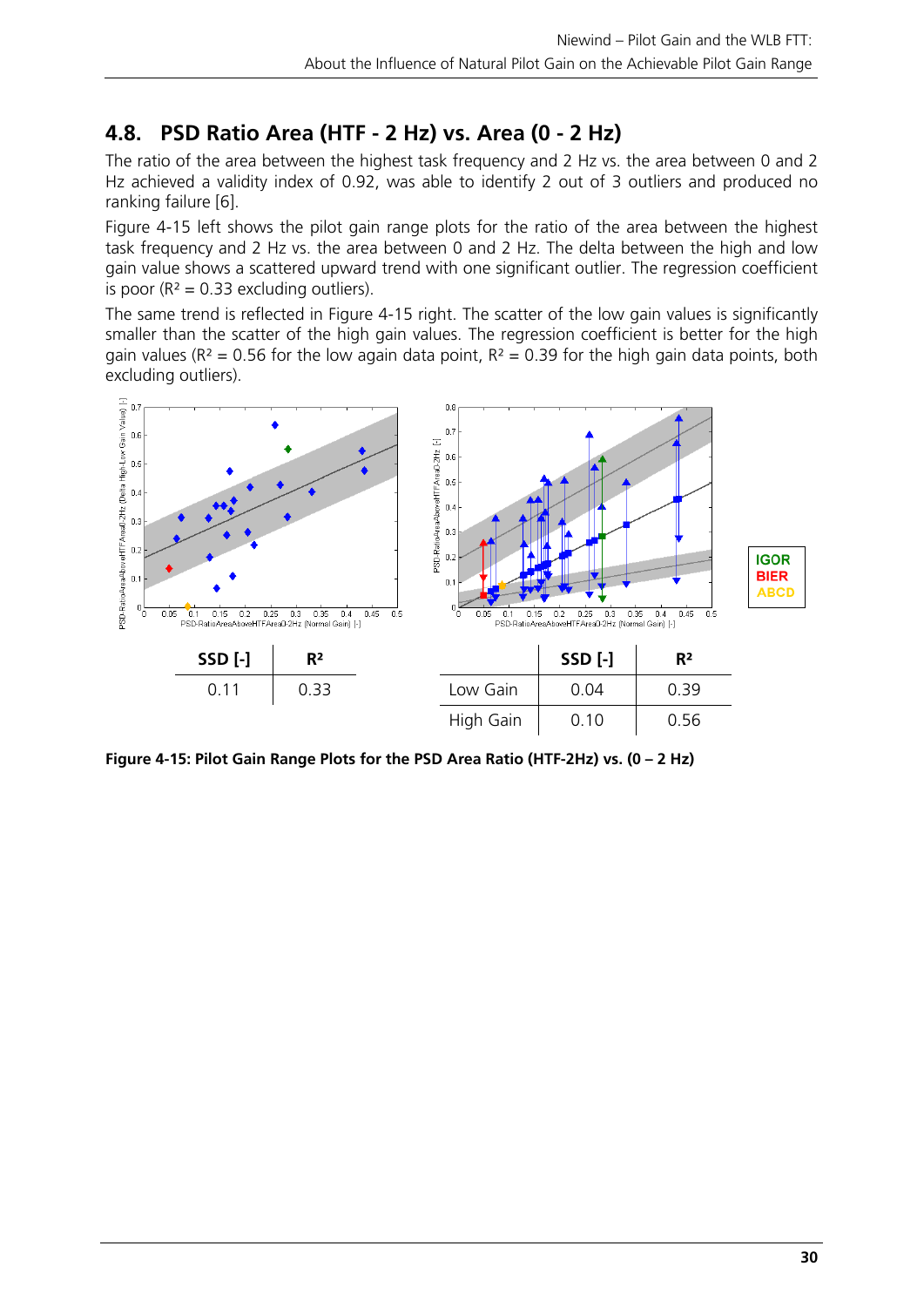Figure 4-16 left shows the relative pilot gain range in percentage of the normal gain value of each pilot. The delta between the high and low gain value shows a scattered downward trend. The regression coefficient is poor  $(R^2 = 0.27)$  excluding outliers).

The plot on the right shows the same trend. The regression coefficients are poor ( $R^2 = 0.05$  for the low gain values,  $R^2 = 0.36$  for the high gain values, both excluding outliers). The low gain data points (excluding outliers) are located close around 46 % of the normal gain value for all pilots with only small scatter. There appears to be no dependency on the natural gain; the regression line is approximately a constant which also explains the very poor regression coefficient for the low gain data points.



**Figure 4-16: Relative Pilot Gain Range Plots for the PSD Area HTF-2 Hz**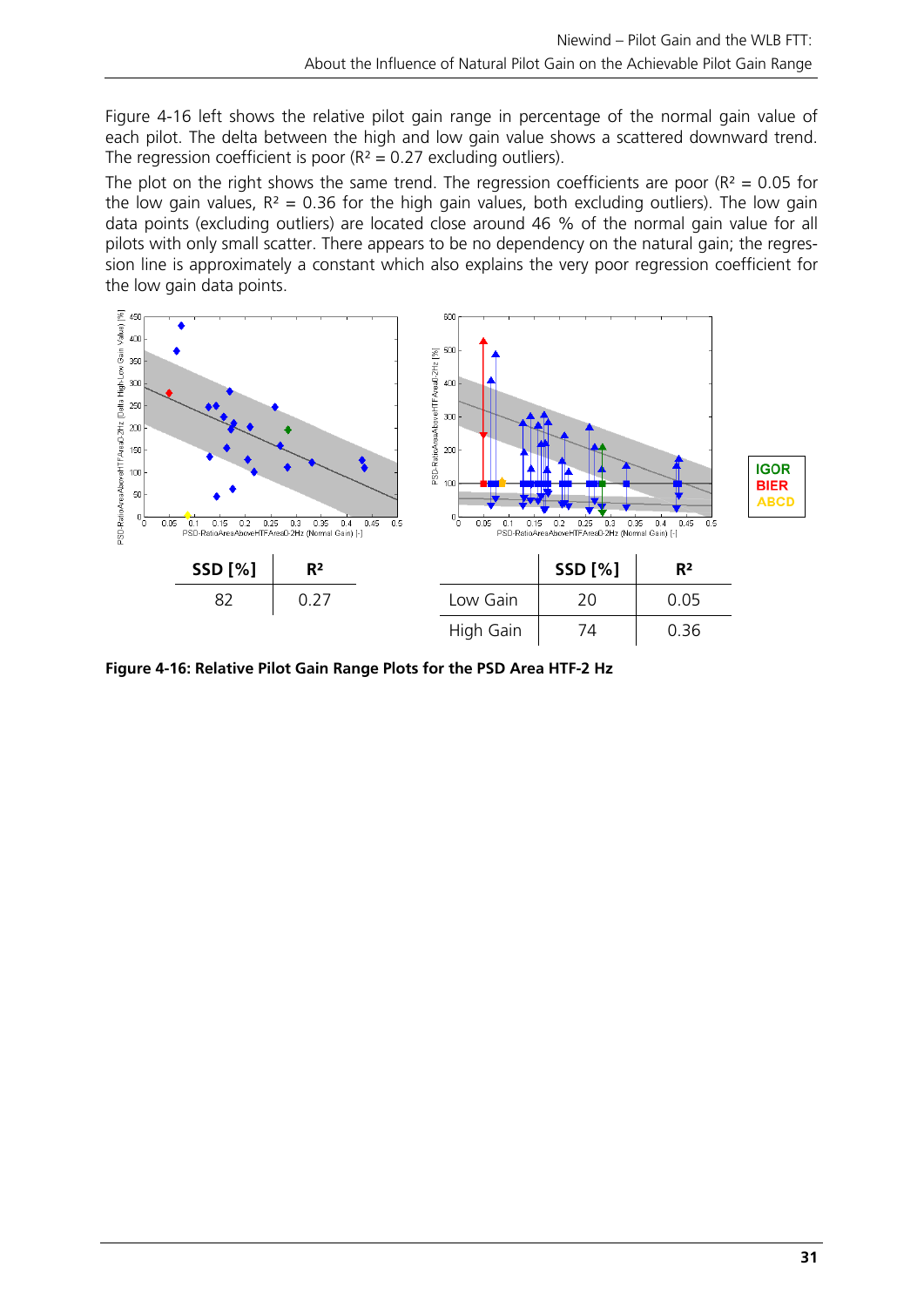# **4.9. PSD Ratio Area (HTF - 2 Hz) vs. Area (0 Hz - HTF)**

The ratio of the area above vs. the area below the highest task frequency achieved a validity index of 0.92, was able to identify 2 out of 3 outliers and produced no ranking failure [6].

Figure 4-17 left shows the pilot gain range plots for the ratio of the area between the highest task frequency and 2 Hz vs. the area between 0 and 2 Hz. The delta between the high and low gain value shows a scattered upward trend with one significant outlier. The regression coefficient is poor, but significantly higher than for other measures ( $R^2 = 0.61$  excluding outliers). The two data points with the highest normal gain value have a strong influence on the regression coefficient which would be much worse without them  $(R^2 = 0.23)$ .

The same trend is reflected in Figure 4-17 right. The scatter of the low gain values is significantly smaller than the scatter of the high gain values. The regression coefficient is better for the high gain values ( $R^2 = 0.42$  for the low again data point,  $R^2 = 0.64$  for the high gain data points, both excluding outliers).

As the low gain PSD area between the highest task frequency and 2 Hz was around 0 for many pilots, this PSD ratio is close to 0 for the low gain data points as well.



**Figure 4-17: Pilot Gain Range Plots for the PSD Area Ratio (HTF-2Hz) vs. (0 Hz-HTF)**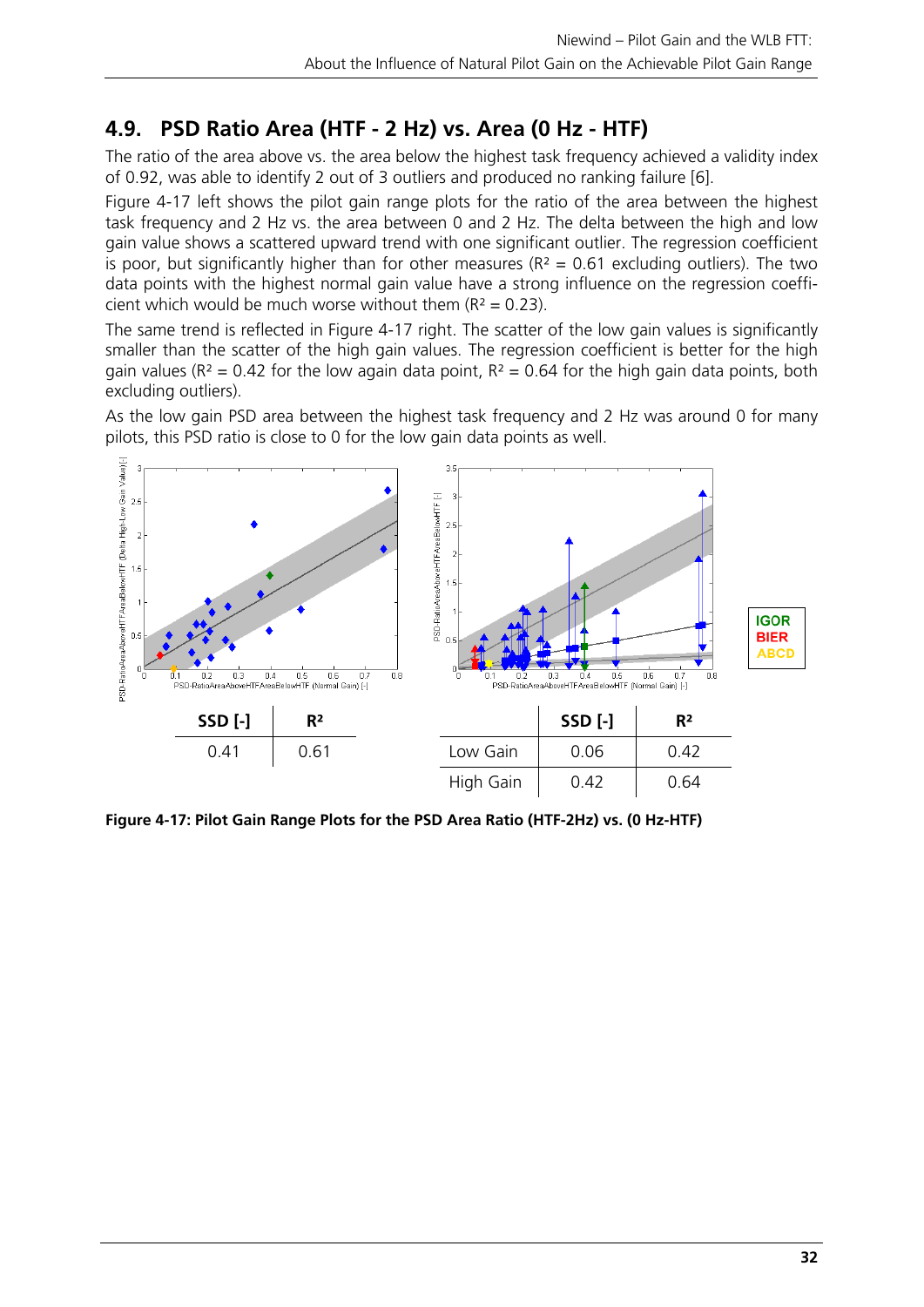Figure 4-18 left shows the relative pilot gain range in percentage of the normal gain value of each pilot. The delta between the high and low gain value shows no significant trend even when the outliers are excluded. The regression line is strongly influenced by two data points with a high normal gain value.

The plot on the right shows the same trend. The regression coefficients are poor ( $R^2 = 0.10$  for the low gain values,  $R^2 = 0.01$  for the high gain values, both excluding outliers). The scatter of the high gain data points is excessive. The low gain data points (excluding outliers) are located close around 41 % of the normal gain value for all pilots with only small scatter. There appears to be no dependency on the natural gain; the regression line is approximately a constant which also explains the very poor regression coefficient for the low gain data points.



**Figure 4-18: Relative Pilot Gain Range Plots for the PSD Area Ratio (HTF-2Hz) vs. (0 Hz-HTF)**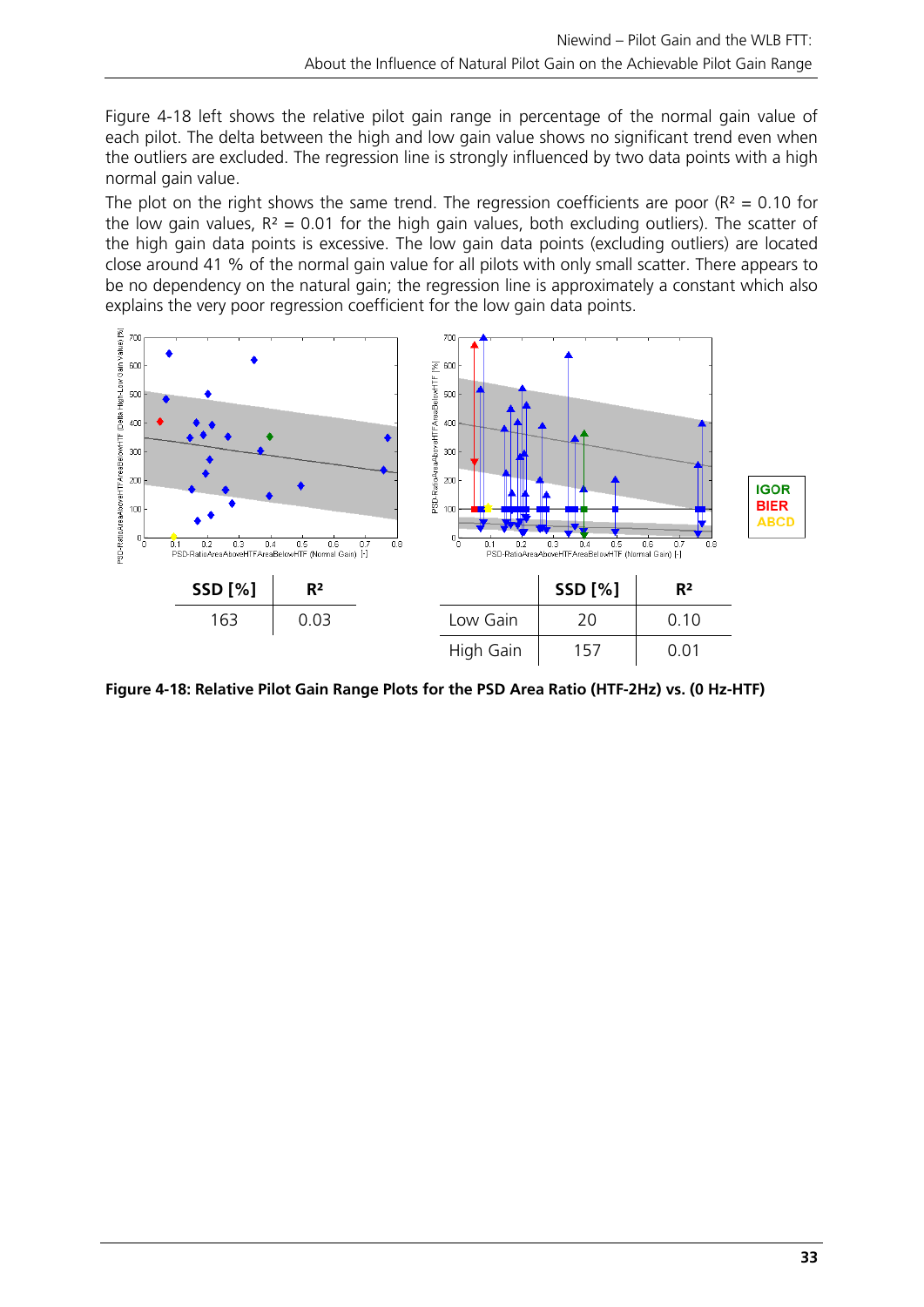# **4.10. Goodness of Fit of PT1 pilot model (QIE)**

The model fit in terms of QIE achieved a validity index of 0.88, was able to identify all outliers and produced one ranking failure which was not extreme [6].

Figure 4-19 left shows the pilot gain range plots for the ratio model fit in terms of QIE. The delta between the high and low gain value shows a scattered upward trend with one significant outlier for pilot IGOR. Note that the location of this outlier significantly distorts the graph and creates the impression of low scatter which is actually not the case. The regression coefficient is very poor (R<sup>2</sup>)  $= 0.04$  excluding outliers). It is also strongly affected by one singular data point with a very high normal gain value.

The same trend is reflected in Figure 4-19 right. The scatter of the low gain values is significantly smaller than the scatter of the high gain values. The trend towards increasing pilot gain range with increasing normal gain values is hardly visible in this graph. The regression coefficient is better for the high gain values ( $R^2 = 0.05$  for the low again data point,  $R^2 = 0.29$  for the high gain data points, both excluding outliers).



**Figure 4-19: Pilot Gain Range Plots for the PT1 Model Fit in Terms of QIE**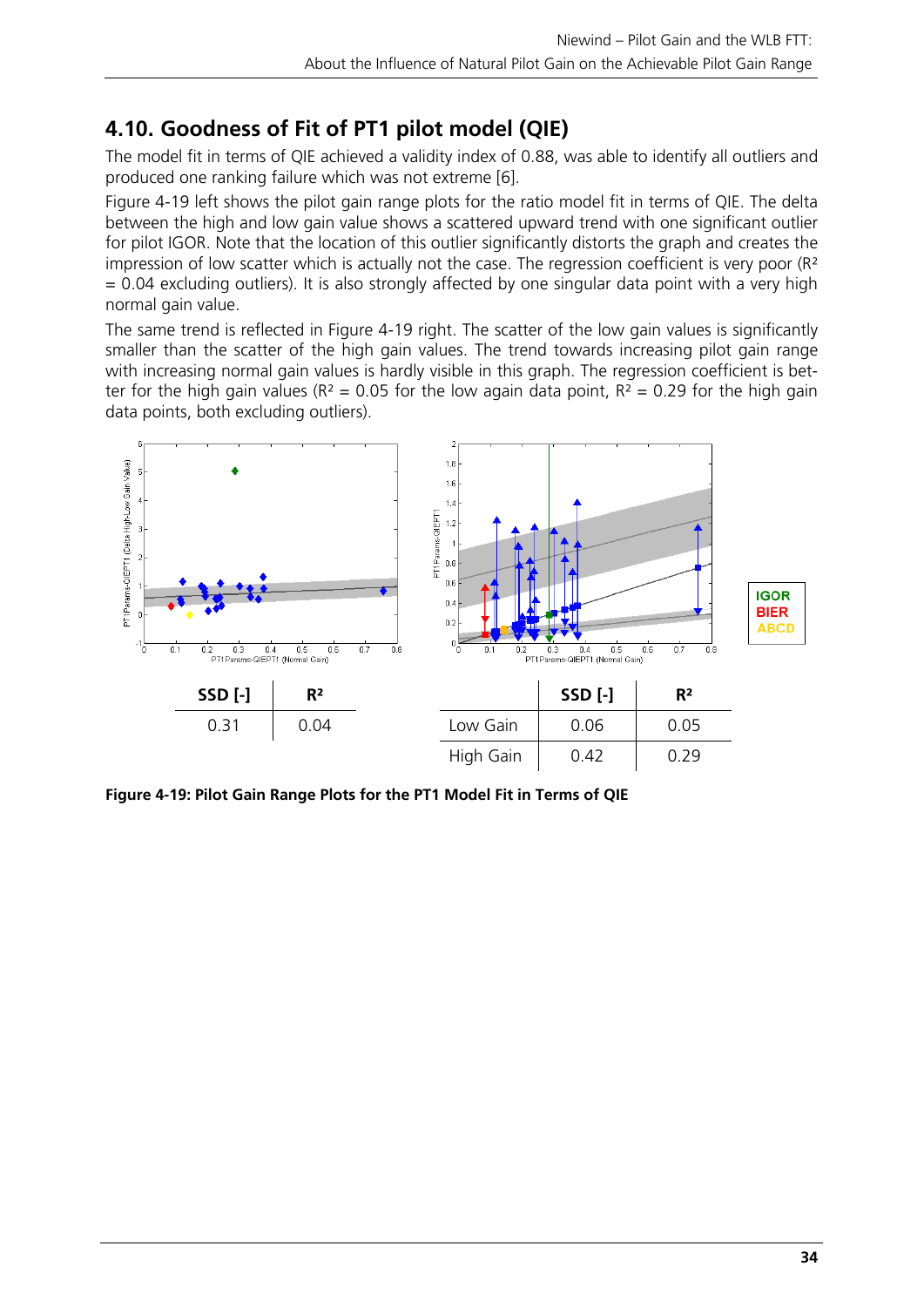Figure 4-20 left shows the relative pilot gain range in percentage of the normal gain value of each pilot. The delta between the high and low gain value shows a scattered downward trend. The regression coefficient is poor  $(R^2 = 0.22$  excluding outliers).

The plot on the right shows the same trend. The regression coefficients are poor ( $R^2 = 0.10$  for the low gain values,  $R^2 = 0.25$  for the high gain values, both excluding outliers). The low gain data points (excluding outliers) are located close around 52 % of the normal gain value for all pilots with only small scatter. There appears to be no dependency on the natural gain; the regression line is approximately a constant which also explains the very poor regression coefficient for the low gain data points.



**Figure 4-20: Pilot Gain Range Plots for the PT1 Model Fit in Terms of QIE**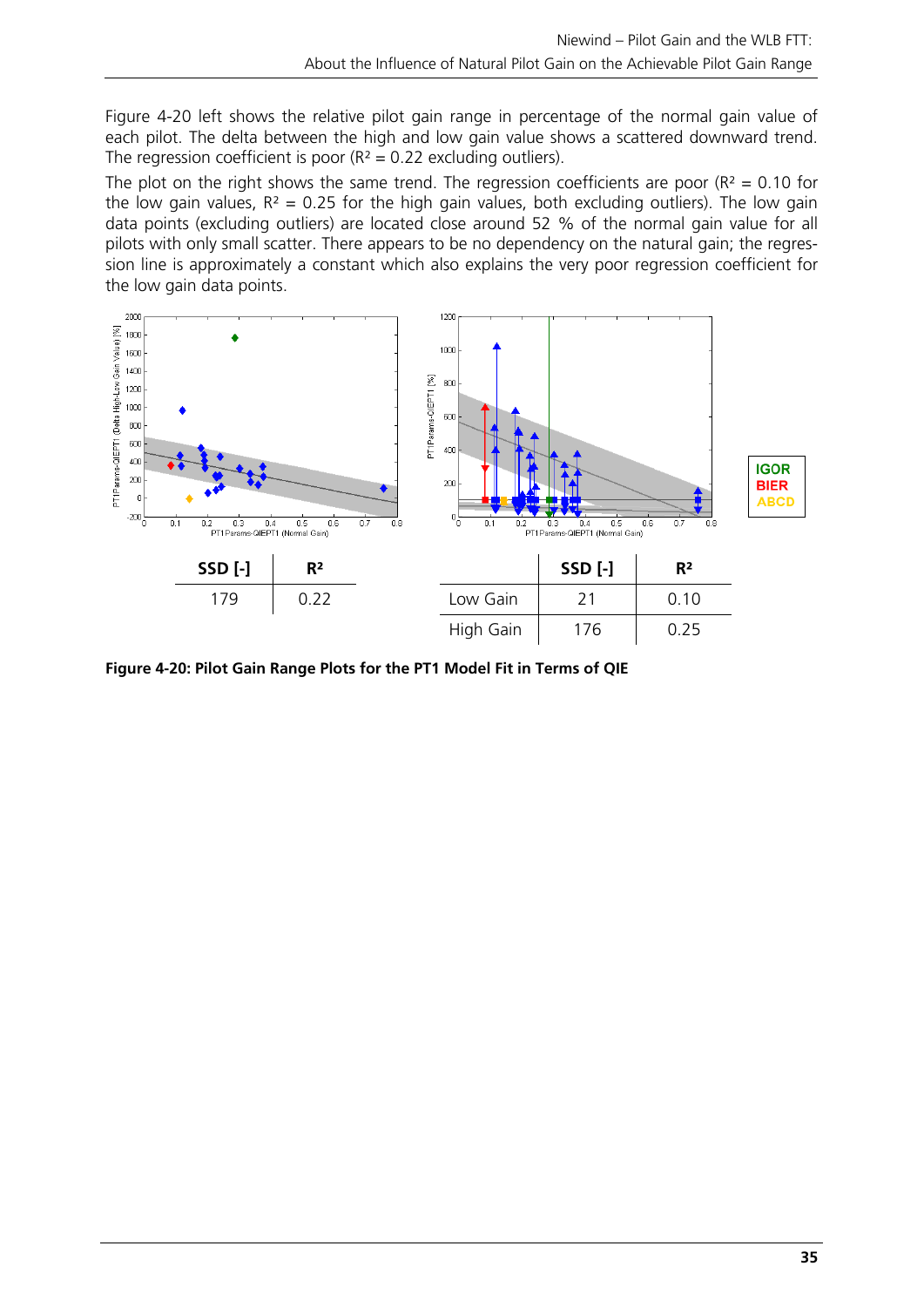# **5. Conclusions and Limitations**

# **5.1. Absolute Pilot Gain Range**

The absolute pilot gain range data shows a clear increase in absolute pilot gain range with increasing normal pilot gain. This means that a typical high gain pilot is able to vary his pilot gain more than a typical low gain pilot.

Both, the data points performed intentionally in a low and high gain manner, increase with increasing normal gain. A typical high gain pilot thus does not only have a higher normal gain value, but also higher low and high gain values than a low gain pilot. The increase is more pronounced for the high gain data points than for the low gain data points. This means that the difference between a typical low and high gain pilot is not as prominent for test points which are performed intentionally in a low gain manner, but for high gain test points the difference is quite striking. The latter effect is well in line with the experience from flight test that high gain pilots are able to uncover PIO tendencies which couldn't be found by low gain pilots.

# **5.2. Relative Pilot Gain Range**

The relative pilot gain range data shows a clear decrease in relative pilot gain range with increasing normal gain. This means that a typical low gain pilot is able to increase his pilot gain by a higher percentage than a high gain pilot. This trend is probably a result of the already high normal gain value for high gain pilots. It is easier to double a low normal gain value than to double a normal gain value which is naturally already close to the limits of system stability.

While the high gain data points show a clear decreasing percentage with increasing normal gain, the low gain data points are at an approximately constant value for nearly all pilot gain measures.

| <b>Pilot Gain Measure</b>                                  | <b>Low Gain Value:</b><br><b>Percentage of Normal Gain Value</b> |
|------------------------------------------------------------|------------------------------------------------------------------|
| Mean Stick Speed [u/s]                                     | 47%                                                              |
| RMS Stick Speed [u/s]                                      | 53%                                                              |
| Percentage of High Stick Speeds [%]                        | $30\%$                                                           |
| Mean Stick Acceleration [u/s <sup>2</sup> ]                | 47%                                                              |
| RMS Stick Acceleration [u/s <sup>2</sup> ]                 | 55%                                                              |
| Percentage of High Stick Accelerations [u/s <sup>2</sup> ] | 36%                                                              |
| PSD Area HTF-2 Hz [u <sup>2</sup> ]                        | 24%                                                              |
| PSD Ratio Area (HTF - 2 Hz) vs. Area (0 - 2 Hz) [-]        | 46%                                                              |
| PSD Ratio Area (HTF - 2 Hz) vs. Area (0 Hz - HTF) [-]      | 41%                                                              |
| QIE of PT1 Pilot Model [-]                                 | 52%                                                              |

**Tabelle 5-1: Low Gain Values: Percentage of Normal Gain Value**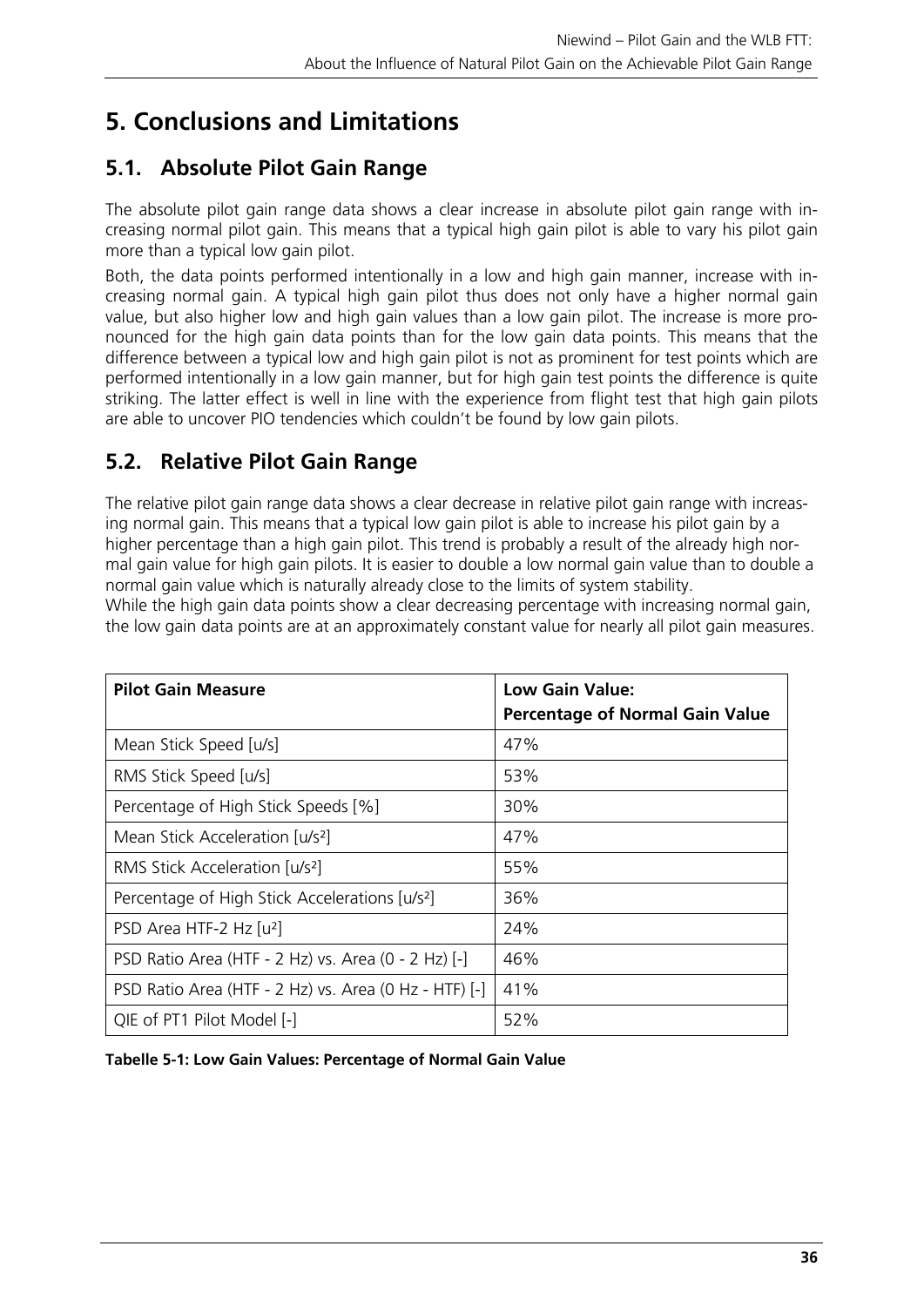# **5.3. Significance of the Results**

The trends described above apply for nearly all presented measures. This is another confirmation for the right choice of valid pilot gain measures in [6].

Exceptions are the relative pilot gain plot of the PSD Area (HTF – 2 Hz), the PSD Ratio Area (HTF - 2 Hz) vs. Area (0 Hz - HTF) and the PSD Ratio Area (HTF - 2 Hz) vs. Area (0 Hz - HTF), mainly because the PSD Area (HTF – 2 Hz) which is always involved in these plots is very low for the normal gain test points of many pilots, thus creating a very low value used for normalization in the relative pilot gain plots. As a consequence, a small difference in the high gain data points can make quite a big difference in terms of percentage.

Another exception is presented by the QIE of the PT1 pilot model as a representation of the pilot model's goodness of fit. While the relative plot is well in line with the trends of other pilot gain measures, the absolute pilot gain plots hardly show any trend for the pilot gain range with increasing normal gain values. In general, pilot gain measures which depend on assumptions – like in this case the applicability of a certain pilot model – should be avoided.

# **5.4. Limitations**

# **5.4.1. Predictive Ability for Individual Pilots**

In all cases significant scatter is visible in the pilot gain range plots and the regression coefficients are rather poor. The plots therefore have no predictive ability for individual pilots and only show a trend for a larger population of pilots.

One of the reasons for this is that a pilot's control behavior is a complex matter and cannot be limited to a classification of pilots as high, medium and low gain pilots.

A good example is given by one of the participants. As an F-4 pilot he was expected to be more on the high gain side. His normal and low gain data points were, however, performed with rather low to medium pilot gain. His high gain data point was quite high though. During the debriefing this pilot commented that even though he is an F-4 pilot, he was originally trained as a glider pilot at a very young age. As his instructor always taught him to fly low gain - which is most reasonable for gliders - he still prefers this way of flying today. But being an F-4 pilot, of course he also has to have the ability to fly in a very aggressive manner when this is required. This background led to a relatively high pilot gain range even though his normal gain was rather low.

As each and every pilot is different and so is his or her background, no general predictions for the individual pilot gain range can be made based on simple classifications as low, medium or high gain pilot.

# **5.4.2. Limitations of the Database**

The presented results are based on a single simulator study with one single type of aircraft dynamic and inceptor. In order to generalize the results, they should be repeated in different scenarios and preferably also in flight test.

# **5.4.3. Limitation to Sum of Sines Tasks**

The applicability of the results should at first be limited to sum of sines tasks. Other types of tasks like steps and ramps may create different results and/or make it hard to quantify pilot gain in general since – for the example of a step and ramp task – the pilot switches from capture/acquisition to maintenance/fine tracking during the task.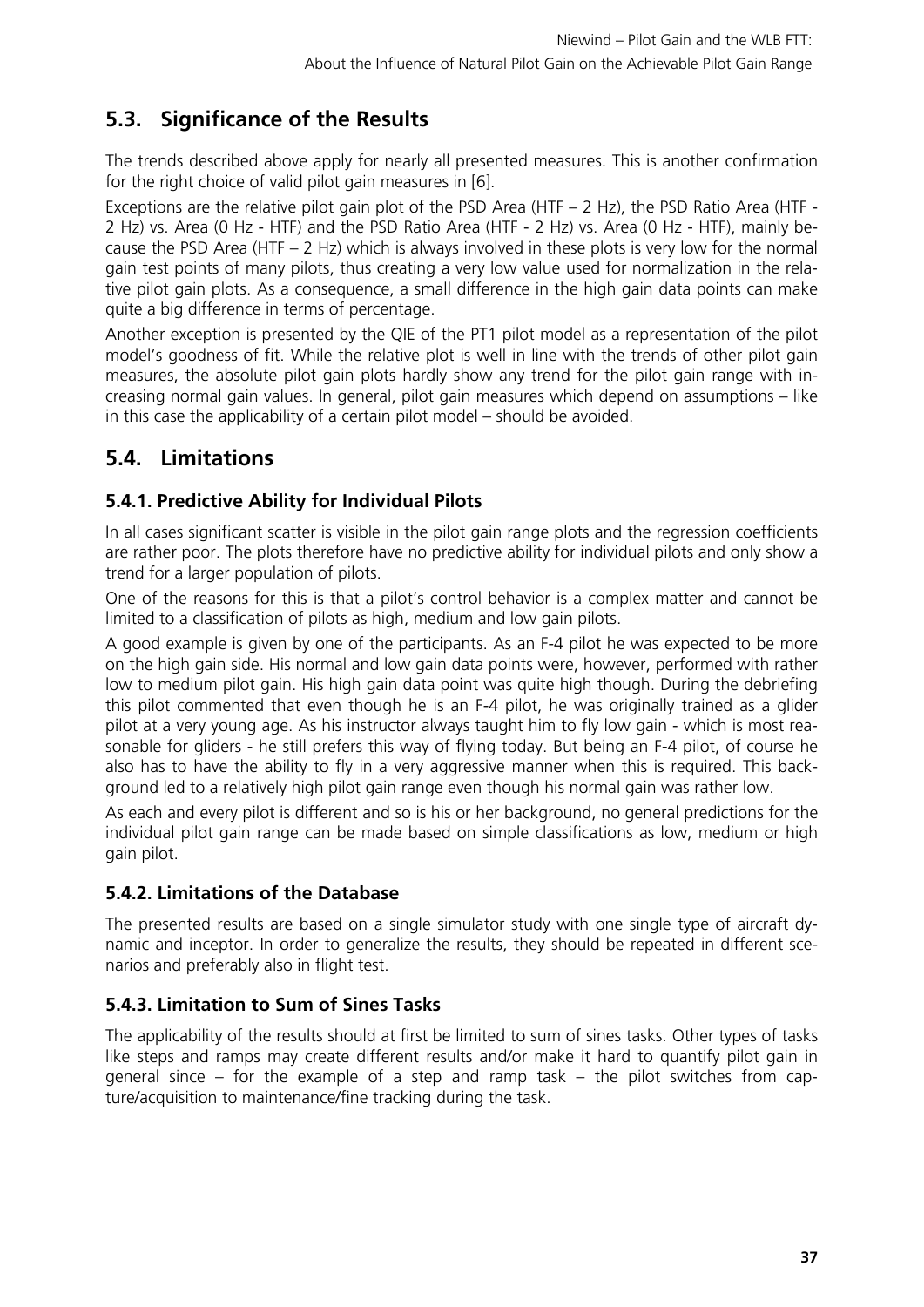# **Summary and Outlook**

This report summarizes the investigation and results from an evaluation of the pilot gain range and how it is related to the pilot's natural gain. The evaluation is based on data from a simulator study which was performed with 12 experimental test pilots and 12 operational pilots who intentionally varied their pilot gain / aggressiveness during a closed-loop tracking task.

The results of this report can be summarized as follows:

- The absolute pilot gain range increases with increasing natural pilot gain.
- The relative pilot gain range decreases with increasing natural pilot gain.
- A typical high gain pilot has higher low and higher high gain values than a typical low gain pilot. The difference is more pronounced for the high gain test points.
- The low gain value is approximately a fixed percentage of the normal gain value.

Even though the trends are quite consistent over various pilot gain measures, all pilot gain range plots show significant scatter and the trends have poor regression coefficients. The results thus do not allow the prediction of an individual pilot's abilities. They rather show a trend for a larger population of pilots. A pilot's control behavior is too complex to be narrowed down to a simple classification as low, medium or high gain pilot. A good example for this was given by a fighter pilot who started off as a glider pilot at young age and therefore had a low natural gain, but a high pilot gain range.

The high consistency of the general trends with respect to the pilot gain range for various pilot gain measures raises the question how these measures correlate. A report covering the mathematic relations between different pilot gain measures in terms of regressions and scatter plots is planned.

Also, a report about pilot-dependent values (e.g. personality traits, but also mathematic measures) and their relation towards the pilots' natural pilot gain is planned.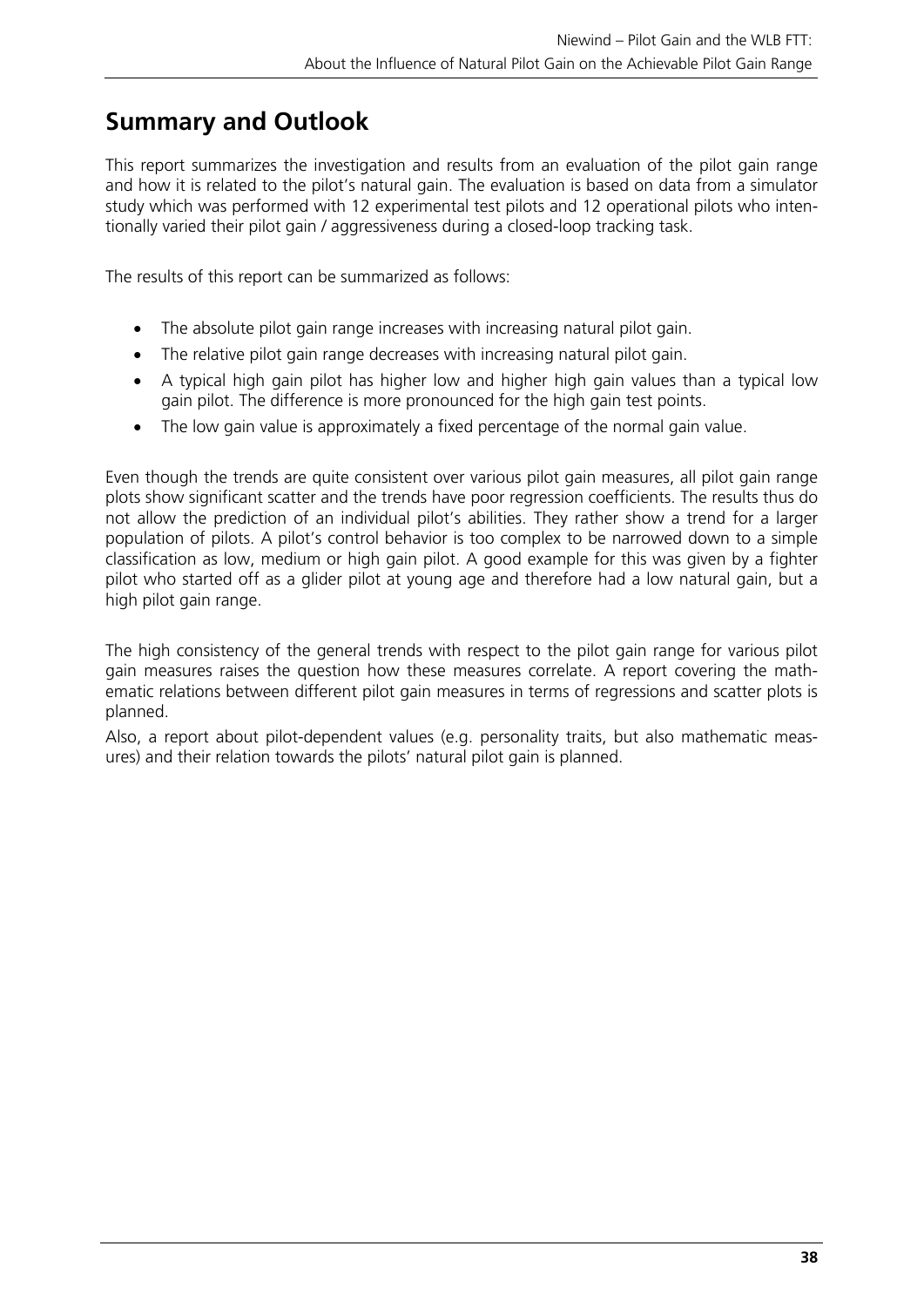# **References**

| ID    | Author                                    | <b>Title</b>                                                                                                                                                                                                                                                                   |
|-------|-------------------------------------------|--------------------------------------------------------------------------------------------------------------------------------------------------------------------------------------------------------------------------------------------------------------------------------|
| $[1]$ | Clauß, G.<br>Finze, F.-R.<br>Partzsch, L. | Statistik Grundlagen, Verlag Harri Deutsch, 4. Auflage, 2002, ISBN<br>3-8171-1672-1 (statistics book used as reference for K-S test, in<br>German)                                                                                                                             |
| $[2]$ | Field, E.J.,<br>Giese, S.E.D.             | Appraisal of Several Pilot Control Activity Measures. AIAA Atmos-<br>pheric Flight Mechanics Conference and Exhibit, San Francisco,<br>CA, AIAA 2005-6032 (2005)                                                                                                               |
| $[3]$ | Gray, W.R.                                | A Boundary Avoidance Tracking Flight Test Technique for Per-<br>formance and Workload Assessment. 38th Symposium of the<br>Society of Experimental Test Pilots, San Diego, CA (2007)                                                                                           |
| $[4]$ | Gray, W.R.                                | A Generalized Handling Qualities Flight Test Technique Utilizing<br>Boundary Avoidance Tracking, U.S. Air Force T&E Days, Los Ange-<br>les, CA, AIAA 2008-1648 (2008)                                                                                                          |
| $[5]$ | Neal, T.P.<br>Smith, R.E.                 | A Flying Qualities Criterion for the Design of Fighter Flight Control<br>Systems. Journal of Aircraft, Volume 8, Number 10, 1971                                                                                                                                               |
| [6]   | Niewind                                   | Pilot Gain and the Workload Buildup Flight Test Technique: Vali-<br>dation of Potential Pilot Gain Measures. IB 111-2012/61 (2012)                                                                                                                                             |
| $[7]$ | Niewind, I.                               | Pilot Gain and the Workload Buildup Flight Test Technique: Test<br>Conduction and Evaluation Strategy. IB 111-2012/51 (2012)                                                                                                                                                   |
| [8]   | Niewind, I.                               | What the Hell is Pilot Gain? SFTE Symposium, Seattle (2011)                                                                                                                                                                                                                    |
| $[9]$ | Opel, F.                                  | Investigations on the Workload-Buildup Flight Test Technique:<br>Dynamics, Displays and Task Variations. Master Thesis, German<br>Aerospace Center, Institute of Flight Systems, IB 111-2012/40 and<br>TH Wildau, Aeronautical Engineering, Reg. Nr. LLM09/17/SS2011<br>(2012) |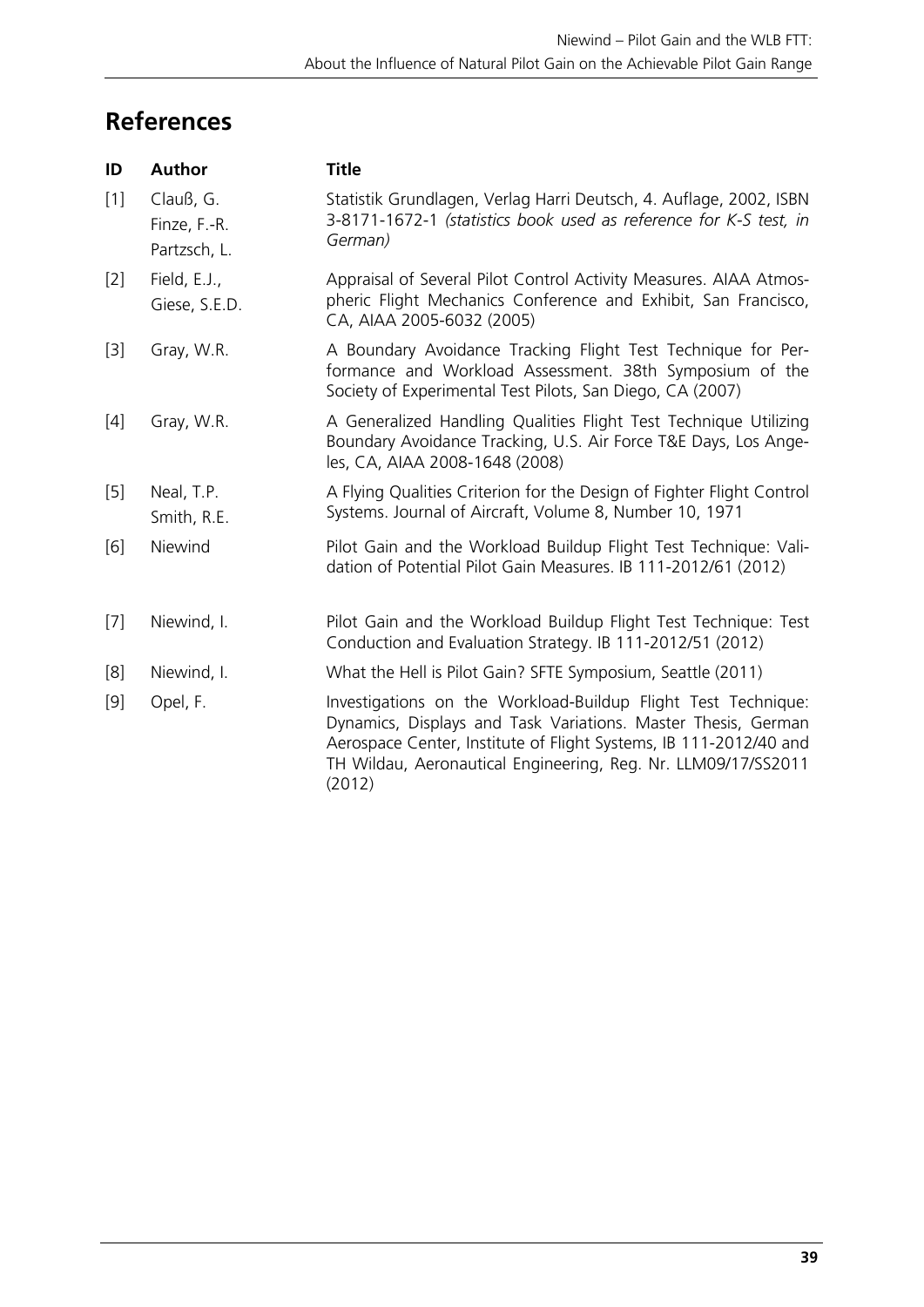# **Appendix: Kolmogorow-Smirnow Test**

Normally distributed residuals are a prerequisite for the mathematically correct application of the linear regression and the calculation of the sample standard deviation around the regression.

The normal distribution was evaluated by means of a Kolmogorow-Smirnow test, also known as K-S test. This test is not specifically limited to the analysis of a normal distribution but can be used to compare any two kinds of data sets.

The K-S test is based on a comparison of a test statistic with a critical value. The test statistic must be smaller than the critical value, which is 0.28724 for the K-S test with  $\alpha = 0.05$ .

The largest test statistic is 0.227, the second largest is 0.209. The test would thus also pass for  $\alpha$  = 0.10 (critical value: 0.25858) and for  $\alpha$  = 0.20 overall only one test would fail (critical value: 0.22617).

The K-S test was performed in Excel.

Null hypothesis H<sub>0</sub>: The residuals are normally distributed around zero. Alternative  $H_1$ : The residuals are not normally distributed around zero.

The data is sorted in ascending order, given an index i starting with 1 for the lowest values and the residuals  $x_i$  are normalized to the form of a standard normal distribution:

$$
u_i = \frac{x_i - \mu}{\sigma}
$$

with u<sub>i</sub> being the equivalent value of  $x_i$  in a normal distribution,  $\mu$  is the mean value which is by definition zero for the residuals of a linear regression and  $\sigma$  is the sample standard deviation of the data, calculated as follows:

$$
\sigma = \sqrt{\frac{1}{n-1}\sum_{i=1}^n (x_i - \mu)^2}.
$$

with n being the number of data points under consideration.

Note that while strictly speaking  $\sigma$  is the population standard deviation and calculated with a factor of 1/n instead of 1/(n-1), many statistics books, including the one consulted for the K-S test in this report [1], use  $\sigma$  also in cases when the sample standard deviation (normally denoted with the letter s) is applied.

The equivalent distribution value of the normal distribution is calculated for all normalized values of the residuals  $u_i$ . These values are denoted with the greek letter  $\Phi$ . They represent the statistical percentage of data points which should theoretically be smaller or equal to the associated normalized residual  $x_i$ . For a low  $x_i$  this value is close to 0, for a high  $x_i$  it is close to 1.

In a next step, the discrete computation points of the empirical distribution function are calculated by dividing the index of each normalized residual by the number of data points (i/n).

The delta between the normal distribution and the empirical distribution function is now calculated. As the empirical distribution function jumps right at the discrete values i/n, the delta is calculated for both, index i and index i-1 of the empirical distribution function. The test statistic is the supremum of all evaluated deltas.

$$
\sup\biggl[\Phi(u_i)-\frac{i}{n};\quad \Phi(u_i)-\frac{i-1}{n}\biggr]
$$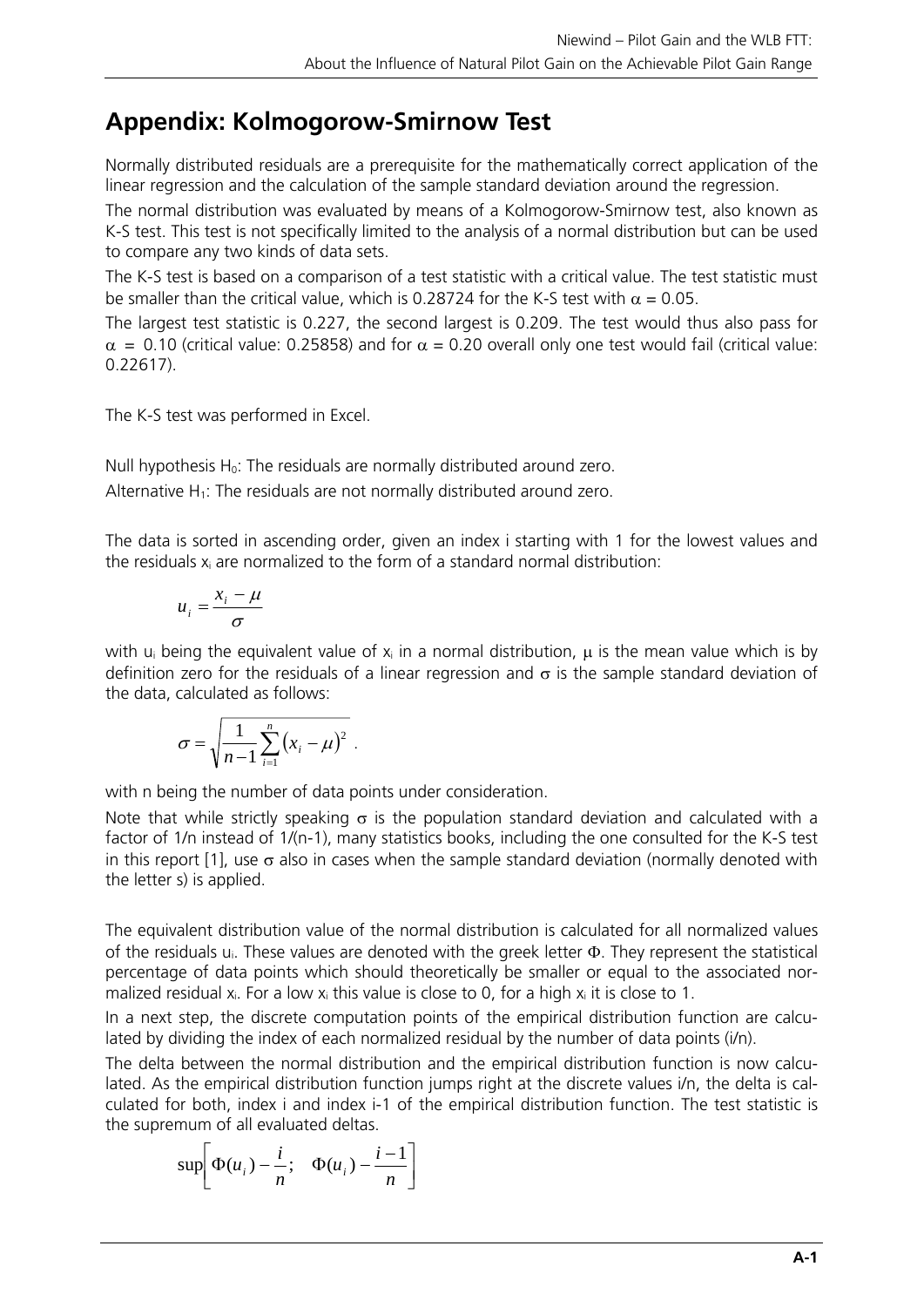An example with the test data of the RMS stick speed is given in Figure A-1 below. The empirical distribution grows by a fixed value (i/n) with each element of  $x_i$ . Depending on the distribution of the residuals  $x_i$ , the empirical distribution is more or less similar to the normal distribution. The limits for  $\alpha = 0.05$  (95% limits) are shown as additional information.



**Figure A-1: Demonstration of the Principle of the K-S test** 

Note that the K-S test compares a discrete function (empirical distribution) with a continuous function (normal distribution).

The following pages show the calculations of the K-S test for all evaluated pilot gain measures.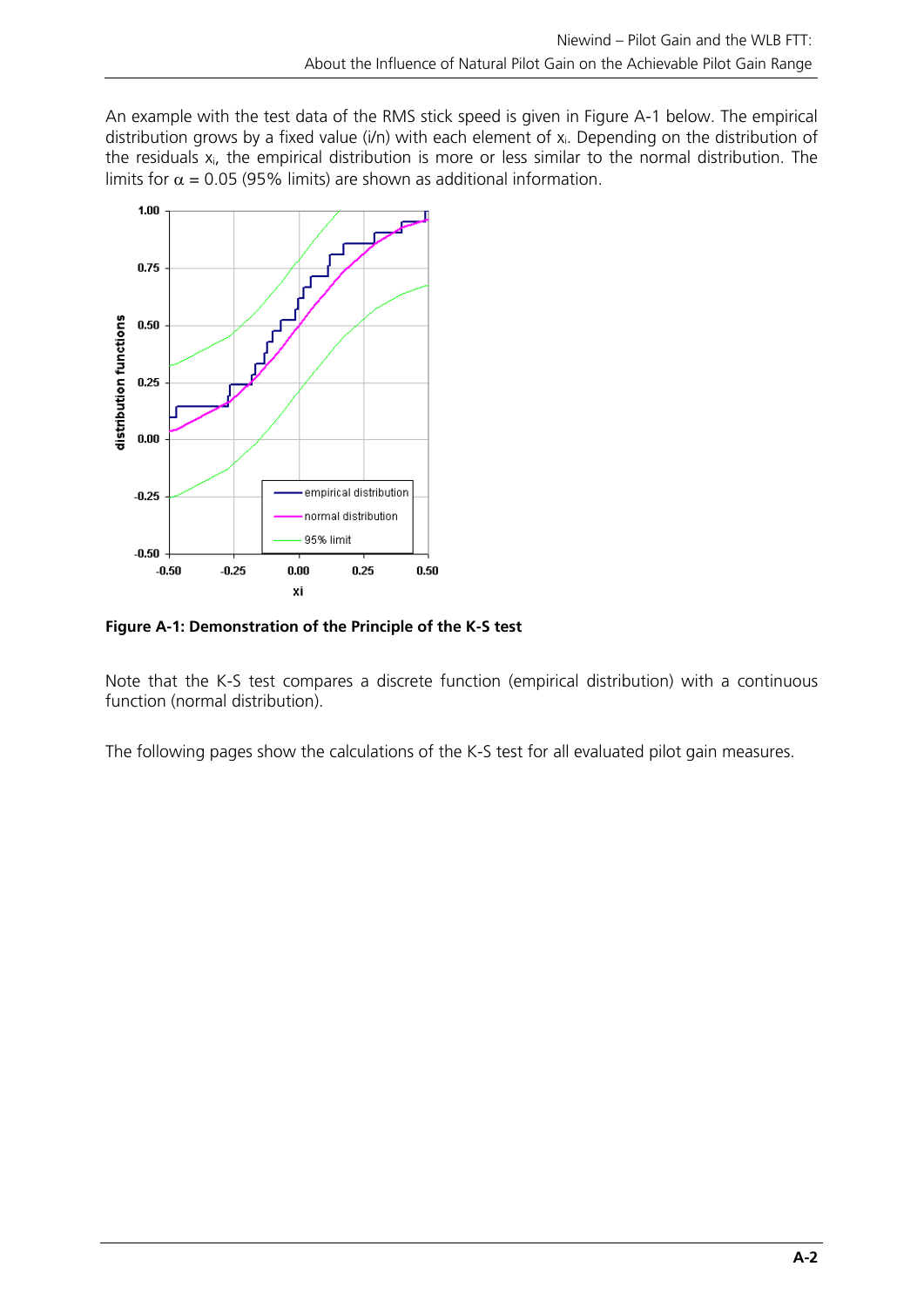|                         |          |          |                              |       | D1                    | D <sub>2</sub>       |
|-------------------------|----------|----------|------------------------------|-------|-----------------------|----------------------|
| i                       | хi       | ui       | $\Phi(\mathsf{u}\mathsf{i})$ | i/n   | O(ui)-i/n             | $ \Phi(ui)-(i-1)/n $ |
| 1                       | $-0.355$ | $-1.720$ | 0.043                        | 0.048 | 0.005                 | 0.043                |
| $\overline{\mathbf{c}}$ | $-0.240$ | $-1.166$ | 0.122                        | 0.095 | 0.027                 | 0.074                |
| 3                       | $-0.216$ | $-1.048$ | 0.147                        | 0.143 | 0.004                 | 0.052                |
| $\overline{4}$          | $-0.190$ | $-0.922$ | 0.178                        | 0.190 | 0.012                 | 0.035                |
| 5                       | $-0.180$ | $-0.871$ | 0.192                        | 0.238 | 0.046                 | 0.001                |
| 6                       | $-0.158$ | $-0.764$ | 0.222                        | 0.286 | 0.063                 | 0.016                |
| $\overline{7}$          | $-0.136$ | $-0.659$ | 0.255                        | 0.333 | 0.078                 | 0.031                |
| 8                       | $-0.097$ | $-0.469$ | 0.319                        | 0.381 | 0.062                 | 0.014                |
| 9                       | $-0.092$ | $-0.446$ | 0.328                        | 0.429 | 0.101                 | 0.053                |
| 10                      | $-0.033$ | $-0.160$ | 0.436                        | 0.476 | 0.040                 | 0.008                |
| 11                      | $-0.002$ | $-0.008$ | 0.497                        | 0.524 | 0.027                 | 0.021                |
| 12                      | 0.022    | 0.106    | 0.542                        | 0.571 | 0.029                 | 0.019                |
| 13                      | 0.046    | 0.225    | 0.589                        | 0.619 | 0.030                 | 0.017                |
| 14                      | 0.062    | 0.299    | 0.618                        | 0.667 | 0.049                 | 0.002                |
| 15                      | 0.064    | 0.310    | 0.622                        | 0.714 | 0.093                 | 0.045                |
| 16                      | 0.075    | 0.365    | 0.643                        | 0.762 | 0.119                 | 0.072                |
| 17                      | 0.179    | 0.866    | 0.807                        | 0.810 | 0.003                 | 0.045                |
| 18                      | 0.216    | 1.048    | 0.853                        | 0.857 | 0.004                 | 0.043                |
| 19                      | 0.238    | 1.156    | 0.876                        | 0.905 | 0.029                 | 0.019                |
| 20                      | 0.295    | 1.431    | 0.924                        | 0.952 | 0.029                 | 0.019                |
| 21                      | 0.501    | 2.428    | 0.992                        | 1.000 | 0.008                 | 0.040                |
| μ                       | 0.000    |          |                              |       | sup(D1, D2)           | 0.119                |
| $\sigma$                | 0.206    |          |                              |       | <b>Critical Value</b> | 0.287                |
|                         |          |          |                              |       |                       |                      |

|    |          |          |                   |       | D <sub>1</sub>           | D <sub>2</sub>       |                |           |          |                     |       | D <sub>1</sub>          | D <sub>2</sub>       |
|----|----------|----------|-------------------|-------|--------------------------|----------------------|----------------|-----------|----------|---------------------|-------|-------------------------|----------------------|
| j. | xi       | ui       | $\Phi(\text{ui})$ | i/n   | $  \Phi(\text{ui})$ -i/n | $ \Phi(ui)-(i-1)/n $ | i              | xi        | ui       | $\Phi(\mathsf{ui})$ | i/n   | $ \Phi(\text{ui})-i/n $ | $ \Phi(ui)-(i-1)/n $ |
| 1  | $-0.355$ | $-1.720$ | 0.043             | 0.048 | 0.005                    | 0.043                |                | $-98.318$ | $-2.155$ | 0.016               | 0.048 | 0.032                   | 0.016                |
| 2  | $-0.240$ | $-1.166$ | 0.122             | 0.095 | 0.027                    | 0.074                | $\overline{2}$ | $-59.689$ | $-1.308$ | 0.095               | 0.095 | 0.000                   | 0.048                |
| 3  | $-0.216$ | $-1.048$ | 0.147             | 0.143 | 0.004                    | 0.052                | 3              | $-53.279$ | $-1.168$ | 0.121               | 0.143 | 0.021                   | 0.026                |
| 4  | $-0.190$ | $-0.922$ | 0.178             | 0.190 | 0.012                    | 0.035                | $\overline{4}$ | $-44.014$ | $-0.965$ | 0.167               | 0.190 | 0.023                   | 0.024                |
| 5  | $-0.180$ | $-0.871$ | 0.192             | 0.238 | 0.046                    | 0.001                | 5              | $-28.528$ | $-0.625$ | 0.266               | 0.238 | 0.028                   | 0.075                |
| 6  | $-0.158$ | $-0.764$ | 0.222             | 0.286 | 0.063                    | 0.016                | 6              | $-27.686$ | $-0.607$ | 0.272               | 0.286 | 0.014                   | 0.034                |
| 7  | $-0.136$ | $-0.659$ | 0.255             | 0.333 | 0.078                    | 0.031                | 7              | $-26.208$ | $-0.574$ | 0.283               | 0.333 | 0.050                   | 0.003                |
| 8  | $-0.097$ | $-0.469$ | 0.319             | 0.381 | 0.062                    | 0.014                | 8              | $-8.625$  | $-0.189$ | 0.425               | 0.381 | 0.044                   | 0.092                |
| 9  | $-0.092$ | $-0.446$ | 0.328             | 0.429 | 0.101                    | 0.053                | 9              | $-6.785$  | $-0.149$ | 0.441               | 0.429 | 0.012                   | 0.060                |
| 10 | $-0.033$ | $-0.160$ | 0.436             | 0.476 | 0.040                    | 0.008                | 10             | $-6.231$  | $-0.137$ | 0.446               | 0.476 | 0.031                   | 0.017                |
| 11 | $-0.002$ | $-0.008$ | 0.497             | 0.524 | 0.027                    | 0.021                | 11             | 0.007     | 0.000    | 0.500               | 0.524 | 0.024                   | 0.024                |
| 12 | 0.022    | 0.106    | 0.542             | 0.571 | 0.029                    | 0.019                | 12             | 2.542     | 0.056    | 0.522               | 0.571 | 0.049                   | 0.002                |
| 13 | 0.046    | 0.225    | 0.589             | 0.619 | 0.030                    | 0.017                | 13             | 3.272     | 0.072    | 0.529               | 0.619 | 0.090                   | 0.043                |
| 14 | 0.062    | 0.299    | 0.618             | 0.667 | 0.049                    | 0.002                | 14             | 8.765     | 0.192    | 0.576               | 0.667 | 0.090                   | 0.043                |
| 15 | 0.064    | 0.310    | 0.622             | 0.714 | 0.093                    | 0.045                | 15             | 13.204    | 0.289    | 0.614               | 0.714 | 0.100                   | 0.053                |
| 16 | 0.075    | 0.365    | 0.643             | 0.762 | 0.119                    | 0.072                | 16             | 28.306    | 0.620    | 0.733               | 0.762 | 0.029                   | 0.018                |
| 17 | 0.179    | 0.866    | 0.807             | 0.810 | 0.003                    | 0.045                | 17             | 37.628    | 0.825    | 0.795               | 0.810 | 0.014                   | 0.033                |
| 18 | 0.216    | 1.048    | 0.853             | 0.857 | 0.004                    | 0.043                | 18             | 43.811    | 0.960    | 0.832               | 0.857 | 0.026                   | 0.022                |
| 19 | 0.238    | 1.156    | 0.876             | 0.905 | 0.029                    | 0.019                | 19             | 62.628    | 1.373    | 0.915               | 0.905 | 0.010                   | 0.058                |
| 20 | 0.295    | 1.431    | 0.924             | 0.952 | 0.029                    | 0.019                | 20             | 69.829    | 1.531    | 0.937               | 0.952 | 0.015                   | 0.032                |
| 21 | 0.501    | 2.428    | 0.992             | 1.000 | 0.008                    | 0.040                | 21             | 89.427    | 1.960    | 0.975               | 1.000 | 0.025                   | 0.023                |
| μ  | 0.000    |          |                   |       | sup(D1, D2)              | 0.119                | μ              | 0.000     |          |                     |       | sup(D1, D2)             | 0.100                |
| σ  | 0.206    |          |                   |       | <b>Critical Value</b>    | 0.287                | $\sigma$       | 45.624    |          |                     |       | <b>Critical Value</b>   | 0.287                |
|    |          |          |                   |       |                          | Nom Dist OK          |                |           |          |                     |       |                         | Nom Dist OK          |

### **Residuals Low Gain Residuals Low Gain, Percentage**

|    |          |          |                              |       | D <sub>1</sub>          | D <sub>2</sub>            |    |           |          |                              |       | D <sub>1</sub>                                              | D <sub>2</sub>       |
|----|----------|----------|------------------------------|-------|-------------------------|---------------------------|----|-----------|----------|------------------------------|-------|-------------------------------------------------------------|----------------------|
| j. | xi       | ui       | $\Phi(\mathsf{u}\mathsf{i})$ | i/n   | $ \Phi(\text{ui})$ -i/n | $  \Phi (ui) - (i-1)/n  $ | ī  | xi        | ui       | $\Phi(\mathsf{u}\mathsf{i})$ | i/n   | $ \Phi(\mathsf{u}\mathsf{i})\text{-}\mathsf{i}/\mathsf{n} $ | $ \Phi(ui)-(i-1)/n $ |
| 1  | $-0.111$ | $-1.893$ | 0.029                        | 0.048 | 0.018                   | 0.029                     |    | $-17.067$ | $-1.296$ | 0.097                        | 0.048 | 0.050                                                       | 0.097                |
| 2  | $-0.092$ | $-1.562$ | 0.059                        | 0.095 | 0.036                   | 0.011                     | 2  | $-16.383$ | $-1.244$ | 0.107                        | 0.095 | 0.011                                                       | 0.059                |
| 3  | $-0.065$ | $-1.107$ | 0.134                        | 0.143 | 0.009                   | 0.039                     | 3  | $-15.928$ | $-1.210$ | 0.113                        | 0.143 | 0.030                                                       | 0.018                |
| 4  | $-0.059$ | $-1.013$ | 0.156                        | 0.190 | 0.035                   | 0.013                     | 4  | $-15.634$ | $-1.187$ | 0.118                        | 0.190 | 0.073                                                       | 0.025                |
| 5  | $-0.045$ | $-0.773$ | 0.220                        | 0.238 | 0.018                   | 0.029                     | 5  | $-10.874$ | $-0.826$ | 0.204                        | 0.238 | 0.034                                                       | 0.014                |
| 6  | $-0.024$ | $-0.406$ | 0.342                        | 0.286 | 0.056                   | 0.104                     | 6  | $-7.534$  | $-0.572$ | 0.284                        | 0.286 | 0.002                                                       | 0.045                |
| 7  | $-0.023$ | $-0.386$ | 0.350                        | 0.333 | 0.016                   | 0.064                     | 7  | $-7.037$  | $-0.534$ | 0.297                        | 0.333 | 0.037                                                       | 0.011                |
| 8  | $-0.021$ | $-0.355$ | 0.361                        | 0.381 | 0.020                   | 0.028                     | 8  | $-6.699$  | $-0.509$ | 0.305                        | 0.381 | 0.076                                                       | 0.028                |
| 9  | $-0.015$ | $-0.263$ | 0.396                        | 0.429 | 0.032                   | 0.015                     | 9  | $-5.790$  | $-0.440$ | 0.330                        | 0.429 | 0.099                                                       | 0.051                |
| 10 | $-0.013$ | $-0.224$ | 0.411                        | 0.476 | 0.065                   | 0.017                     | 10 | $-3.607$  | $-0.274$ | 0.392                        | 0.476 | 0.084                                                       | 0.037                |
| 11 | $-0.005$ | $-0.079$ | 0.469                        | 0.524 | 0.055                   | 0.008                     | 11 | $-1.425$  | $-0.108$ | 0.457                        | 0.524 | 0.067                                                       | 0.019                |
| 12 | $-0.001$ | $-0.025$ | 0.490                        | 0.571 | 0.081                   | 0.034                     | 12 | $-0.887$  | $-0.067$ | 0.473                        | 0.571 | 0.098                                                       | 0.051                |
| 13 | 0.011    | 0.184    | 0.573                        | 0.619 | 0.046                   | 0.002                     | 13 | 2.021     | 0.153    | 0.561                        | 0.619 | 0.058                                                       | 0.010                |
| 14 | 0.016    | 0.265    | 0.605                        | 0.667 | 0.062                   | 0.015                     | 14 | 3.790     | 0.288    | 0.613                        | 0.667 | 0.053                                                       | 0.006                |
| 15 | 0.024    | 0.414    | 0.661                        | 0.714 | 0.054                   | 0.006                     | 15 | 4.130     | 0.314    | 0.623                        | 0.714 | 0.091                                                       | 0.044                |
| 16 | 0.029    | 0.500    | 0.692                        | 0.762 | 0.070                   | 0.023                     | 16 | 6.063     | 0.461    | 0.677                        | 0.762 | 0.084                                                       | 0.037                |
| 17 | 0.042    | 0.716    | 0.763                        | 0.810 | 0.046                   | 0.001                     | 17 | 9.372     | 0.712    | 0.762                        | 0.810 | 0.048                                                       | 0.000                |
| 18 | 0.059    | 1.001    | 0.842                        | 0.857 | 0.016                   | 0.032                     | 18 | 13.893    | 1.055    | 0.854                        | 0.857 | 0.003                                                       | 0.045                |
| 19 | 0.077    | 1.311    | 0.905                        | 0.905 | 0.000                   | 0.048                     | 19 | 14.559    | 1.106    | 0.866                        | 0.905 | 0.039                                                       | 0.008                |
| 20 | 0.105    | 1.788    | 0.963                        | 0.952 | 0.011                   | 0.058                     | 20 | 25.160    | 1.911    | 0.972                        | 0.952 | 0.020                                                       | 0.067                |
| 21 | 0.111    | 1.898    | 0.971                        | 1.000 | 0.029                   | 0.019                     | 21 | 29.871    | 2.269    | 0.988                        | 1.000 | 0.012                                                       | 0.036                |
| μ  | 0.000    |          |                              |       | sup(D1, D2)             | 0.104                     | μ  | 0.000     |          |                              |       | sup(D1, D2)                                                 | 0.099                |
| σ  | 0.059    |          |                              |       | <b>Critical Value</b>   | 0.287                     | σ  | 13.166    |          |                              |       | <b>Critical Value</b>                                       | 0.287                |
|    |          |          |                              |       |                         | Nom Dist OK               |    |           |          |                              |       |                                                             | Nom Dist OK          |

| i              | хi       | ui       | $\Phi(\mathsf{ui})$ | i/n   | Ф(ui)-i/n             | $  \Phi (ui) - (i-1)/n  $ |
|----------------|----------|----------|---------------------|-------|-----------------------|---------------------------|
| 1              | $-0.111$ | $-1.893$ | 0.029               | 0.048 | 0.018                 | 0.029                     |
| $\overline{2}$ | $-0.092$ | $-1.562$ | 0.059               | 0.095 | 0.036                 | 0.011                     |
| 3              | $-0.065$ | $-1.107$ | 0.134               | 0.143 | 0.009                 | 0.039                     |
| $\overline{4}$ | $-0.059$ | $-1.013$ | 0.156               | 0.190 | 0.035                 | 0.013                     |
| 5              | $-0.045$ | $-0.773$ | 0.220               | 0.238 | 0.018                 | 0.029                     |
| 6              | $-0.024$ | $-0.406$ | 0.342               | 0.286 | 0.056                 | 0.104                     |
| $\overline{7}$ | $-0.023$ | $-0.386$ | 0.350               | 0.333 | 0.016                 | 0.064                     |
| 8              | $-0.021$ | $-0.355$ | 0.361               | 0.381 | 0.020                 | 0.028                     |
| 9              | $-0.015$ | $-0.263$ | 0.396               | 0.429 | 0.032                 | 0.015                     |
| 10             | $-0.013$ | $-0.224$ | 0.411               | 0.476 | 0.065                 | 0.017                     |
| 11             | $-0.005$ | $-0.079$ | 0.469               | 0.524 | 0.055                 | 0.008                     |
| 12             | $-0.001$ | $-0.025$ | 0.490               | 0.571 | 0.081                 | 0.034                     |
| 13             | 0.011    | 0.184    | 0.573               | 0.619 | 0.046                 | 0.002                     |
| 14             | 0.016    | 0.265    | 0.605               | 0.667 | 0.062                 | 0.015                     |
| 15             | 0.024    | 0.414    | 0.661               | 0.714 | 0.054                 | 0.006                     |
| 16             | 0.029    | 0.500    | 0.692               | 0.762 | 0.070                 | 0.023                     |
| 17             | 0.042    | 0.716    | 0.763               | 0.810 | 0.046                 | 0.001                     |
| 18             | 0.059    | 1.001    | 0.842               | 0.857 | 0.016                 | 0.032                     |
| 19             | 0.077    | 1.311    | 0.905               | 0.905 | 0.000                 | 0.048                     |
| 20             | 0.105    | 1.788    | 0.963               | 0.952 | 0.011                 | 0.058                     |
| 21             | 0.111    | 1.898    | 0.971               | 1.000 | 0.029                 | 0.019                     |
| μ              | 0.000    |          |                     |       | sup(D1, D2)           | 0.104                     |
| σ              | 0.059    |          |                     |       | <b>Critical Value</b> | 0.287                     |

|          |          |          |                              |       | D1                                                 | D2                              |    |           |          |                              |       | D1                      | D2                  |
|----------|----------|----------|------------------------------|-------|----------------------------------------------------|---------------------------------|----|-----------|----------|------------------------------|-------|-------------------------|---------------------|
| j.       | хi       | ui       | $\Phi(\mathsf{u}\mathsf{i})$ | i/n   | $ \Phi(\mathsf{ui})\text{-}\mathsf{i}/\mathsf{n} $ | $  \Phi(\text{ui}) - (i-1)/n  $ | i  | xi        | ui       | $\Phi(\mathsf{u}\mathsf{i})$ | i/n   | $ \Phi(\text{ui})-i/n $ | $ \Phi(ui)-(i-1)/n$ |
| 1        | $-0.243$ | $-1.364$ | 0.086                        | 0.048 | 0.039                                              | 0.086                           | 1  | $-68.453$ | $-1.678$ | 0.047                        | 0.048 | 0.001                   | 0.047               |
| 2        | $-0.211$ | $-1.183$ | 0.118                        | 0.095 | 0.023                                              | 0.071                           | 2  | $-53.631$ | $-1.315$ | 0.094                        | 0.095 | 0.001                   | 0.047               |
| 3        | $-0.169$ | $-0.946$ | 0.172                        | 0.143 | 0.029                                              | 0.077                           | 3  | $-43.326$ | $-1.062$ | 0.144                        | 0.143 | 0.001                   | 0.049               |
| 4        | $-0.151$ | $-0.849$ | 0.198                        | 0.190 | 0.008                                              | 0.055                           | 4  | $-38.726$ | $-0.949$ | 0.171                        | 0.190 | 0.019                   | 0.028               |
| 5        | $-0.148$ | $-0.830$ | 0.203                        | 0.238 | 0.035                                              | 0.013                           | 5  | $-30.127$ | $-0.739$ | 0.230                        | 0.238 | 0.008                   | 0.040               |
| 6        | $-0.139$ | $-0.780$ | 0.218                        | 0.286 | 0.068                                              | 0.020                           | 6  | $-24.405$ | $-0.598$ | 0.275                        | 0.286 | 0.011                   | 0.037               |
| 7        | $-0.118$ | $-0.660$ | 0.255                        | 0.333 | 0.079                                              | 0.031                           |    | $-24.194$ | $-0.593$ | 0.277                        | 0.333 | 0.057                   | 0.009               |
| 8        | $-0.112$ | $-0.625$ | 0.266                        | 0.381 | 0.115                                              | 0.067                           | 8  | $-13.801$ | $-0.338$ | 0.368                        | 0.381 | 0.013                   | 0.034               |
| 9        | $-0.099$ | $-0.554$ | 0.290                        | 0.429 | 0.139                                              | 0.091                           | 9  | $-9.518$  | $-0.233$ | 0.408                        | 0.429 | 0.021                   | 0.027               |
| 10       | $-0.034$ | $-0.193$ | 0.423                        | 0.476 | 0.053                                              | 0.005                           | 10 | $-8.338$  | $-0.204$ | 0.419                        | 0.476 | 0.057                   | 0.01C               |
| 11       | $-0.028$ | $-0.156$ | 0.438                        | 0.524 | 0.086                                              | 0.038                           | 11 | $-8.216$  | $-0.201$ | 0.420                        | 0.524 | 0.104                   | 0.056               |
| 12       | $-0.006$ | $-0.035$ | 0.486                        | 0.571 | 0.085                                              | 0.038                           | 12 | $-3.606$  | $-0.088$ | 0.465                        | 0.571 | 0.107                   | 0.059               |
| 13       | 0.009    | 0.049    | 0.520                        | 0.619 | 0.099                                              | 0.052                           | 13 | $-3.185$  | $-0.078$ | 0.469                        | 0.619 | 0.150                   | 0.103               |
| 14       | 0.010    | 0.058    | 0.523                        | 0.667 | 0.144                                              | 0.096                           | 14 | 2.969     | 0.073    | 0.529                        | 0.667 | 0.138                   | 0.090               |
| 15       | 0.031    | 0.173    | 0.569                        | 0.714 | 0.146                                              | 0.098                           | 15 | 3.134     | 0.077    | 0.531                        | 0.714 | 0.184                   | 0.136               |
| 16       | 0.039    | 0.218    | 0.586                        | 0.762 | 0.175                                              | 0.128                           | 16 | 21.263    | 0.521    | 0.699                        | 0.762 | 0.063                   | 0.015               |
| 17       | 0.171    | 0.957    | 0.831                        | 0.810 | 0.021                                              | 0.069                           | 17 | 37.107    | 0.910    | 0.819                        | 0.810 | 0.009                   | 0.057               |
| 18       | 0.254    | 1.424    | 0.923                        | 0.857 | 0.066                                              | 0.113                           | 18 | 53.895    | 1.321    | 0.907                        | 0.857 | 0.050                   | 0.097               |
| 19       | 0.271    | 1.520    | 0.936                        | 0.905 | 0.031                                              | 0.079                           | 19 | 62.781    | 1.539    | 0.938                        | 0.905 | 0.033                   | 0.081               |
| 20       | 0.284    | 1.590    | 0.944                        | 0.952 | 0.008                                              | 0.039                           | 20 | 66.413    | 1.628    | 0.948                        | 0.952 | 0.004                   | 0.043               |
| 21       | 0.389    | 2.183    | 0.985                        | 1.000 | 0.015                                              | 0.033                           | 21 | 81.887    | 2.007    | 0.978                        | 1.000 | 0.022                   | 0.025               |
| μ        | 0.000    |          |                              |       | sup(D1, D2)                                        | 0.175                           | μ  | 0.000     |          |                              |       | sup(D1, D2)             | 0.184               |
| $\sigma$ | 0.178    |          |                              |       | <b>Critical Value</b>                              | 0.287                           | σ  | 40.791    |          |                              |       | <b>Critical Value</b>   | 0.287               |
|          |          |          |                              |       |                                                    |                                 |    |           |          |                              |       |                         |                     |

## **Residuals High Gain Residuals High Gain, Percentage**

|    |          |          |                              |       | D <sub>1</sub>                                     | D <sub>2</sub>        |    |           |          |                              |       | D <sub>1</sub>          | D <sub>2</sub>        |
|----|----------|----------|------------------------------|-------|----------------------------------------------------|-----------------------|----|-----------|----------|------------------------------|-------|-------------------------|-----------------------|
| i. | хi       | ui       | $\Phi(\mathsf{u}\mathsf{i})$ | i/n   | $ \Phi(\mathsf{ui})\text{-}\mathsf{i}/\mathsf{n} $ | $ \Phi (ui)-(i-1)/n $ |    | xi        | ui       | $\Phi(\mathsf{u}\mathsf{i})$ | i/n   | $ \Phi(\text{ui})-i/n $ | $ \Phi (ui)-(i-1)/n $ |
| 1  | $-0.243$ | $-1.364$ | 0.086                        | 0.048 | 0.039                                              | 0.086                 | 1  | $-68.453$ | $-1.678$ | 0.047                        | 0.048 | 0.001                   | 0.047                 |
| 2  | $-0.211$ | $-1.183$ | 0.118                        | 0.095 | 0.023                                              | 0.071                 | 2  | $-53.631$ | $-1.315$ | 0.094                        | 0.095 | 0.001                   | 0.047                 |
| 3  | $-0.169$ | $-0.946$ | 0.172                        | 0.143 | 0.029                                              | 0.077                 | 3  | $-43.326$ | $-1.062$ | 0.144                        | 0.143 | 0.001                   | 0.049                 |
| 4  | $-0.151$ | $-0.849$ | 0.198                        | 0.190 | 0.008                                              | 0.055                 | 4  | $-38.726$ | $-0.949$ | 0.171                        | 0.190 | 0.019                   | 0.028                 |
| 5  | $-0.148$ | $-0.830$ | 0.203                        | 0.238 | 0.035                                              | 0.013                 | 5  | $-30.127$ | $-0.739$ | 0.230                        | 0.238 | 0.008                   | 0.040                 |
| 6  | $-0.139$ | $-0.780$ | 0.218                        | 0.286 | 0.068                                              | 0.020                 | 6  | $-24.405$ | $-0.598$ | 0.275                        | 0.286 | 0.011                   | 0.037                 |
| 7  | $-0.118$ | $-0.660$ | 0.255                        | 0.333 | 0.079                                              | 0.031                 | 7  | $-24.194$ | $-0.593$ | 0.277                        | 0.333 | 0.057                   | 0.009                 |
| 8  | $-0.112$ | $-0.625$ | 0.266                        | 0.381 | 0.115                                              | 0.067                 | 8  | $-13.801$ | $-0.338$ | 0.368                        | 0.381 | 0.013                   | 0.034                 |
| 9  | $-0.099$ | $-0.554$ | 0.290                        | 0.429 | 0.139                                              | 0.091                 | 9  | $-9.518$  | $-0.233$ | 0.408                        | 0.429 | 0.021                   | 0.027                 |
| 0  | $-0.034$ | $-0.193$ | 0.423                        | 0.476 | 0.053                                              | 0.005                 | 10 | $-8.338$  | $-0.204$ | 0.419                        | 0.476 | 0.057                   | 0.010                 |
| 1  | $-0.028$ | $-0.156$ | 0.438                        | 0.524 | 0.086                                              | 0.038                 | 11 | $-8.216$  | $-0.201$ | 0.420                        | 0.524 | 0.104                   | 0.056                 |
| 2  | $-0.006$ | $-0.035$ | 0.486                        | 0.571 | 0.085                                              | 0.038                 | 12 | $-3.606$  | $-0.088$ | 0.465                        | 0.571 | 0.107                   | 0.059                 |
| 3  | 0.009    | 0.049    | 0.520                        | 0.619 | 0.099                                              | 0.052                 | 13 | $-3.185$  | $-0.078$ | 0.469                        | 0.619 | 0.150                   | 0.103                 |
| 4  | 0.010    | 0.058    | 0.523                        | 0.667 | 0.144                                              | 0.096                 | 14 | 2.969     | 0.073    | 0.529                        | 0.667 | 0.138                   | 0.090                 |
| 5  | 0.031    | 0.173    | 0.569                        | 0.714 | 0.146                                              | 0.098                 | 15 | 3.134     | 0.077    | 0.531                        | 0.714 | 0.184                   | 0.136                 |
| 6  | 0.039    | 0.218    | 0.586                        | 0.762 | 0.175                                              | 0.128                 | 16 | 21.263    | 0.521    | 0.699                        | 0.762 | 0.063                   | 0.015                 |
| 7  | 0.171    | 0.957    | 0.831                        | 0.810 | 0.021                                              | 0.069                 | 17 | 37.107    | 0.910    | 0.819                        | 0.810 | 0.009                   | 0.057                 |
| 8  | 0.254    | 1.424    | 0.923                        | 0.857 | 0.066                                              | 0.113                 | 18 | 53.895    | 1.321    | 0.907                        | 0.857 | 0.050                   | 0.097                 |
| 9  | 0.271    | 1.520    | 0.936                        | 0.905 | 0.031                                              | 0.079                 | 19 | 62.781    | 1.539    | 0.938                        | 0.905 | 0.033                   | 0.081                 |
| 0  | 0.284    | 1.590    | 0.944                        | 0.952 | 0.008                                              | 0.039                 | 20 | 66.413    | 1.628    | 0.948                        | 0.952 | 0.004                   | 0.043                 |
| 1  | 0.389    | 2.183    | 0.985                        | 1.000 | 0.015                                              | 0.033                 | 21 | 81.887    | 2.007    | 0.978                        | 1.000 | 0.022                   | 0.025                 |
| μ  | 0.000    |          |                              |       | sup(D1, D2)                                        | 0.175                 | μ  | 0.000     |          |                              |       | sup(D1, D2)             | 0.184                 |
| σ  | 0.178    |          |                              |       | <b>Critical Value</b>                              | 0.287                 | σ  | 40.791    |          |                              |       | <b>Critical Value</b>   | 0.287                 |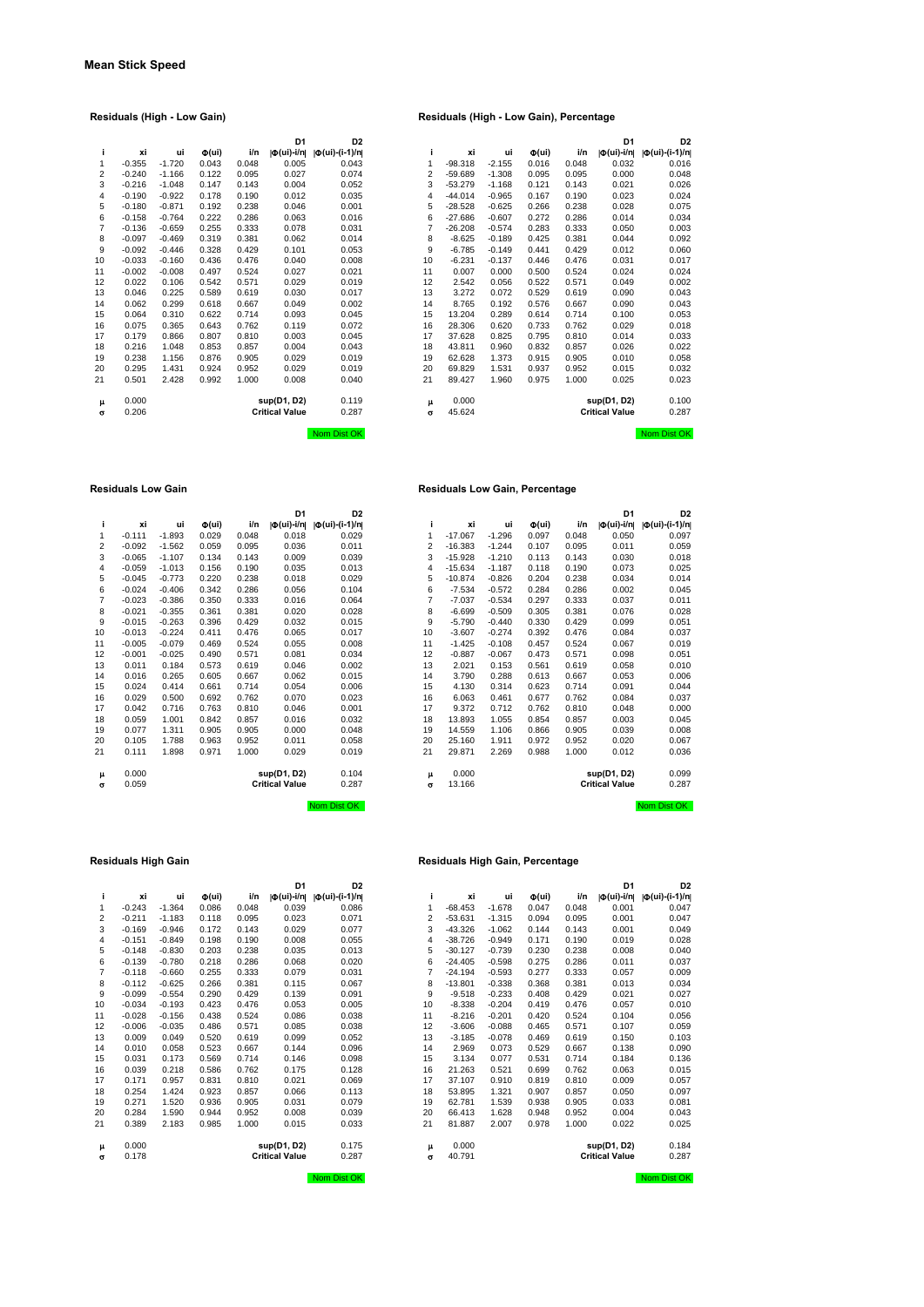# **D1 D2**<br> **d**(ui)-i/n| **d**(ui)-(i-1)/n|<br>
0.011 0.037<br>
0.040 0.007

## **Residuals (High - Low Gain) Residuals (High - Low Gain), Percentage**

|    |          |          |                              |       | D <sub>1</sub>          | D <sub>2</sub>    |          |           |          |                              |       | D <sub>1</sub>          | D <sub>2</sub>       |
|----|----------|----------|------------------------------|-------|-------------------------|-------------------|----------|-----------|----------|------------------------------|-------|-------------------------|----------------------|
| j. | хi       | ui       | $\Phi(\mathsf{u}\mathsf{i})$ | i/n   | $ \Phi(\text{ui})-i/n $ | $ D(ui)-(i-1)/n $ |          | xi        | ui       | $\Phi(\mathsf{u}\mathsf{i})$ | i/n   | $ \Phi(\text{ui})$ -i/n | $ \Phi(ui)-(i-1)/n $ |
| 1  | $-0.529$ | $-1.792$ | 0.037                        | 0.048 | 0.011                   | 0.037             | 1        | $-88.158$ | $-2.130$ | 0.017                        | 0.048 | 0.031                   | 0.017                |
| 2  | $-0.472$ | $-1.599$ | 0.055                        | 0.095 | 0.040                   | 0.007             | 2        | $-62.039$ | $-1.499$ | 0.067                        | 0.095 | 0.028                   | 0.019                |
| 3  | $-0.270$ | $-0.917$ | 0.180                        | 0.143 | 0.037                   | 0.084             | 3        | $-45.101$ | $-1.090$ | 0.138                        | 0.143 | 0.005                   | 0.043                |
| 4  | $-0.264$ | $-0.893$ | 0.186                        | 0.190 | 0.005                   | 0.043             | 4        | $-30.619$ | $-0.740$ | 0.230                        | 0.190 | 0.039                   | 0.087                |
| 5  | $-0.180$ | $-0.612$ | 0.270                        | 0.238 | 0.032                   | 0.080             | 5        | $-22.324$ | $-0.539$ | 0.295                        | 0.238 | 0.057                   | 0.104                |
| 6  | $-0.168$ | $-0.571$ | 0.284                        | 0.286 | 0.002                   | 0.046             | 6        | $-21.399$ | $-0.517$ | 0.303                        | 0.286 | 0.017                   | 0.064                |
| 7  | $-0.131$ | $-0.444$ | 0.328                        | 0.333 | 0.005                   | 0.043             | 7        | $-13.381$ | $-0.323$ | 0.373                        | 0.333 | 0.040                   | 0.088                |
| 8  | $-0.121$ | $-0.410$ | 0.341                        | 0.381 | 0.040                   | 0.008             | 8        | $-12.138$ | $-0.293$ | 0.385                        | 0.381 | 0.004                   | 0.051                |
| 9  | $-0.101$ | $-0.341$ | 0.366                        | 0.429 | 0.062                   | 0.015             | 9        | $-6.476$  | $-0.156$ | 0.438                        | 0.429 | 0.009                   | 0.057                |
| 10 | $-0.070$ | $-0.236$ | 0.407                        | 0.476 | 0.069                   | 0.022             | 10       | $-5.628$  | $-0.136$ | 0.446                        | 0.476 | 0.030                   | 0.017                |
| 11 | $-0.011$ | $-0.037$ | 0.485                        | 0.524 | 0.038                   | 0.009             | 11       | $-5.586$  | $-0.135$ | 0.446                        | 0.524 | 0.077                   | 0.030                |
| 12 | $-0.003$ | $-0.012$ | 0.495                        | 0.571 | 0.076                   | 0.028             | 12       | $-2.751$  | $-0.066$ | 0.474                        | 0.571 | 0.098                   | 0.050                |
| 13 | 0.019    | 0.064    | 0.525                        | 0.619 | 0.094                   | 0.046             | 13       | 1.848     | 0.045    | 0.518                        | 0.619 | 0.101                   | 0.054                |
| 14 | 0.047    | 0.161    | 0.564                        | 0.667 | 0.103                   | 0.055             | 14       | 2.562     | 0.062    | 0.525                        | 0.667 | 0.142                   | 0.094                |
| 15 | 0.113    | 0.382    | 0.649                        | 0.714 | 0.065                   | 0.018             | 15       | 10.450    | 0.252    | 0.600                        | 0.714 | 0.115                   | 0.067                |
| 16 | 0.121    | 0.409    | 0.659                        | 0.762 | 0.103                   | 0.055             | 16       | 16.788    | 0.406    | 0.657                        | 0.762 | 0.104                   | 0.057                |
| 17 | 0.174    | 0.591    | 0.723                        | 0.810 | 0.087                   | 0.039             | 17       | 37.022    | 0.894    | 0.814                        | 0.810 | 0.005                   | 0.053                |
| 18 | 0.292    | 0.992    | 0.839                        | 0.857 | 0.018                   | 0.030             | 18       | 37.542    | 0.907    | 0.818                        | 0.857 | 0.039                   | 0.008                |
| 19 | 0.399    | 1.352    | 0.912                        | 0.905 | 0.007                   | 0.055             | 19       | 60.746    | 1.468    | 0.929                        | 0.905 | 0.024                   | 0.072                |
| 20 | 0.488    | 1.654    | 0.951                        | 0.952 | 0.001                   | 0.046             | 20       | 60.997    | 1.474    | 0.930                        | 0.952 | 0.023                   | 0.025                |
| 21 | 0.667    | 2.261    | 0.988                        | 1.000 | 0.012                   | 0.036             | 21       | 87.679    | 2.118    | 0.983                        | 1.000 | 0.017                   | 0.031                |
| μ  | 0.000    |          |                              |       | sup(D1, D2)             | 0.103             | μ        | 0.000     |          |                              |       | sup(D1, D2)             | 0.142                |
| σ  | 0.295    |          |                              |       | <b>Critical Value</b>   | 0.287             | $\sigma$ | 41.392    |          |                              |       | <b>Critical Value</b>   | 0.287                |
|    |          |          |                              |       |                         | Nom Dist OK       |          |           |          |                              |       |                         | Nom Dist OK          |

#### **Residuals Low Gain Residuals Low Gain, Percentage**

|    |          |          |                              |       | D <sub>1</sub>                                     | D <sub>2</sub>                    |    |           |          |                              |       | D <sub>1</sub>                                     | D <sub>2</sub>        |
|----|----------|----------|------------------------------|-------|----------------------------------------------------|-----------------------------------|----|-----------|----------|------------------------------|-------|----------------------------------------------------|-----------------------|
| j. | xi       | ui       | $\Phi(\mathsf{u}\mathsf{i})$ | i/n   | $ \Phi(\mathsf{ui})\text{-}\mathsf{i}/\mathsf{n} $ | $  \Phi(\text{ui}) - (i - 1)/n  $ |    | xi        | ui       | $\Phi(\mathsf{u}\mathsf{i})$ | i/n   | $ \Phi(\mathsf{ui})\text{-}\mathsf{i}/\mathsf{n} $ | $ \Phi (ui)-(i-1)/n $ |
| 1  | $-0.154$ | $-1.766$ | 0.039                        | 0.048 | 0.009                                              | 0.039                             |    | $-19.083$ | $-1.651$ | 0.049                        | 0.048 | 0.002                                              | 0.049                 |
| 2  | $-0.141$ | $-1.614$ | 0.053                        | 0.095 | 0.042                                              | 0.006                             | 2  | $-16.128$ | $-1.396$ | 0.081                        | 0.095 | 0.014                                              | 0.034                 |
| 3  | $-0.092$ | $-1.051$ | 0.147                        | 0.143 | 0.004                                              | 0.051                             | 3  | $-13.524$ | $-1.170$ | 0.121                        | 0.143 | 0.022                                              | 0.026                 |
| 4  | $-0.086$ | $-0.982$ | 0.163                        | 0.190 | 0.027                                              | 0.020                             | 4  | $-11.876$ | $-1.028$ | 0.152                        | 0.190 | 0.038                                              | 0.009                 |
| 5  | $-0.079$ | $-0.901$ | 0.184                        | 0.238 | 0.054                                              | 0.007                             | 5  | $-10.494$ | $-0.908$ | 0.182                        | 0.238 | 0.056                                              | 0.009                 |
| 6  | $-0.076$ | $-0.872$ | 0.191                        | 0.286 | 0.094                                              | 0.047                             | 6  | $-9.623$  | $-0.833$ | 0.203                        | 0.286 | 0.083                                              | 0.036                 |
| 7  | $-0.066$ | $-0.752$ | 0.226                        | 0.333 | 0.107                                              | 0.060                             | 7  | $-7.604$  | $-0.658$ | 0.255                        | 0.333 | 0.078                                              | 0.030                 |
| 8  | $-0.020$ | $-0.227$ | 0.410                        | 0.381 | 0.029                                              | 0.077                             | 8  | $-3.238$  | $-0.280$ | 0.390                        | 0.381 | 0.009                                              | 0.056                 |
| 9  | $-0.019$ | $-0.218$ | 0.414                        | 0.429 | 0.015                                              | 0.033                             | 9  | $-3.101$  | $-0.268$ | 0.394                        | 0.429 | 0.034                                              | 0.013                 |
| 10 | $-0.015$ | $-0.175$ | 0.430                        | 0.476 | 0.046                                              | 0.002                             | 10 | $-2.312$  | $-0.200$ | 0.421                        | 0.476 | 0.055                                              | 0.008                 |
| 11 | $-0.001$ | $-0.011$ | 0.496                        | 0.524 | 0.028                                              | 0.019                             | 11 | $-0.476$  | $-0.041$ | 0.484                        | 0.524 | 0.040                                              | 0.007                 |
| 12 | 0.000    | 0.005    | 0.502                        | 0.571 | 0.070                                              | 0.022                             | 12 | $-0.005$  | 0.000    | 0.500                        | 0.571 | 0.072                                              | 0.024                 |
| 13 | 0.033    | 0.375    | 0.646                        | 0.619 | 0.027                                              | 0.075                             | 13 | 3.065     | 0.265    | 0.605                        | 0.619 | 0.014                                              | 0.033                 |
| 14 | 0.036    | 0.412    | 0.660                        | 0.667 | 0.007                                              | 0.041                             | 14 | 3.485     | 0.302    | 0.619                        | 0.667 | 0.048                                              | 0.001                 |
| 15 | 0.045    | 0.521    | 0.699                        | 0.714 | 0.015                                              | 0.032                             | 15 | 7.003     | 0.606    | 0.728                        | 0.714 | 0.013                                              | 0.061                 |
| 16 | 0.073    | 0.834    | 0.798                        | 0.762 | 0.036                                              | 0.084                             | 16 | 8.469     | 0.733    | 0.768                        | 0.762 | 0.006                                              | 0.054                 |
| 17 | 0.084    | 0.961    | 0.832                        | 0.810 | 0.022                                              | 0.070                             | 17 | 11.239    | 0.972    | 0.835                        | 0.810 | 0.025                                              | 0.073                 |
| 18 | 0.096    | 1.105    | 0.865                        | 0.857 | 0.008                                              | 0.056                             | 18 | 11.755    | 1.017    | 0.845                        | 0.857 | 0.012                                              | 0.036                 |
| 19 | 0.104    | 1.186    | 0.882                        | 0.905 | 0.023                                              | 0.025                             | 19 | 11.845    | 1.025    | 0.847                        | 0.905 | 0.057                                              | 0.010                 |
| 20 | 0.119    | 1.366    | 0.914                        | 0.952 | 0.038                                              | 0.009                             | 20 | 14.587    | 1.262    | 0.897                        | 0.952 | 0.056                                              | 0.008                 |
| 21 | 0.157    | 1.801    | 0.964                        | 1.000 | 0.036                                              | 0.012                             | 21 | 26.020    | 2.251    | 0.988                        | 1.000 | 0.012                                              | 0.035                 |
| μ  | 0.000    |          |                              |       | sup(D1, D2)                                        | 0.107                             | μ  | 0.000     |          |                              |       | sup(D1, D2)                                        | 0.083                 |
| σ  | 0.087    |          |                              |       | <b>Critical Value</b>                              | 0.287                             | σ  | 11.557    |          |                              |       | <b>Critical Value</b>                              | 0.287                 |

| i              | хi       | ui       | $\Phi(\mathsf{ui})$ | i/n   | Ф(ui)-i/n             | $  \Phi(\text{ui}) - (i-1)/n  $ |
|----------------|----------|----------|---------------------|-------|-----------------------|---------------------------------|
| 1              | $-0.154$ | $-1.766$ | 0.039               | 0.048 | 0.009                 | 0.039                           |
| $\overline{2}$ | $-0.141$ | $-1.614$ | 0.053               | 0.095 | 0.042                 | 0.006                           |
| 3              | $-0.092$ | $-1.051$ | 0.147               | 0.143 | 0.004                 | 0.051                           |
| $\overline{4}$ | $-0.086$ | $-0.982$ | 0.163               | 0.190 | 0.027                 | 0.020                           |
| 5              | $-0.079$ | $-0.901$ | 0.184               | 0.238 | 0.054                 | 0.007                           |
| 6              | $-0.076$ | $-0.872$ | 0.191               | 0.286 | 0.094                 | 0.047                           |
| $\overline{7}$ | $-0.066$ | $-0.752$ | 0.226               | 0.333 | 0.107                 | 0.060                           |
| 8              | $-0.020$ | $-0.227$ | 0.410               | 0.381 | 0.029                 | 0.077                           |
| 9              | $-0.019$ | $-0.218$ | 0.414               | 0.429 | 0.015                 | 0.033                           |
| 10             | $-0.015$ | $-0.175$ | 0.430               | 0.476 | 0.046                 | 0.002                           |
| 11             | $-0.001$ | $-0.011$ | 0.496               | 0.524 | 0.028                 | 0.019                           |
| 12             | 0.000    | 0.005    | 0.502               | 0.571 | 0.070                 | 0.022                           |
| 13             | 0.033    | 0.375    | 0.646               | 0.619 | 0.027                 | 0.075                           |
| 14             | 0.036    | 0.412    | 0.660               | 0.667 | 0.007                 | 0.041                           |
| 15             | 0.045    | 0.521    | 0.699               | 0.714 | 0.015                 | 0.032                           |
| 16             | 0.073    | 0.834    | 0.798               | 0.762 | 0.036                 | 0.084                           |
| 17             | 0.084    | 0.961    | 0.832               | 0.810 | 0.022                 | 0.070                           |
| 18             | 0.096    | 1.105    | 0.865               | 0.857 | 0.008                 | 0.056                           |
| 19             | 0.104    | 1.186    | 0.882               | 0.905 | 0.023                 | 0.025                           |
| 20             | 0.119    | 1.366    | 0.914               | 0.952 | 0.038                 | 0.009                           |
| 21             | 0.157    | 1.801    | 0.964               | 1.000 | 0.036                 | 0.012                           |
| μ              | 0.000    |          |                     |       | sup(D1, D2)           | 0.107                           |
| σ              | 0.087    |          |                     |       | <b>Critical Value</b> | 0.287                           |
|                |          |          |                     |       |                       |                                 |

Nom Dist OK Nom Dist Ok

|                |          |          |                     |       | וט                    | υz                    |
|----------------|----------|----------|---------------------|-------|-----------------------|-----------------------|
| i              | хi       | ui       | $\Phi(\mathsf{ui})$ | i/n   | lФ(ui)-i/n            | $ \Phi (ui)-(i-1)/n $ |
| 1              | $-0.375$ | $-1.444$ | 0.074               | 0.048 | 0.027                 | 0.074                 |
| $\overline{c}$ | $-0.371$ | $-1.429$ | 0.076               | 0.095 | 0.019                 | 0.029                 |
| 3              | $-0.272$ | $-1.047$ | 0.148               | 0.143 | 0.005                 | 0.052                 |
| 4              | $-0.228$ | $-0.876$ | 0.191               | 0.190 | 0.000                 | 0.048                 |
| 5              | $-0.198$ | $-0.760$ | 0.224               | 0.238 | 0.015                 | 0.033                 |
| 6              | $-0.177$ | $-0.681$ | 0.248               | 0.286 | 0.038                 | 0.010                 |
| $\overline{7}$ | $-0.148$ | $-0.569$ | 0.285               | 0.333 | 0.048                 | 0.001                 |
| 8              | $-0.095$ | $-0.366$ | 0.357               | 0.381 | 0.024                 | 0.024                 |
| 9              | $-0.069$ | $-0.266$ | 0.395               | 0.429 | 0.034                 | 0.014                 |
| 10             | $-0.067$ | $-0.258$ | 0.398               | 0.476 | 0.078                 | 0.030                 |
| 11             | $-0.065$ | $-0.249$ | 0.402               | 0.524 | 0.122                 | 0.075                 |
| 12             | $-0.037$ | $-0.143$ | 0.443               | 0.571 | 0.128                 | 0.080                 |
| 13             | $-0.012$ | $-0.045$ | 0.482               | 0.619 | 0.137                 | 0.090                 |
| 14             | 0.028    | 0.106    | 0.542               | 0.667 | 0.124                 | 0.077                 |
| 15             | 0.042    | 0.162    | 0.564               | 0.714 | 0.150                 | 0.102                 |
| 16             | 0.098    | 0.375    | 0.646               | 0.762 | 0.116                 | 0.068                 |
| 17             | 0.227    | 0.873    | 0.809               | 0.810 | 0.001                 | 0.047                 |
| 18             | 0.294    | 1.130    | 0.871               | 0.857 | 0.014                 | 0.061                 |
| 19             | 0.444    | 1.710    | 0.956               | 0.905 | 0.052                 | 0.099                 |
| 20             | 0.469    | 1.804    | 0.964               | 0.952 | 0.012                 | 0.060                 |
| 21             | 0.513    | 1.738    | 0.959               | 1.000 | 0.041                 | 0.007                 |
| μ              | 0.000    |          |                     |       | sup(D1, D2)           | 0.150                 |
| $\sigma$       | 0.260    |          |                     |       | <b>Critical Value</b> | 0.287                 |
|                |          |          |                     |       |                       |                       |

#### **Residuals High Gain Residuals High Gain, Percentage**

|                 |          |          |                              |       | D <sub>1</sub>            | D <sub>2</sub>            |                |           |          |                              |       | D <sub>1</sub>                                     | D <sub>2</sub>       |
|-----------------|----------|----------|------------------------------|-------|---------------------------|---------------------------|----------------|-----------|----------|------------------------------|-------|----------------------------------------------------|----------------------|
| j.              | xi       | ui       | $\Phi(\mathsf{u}\mathsf{i})$ | i/n   | $ \Phi(\mathsf{ui})$ -i/n | $  \Phi (ui) - (i-1)/n  $ |                | xi        | ui       | $\Phi(\mathsf{u}\mathsf{i})$ | i/n   | $ \Phi(\mathsf{ui})\text{-}\mathsf{i}/\mathsf{n} $ | $ \Phi(ui)-(i-1)/n $ |
| 1               | $-0.375$ | $-1.444$ | 0.074                        | 0.048 | 0.027                     | 0.074                     |                | $-62.143$ | $-1.647$ | 0.050                        | 0.048 | 0.002                                              | 0.050                |
| 2               | $-0.371$ | $-1.429$ | 0.076                        | 0.095 | 0.019                     | 0.029                     | $\overline{2}$ | $-50.806$ | $-1.347$ | 0.089                        | 0.095 | 0.006                                              | 0.041                |
| 3               | $-0.272$ | $-1.047$ | 0.148                        | 0.143 | 0.005                     | 0.052                     | 3              | $-41.412$ | $-1.098$ | 0.136                        | 0.143 | 0.007                                              | 0.041                |
| 4               | $-0.228$ | $-0.876$ | 0.191                        | 0.190 | 0.000                     | 0.048                     | 4              | $-33.351$ | $-0.884$ | 0.188                        | 0.190 | 0.002                                              | 0.046                |
| 5               | $-0.198$ | $-0.760$ | 0.224                        | 0.238 | 0.015                     | 0.033                     | 5              | $-27.139$ | $-0.719$ | 0.236                        | 0.238 | 0.002                                              | 0.046                |
| 6               | $-0.177$ | $-0.681$ | 0.248                        | 0.286 | 0.038                     | 0.010                     | 6              | $-22.609$ | $-0.599$ | 0.275                        | 0.286 | 0.011                                              | 0.036                |
| 7               | $-0.148$ | $-0.569$ | 0.285                        | 0.333 | 0.048                     | 0.001                     | 7              | $-17.467$ | $-0.463$ | 0.322                        | 0.333 | 0.012                                              | 0.036                |
| 8               | $-0.095$ | $-0.366$ | 0.357                        | 0.381 | 0.024                     | 0.024                     | 8              | $-13.250$ | $-0.351$ | 0.363                        | 0.381 | 0.018                                              | 0.029                |
| 9               | $-0.069$ | $-0.266$ | 0.395                        | 0.429 | 0.034                     | 0.014                     | 9              | $-12.148$ | $-0.322$ | 0.374                        | 0.429 | 0.055                                              | 0.007                |
| 10 <sup>1</sup> | $-0.067$ | $-0.258$ | 0.398                        | 0.476 | 0.078                     | 0.030                     | 10             | $-10.321$ | $-0.274$ | 0.392                        | 0.476 | 0.084                                              | 0.036                |
| 11              | $-0.065$ | $-0.249$ | 0.402                        | 0.524 | 0.122                     | 0.075                     | 11             | $-9.559$  | $-0.253$ | 0.400                        | 0.524 | 0.124                                              | 0.076                |
| 12              | $-0.037$ | $-0.143$ | 0.443                        | 0.571 | 0.128                     | 0.080                     | 12             | $-6.110$  | $-0.162$ | 0.436                        | 0.571 | 0.136                                              | 0.088                |
| 13              | $-0.012$ | $-0.045$ | 0.482                        | 0.619 | 0.137                     | 0.090                     | 13             | $-1.258$  | $-0.033$ | 0.487                        | 0.619 | 0.132                                              | 0.085                |
| 14              | 0.028    | 0.106    | 0.542                        | 0.667 | 0.124                     | 0.077                     | 14             | 2.841     | 0.075    | 0.530                        | 0.667 | 0.137                                              | 0.089                |
| 15              | 0.042    | 0.162    | 0.564                        | 0.714 | 0.150                     | 0.102                     | 15             | 11.025    | 0.292    | 0.615                        | 0.714 | 0.099                                              | 0.052                |
| 16              | 0.098    | 0.375    | 0.646                        | 0.762 | 0.116                     | 0.068                     | 16             | 27.394    | 0.726    | 0.766                        | 0.762 | 0.004                                              | 0.052                |
| 17              | 0.227    | 0.873    | 0.809                        | 0.810 | 0.001                     | 0.047                     | 17             | 31.370    | 0.831    | 0.797                        | 0.810 | 0.012                                              | 0.035                |
| 18              | 0.294    | 1.130    | 0.871                        | 0.857 | 0.014                     | 0.061                     | 18             | 35.224    | 0.934    | 0.825                        | 0.857 | 0.032                                              | 0.015                |
| 19              | 0.444    | 1.710    | 0.956                        | 0.905 | 0.052                     | 0.099                     | 19             | 47.217    | 1.251    | 0.895                        | 0.905 | 0.010                                              | 0.037                |
| 20              | 0.469    | 1.804    | 0.964                        | 0.952 | 0.012                     | 0.060                     | 20             | 67.995    | 1.802    | 0.964                        | 0.952 | 0.012                                              | 0.059                |
| 21              | 0.513    | 1.738    | 0.959                        | 1.000 | 0.041                     | 0.007                     | 21             | 84.436    | 2.238    | 0.987                        | 1.000 | 0.013                                              | 0.035                |
| μ               | 0.000    |          |                              |       | sup(D1, D2)               | 0.150                     | μ              | $-0.003$  |          |                              |       | sup(D1, D2)                                        | 0.137                |
| σ               | 0.260    |          |                              |       | <b>Critical Value</b>     | 0.287                     | σ              | 37.729    |          |                              |       | <b>Critical Value</b>                              | 0.287                |

Nom Dist OK Nom Dist OK Nom Dist OK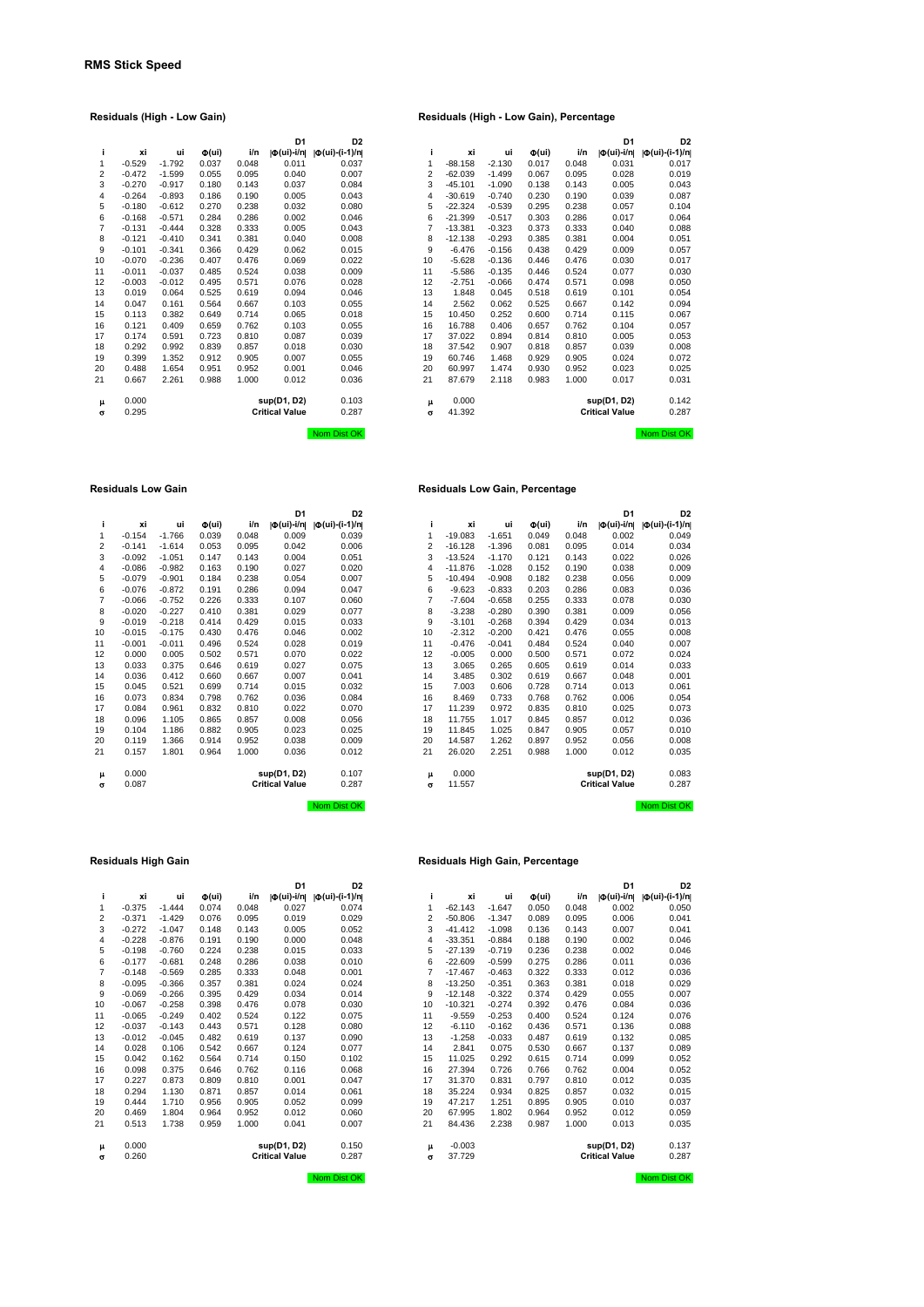|    |           |          |                     |       | D <sub>1</sub>             | D <sub>2</sub>                |                |            |          |                              |       | D <sub>1</sub>          | D2                  |
|----|-----------|----------|---------------------|-------|----------------------------|-------------------------------|----------------|------------|----------|------------------------------|-------|-------------------------|---------------------|
| i. | xi        | ui       | $\Phi(\mathsf{ui})$ | i/n   | $  \Phi(\mathsf{ui})$ -i/n | $  \Phi(\text{ui})-(i-1)/n  $ | i.             | xi         | ui       | $\Phi(\mathsf{u}\mathsf{i})$ | i/n   | $ \Phi(\text{ui})-i/n $ | $ \Phi(ui)-(i-1)/n$ |
| 1  | $-11.045$ | $-1.543$ | 0.061               | 0.048 | 0.014                      | 0.061                         | 1              | $-114.039$ | $-1.868$ | 0.031                        | 0.048 | 0.017                   | 0.031               |
| 2  | $-11.034$ | $-1.542$ | 0.062               | 0.095 | 0.034                      | 0.014                         | 2              | $-113.873$ | $-1.865$ | 0.031                        | 0.095 | 0.064                   | 0.017               |
| 3  | $-11.020$ | $-1.540$ | 0.062               | 0.143 | 0.081                      | 0.033                         | 3              | $-68.526$  | $-1.123$ | 0.131                        | 0.143 | 0.012                   | 0.036               |
| 4  | $-7.527$  | $-1.052$ | 0.146               | 0.190 | 0.044                      | 0.004                         | 4              | $-62.894$  | $-1.030$ | 0.151                        | 0.190 | 0.039                   | 0.009               |
| 5  | $-6.714$  | $-0.938$ | 0.174               | 0.238 | 0.064                      | 0.016                         | 5              | $-30.851$  | $-0.505$ | 0.307                        | 0.238 | 0.069                   | 0.116               |
| 6  | $-5.147$  | $-0.719$ | 0.236               | 0.286 | 0.050                      | 0.002                         | 6              | $-18.525$  | $-0.303$ | 0.381                        | 0.286 | 0.095                   | 0.143               |
| 7  | $-4.807$  | $-0.672$ | 0.251               | 0.333 | 0.082                      | 0.035                         | $\overline{7}$ | $-18.274$  | $-0.299$ | 0.382                        | 0.333 | 0.049                   | 0.097               |
| 8  | $-1.497$  | $-0.209$ | 0.417               | 0.381 | 0.036                      | 0.084                         | 8              | $-16.634$  | $-0.272$ | 0.393                        | 0.381 | 0.012                   | 0.059               |
| 9  | $-0.915$  | $-0.128$ | 0.449               | 0.429 | 0.021                      | 0.068                         | 9              | $-16.314$  | $-0.267$ | 0.395                        | 0.429 | 0.034                   | 0.014               |
| 10 | $-0.026$  | $-0.004$ | 0.499               | 0.476 | 0.022                      | 0.070                         | 10             | $-16.100$  | $-0.264$ | 0.396                        | 0.476 | 0.080                   | 0.033               |
| 11 | 0.789     | 0.110    | 0.544               | 0.524 | 0.020                      | 0.068                         | 11             | $-7.656$   | $-0.125$ | 0.450                        | 0.524 | 0.074                   | 0.026               |
| 12 | 0.969     | 0.135    | 0.554               | 0.571 | 0.018                      | 0.030                         | 12             | 3.864      | 0.063    | 0.525                        | 0.571 | 0.046                   | 0.001               |
| 13 | 1.372     | 0.192    | 0.576               | 0.619 | 0.043                      | 0.005                         | 13             | 11.333     | 0.186    | 0.574                        | 0.619 | 0.045                   | 0.002               |
| 14 | 1.727     | 0.241    | 0.595               | 0.667 | 0.071                      | 0.024                         | 14             | 24.093     | 0.395    | 0.653                        | 0.667 | 0.013                   | 0.034               |
| 15 | 3.973     | 0.555    | 0.711               | 0.714 | 0.004                      | 0.044                         | 15             | 27.097     | 0.444    | 0.671                        | 0.714 | 0.043                   | 0.005               |
| 16 | 4.624     | 0.646    | 0.741               | 0.762 | 0.021                      | 0.027                         | 16             | 41.610     | 0.682    | 0.752                        | 0.762 | 0.010                   | 0.038               |
| 17 | 6.423     | 0.898    | 0.815               | 0.810 | 0.006                      | 0.053                         | 17             | 46.089     | 0.755    | 0.775                        | 0.810 | 0.035                   | 0.013               |
| 18 | 6.674     | 0.932    | 0.824               | 0.857 | 0.033                      | 0.015                         | 18             | 51.458     | 0.843    | 0.800                        | 0.857 | 0.057                   | 0.009               |
| 19 | 9.174     | 1.282    | 0.900               | 0.905 | 0.005                      | 0.043                         | 19             | 54.062     | 0.886    | 0.812                        | 0.905 | 0.093                   | 0.045               |
| 20 | 10.802    | 1.509    | 0.934               | 0.952 | 0.018                      | 0.030                         | 20             | 85.232     | 1.396    | 0.919                        | 0.952 | 0.034                   | 0.014               |
| 21 | 13.214    | 1.846    | 0.968               | 1.000 | 0.032                      | 0.015                         | 21             | 138.808    | 2.274    | 0.989                        | 1.000 | 0.011                   | 0.036               |
| μ  | 0.000     |          |                     |       | sup(D1, D2)                | 0.084                         | μ              | $-0.002$   |          |                              |       | sup(D1, D2)             | 0.143               |
| σ  | 7.157     |          |                     |       | <b>Critical Value</b>      | 0.287                         | $\sigma$       | 61.045     |          |                              |       | <b>Critical Value</b>   | 0.287               |
|    |           |          |                     |       |                            | Nom Dist OK                   |                |            |          |                              |       |                         | Nom Dist Ok         |

|    |           |          |                              |       | D <sub>1</sub>            | D <sub>2</sub>    |                |            |          |                     |       | D <sub>1</sub>          | D <sub>2</sub>       |
|----|-----------|----------|------------------------------|-------|---------------------------|-------------------|----------------|------------|----------|---------------------|-------|-------------------------|----------------------|
| i. | xi        | ui       | $\Phi(\mathsf{u}\mathsf{i})$ | i/n   | $ \Phi(\mathsf{ui})$ -i/n | $ D(ui)-(i-1)/n $ | i.             | xi         | ui       | $\Phi(\mathsf{ui})$ | i/n   | $ \Phi(\text{ui})-i/n $ | $ \Phi(ui)-(i-1)/n $ |
| 1  | $-11.045$ | $-1.543$ | 0.061                        | 0.048 | 0.014                     | 0.061             | 1              | $-114.039$ | $-1.868$ | 0.031               | 0.048 | 0.017                   | 0.031                |
| 2  | $-11.034$ | $-1.542$ | 0.062                        | 0.095 | 0.034                     | 0.014             | $\overline{a}$ | $-113.873$ | $-1.865$ | 0.031               | 0.095 | 0.064                   | 0.017                |
| 3  | $-11.020$ | $-1.540$ | 0.062                        | 0.143 | 0.081                     | 0.033             | 3              | $-68.526$  | $-1.123$ | 0.131               | 0.143 | 0.012                   | 0.036                |
| 4  | $-7.527$  | $-1.052$ | 0.146                        | 0.190 | 0.044                     | 0.004             | 4              | $-62.894$  | $-1.030$ | 0.151               | 0.190 | 0.039                   | 0.009                |
| 5  | $-6.714$  | $-0.938$ | 0.174                        | 0.238 | 0.064                     | 0.016             | 5              | $-30.851$  | $-0.505$ | 0.307               | 0.238 | 0.069                   | 0.116                |
| 6  | $-5.147$  | $-0.719$ | 0.236                        | 0.286 | 0.050                     | 0.002             | 6              | $-18.525$  | $-0.303$ | 0.381               | 0.286 | 0.095                   | 0.143                |
| 7  | $-4.807$  | $-0.672$ | 0.251                        | 0.333 | 0.082                     | 0.035             | 7              | $-18.274$  | $-0.299$ | 0.382               | 0.333 | 0.049                   | 0.097                |
| 8  | $-1.497$  | $-0.209$ | 0.417                        | 0.381 | 0.036                     | 0.084             | 8              | $-16.634$  | $-0.272$ | 0.393               | 0.381 | 0.012                   | 0.059                |
| 9  | $-0.915$  | $-0.128$ | 0.449                        | 0.429 | 0.021                     | 0.068             | 9              | $-16.314$  | $-0.267$ | 0.395               | 0.429 | 0.034                   | 0.014                |
| 0  | $-0.026$  | $-0.004$ | 0.499                        | 0.476 | 0.022                     | 0.070             | 10             | $-16.100$  | $-0.264$ | 0.396               | 0.476 | 0.080                   | 0.033                |
| 1  | 0.789     | 0.110    | 0.544                        | 0.524 | 0.020                     | 0.068             | 11             | $-7.656$   | $-0.125$ | 0.450               | 0.524 | 0.074                   | 0.026                |
| 2  | 0.969     | 0.135    | 0.554                        | 0.571 | 0.018                     | 0.030             | 12             | 3.864      | 0.063    | 0.525               | 0.571 | 0.046                   | 0.001                |
| 3  | 1.372     | 0.192    | 0.576                        | 0.619 | 0.043                     | 0.005             | 13             | 11.333     | 0.186    | 0.574               | 0.619 | 0.045                   | 0.002                |
| 4  | 1.727     | 0.241    | 0.595                        | 0.667 | 0.071                     | 0.024             | 14             | 24.093     | 0.395    | 0.653               | 0.667 | 0.013                   | 0.034                |
| 5  | 3.973     | 0.555    | 0.711                        | 0.714 | 0.004                     | 0.044             | 15             | 27.097     | 0.444    | 0.671               | 0.714 | 0.043                   | 0.005                |
| 6  | 4.624     | 0.646    | 0.741                        | 0.762 | 0.021                     | 0.027             | 16             | 41.610     | 0.682    | 0.752               | 0.762 | 0.010                   | 0.038                |
| 7  | 6.423     | 0.898    | 0.815                        | 0.810 | 0.006                     | 0.053             | 17             | 46.089     | 0.755    | 0.775               | 0.810 | 0.035                   | 0.013                |
| 8  | 6.674     | 0.932    | 0.824                        | 0.857 | 0.033                     | 0.015             | 18             | 51.458     | 0.843    | 0.800               | 0.857 | 0.057                   | 0.009                |
| 9  | 9.174     | 1.282    | 0.900                        | 0.905 | 0.005                     | 0.043             | 19             | 54.062     | 0.886    | 0.812               | 0.905 | 0.093                   | 0.045                |
| 0  | 10.802    | 1.509    | 0.934                        | 0.952 | 0.018                     | 0.030             | 20             | 85.232     | 1.396    | 0.919               | 0.952 | 0.034                   | 0.014                |
| 1  | 13.214    | 1.846    | 0.968                        | 1.000 | 0.032                     | 0.015             | 21             | 138.808    | 2.274    | 0.989               | 1.000 | 0.011                   | 0.036                |
| μ  | 0.000     |          |                              |       | sup(D1, D2)               | 0.084             | μ              | $-0.002$   |          |                     |       | sup(D1, D2)             | 0.143                |
| σ  | 7.157     |          |                              |       | <b>Critical Value</b>     | 0.287             | σ              | 61.045     |          |                     |       | <b>Critical Value</b>   | 0.287                |
|    |           |          |                              |       |                           | Nom Dist OK       |                |            |          |                     |       |                         | Nom Dist OK          |

### **Residuals Low Gain Residuals Low Gain, Percentage**

|    |          |          |                              |       | D <sub>1</sub>                                     | D <sub>2</sub> |                |           |          |                              |       | D <sub>1</sub>                                              | D <sub>2</sub>       |
|----|----------|----------|------------------------------|-------|----------------------------------------------------|----------------|----------------|-----------|----------|------------------------------|-------|-------------------------------------------------------------|----------------------|
| j. | хi       | ui       | $\Phi(\mathsf{u}\mathsf{i})$ | i/n   | $ \Phi(\mathsf{ui})\text{-}\mathsf{i}/\mathsf{n} $ | Ф(ui)-(i-1)/n  | i              | xi        | ui       | $\Phi(\mathsf{u}\mathsf{i})$ | i/n   | $ \Phi(\mathsf{u}\mathsf{i})\text{-}\mathsf{i}/\mathsf{n} $ | $ \Phi(ui)-(i-1)/n $ |
| 1  | $-3.765$ | $-1.528$ | 0.063                        | 0.048 | 0.016                                              | 0.063          |                | $-22.364$ | $-1.382$ | 0.084                        | 0.048 | 0.036                                                       | 0.084                |
| 2  | $-3.304$ | $-1.341$ | 0.090                        | 0.095 | 0.005                                              | 0.042          | $\overline{2}$ | $-19.896$ | $-1.229$ | 0.110                        | 0.095 | 0.014                                                       | 0.062                |
| 3  | $-3.222$ | $-1.307$ | 0.096                        | 0.143 | 0.047                                              | 0.000          | 3              | $-17.758$ | $-1.097$ | 0.136                        | 0.143 | 0.007                                                       | 0.041                |
| 4  | $-3.204$ | $-1.300$ | 0.097                        | 0.190 | 0.094                                              | 0.046          | 4              | $-15.097$ | $-0.933$ | 0.176                        | 0.190 | 0.015                                                       | 0.033                |
| 5  | $-2.039$ | $-0.827$ | 0.204                        | 0.238 | 0.034                                              | 0.014          | 5              | $-14.562$ | $-0.900$ | 0.184                        | 0.238 | 0.054                                                       | 0.006                |
| 6  | $-1.431$ | $-0.581$ | 0.281                        | 0.286 | 0.005                                              | 0.043          | 6              | $-12.163$ | $-0.751$ | 0.226                        | 0.286 | 0.060                                                       | 0.012                |
| 7  | $-1.122$ | $-0.455$ | 0.325                        | 0.333 | 0.009                                              | 0.039          | $\overline{7}$ | $-9.087$  | $-0.561$ | 0.287                        | 0.333 | 0.046                                                       | 0.002                |
| 8  | $-0.689$ | $-0.279$ | 0.390                        | 0.381 | 0.009                                              | 0.057          | 8              | $-8.190$  | $-0.506$ | 0.306                        | 0.381 | 0.075                                                       | 0.027                |
| 9  | $-0.513$ | $-0.208$ | 0.418                        | 0.429 | 0.011                                              | 0.037          | 9              | $-8.103$  | $-0.501$ | 0.308                        | 0.429 | 0.120                                                       | 0.073                |
| 10 | $-0.451$ | $-0.183$ | 0.427                        | 0.476 | 0.049                                              | 0.001          | 10             | $-5.601$  | $-0.346$ | 0.365                        | 0.476 | 0.112                                                       | 0.064                |
| 11 | $-0.447$ | $-0.181$ | 0.428                        | 0.524 | 0.096                                              | 0.048          | 11             | $-4.981$  | $-0.308$ | 0.379                        | 0.524 | 0.145                                                       | 0.097                |
| 12 | 0.025    | 0.010    | 0.504                        | 0.571 | 0.067                                              | 0.020          | 12             | $-2.996$  | $-0.185$ | 0.427                        | 0.571 | 0.145                                                       | 0.097                |
| 13 | 0.301    | 0.122    | 0.549                        | 0.619 | 0.070                                              | 0.023          | 13             | 1.004     | 0.062    | 0.525                        | 0.619 | 0.094                                                       | 0.047                |
| 14 | 0.443    | 0.180    | 0.571                        | 0.667 | 0.095                                              | 0.048          | 14             | 3.231     | 0.200    | 0.579                        | 0.667 | 0.088                                                       | 0.040                |
| 15 | 0.993    | 0.403    | 0.656                        | 0.714 | 0.058                                              | 0.010          | 15             | 7.074     | 0.437    | 0.669                        | 0.714 | 0.045                                                       | 0.002                |
| 16 | 1.405    | 0.570    | 0.716                        | 0.762 | 0.046                                              | 0.001          | 16             | 12.356    | 0.763    | 0.777                        | 0.762 | 0.015                                                       | 0.063                |
| 17 | 2.154    | 0.874    | 0.809                        | 0.810 | 0.001                                              | 0.047          | 17             | 14.201    | 0.877    | 0.810                        | 0.810 | 0.000                                                       | 0.048                |
| 18 | 2.452    | 0.995    | 0.840                        | 0.857 | 0.017                                              | 0.031          | 18             | 17.858    | 1.103    | 0.865                        | 0.857 | 0.008                                                       | 0.056                |
| 19 | 3.349    | 1.359    | 0.913                        | 0.905 | 0.008                                              | 0.056          | 19             | 25.328    | 1.565    | 0.941                        | 0.905 | 0.036                                                       | 0.084                |
| 20 | 3.858    | 1.565    | 0.941                        | 0.952 | 0.011                                              | 0.036          | 20             | 29.730    | 1.837    | 0.967                        | 0.952 | 0.014                                                       | 0.062                |
| 21 | 5.210    | 2.114    | 0.983                        | 1.000 | 0.017                                              | 0.030          | 21             | 30.009    | 1.854    | 0.968                        | 1.000 | 0.032                                                       | 0.016                |
| μ  | 0.000    |          |                              |       | sup(D1, D2)                                        | 0.096          | μ              | 0.000     |          |                              |       | sup(D1, D2)                                                 | 0.145                |
| σ  | 2.465    |          |                              |       | <b>Critical Value</b>                              | 0.287          | $\sigma$       | 16.187    |          |                              |       | <b>Critical Value</b>                                       | 0.287                |
|    |          |          |                              |       |                                                    | Nom Dist OK    |                |           |          |                              |       |                                                             | Nom Dist OK          |

| i<br>xi<br>ui<br>$\Phi(\mathsf{ui})$<br>i/n<br> Ф(ui)-i/n <br>1<br>$-3.765$<br>$-1.528$<br>0.063<br>0.048<br>0.016<br>$\overline{c}$<br>$-3.304$<br>$-1.341$<br>0.090<br>0.095<br>0.005<br>3<br>0.143<br>$-3.222$<br>$-1.307$<br>0.096<br>0.047<br>4<br>0.097<br>$-3.204$<br>$-1.300$<br>0.190<br>0.094<br>5<br>$-2.039$<br>0.204<br>0.238<br>0.034<br>$-0.827$<br>6<br>$-1.431$<br>$-0.581$<br>0.281<br>0.286<br>0.005<br>$\overline{7}$<br>$-0.455$<br>0.333<br>0.009<br>$-1.122$<br>0.325<br>8<br>$-0.279$<br>0.390<br>0.381<br>0.009<br>$-0.689$<br>9<br>$-0.513$<br>0.418<br>$-0.208$<br>0.429<br>0.011<br>$-0.183$<br>10<br>$-0.451$<br>0.427<br>0.476<br>0.049<br>11<br>$-0.447$<br>$-0.181$<br>0.428<br>0.524<br>0.096<br>12<br>0.025<br>0.010<br>0.504<br>0.571<br>0.067<br>13<br>0.301<br>0.122<br>0.549<br>0.619<br>0.070<br>14<br>0.180<br>0.443<br>0.571<br>0.667<br>0.095<br>15<br>0.993<br>0.403<br>0.656<br>0.714<br>0.058<br>16<br>1.405<br>0.570<br>0.716<br>0.762<br>0.046<br>17<br>2.154<br>0.874<br>0.809<br>0.810<br>0.001<br>0.017<br>18<br>2.452<br>0.995<br>0.840<br>0.857<br>19<br>3.349<br>0.913<br>0.905<br>0.008<br>1.359<br>20<br>3.858<br>1.565<br>0.941<br>0.952<br>0.011<br>1.000<br>21<br>5.210<br>2.114<br>0.983<br>0.017<br>sup(D1, D2)<br>0.000<br>μ<br><b>Critical Value</b><br>2.465<br>σ |  |  |  |                   |
|----------------------------------------------------------------------------------------------------------------------------------------------------------------------------------------------------------------------------------------------------------------------------------------------------------------------------------------------------------------------------------------------------------------------------------------------------------------------------------------------------------------------------------------------------------------------------------------------------------------------------------------------------------------------------------------------------------------------------------------------------------------------------------------------------------------------------------------------------------------------------------------------------------------------------------------------------------------------------------------------------------------------------------------------------------------------------------------------------------------------------------------------------------------------------------------------------------------------------------------------------------------------------------------------------------------------------------|--|--|--|-------------------|
|                                                                                                                                                                                                                                                                                                                                                                                                                                                                                                                                                                                                                                                                                                                                                                                                                                                                                                                                                                                                                                                                                                                                                                                                                                                                                                                                  |  |  |  | $ Q(ui)-(i-1)/n $ |
|                                                                                                                                                                                                                                                                                                                                                                                                                                                                                                                                                                                                                                                                                                                                                                                                                                                                                                                                                                                                                                                                                                                                                                                                                                                                                                                                  |  |  |  | 0.063             |
|                                                                                                                                                                                                                                                                                                                                                                                                                                                                                                                                                                                                                                                                                                                                                                                                                                                                                                                                                                                                                                                                                                                                                                                                                                                                                                                                  |  |  |  | 0.042             |
|                                                                                                                                                                                                                                                                                                                                                                                                                                                                                                                                                                                                                                                                                                                                                                                                                                                                                                                                                                                                                                                                                                                                                                                                                                                                                                                                  |  |  |  | 0.000             |
|                                                                                                                                                                                                                                                                                                                                                                                                                                                                                                                                                                                                                                                                                                                                                                                                                                                                                                                                                                                                                                                                                                                                                                                                                                                                                                                                  |  |  |  | 0.046             |
|                                                                                                                                                                                                                                                                                                                                                                                                                                                                                                                                                                                                                                                                                                                                                                                                                                                                                                                                                                                                                                                                                                                                                                                                                                                                                                                                  |  |  |  | 0.014             |
|                                                                                                                                                                                                                                                                                                                                                                                                                                                                                                                                                                                                                                                                                                                                                                                                                                                                                                                                                                                                                                                                                                                                                                                                                                                                                                                                  |  |  |  | 0.043             |
|                                                                                                                                                                                                                                                                                                                                                                                                                                                                                                                                                                                                                                                                                                                                                                                                                                                                                                                                                                                                                                                                                                                                                                                                                                                                                                                                  |  |  |  | 0.039             |
|                                                                                                                                                                                                                                                                                                                                                                                                                                                                                                                                                                                                                                                                                                                                                                                                                                                                                                                                                                                                                                                                                                                                                                                                                                                                                                                                  |  |  |  | 0.057             |
|                                                                                                                                                                                                                                                                                                                                                                                                                                                                                                                                                                                                                                                                                                                                                                                                                                                                                                                                                                                                                                                                                                                                                                                                                                                                                                                                  |  |  |  | 0.037             |
|                                                                                                                                                                                                                                                                                                                                                                                                                                                                                                                                                                                                                                                                                                                                                                                                                                                                                                                                                                                                                                                                                                                                                                                                                                                                                                                                  |  |  |  | 0.001             |
|                                                                                                                                                                                                                                                                                                                                                                                                                                                                                                                                                                                                                                                                                                                                                                                                                                                                                                                                                                                                                                                                                                                                                                                                                                                                                                                                  |  |  |  | 0.048             |
|                                                                                                                                                                                                                                                                                                                                                                                                                                                                                                                                                                                                                                                                                                                                                                                                                                                                                                                                                                                                                                                                                                                                                                                                                                                                                                                                  |  |  |  | 0.020             |
|                                                                                                                                                                                                                                                                                                                                                                                                                                                                                                                                                                                                                                                                                                                                                                                                                                                                                                                                                                                                                                                                                                                                                                                                                                                                                                                                  |  |  |  | 0.023             |
|                                                                                                                                                                                                                                                                                                                                                                                                                                                                                                                                                                                                                                                                                                                                                                                                                                                                                                                                                                                                                                                                                                                                                                                                                                                                                                                                  |  |  |  | 0.048             |
|                                                                                                                                                                                                                                                                                                                                                                                                                                                                                                                                                                                                                                                                                                                                                                                                                                                                                                                                                                                                                                                                                                                                                                                                                                                                                                                                  |  |  |  | 0.010             |
|                                                                                                                                                                                                                                                                                                                                                                                                                                                                                                                                                                                                                                                                                                                                                                                                                                                                                                                                                                                                                                                                                                                                                                                                                                                                                                                                  |  |  |  | 0.001             |
|                                                                                                                                                                                                                                                                                                                                                                                                                                                                                                                                                                                                                                                                                                                                                                                                                                                                                                                                                                                                                                                                                                                                                                                                                                                                                                                                  |  |  |  | 0.047             |
|                                                                                                                                                                                                                                                                                                                                                                                                                                                                                                                                                                                                                                                                                                                                                                                                                                                                                                                                                                                                                                                                                                                                                                                                                                                                                                                                  |  |  |  | 0.031             |
|                                                                                                                                                                                                                                                                                                                                                                                                                                                                                                                                                                                                                                                                                                                                                                                                                                                                                                                                                                                                                                                                                                                                                                                                                                                                                                                                  |  |  |  | 0.056             |
|                                                                                                                                                                                                                                                                                                                                                                                                                                                                                                                                                                                                                                                                                                                                                                                                                                                                                                                                                                                                                                                                                                                                                                                                                                                                                                                                  |  |  |  | 0.036             |
|                                                                                                                                                                                                                                                                                                                                                                                                                                                                                                                                                                                                                                                                                                                                                                                                                                                                                                                                                                                                                                                                                                                                                                                                                                                                                                                                  |  |  |  | 0.030             |
|                                                                                                                                                                                                                                                                                                                                                                                                                                                                                                                                                                                                                                                                                                                                                                                                                                                                                                                                                                                                                                                                                                                                                                                                                                                                                                                                  |  |  |  | 0.096             |
|                                                                                                                                                                                                                                                                                                                                                                                                                                                                                                                                                                                                                                                                                                                                                                                                                                                                                                                                                                                                                                                                                                                                                                                                                                                                                                                                  |  |  |  | 0.287             |

|          |          |          |                              |       | D1                                                 | D2                    |    |           |          |                     |       | D1                        | D2                  |
|----------|----------|----------|------------------------------|-------|----------------------------------------------------|-----------------------|----|-----------|----------|---------------------|-------|---------------------------|---------------------|
| ÷        | хi       | ui       | $\Phi(\mathsf{u}\mathsf{i})$ | i/n   | $ \Phi(\mathsf{ui})\text{-}\mathsf{i}/\mathsf{n} $ | $ \Phi (ui)-(i-1)/n $ | i  | xi        | ui       | $\Phi(\mathsf{ui})$ | i/n   | $ \Phi(\mathsf{ui})$ -i/n | $ \Phi(ui)-(i-1)/n$ |
| 1        | $-8.582$ | $-1.440$ | 0.075                        | 0.048 | 0.027                                              | 0.075                 | 1  | $-88.547$ | $-1.589$ | 0.056               | 0.048 | 0.008                     | 0.056               |
| 2        | $-7.670$ | $-1.287$ | 0.099                        | 0.095 | 0.004                                              | 0.051                 | 2  | $-84.032$ | $-1.508$ | 0.066               | 0.095 | 0.029                     | 0.018               |
| 3        | $-6.688$ | $-1.122$ | 0.131                        | 0.143 | 0.012                                              | 0.036                 | 3  | $-61.455$ | $-1.103$ | 0.135               | 0.143 | 0.008                     | 0.040               |
| 4        | $-6.534$ | $-1.096$ | 0.137                        | 0.190 | 0.054                                              | 0.006                 | 4  | $-48.611$ | $-0.872$ | 0.192               | 0.190 | 0.001                     | 0.049               |
| 5        | $-5.836$ | $-0.979$ | 0.164                        | 0.238 | 0.074                                              | 0.027                 | 5  | $-45.038$ | $-0.808$ | 0.209               | 0.238 | 0.029                     | 0.019               |
| 6        | $-5.320$ | $-0.892$ | 0.186                        | 0.286 | 0.100                                              | 0.052                 | 6  | $-38.424$ | $-0.689$ | 0.245               | 0.286 | 0.040                     | 0.007               |
| 7        | $-3.535$ | $-0.593$ | 0.277                        | 0.333 | 0.057                                              | 0.009                 | 7  | $-24.420$ | $-0.438$ | 0.331               | 0.333 | 0.003                     | 0.045               |
| 8        | $-2.992$ | $-0.502$ | 0.308                        | 0.381 | 0.073                                              | 0.025                 | 8  | $-21.703$ | $-0.389$ | 0.348               | 0.381 | 0.032                     | 0.015               |
| 9        | $-1.850$ | $-0.310$ | 0.378                        | 0.429 | 0.050                                              | 0.003                 | 9  | $-21.272$ | $-0.382$ | 0.351               | 0.429 | 0.077                     | 0.03C               |
| 10       | $-1.362$ | $-0.229$ | 0.410                        | 0.476 | 0.067                                              | 0.019                 | 10 | $-15.633$ | $-0.281$ | 0.390               | 0.476 | 0.087                     | 0.039               |
| 11       | 0.297    | 0.050    | 0.520                        | 0.524 | 0.004                                              | 0.044                 | 11 | $-11.235$ | $-0.202$ | 0.420               | 0.524 | 0.104                     | 0.056               |
| 12       | 0.338    | 0.057    | 0.523                        | 0.571 | 0.049                                              | 0.001                 | 12 | $-4.426$  | $-0.079$ | 0.468               | 0.571 | 0.103                     | 0.055               |
| 13       | 0.417    | 0.070    | 0.528                        | 0.619 | 0.091                                              | 0.044                 | 13 | 2.245     | 0.040    | 0.516               | 0.619 | 0.103                     | 0.055               |
| 14       | 1.271    | 0.213    | 0.584                        | 0.667 | 0.082                                              | 0.035                 | 14 | 23.723    | 0.426    | 0.665               | 0.667 | 0.002                     | 0.046               |
| 15       | 1.320    | 0.221    | 0.588                        | 0.714 | 0.127                                              | 0.079                 | 15 | 29.445    | 0.528    | 0.701               | 0.714 | 0.013                     | 0.035               |
| 16       | 2.851    | 0.478    | 0.684                        | 0.762 | 0.078                                              | 0.031                 | 16 | 36.894    | 0.662    | 0.746               | 0.762 | 0.016                     | 0.032               |
| 17       | 7.598    | 1.274    | 0.899                        | 0.810 | 0.089                                              | 0.137                 | 17 | 41.297    | 0.741    | 0.771               | 0.810 | 0.039                     | 0.009               |
| 18       | 8.079    | 1.355    | 0.912                        | 0.857 | 0.055                                              | 0.103                 | 18 | 53.822    | 0.966    | 0.833               | 0.857 | 0.024                     | 0.023               |
| 19       | 8.485    | 1.423    | 0.923                        | 0.905 | 0.018                                              | 0.066                 | 19 | 66.416    | 1.192    | 0.883               | 0.905 | 0.021                     | 0.026               |
| 20       | 9.448    | 1.585    | 0.944                        | 0.952 | 0.009                                              | 0.039                 | 20 | 77.040    | 1.382    | 0.917               | 0.952 | 0.036                     | 0.012               |
| 21       | 10.281   | 1.437    | 0.925                        | 1.000 | 0.075                                              | 0.028                 | 21 | 133.825   | 2.401    | 0.992               | 1.000 | 0.008                     | 0.039               |
| μ        | 0.001    |          |                              |       | sup(D1, D2)                                        | 0.137                 | μ  | $-0.004$  |          |                     |       | sup(D1, D2)               | 0.104               |
| $\sigma$ | 5.962    |          |                              |       | <b>Critical Value</b>                              | 0.287                 | σ  | 55.727    |          |                     |       | <b>Critical Value</b>     | 0.287               |
|          |          |          |                              |       |                                                    |                       |    |           |          |                     |       |                           |                     |

## **Residuals High Gain Residuals High Gain, Percentage**

|    |          |          |                              |       | D <sub>1</sub>                                     | D <sub>2</sub>        |          |           |          |                              |       | D <sub>1</sub>             | D <sub>2</sub>        |
|----|----------|----------|------------------------------|-------|----------------------------------------------------|-----------------------|----------|-----------|----------|------------------------------|-------|----------------------------|-----------------------|
| i. | хi       | ui       | $\Phi(\mathsf{u}\mathsf{i})$ | i/n   | $ \Phi(\mathsf{ui})\text{-}\mathsf{i}/\mathsf{n} $ | $ \Phi (ui)-(i-1)/n $ |          | xi        | ui       | $\Phi(\mathsf{u}\mathsf{i})$ | i/n   | $ \Phi(\mathsf{u} i)$ -i/n | $ \Phi (ui)-(i-1)/n $ |
| 1  | $-8.582$ | $-1.440$ | 0.075                        | 0.048 | 0.027                                              | 0.075                 | 1        | $-88.547$ | $-1.589$ | 0.056                        | 0.048 | 0.008                      | 0.056                 |
| 2  | $-7.670$ | $-1.287$ | 0.099                        | 0.095 | 0.004                                              | 0.051                 | 2        | $-84.032$ | $-1.508$ | 0.066                        | 0.095 | 0.029                      | 0.018                 |
| 3  | $-6.688$ | $-1.122$ | 0.131                        | 0.143 | 0.012                                              | 0.036                 | 3        | $-61.455$ | $-1.103$ | 0.135                        | 0.143 | 0.008                      | 0.040                 |
| 4  | $-6.534$ | $-1.096$ | 0.137                        | 0.190 | 0.054                                              | 0.006                 | 4        | $-48.611$ | $-0.872$ | 0.192                        | 0.190 | 0.001                      | 0.049                 |
| 5  | $-5.836$ | $-0.979$ | 0.164                        | 0.238 | 0.074                                              | 0.027                 | 5        | $-45.038$ | $-0.808$ | 0.209                        | 0.238 | 0.029                      | 0.019                 |
| 6  | $-5.320$ | $-0.892$ | 0.186                        | 0.286 | 0.100                                              | 0.052                 | 6        | $-38.424$ | $-0.689$ | 0.245                        | 0.286 | 0.040                      | 0.007                 |
| 7  | $-3.535$ | $-0.593$ | 0.277                        | 0.333 | 0.057                                              | 0.009                 | 7        | $-24.420$ | $-0.438$ | 0.331                        | 0.333 | 0.003                      | 0.045                 |
| 8  | $-2.992$ | $-0.502$ | 0.308                        | 0.381 | 0.073                                              | 0.025                 | 8        | $-21.703$ | $-0.389$ | 0.348                        | 0.381 | 0.032                      | 0.015                 |
| 9  | $-1.850$ | $-0.310$ | 0.378                        | 0.429 | 0.050                                              | 0.003                 | 9        | $-21.272$ | $-0.382$ | 0.351                        | 0.429 | 0.077                      | 0.030                 |
| 0  | $-1.362$ | $-0.229$ | 0.410                        | 0.476 | 0.067                                              | 0.019                 | 10       | $-15.633$ | $-0.281$ | 0.390                        | 0.476 | 0.087                      | 0.039                 |
| 1  | 0.297    | 0.050    | 0.520                        | 0.524 | 0.004                                              | 0.044                 | 11       | $-11.235$ | $-0.202$ | 0.420                        | 0.524 | 0.104                      | 0.056                 |
| 2  | 0.338    | 0.057    | 0.523                        | 0.571 | 0.049                                              | 0.001                 | 12       | $-4.426$  | $-0.079$ | 0.468                        | 0.571 | 0.103                      | 0.055                 |
| 3  | 0.417    | 0.070    | 0.528                        | 0.619 | 0.091                                              | 0.044                 | 13       | 2.245     | 0.040    | 0.516                        | 0.619 | 0.103                      | 0.055                 |
| 4  | 1.271    | 0.213    | 0.584                        | 0.667 | 0.082                                              | 0.035                 | 14       | 23.723    | 0.426    | 0.665                        | 0.667 | 0.002                      | 0.046                 |
| 5  | 1.320    | 0.221    | 0.588                        | 0.714 | 0.127                                              | 0.079                 | 15       | 29.445    | 0.528    | 0.701                        | 0.714 | 0.013                      | 0.035                 |
| 6  | 2.851    | 0.478    | 0.684                        | 0.762 | 0.078                                              | 0.031                 | 16       | 36.894    | 0.662    | 0.746                        | 0.762 | 0.016                      | 0.032                 |
|    | 7.598    | 1.274    | 0.899                        | 0.810 | 0.089                                              | 0.137                 | 17       | 41.297    | 0.741    | 0.771                        | 0.810 | 0.039                      | 0.009                 |
| 8  | 8.079    | 1.355    | 0.912                        | 0.857 | 0.055                                              | 0.103                 | 18       | 53.822    | 0.966    | 0.833                        | 0.857 | 0.024                      | 0.023                 |
| 9  | 8.485    | 1.423    | 0.923                        | 0.905 | 0.018                                              | 0.066                 | 19       | 66.416    | 1.192    | 0.883                        | 0.905 | 0.021                      | 0.026                 |
| 0  | 9.448    | 1.585    | 0.944                        | 0.952 | 0.009                                              | 0.039                 | 20       | 77.040    | 1.382    | 0.917                        | 0.952 | 0.036                      | 0.012                 |
| 1  | 10.281   | 1.437    | 0.925                        | 1.000 | 0.075                                              | 0.028                 | 21       | 133.825   | 2.401    | 0.992                        | 1.000 | 0.008                      | 0.039                 |
| μ  | 0.001    |          |                              |       | sup(D1, D2)                                        | 0.137                 | μ        | $-0.004$  |          |                              |       | sup(D1, D2)                | 0.104                 |
| σ  | 5.962    |          |                              |       | <b>Critical Value</b>                              | 0.287                 | $\sigma$ | 55.727    |          |                              |       | <b>Critical Value</b>      | 0.287                 |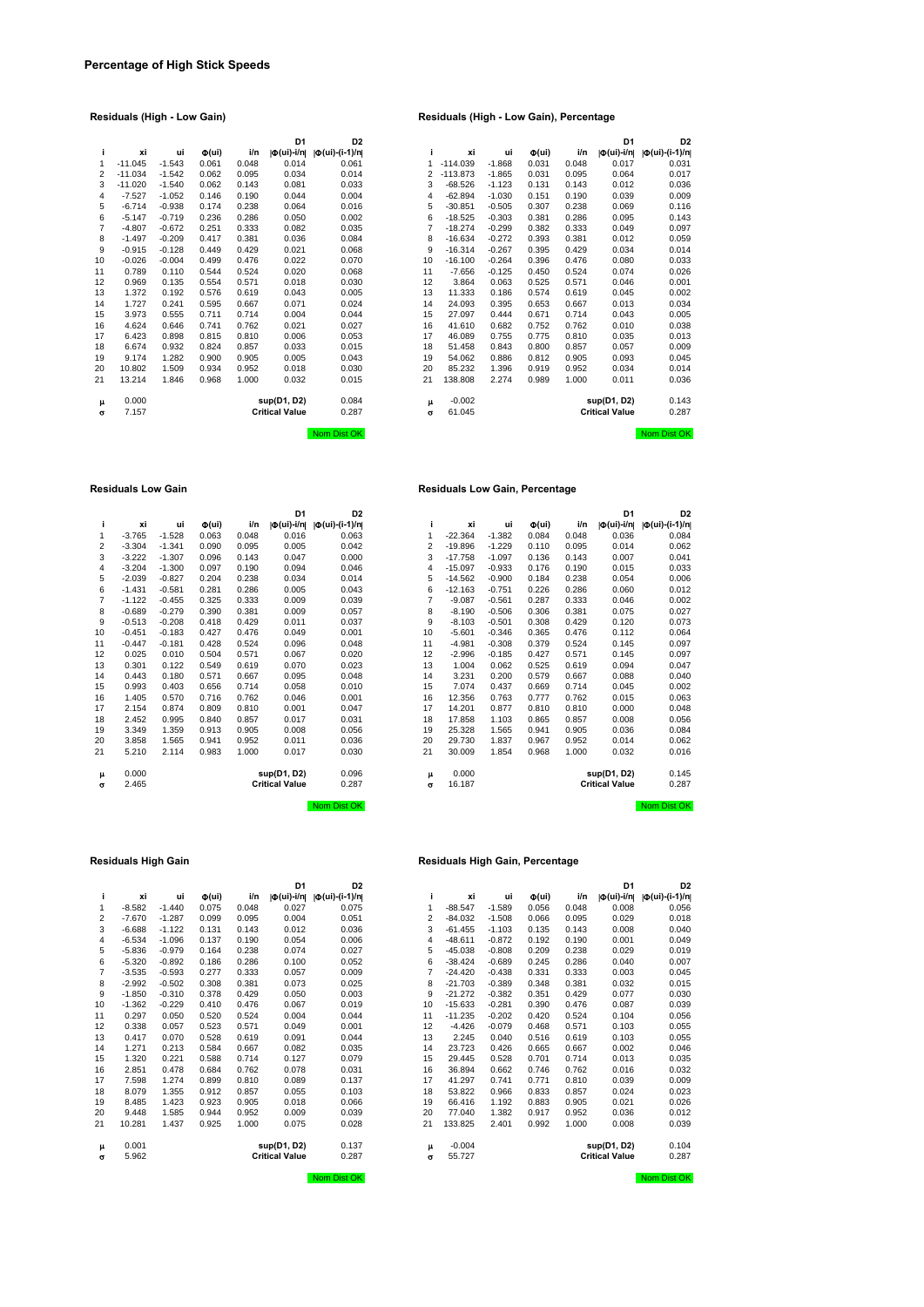# **D1 D2**<br> **d**(ui)-i/n| **d**(ui)-(i-1)/n|<br>
0.015 0.033<br>
0.027 0.021

### **Residuals (High - Low Gain) Residuals (High - Low Gain), Percentage**

|    |          |          |                              |       | D <sub>1</sub>            | D <sub>2</sub>        |                |           |          |                              |       | D <sub>1</sub>          | D <sub>2</sub>       |
|----|----------|----------|------------------------------|-------|---------------------------|-----------------------|----------------|-----------|----------|------------------------------|-------|-------------------------|----------------------|
| j. | xi       | ui       | $\Phi(\mathsf{u}\mathsf{i})$ | i/n   | $ \Phi(\mathsf{ui})$ -i/n | $ \Phi (ui)-(i-1)/n $ |                | xi        | ui       | $\Phi(\mathsf{u}\mathsf{i})$ | i/n   | $ \Phi(\text{ui})$ -i/n | $ \Phi(ui)-(i-1)/n $ |
| 1  | $-7.361$ | $-1.843$ | 0.033                        | 0.048 | 0.015                     | 0.033                 | 1              | $-77.375$ | $-1.869$ | 0.031                        | 0.048 | 0.017                   | 0.031                |
| 2  | $-5.948$ | $-1.489$ | 0.068                        | 0.095 | 0.027                     | 0.021                 | $\overline{2}$ | $-58.832$ | $-1.421$ | 0.078                        | 0.095 | 0.018                   | 0.030                |
| 3  | $-4.795$ | $-1.201$ | 0.115                        | 0.143 | 0.028                     | 0.020                 | 3              | $-55.125$ | $-1.331$ | 0.092                        | 0.143 | 0.051                   | 0.004                |
| 4  | $-4.388$ | $-1.099$ | 0.136                        | 0.190 | 0.054                     | 0.007                 | 4              | $-47.845$ | $-1.155$ | 0.124                        | 0.190 | 0.067                   | 0.019                |
| 5  | $-3.925$ | $-0.983$ | 0.163                        | 0.238 | 0.075                     | 0.028                 | 5              | $-47.257$ | $-1.141$ | 0.127                        | 0.238 | 0.111                   | 0.064                |
| 6  | $-3.800$ | $-0.951$ | 0.171                        | 0.286 | 0.115                     | 0.067                 | 6              | $-29.467$ | $-0.712$ | 0.238                        | 0.286 | 0.047                   | 0.000                |
| 7  | $-2.235$ | $-0.560$ | 0.288                        | 0.333 | 0.045                     | 0.002                 | 7              | $-10.377$ | $-0.251$ | 0.401                        | 0.333 | 0.068                   | 0.115                |
| 8  | $-1.247$ | $-0.312$ | 0.377                        | 0.381 | 0.003                     | 0.044                 | 8              | $-10.180$ | $-0.246$ | 0.403                        | 0.381 | 0.022                   | 0.070                |
| 9  | $-0.713$ | $-0.179$ | 0.429                        | 0.429 | 0.001                     | 0.048                 | 9              | $-1.808$  | $-0.044$ | 0.483                        | 0.429 | 0.054                   | 0.102                |
| 10 | $-0.451$ | $-0.113$ | 0.455                        | 0.476 | 0.021                     | 0.026                 | 10             | $-0.779$  | $-0.019$ | 0.492                        | 0.476 | 0.016                   | 0.064                |
| 11 | 0.097    | 0.024    | 0.510                        | 0.524 | 0.014                     | 0.034                 | 11             | 6.966     | 0.168    | 0.567                        | 0.524 | 0.043                   | 0.091                |
| 12 | 1.884    | 0.472    | 0.681                        | 0.571 | 0.110                     | 0.158                 | 12             | 9.614     | 0.232    | 0.592                        | 0.571 | 0.020                   | 0.068                |
| 13 | 2.024    | 0.507    | 0.694                        | 0.619 | 0.075                     | 0.122                 | 13             | 21.312    | 0.515    | 0.697                        | 0.619 | 0.078                   | 0.125                |
| 14 | 2.319    | 0.581    | 0.719                        | 0.667 | 0.053                     | 0.100                 | 14             | 21.629    | 0.522    | 0.699                        | 0.667 | 0.033                   | 0.080                |
| 15 | 2.546    | 0.637    | 0.738                        | 0.714 | 0.024                     | 0.071                 | 15             | 23.140    | 0.559    | 0.712                        | 0.714 | 0.002                   | 0.045                |
| 16 | 2.647    | 0.663    | 0.746                        | 0.762 | 0.016                     | 0.032                 | 16             | 24.507    | 0.592    | 0.723                        | 0.762 | 0.039                   | 0.009                |
| 17 | 2.885    | 0.722    | 0.765                        | 0.810 | 0.045                     | 0.003                 | 17             | 24.517    | 0.592    | 0.723                        | 0.810 | 0.086                   | 0.039                |
| 18 | 3.467    | 0.868    | 0.807                        | 0.857 | 0.050                     | 0.002                 | 18             | 34.302    | 0.828    | 0.796                        | 0.857 | 0.061                   | 0.013                |
| 19 | 3.876    | 0.970    | 0.834                        | 0.905 | 0.071                     | 0.023                 | 19             | 38.328    | 0.926    | 0.823                        | 0.905 | 0.082                   | 0.034                |
| 20 | 5.531    | 1.385    | 0.917                        | 0.952 | 0.035                     | 0.012                 | 20             | 38.358    | 0.926    | 0.823                        | 0.952 | 0.130                   | 0.082                |
| 21 | 7.596    | 1.902    | 0.971                        | 1.000 | 0.029                     | 0.019                 | 21             | 96.356    | 2.327    | 0.990                        | 1.000 | 0.010                   | 0.038                |
| μ  | 0.000    |          |                              |       | sup(D1, D2)               | 0.158                 | μ              | 0.000     |          |                              |       | sup(D1, D2)             | 0.130                |
| σ  | 3.994    |          |                              |       | <b>Critical Value</b>     | 0.287                 | $\sigma$       | 41.409    |          |                              |       | <b>Critical Value</b>   | 0.287                |
|    |          |          |                              |       |                           | Nom Dist OK           |                |           |          |                              |       |                         | Nom Dist OK          |

#### **Residuals Low Gain Residuals Low Gain, Percentage**

|    |          |          |                              |       | D <sub>1</sub>        | D <sub>2</sub>        |                |           |          |                              |       | D <sub>1</sub>            | D <sub>2</sub>              |
|----|----------|----------|------------------------------|-------|-----------------------|-----------------------|----------------|-----------|----------|------------------------------|-------|---------------------------|-----------------------------|
| j. | хi       | ui       | $\Phi(\mathsf{u}\mathsf{i})$ | i/n   | Ф(ui)-i/n             | $ \Phi (ui)-(i-1)/n $ | L              | xi        | ui       | $\Phi(\mathsf{u}\mathsf{i})$ | i/n   | $ \Phi(\mathsf{u}i)$ -i/n | $  \Phi (ui) - (i - 1)/n  $ |
| 1  | $-2.641$ | $-1.852$ | 0.032                        | 0.048 | 0.016                 | 0.032                 |                | $-16.559$ | $-1.292$ | 0.098                        | 0.048 | 0.051                     | 0.098                       |
| 2  | $-1.588$ | $-1.113$ | 0.133                        | 0.095 | 0.038                 | 0.085                 | $\overline{2}$ | $-16.355$ | $-1.276$ | 0.101                        | 0.095 | 0.006                     | 0.053                       |
| 3  | $-1.446$ | $-1.014$ | 0.155                        | 0.143 | 0.013                 | 0.060                 | 3              | $-14.918$ | $-1.164$ | 0.122                        | 0.143 | 0.021                     | 0.027                       |
| 4  | $-1.283$ | $-0.899$ | 0.184                        | 0.190 | 0.006                 | 0.041                 | 4              | $-14.057$ | $-1.097$ | 0.136                        | 0.190 | 0.054                     | 0.006                       |
| 5  | $-1.043$ | $-0.731$ | 0.232                        | 0.238 | 0.006                 | 0.042                 | 5              | $-11.532$ | $-0.900$ | 0.184                        | 0.238 | 0.054                     | 0.006                       |
| 6  | $-1.008$ | $-0.707$ | 0.240                        | 0.286 | 0.046                 | 0.002                 | 6              | $-10.173$ | $-0.794$ | 0.214                        | 0.286 | 0.072                     | 0.024                       |
| 7  | $-0.848$ | $-0.594$ | 0.276                        | 0.333 | 0.057                 | 0.010                 | $\overline{7}$ | $-8.667$  | $-0.676$ | 0.249                        | 0.333 | 0.084                     | 0.036                       |
| 8  | $-0.708$ | $-0.496$ | 0.310                        | 0.381 | 0.071                 | 0.023                 | 8              | $-6.827$  | $-0.533$ | 0.297                        | 0.381 | 0.084                     | 0.036                       |
| 9  | $-0.570$ | $-0.400$ | 0.345                        | 0.429 | 0.084                 | 0.036                 | 9              | $-5.162$  | $-0.403$ | 0.344                        | 0.429 | 0.085                     | 0.037                       |
| 10 | $-0.357$ | $-0.250$ | 0.401                        | 0.476 | 0.075                 | 0.027                 | 10             | $-4.461$  | $-0.348$ | 0.364                        | 0.476 | 0.112                     | 0.065                       |
| 11 | 0.005    | 0.004    | 0.501                        | 0.524 | 0.022                 | 0.025                 | 11             | $-0.071$  | $-0.006$ | 0.498                        | 0.524 | 0.026                     | 0.022                       |
| 12 | 0.042    | 0.029    | 0.512                        | 0.571 | 0.060                 | 0.012                 | 12             | 0.394     | 0.031    | 0.512                        | 0.571 | 0.059                     | 0.012                       |
| 13 | 0.192    | 0.134    | 0.553                        | 0.619 | 0.066                 | 0.018                 | 13             | 2.458     | 0.192    | 0.576                        | 0.619 | 0.043                     | 0.005                       |
| 14 | 0.430    | 0.301    | 0.618                        | 0.667 | 0.048                 | 0.001                 | 14             | 2.796     | 0.218    | 0.586                        | 0.667 | 0.080                     | 0.033                       |
| 15 | 0.474    | 0.332    | 0.630                        | 0.714 | 0.084                 | 0.036                 | 15             | 6.515     | 0.508    | 0.694                        | 0.714 | 0.020                     | 0.028                       |
| 16 | 0.603    | 0.422    | 0.664                        | 0.762 | 0.098                 | 0.051                 | 16             | 8.832     | 0.689    | 0.755                        | 0.762 | 0.007                     | 0.040                       |
| 17 | 1.252    | 0.878    | 0.810                        | 0.810 | 0.000                 | 0.048                 | 17             | 9.316     | 0.727    | 0.766                        | 0.810 | 0.043                     | 0.004                       |
| 18 | 1.292    | 0.906    | 0.817                        | 0.857 | 0.040                 | 0.008                 | 18             | 14.020    | 1.094    | 0.863                        | 0.857 | 0.006                     | 0.053                       |
| 19 | 1.305    | 0.915    | 0.820                        | 0.905 | 0.085                 | 0.037                 | 19             | 15.338    | 1.197    | 0.884                        | 0.905 | 0.021                     | 0.027                       |
| 20 | 2.436    | 1.708    | 0.956                        | 0.952 | 0.004                 | 0.051                 | 20             | 19.035    | 1.485    | 0.931                        | 0.952 | 0.021                     | 0.026                       |
| 21 | 3.465    | 2.429    | 0.992                        | 1.000 | 0.008                 | 0.040                 | 21             | 30.071    | 2.346    | 0.991                        | 1.000 | 0.009                     | 0.038                       |
| μ  | 0.000    |          |                              |       | sup(D1, D2)           | 0.098                 | μ              | 0.000     |          |                              |       | sup(D1, D2)               | 0.112                       |
| σ  | 1.427    |          |                              |       | <b>Critical Value</b> | 0.287                 | $\sigma$       | 12.818    |          |                              |       | <b>Critical Value</b>     | 0.287                       |

| i              | хi       | ui       | $\Phi(\mathsf{ui})$ | i/n   | Ф(ui)-i/n             | $  \Phi(\text{ui}) - (i-1)/n  $ |
|----------------|----------|----------|---------------------|-------|-----------------------|---------------------------------|
| 1              | $-2.641$ | $-1.852$ | 0.032               | 0.048 | 0.016                 | 0.032                           |
| $\overline{2}$ | $-1.588$ | $-1.113$ | 0.133               | 0.095 | 0.038                 | 0.085                           |
| 3              | $-1.446$ | $-1.014$ | 0.155               | 0.143 | 0.013                 | 0.060                           |
| $\overline{4}$ | $-1.283$ | $-0.899$ | 0.184               | 0.190 | 0.006                 | 0.041                           |
| 5              | $-1.043$ | $-0.731$ | 0.232               | 0.238 | 0.006                 | 0.042                           |
| 6              | $-1.008$ | $-0.707$ | 0.240               | 0.286 | 0.046                 | 0.002                           |
| $\overline{7}$ | $-0.848$ | $-0.594$ | 0.276               | 0.333 | 0.057                 | 0.010                           |
| 8              | $-0.708$ | $-0.496$ | 0.310               | 0.381 | 0.071                 | 0.023                           |
| 9              | $-0.570$ | $-0.400$ | 0.345               | 0.429 | 0.084                 | 0.036                           |
| 10             | $-0.357$ | $-0.250$ | 0.401               | 0.476 | 0.075                 | 0.027                           |
| 11             | 0.005    | 0.004    | 0.501               | 0.524 | 0.022                 | 0.025                           |
| 12             | 0.042    | 0.029    | 0.512               | 0.571 | 0.060                 | 0.012                           |
| 13             | 0.192    | 0.134    | 0.553               | 0.619 | 0.066                 | 0.018                           |
| 14             | 0.430    | 0.301    | 0.618               | 0.667 | 0.048                 | 0.001                           |
| 15             | 0.474    | 0.332    | 0.630               | 0.714 | 0.084                 | 0.036                           |
| 16             | 0.603    | 0.422    | 0.664               | 0.762 | 0.098                 | 0.051                           |
| 17             | 1.252    | 0.878    | 0.810               | 0.810 | 0.000                 | 0.048                           |
| 18             | 1.292    | 0.906    | 0.817               | 0.857 | 0.040                 | 0.008                           |
| 19             | 1.305    | 0.915    | 0.820               | 0.905 | 0.085                 | 0.037                           |
| 20             | 2.436    | 1.708    | 0.956               | 0.952 | 0.004                 | 0.051                           |
| 21             | 3.465    | 2.429    | 0.992               | 1.000 | 0.008                 | 0.040                           |
| μ              | 0.000    |          |                     |       | sup(D1, D2)           | 0.098                           |
| σ              | 1.427    |          |                     |       | <b>Critical Value</b> | 0.287                           |

Nom Dist OK Nom Dist Ok

|                |          |          |                              |       | וט                    | D2.           |    |           |          |                              |       | וט                      | D,            |
|----------------|----------|----------|------------------------------|-------|-----------------------|---------------|----|-----------|----------|------------------------------|-------|-------------------------|---------------|
| j.             | xi       | ui       | $\Phi(\mathsf{u}\mathsf{i})$ | i/n   | O(ui)-i/n             | Ф(ui)-(i-1)/n | i. | xi        | ui       | $\Phi(\mathsf{u}\mathsf{i})$ | i/n   | $ \Phi(\text{ui})$ -i/n | Ф(ui)-(i-1)/n |
| 1              | $-5.160$ | $-1.552$ | 0.060                        | 0.048 | 0.013                 | 0.060         | 1  | $-66.283$ | $-1.798$ | 0.036                        | 0.048 | 0.012                   | 0.036         |
| 2              | $-3.656$ | $-1.099$ | 0.136                        | 0.095 | 0.041                 | 0.088         | 2  | $-45.833$ | $-1.243$ | 0.107                        | 0.095 | 0.012                   | 0.059         |
| 3              | $-3.589$ | $-1.079$ | 0.140                        | 0.143 | 0.003                 | 0.045         | 3  | $-39.697$ | $-1.077$ | 0.141                        | 0.143 | 0.002                   | 0.046         |
| 4              | $-3.037$ | $-0.913$ | 0.181                        | 0.190 | 0.010                 | 0.038         | 4  | $-29.011$ | $-0.787$ | 0.216                        | 0.190 | 0.025                   | 0.073         |
| 5              | $-2.871$ | $-0.863$ | 0.194                        | 0.238 | 0.044                 | 0.003         | 5  | $-23.019$ | $-0.624$ | 0.266                        | 0.238 | 0.028                   | 0.076         |
| 6              | $-2.623$ | $-0.789$ | 0.215                        | 0.286 | 0.071                 | 0.023         | 6  | $-21.719$ | $-0.589$ | 0.278                        | 0.286 | 0.008                   | 0.040         |
| $\overline{7}$ | $-2.066$ | $-0.621$ | 0.267                        | 0.333 | 0.066                 | 0.019         | 7  | $-18.851$ | $-0.511$ | 0.305                        | 0.333 | 0.029                   | 0.019         |
| 8              | $-1.845$ | $-0.555$ | 0.290                        | 0.381 | 0.091                 | 0.044         | 8  | $-15.673$ | $-0.425$ | 0.335                        | 0.381 | 0.046                   | 0.002         |
| 9              | $-1.693$ | $-0.509$ | 0.305                        | 0.429 | 0.123                 | 0.076         | 9  | $-14.774$ | $-0.401$ | 0.344                        | 0.429 | 0.084                   | 0.037         |
| 10             | $-1.593$ | $-0.479$ | 0.316                        | 0.476 | 0.160                 | 0.113         | 10 | $-14.544$ | $-0.395$ | 0.347                        | 0.476 | 0.130                   | 0.082         |
| 11             | $-0.733$ | $-0.220$ | 0.413                        | 0.524 | 0.111                 | 0.063         | 11 | $-3.678$  | $-0.100$ | 0.460                        | 0.524 | 0.064                   | 0.016         |
| 12             | 0.456    | 0.137    | 0.555                        | 0.571 | 0.017                 | 0.031         | 12 | $-2.593$  | $-0.070$ | 0.472                        | 0.571 | 0.099                   | 0.052         |
| 13             | 0.505    | 0.152    | 0.560                        | 0.619 | 0.059                 | 0.011         | 13 | $-0.448$  | $-0.012$ | 0.495                        | 0.619 | 0.124                   | 0.076         |
| 14             | 0.647    | 0.195    | 0.577                        | 0.667 | 0.089                 | 0.042         | 14 | 0.710     | 0.019    | 0.508                        | 0.667 | 0.159                   | 0.111         |
| 15             | 0.677    | 0.203    | 0.581                        | 0.714 | 0.134                 | 0.086         | 15 | 3.355     | 0.091    | 0.536                        | 0.714 | 0.178                   | 0.130         |
| 16             | 3.218    | 0.967    | 0.833                        | 0.762 | 0.071                 | 0.119         | 16 | 20.803    | 0.564    | 0.714                        | 0.762 | 0.048                   | 0.001         |
| 17             | 3.444    | 1.035    | 0.850                        | 0.810 | 0.040                 | 0.088         | 17 | 32.341    | 0.877    | 0.810                        | 0.810 | 0.000                   | 0.048         |
| 18             | 3.513    | 1.056    | 0.855                        | 0.857 | 0.003                 | 0.045         | 18 | 48.241    | 1.309    | 0.905                        | 0.857 | 0.048                   | 0.095         |
| 19             | 4.430    | 1.332    | 0.909                        | 0.905 | 0.004                 | 0.051         | 19 | 50.666    | 1.375    | 0.915                        | 0.905 | 0.011                   | 0.058         |
| 20             | 4.720    | 1.419    | 0.922                        | 0.952 | 0.030                 | 0.017         | 20 | 67.204    | 1.823    | 0.966                        | 0.952 | 0.013                   | 0.061         |
| 21             | 7.252    | 1.816    | 0.965                        | 1.000 | 0.035                 | 0.013         | 21 | 72.854    | 1.977    | 0.976                        | 1.000 | 0.024                   | 0.024         |
| μ              | 0.000    |          |                              |       | sup(D1, D2)           | 0.160         | μ  | 0.000     |          |                              |       | sup(D1, D2)             | 0.178         |
| $\sigma$       | 3.326    |          |                              |       | <b>Critical Value</b> | 0.287         | σ  | 36.860    |          |                              |       | <b>Critical Value</b>   | 0.287         |
|                |          |          |                              |       |                       |               |    |           |          |                              |       |                         |               |

#### **Residuals High Gain Residuals High Gain, Percentage**

|    |          |          |                              |       | D <sub>1</sub>          | D <sub>2</sub>        |                |           |          |                              |       | D <sub>1</sub>          | D <sub>2</sub>        |
|----|----------|----------|------------------------------|-------|-------------------------|-----------------------|----------------|-----------|----------|------------------------------|-------|-------------------------|-----------------------|
| i. | хi       | ui       | $\Phi(\mathsf{u}\mathsf{i})$ | i/n   | $ \Phi(\text{ui})$ -i/n | $ \Phi (ui)-(i-1)/n $ |                | хi        | ui       | $\Phi(\mathsf{u}\mathsf{i})$ | i/n   | $ \Phi(\text{ui})$ -i/n | $ \Phi (ui)-(i-1)/n $ |
| 1  | $-5.160$ | $-1.552$ | 0.060                        | 0.048 | 0.013                   | 0.060                 |                | $-66.283$ | $-1.798$ | 0.036                        | 0.048 | 0.012                   | 0.036                 |
| 2  | $-3.656$ | $-1.099$ | 0.136                        | 0.095 | 0.041                   | 0.088                 | $\overline{2}$ | $-45.833$ | $-1.243$ | 0.107                        | 0.095 | 0.012                   | 0.059                 |
| 3  | $-3.589$ | $-1.079$ | 0.140                        | 0.143 | 0.003                   | 0.045                 | 3              | $-39.697$ | $-1.077$ | 0.141                        | 0.143 | 0.002                   | 0.046                 |
| 4  | $-3.037$ | $-0.913$ | 0.181                        | 0.190 | 0.010                   | 0.038                 | 4              | $-29.011$ | $-0.787$ | 0.216                        | 0.190 | 0.025                   | 0.073                 |
| 5  | $-2.871$ | $-0.863$ | 0.194                        | 0.238 | 0.044                   | 0.003                 | 5              | $-23.019$ | $-0.624$ | 0.266                        | 0.238 | 0.028                   | 0.076                 |
| 6  | $-2.623$ | $-0.789$ | 0.215                        | 0.286 | 0.071                   | 0.023                 | 6              | $-21.719$ | $-0.589$ | 0.278                        | 0.286 | 0.008                   | 0.040                 |
| 7  | $-2.066$ | $-0.621$ | 0.267                        | 0.333 | 0.066                   | 0.019                 | 7              | $-18.851$ | $-0.511$ | 0.305                        | 0.333 | 0.029                   | 0.019                 |
| 8  | $-1.845$ | $-0.555$ | 0.290                        | 0.381 | 0.091                   | 0.044                 | 8              | $-15.673$ | $-0.425$ | 0.335                        | 0.381 | 0.046                   | 0.002                 |
| 9  | $-1.693$ | $-0.509$ | 0.305                        | 0.429 | 0.123                   | 0.076                 | 9              | $-14.774$ | $-0.401$ | 0.344                        | 0.429 | 0.084                   | 0.037                 |
| 0  | $-1.593$ | $-0.479$ | 0.316                        | 0.476 | 0.160                   | 0.113                 | 10             | $-14.544$ | $-0.395$ | 0.347                        | 0.476 | 0.130                   | 0.082                 |
| 1  | $-0.733$ | $-0.220$ | 0.413                        | 0.524 | 0.111                   | 0.063                 | 11             | $-3.678$  | $-0.100$ | 0.460                        | 0.524 | 0.064                   | 0.016                 |
| 2  | 0.456    | 0.137    | 0.555                        | 0.571 | 0.017                   | 0.031                 | 12             | $-2.593$  | $-0.070$ | 0.472                        | 0.571 | 0.099                   | 0.052                 |
| 3  | 0.505    | 0.152    | 0.560                        | 0.619 | 0.059                   | 0.011                 | 13             | $-0.448$  | $-0.012$ | 0.495                        | 0.619 | 0.124                   | 0.076                 |
| 4  | 0.647    | 0.195    | 0.577                        | 0.667 | 0.089                   | 0.042                 | 14             | 0.710     | 0.019    | 0.508                        | 0.667 | 0.159                   | 0.111                 |
| 5  | 0.677    | 0.203    | 0.581                        | 0.714 | 0.134                   | 0.086                 | 15             | 3.355     | 0.091    | 0.536                        | 0.714 | 0.178                   | 0.130                 |
| 6  | 3.218    | 0.967    | 0.833                        | 0.762 | 0.071                   | 0.119                 | 16             | 20.803    | 0.564    | 0.714                        | 0.762 | 0.048                   | 0.001                 |
|    | 3.444    | 1.035    | 0.850                        | 0.810 | 0.040                   | 0.088                 | 17             | 32.341    | 0.877    | 0.810                        | 0.810 | 0.000                   | 0.048                 |
| 8  | 3.513    | 1.056    | 0.855                        | 0.857 | 0.003                   | 0.045                 | 18             | 48.241    | 1.309    | 0.905                        | 0.857 | 0.048                   | 0.095                 |
| 9  | 4.430    | 1.332    | 0.909                        | 0.905 | 0.004                   | 0.051                 | 19             | 50.666    | 1.375    | 0.915                        | 0.905 | 0.011                   | 0.058                 |
| 0  | 4.720    | 1.419    | 0.922                        | 0.952 | 0.030                   | 0.017                 | 20             | 67.204    | 1.823    | 0.966                        | 0.952 | 0.013                   | 0.061                 |
|    | 7.252    | 1.816    | 0.965                        | 1.000 | 0.035                   | 0.013                 | 21             | 72.854    | 1.977    | 0.976                        | 1.000 | 0.024                   | 0.024                 |
| μ  | 0.000    |          |                              |       | sup(D1, D2)             | 0.160                 | μ              | 0.000     |          |                              |       | sup(D1, D2)             | 0.178                 |
| σ  | 3.326    |          |                              |       | <b>Critical Value</b>   | 0.287                 | $\sigma$       | 36.860    |          |                              |       | <b>Critical Value</b>   | 0.287                 |

Nom Dist OK Nom Dist OK Nom Dist OK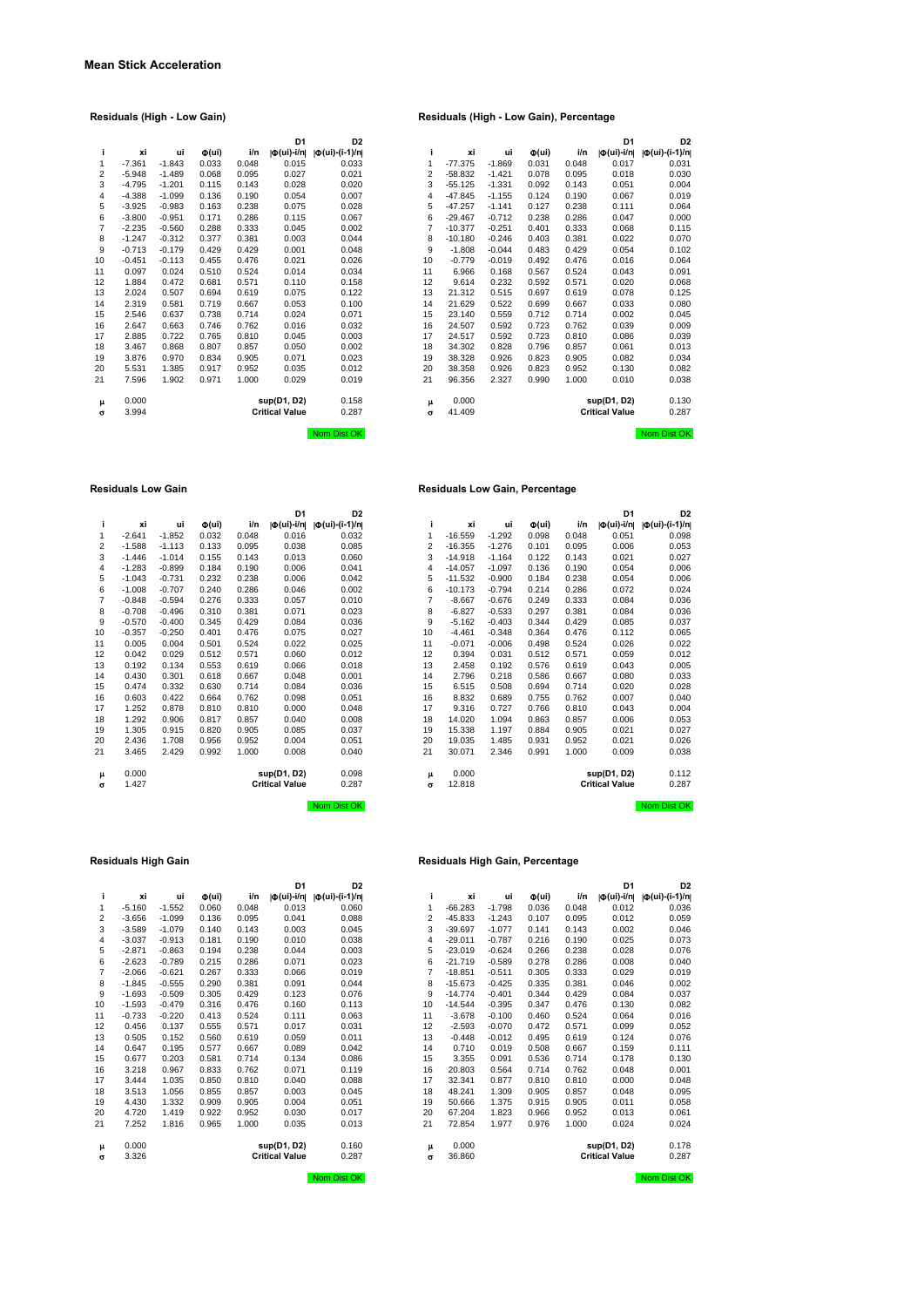|                |           |          |                              |       | D1                        | D2                   |          |           |          |                              |       | D1                      | D2                  |
|----------------|-----------|----------|------------------------------|-------|---------------------------|----------------------|----------|-----------|----------|------------------------------|-------|-------------------------|---------------------|
| ÷              | xi        | ui       | $\Phi(\mathsf{u}\mathsf{i})$ | i/n   | $ \Phi(\mathsf{ui})$ -i/n | $ \Phi(ui)-(i-1)/n $ | ÷        | xi        | ui       | $\Phi(\mathsf{u}\mathsf{i})$ | i/n   | $ \Phi(\text{ui})$ -i/n | $ \Phi(ui)-(i-1)/n$ |
| 1              | $-15.370$ | $-2.385$ | 0.009                        | 0.048 | 0.039                     | 0.009                | 1        | $-93.667$ | $-2.818$ | 0.002                        | 0.048 | 0.045                   | 0.002               |
| 2              | $-9.576$  | $-1.486$ | 0.069                        | 0.095 | 0.027                     | 0.021                | 2        | $-44.292$ | $-1.333$ | 0.091                        | 0.095 | 0.004                   | 0.044               |
| 3              | $-8.091$  | $-1.255$ | 0.105                        | 0.143 | 0.038                     | 0.009                | 3        | $-26.257$ | $-0.790$ | 0.215                        | 0.143 | 0.072                   | 0.120               |
| 4              | $-4.144$  | $-0.643$ | 0.260                        | 0.190 | 0.070                     | 0.117                | 4        | $-22.529$ | $-0.678$ | 0.249                        | 0.190 | 0.058                   | 0.106               |
| 5              | $-4.000$  | $-0.621$ | 0.267                        | 0.238 | 0.029                     | 0.077                | 5        | $-18.794$ | $-0.566$ | 0.286                        | 0.238 | 0.048                   | 0.095               |
| 6              | $-3.838$  | $-0.595$ | 0.276                        | 0.286 | 0.010                     | 0.038                | 6        | $-17.696$ | $-0.532$ | 0.297                        | 0.286 | 0.011                   | 0.059               |
| $\overline{7}$ | $-3.782$  | $-0.587$ | 0.279                        | 0.333 | 0.055                     | 0.007                | 7        | $-13.369$ | $-0.402$ | 0.344                        | 0.333 | 0.010                   | 0.058               |
| 8              | $-3.244$  | $-0.503$ | 0.307                        | 0.381 | 0.074                     | 0.026                | 8        | $-11.571$ | $-0.348$ | 0.364                        | 0.381 | 0.017                   | 0.031               |
| 9              | $-1.497$  | $-0.232$ | 0.408                        | 0.429 | 0.020                     | 0.027                | 9        | $-10.068$ | $-0.303$ | 0.381                        | 0.429 | 0.048                   | 0.00C               |
| 10             | $-0.451$  | $-0.070$ | 0.472                        | 0.476 | 0.004                     | 0.044                | 10       | $-4.463$  | $-0.134$ | 0.447                        | 0.476 | 0.030                   | 0.018               |
| 11             | 0.077     | 0.012    | 0.505                        | 0.524 | 0.019                     | 0.029                | 11       | $-2.844$  | $-0.086$ | 0.466                        | 0.524 | 0.058                   | 0.01C               |
| 12             | 0.733     | 0.114    | 0.545                        | 0.571 | 0.026                     | 0.021                | 12       | $-1.025$  | $-0.031$ | 0.488                        | 0.571 | 0.084                   | 0.036               |
| 13             | 2.610     | 0.405    | 0.657                        | 0.619 | 0.038                     | 0.086                | 13       | 16.104    | 0.485    | 0.686                        | 0.619 | 0.067                   | 0.115               |
| 14             | 4.476     | 0.694    | 0.756                        | 0.667 | 0.090                     | 0.137                | 14       | 16.798    | 0.505    | 0.693                        | 0.667 | 0.027                   | 0.074               |
| 15             | 4.786     | 0.743    | 0.771                        | 0.714 | 0.057                     | 0.104                | 15       | 19.058    | 0.573    | 0.717                        | 0.714 | 0.003                   | 0.05C               |
| 16             | 5.252     | 0.815    | 0.792                        | 0.762 | 0.031                     | 0.078                | 16       | 25.317    | 0.762    | 0.777                        | 0.762 | 0.015                   | 0.063               |
| 17             | 5.297     | 0.822    | 0.794                        | 0.810 | 0.015                     | 0.033                | 17       | 26.943    | 0.811    | 0.791                        | 0.810 | 0.018                   | 0.029               |
| 18             | 5.740     | 0.890    | 0.813                        | 0.857 | 0.044                     | 0.004                | 18       | 30.759    | 0.926    | 0.823                        | 0.857 | 0.034                   | 0.013               |
| 19             | 6.031     | 0.936    | 0.825                        | 0.905 | 0.079                     | 0.032                | 19       | 40.025    | 1.204    | 0.886                        | 0.905 | 0.019                   | 0.029               |
| 20             | 7.660     | 1.188    | 0.883                        | 0.952 | 0.070                     | 0.022                | 20       | 42.188    | 1.269    | 0.898                        | 0.952 | 0.055                   | 0.007               |
| 21             | 11.333    | 1.758    | 0.961                        | 1.000 | 0.039                     | 0.008                | 21       | 49.481    | 1.489    | 0.932                        | 1.000 | 0.068                   | 0.021               |
| μ              | 0.000     |          |                              |       | sup(D1, D2)               | 0.137                | μ        | 0.005     |          |                              |       | sup(D1, D2)             | 0.120               |
| $\sigma$       | 6.446     |          |                              |       | <b>Critical Value</b>     | 0.287                | $\sigma$ | 33.234    |          |                              |       | <b>Critical Value</b>   | 0.287               |
|                |           |          |                              |       |                           | Nom Dist OK          |          |           |          |                              |       |                         | Nom Dist Ok         |

|    |           |          |                              |       | D <sub>1</sub>             | D <sub>2</sub>            |    |           |          |                              |       | D <sub>1</sub>          | D <sub>2</sub>       |
|----|-----------|----------|------------------------------|-------|----------------------------|---------------------------|----|-----------|----------|------------------------------|-------|-------------------------|----------------------|
| i. | хi        | ui       | $\Phi(\mathsf{u}\mathsf{i})$ | i/n   | $  \Phi(\mathsf{ui})$ -i/n | $  \Phi (ui) - (i-1)/n  $ | i. | xi        | ui       | $\Phi(\mathsf{u}\mathsf{i})$ | i/n   | $ \Phi(\text{ui})-i/n $ | $ \Phi(ui)-(i-1)/n $ |
| 1  | $-15.370$ | $-2.385$ | 0.009                        | 0.048 | 0.039                      | 0.009                     | 1  | $-93.667$ | $-2.818$ | 0.002                        | 0.048 | 0.045                   | 0.002                |
| 2  | $-9.576$  | $-1.486$ | 0.069                        | 0.095 | 0.027                      | 0.021                     | 2  | $-44.292$ | $-1.333$ | 0.091                        | 0.095 | 0.004                   | 0.044                |
| 3  | $-8.091$  | $-1.255$ | 0.105                        | 0.143 | 0.038                      | 0.009                     | 3  | $-26.257$ | $-0.790$ | 0.215                        | 0.143 | 0.072                   | 0.120                |
| 4  | $-4.144$  | $-0.643$ | 0.260                        | 0.190 | 0.070                      | 0.117                     | 4  | $-22.529$ | $-0.678$ | 0.249                        | 0.190 | 0.058                   | 0.106                |
| 5  | $-4.000$  | $-0.621$ | 0.267                        | 0.238 | 0.029                      | 0.077                     | 5  | $-18.794$ | $-0.566$ | 0.286                        | 0.238 | 0.048                   | 0.095                |
| 6  | $-3.838$  | $-0.595$ | 0.276                        | 0.286 | 0.010                      | 0.038                     | 6  | $-17.696$ | $-0.532$ | 0.297                        | 0.286 | 0.011                   | 0.059                |
| 7  | $-3.782$  | $-0.587$ | 0.279                        | 0.333 | 0.055                      | 0.007                     | 7  | $-13.369$ | $-0.402$ | 0.344                        | 0.333 | 0.010                   | 0.058                |
| 8  | $-3.244$  | $-0.503$ | 0.307                        | 0.381 | 0.074                      | 0.026                     | 8  | $-11.571$ | $-0.348$ | 0.364                        | 0.381 | 0.017                   | 0.031                |
| 9  | $-1.497$  | $-0.232$ | 0.408                        | 0.429 | 0.020                      | 0.027                     | 9  | $-10.068$ | $-0.303$ | 0.381                        | 0.429 | 0.048                   | 0.000                |
| 0  | $-0.451$  | $-0.070$ | 0.472                        | 0.476 | 0.004                      | 0.044                     | 10 | $-4.463$  | $-0.134$ | 0.447                        | 0.476 | 0.030                   | 0.018                |
| 1  | 0.077     | 0.012    | 0.505                        | 0.524 | 0.019                      | 0.029                     | 11 | $-2.844$  | $-0.086$ | 0.466                        | 0.524 | 0.058                   | 0.010                |
| 2  | 0.733     | 0.114    | 0.545                        | 0.571 | 0.026                      | 0.021                     | 12 | $-1.025$  | $-0.031$ | 0.488                        | 0.571 | 0.084                   | 0.036                |
| 3  | 2.610     | 0.405    | 0.657                        | 0.619 | 0.038                      | 0.086                     | 13 | 16.104    | 0.485    | 0.686                        | 0.619 | 0.067                   | 0.115                |
| 4  | 4.476     | 0.694    | 0.756                        | 0.667 | 0.090                      | 0.137                     | 14 | 16.798    | 0.505    | 0.693                        | 0.667 | 0.027                   | 0.074                |
| 5  | 4.786     | 0.743    | 0.771                        | 0.714 | 0.057                      | 0.104                     | 15 | 19.058    | 0.573    | 0.717                        | 0.714 | 0.003                   | 0.050                |
| 6  | 5.252     | 0.815    | 0.792                        | 0.762 | 0.031                      | 0.078                     | 16 | 25.317    | 0.762    | 0.777                        | 0.762 | 0.015                   | 0.063                |
| 7  | 5.297     | 0.822    | 0.794                        | 0.810 | 0.015                      | 0.033                     | 17 | 26.943    | 0.811    | 0.791                        | 0.810 | 0.018                   | 0.029                |
| 8  | 5.740     | 0.890    | 0.813                        | 0.857 | 0.044                      | 0.004                     | 18 | 30.759    | 0.926    | 0.823                        | 0.857 | 0.034                   | 0.013                |
| 9  | 6.031     | 0.936    | 0.825                        | 0.905 | 0.079                      | 0.032                     | 19 | 40.025    | 1.204    | 0.886                        | 0.905 | 0.019                   | 0.029                |
| 0  | 7.660     | 1.188    | 0.883                        | 0.952 | 0.070                      | 0.022                     | 20 | 42.188    | 1.269    | 0.898                        | 0.952 | 0.055                   | 0.007                |
| 1  | 11.333    | 1.758    | 0.961                        | 1.000 | 0.039                      | 0.008                     | 21 | 49.481    | 1.489    | 0.932                        | 1.000 | 0.068                   | 0.021                |
| μ  | 0.000     |          |                              |       | sup(D1, D2)                | 0.137                     | μ  | 0.005     |          |                              |       | sup(D1, D2)             | 0.120                |
| σ  | 6.446     |          |                              |       | <b>Critical Value</b>      | 0.287                     | σ  | 33.234    |          |                              |       | <b>Critical Value</b>   | 0.287                |
|    |           |          |                              |       |                            | Nom Dist OK               |    |           |          |                              |       |                         | Nom Dist OK          |

### **Residuals Low Gain Residuals Low Gain, Percentage**

|    |          |          |                              |       | D <sub>1</sub>                                              | D <sub>2</sub>        |                |           |          |                              |       | D <sub>1</sub>                      | D <sub>2</sub>                  |
|----|----------|----------|------------------------------|-------|-------------------------------------------------------------|-----------------------|----------------|-----------|----------|------------------------------|-------|-------------------------------------|---------------------------------|
| j. | хi       | ui       | $\Phi(\mathsf{u}\mathsf{i})$ | i/n   | $ \Phi(\mathsf{u}\mathsf{i})\text{-}\mathsf{i}/\mathsf{n} $ | $ \Phi (ui)-(i-1)/n $ |                | xi        | ui       | $\Phi(\mathsf{u}\mathsf{i})$ | i/n   | $ \Phi(\mathsf{u} \mathsf{i})$ -i/n | $  \Phi(\text{ui}) - (i-1)/n  $ |
| 1  | $-4.783$ | $-1.756$ | 0.040                        | 0.048 | 0.008                                                       | 0.040                 |                | $-19.224$ | $-1.542$ | 0.062                        | 0.048 | 0.014                               | 0.062                           |
| 2  | $-2.720$ | $-0.999$ | 0.159                        | 0.095 | 0.064                                                       | 0.111                 | $\overline{2}$ | $-14.712$ | $-1.180$ | 0.119                        | 0.095 | 0.024                               | 0.071                           |
| 3  | $-2.404$ | $-0.883$ | 0.189                        | 0.143 | 0.046                                                       | 0.094                 | 3              | $-12.047$ | $-0.966$ | 0.167                        | 0.143 | 0.024                               | 0.072                           |
| 4  | $-2.355$ | $-0.865$ | 0.194                        | 0.190 | 0.003                                                       | 0.051                 | 4              | $-11.620$ | $-0.932$ | 0.176                        | 0.190 | 0.015                               | 0.033                           |
| 5  | $-2.191$ | $-0.805$ | 0.211                        | 0.238 | 0.028                                                       | 0.020                 | 5              | $-10.448$ | $-0.838$ | 0.201                        | 0.238 | 0.037                               | 0.011                           |
| 6  | $-2.127$ | $-0.781$ | 0.217                        | 0.286 | 0.068                                                       | 0.021                 | 6              | $-8.702$  | $-0.698$ | 0.243                        | 0.286 | 0.043                               | 0.004                           |
| 7  | $-1.819$ | $-0.668$ | 0.252                        | 0.333 | 0.081                                                       | 0.034                 | $\overline{7}$ | $-8.688$  | $-0.697$ | 0.243                        | 0.333 | 0.090                               | 0.043                           |
| 8  | $-1.750$ | $-0.643$ | 0.260                        | 0.381 | 0.121                                                       | 0.073                 | 8              | $-8.567$  | $-0.687$ | 0.246                        | 0.381 | 0.135                               | 0.087                           |
| 9  | $-1.652$ | $-0.606$ | 0.272                        | 0.429 | 0.156                                                       | 0.109                 | 9              | $-7.929$  | $-0.636$ | 0.262                        | 0.429 | 0.166                               | 0.119                           |
| 10 | $-1.065$ | $-0.391$ | 0.348                        | 0.476 | 0.128                                                       | 0.081                 | 10             | $-5.824$  | $-0.467$ | 0.320                        | 0.476 | 0.156                               | 0.108                           |
| 11 | $-0.361$ | $-0.133$ | 0.447                        | 0.524 | 0.077                                                       | 0.029                 | 11             | $-1.408$  | $-0.113$ | 0.455                        | 0.524 | 0.069                               | 0.021                           |
| 12 | $-0.235$ | $-0.086$ | 0.466                        | 0.571 | 0.106                                                       | 0.058                 | 12             | $-1.042$  | $-0.084$ | 0.467                        | 0.571 | 0.105                               | 0.057                           |
| 13 | 0.753    | 0.276    | 0.609                        | 0.619 | 0.010                                                       | 0.037                 | 13             | 3.823     | 0.307    | 0.620                        | 0.619 | 0.001                               | 0.049                           |
| 14 | 1.286    | 0.472    | 0.682                        | 0.667 | 0.015                                                       | 0.063                 | 14             | 6.157     | 0.494    | 0.689                        | 0.667 | 0.023                               | 0.070                           |
| 15 | 1.355    | 0.497    | 0.691                        | 0.714 | 0.024                                                       | 0.024                 | 15             | 6.351     | 0.509    | 0.695                        | 0.714 | 0.020                               | 0.028                           |
| 16 | 1.659    | 0.609    | 0.729                        | 0.762 | 0.033                                                       | 0.015                 | 16             | 9.709     | 0.779    | 0.782                        | 0.762 | 0.020                               | 0.068                           |
| 17 | 1.783    | 0.655    | 0.744                        | 0.810 | 0.066                                                       | 0.018                 | 17             | 11.261    | 0.903    | 0.817                        | 0.810 | 0.007                               | 0.055                           |
| 18 | 2.197    | 0.807    | 0.790                        | 0.857 | 0.067                                                       | 0.019                 | 18             | 11.961    | 0.960    | 0.831                        | 0.857 | 0.026                               | 0.022                           |
| 19 | 3.626    | 1.332    | 0.908                        | 0.905 | 0.004                                                       | 0.051                 | 19             | 14.294    | 1.147    | 0.874                        | 0.905 | 0.031                               | 0.017                           |
| 20 | 4.706    | 1.728    | 0.958                        | 0.952 | 0.006                                                       | 0.053                 | 20             | 17.954    | 1.440    | 0.925                        | 0.952 | 0.027                               | 0.020                           |
| 21 | 6.074    | 2.230    | 0.987                        | 1.000 | 0.013                                                       | 0.035                 | 21             | 28.717    | 2.304    | 0.989                        | 1.000 | 0.011                               | 0.037                           |
| μ  | $-0.001$ |          |                              |       | sup(D1, D2)                                                 | 0.156                 | μ              | 0.001     |          |                              |       | sup(D1, D2)                         | 0.166                           |
| σ  | 2.724    |          |                              |       | <b>Critical Value</b>                                       | 0.287                 | $\sigma$       | 12.466    |          |                              |       | <b>Critical Value</b>               | 0.287                           |
|    |          |          |                              |       |                                                             | Nom Dist OK           |                |           |          |                              |       |                                     | Nom Dist OK                     |

| i              | xi       | ui       | $\Phi(\mathsf{ui})$ | i/n   | Ф(ui)-i/n             | $ Q(ui)-(i-1)/n $ |
|----------------|----------|----------|---------------------|-------|-----------------------|-------------------|
| 1              | $-4.783$ | $-1.756$ | 0.040               | 0.048 | 0.008                 | 0.040             |
| $\overline{2}$ | $-2.720$ | $-0.999$ | 0.159               | 0.095 | 0.064                 | 0.111             |
| 3              | $-2.404$ | $-0.883$ | 0.189               | 0.143 | 0.046                 | 0.094             |
| 4              | $-2.355$ | $-0.865$ | 0.194               | 0.190 | 0.003                 | 0.051             |
| 5              | $-2.191$ | $-0.805$ | 0.211               | 0.238 | 0.028                 | 0.020             |
| 6              | $-2.127$ | $-0.781$ | 0.217               | 0.286 | 0.068                 | 0.021             |
| $\overline{7}$ | $-1.819$ | $-0.668$ | 0.252               | 0.333 | 0.081                 | 0.034             |
| 8              | $-1.750$ | $-0.643$ | 0.260               | 0.381 | 0.121                 | 0.073             |
| 9              | $-1.652$ | $-0.606$ | 0.272               | 0.429 | 0.156                 | 0.109             |
| 10             | $-1.065$ | $-0.391$ | 0.348               | 0.476 | 0.128                 | 0.081             |
| 11             | $-0.361$ | $-0.133$ | 0.447               | 0.524 | 0.077                 | 0.029             |
| 12             | $-0.235$ | $-0.086$ | 0.466               | 0.571 | 0.106                 | 0.058             |
| 13             | 0.753    | 0.276    | 0.609               | 0.619 | 0.010                 | 0.037             |
| 14             | 1.286    | 0.472    | 0.682               | 0.667 | 0.015                 | 0.063             |
| 15             | 1.355    | 0.497    | 0.691               | 0.714 | 0.024                 | 0.024             |
| 16             | 1.659    | 0.609    | 0.729               | 0.762 | 0.033                 | 0.015             |
| 17             | 1.783    | 0.655    | 0.744               | 0.810 | 0.066                 | 0.018             |
| 18             | 2.197    | 0.807    | 0.790               | 0.857 | 0.067                 | 0.019             |
| 19             | 3.626    | 1.332    | 0.908               | 0.905 | 0.004                 | 0.051             |
| 20             | 4.706    | 1.728    | 0.958               | 0.952 | 0.006                 | 0.053             |
| 21             | 6.074    | 2.230    | 0.987               | 1.000 | 0.013                 | 0.035             |
| μ              | $-0.001$ |          |                     |       | sup(D1, D2)           | 0.156             |
| $\sigma$       | 2.724    |          |                     |       | <b>Critical Value</b> | 0.287             |
|                |          |          |                     |       |                       |                   |

|          |           |          |                              |       | וט                    | υz            |              |           |          |                              |       | דע                      | u,                  |
|----------|-----------|----------|------------------------------|-------|-----------------------|---------------|--------------|-----------|----------|------------------------------|-------|-------------------------|---------------------|
| j.       | xi        | ui       | $\Phi(\mathsf{u}\mathsf{i})$ | i/n   | Ф(ui)-i/n             | Ф(ui)-(i-1)/n | i.           | xi        | ui       | $\Phi(\mathsf{u}\mathsf{i})$ | i/n   | $ \Phi(\text{ui})$ -i/n | $ \Phi(ui)-(i-1)/n$ |
| 1        | $-10.662$ | $-2.110$ | 0.017                        | 0.048 | 0.030                 | 0.017         | $\mathbf{1}$ | $-64.959$ | $-2.373$ | 0.009                        | 0.048 | 0.039                   | 0.009               |
| 2        | $-6.718$  | $-1.330$ | 0.092                        | 0.095 | 0.003                 | 0.044         | 2            | $-37.886$ | $-1.384$ | 0.083                        | 0.095 | 0.012                   | 0.036               |
| 3        | $-6.497$  | $-1.286$ | 0.099                        | 0.143 | 0.044                 | 0.004         | 3            | $-36.929$ | $-1.349$ | 0.089                        | 0.143 | 0.054                   | 0.007               |
| 4        | $-5.947$  | $-1.177$ | 0.120                        | 0.190 | 0.071                 | 0.023         | 4            | $-30.007$ | $-1.096$ | 0.136                        | 0.190 | 0.054                   | 0.006               |
| 5        | $-5.368$  | $-1.063$ | 0.144                        | 0.238 | 0.094                 | 0.046         | 5            | $-18.006$ | $-0.658$ | 0.255                        | 0.238 | 0.017                   | 0.065               |
| 6        | $-3.027$  | $-0.599$ | 0.275                        | 0.286 | 0.011                 | 0.036         | 6            | $-16.381$ | $-0.599$ | 0.275                        | 0.286 | 0.011                   | 0.037               |
| 7        | $-2.480$  | $-0.491$ | 0.312                        | 0.333 | 0.022                 | 0.026         | 7            | $-11.555$ | $-0.422$ | 0.336                        | 0.333 | 0.003                   | 0.051               |
| 8        | $-2.013$  | $-0.399$ | 0.345                        | 0.381 | 0.036                 | 0.012         | 8            | $-7.757$  | $-0.283$ | 0.388                        | 0.381 | 0.007                   | 0.055               |
| 9        | $-1.084$  | $-0.215$ | 0.415                        | 0.429 | 0.014                 | 0.034         | 9            | $-7.027$  | $-0.257$ | 0.399                        | 0.429 | 0.030                   | 0.018               |
| 10       | $-0.209$  | $-0.041$ | 0.484                        | 0.476 | 0.007                 | 0.055         | 10           | $-0.849$  | $-0.031$ | 0.488                        | 0.476 | 0.011                   | 0.059               |
| 11       | 1.210     | 0.240    | 0.595                        | 0.524 | 0.071                 | 0.118         | 11           | 5.237     | 0.191    | 0.576                        | 0.524 | 0.052                   | 0.100               |
| 12       | 1.862     | 0.369    | 0.644                        | 0.571 | 0.072                 | 0.120         | 12           | 8.101     | 0.296    | 0.616                        | 0.571 | 0.045                   | 0.093               |
| 13       | 2.076     | 0.411    | 0.659                        | 0.619 | 0.040                 | 0.088         | 13           | 10.482    | 0.383    | 0.649                        | 0.619 | 0.030                   | 0.078               |
| 14       | 2.251     | 0.445    | 0.672                        | 0.667 | 0.005                 | 0.053         | 14           | 10.927    | 0.399    | 0.655                        | 0.667 | 0.012                   | 0.036               |
| 15       | 3.549     | 0.703    | 0.759                        | 0.714 | 0.045                 | 0.092         | 15           | 14.687    | 0.537    | 0.704                        | 0.714 | 0.010                   | 0.038               |
| 16       | 3.602     | 0.713    | 0.762                        | 0.762 | 0.000                 | 0.048         | 16           | 24.926    | 0.911    | 0.819                        | 0.762 | 0.057                   | 0.104               |
| 17       | 3.724     | 0.737    | 0.769                        | 0.810 | 0.040                 | 0.008         | 17           | 25.893    | 0.946    | 0.828                        | 0.810 | 0.018                   | 0.066               |
| 18       | 5.471     | 1.083    | 0.861                        | 0.857 | 0.003                 | 0.051         | 18           | 27.466    | 1.004    | 0.842                        | 0.857 | 0.015                   | 0.033               |
| 19       | 5.507     | 1.090    | 0.862                        | 0.905 | 0.043                 | 0.005         | 19           | 27.969    | 1.022    | 0.847                        | 0.905 | 0.058                   | 0.011               |
| 20       | 6.554     | 1.297    | 0.903                        | 0.952 | 0.050                 | 0.002         | 20           | 36.569    | 1.336    | 0.909                        | 0.952 | 0.043                   | 0.004               |
| 21       | 8.230     | 1.277    | 0.899                        | 1.000 | 0.101                 | 0.053         | 21           | 39.024    | 1.426    | 0.923                        | 1.000 | 0.077                   | 0.029               |
| μ        | 0.001     |          |                              |       | sup(D1, D2)           | 0.120         | μ            | $-0.004$  |          |                              |       | sup(D1, D2)             | 0.104               |
| $\sigma$ | 5.052     |          |                              |       | <b>Critical Value</b> | 0.287         | σ            | 27.370    |          |                              |       | <b>Critical Value</b>   | 0.287               |

## **Residuals High Gain Residuals High Gain, Percentage**

|    |           |          |                              |       | D <sub>1</sub>          | D <sub>2</sub>        |                |           |          |                              |       | D <sub>1</sub>            | D <sub>2</sub>        |
|----|-----------|----------|------------------------------|-------|-------------------------|-----------------------|----------------|-----------|----------|------------------------------|-------|---------------------------|-----------------------|
| i. | хi        | ui       | $\Phi(\mathsf{u}\mathsf{i})$ | i/n   | $ \Phi(\text{ui})-i/n $ | $ \Phi (ui)-(i-1)/n $ |                | хi        | ui       | $\Phi(\mathsf{u}\mathsf{i})$ | i/n   | $ \Phi(\mathsf{ui})$ -i/n | $ \Phi (ui)-(i-1)/n $ |
| 1  | $-10.662$ | $-2.110$ | 0.017                        | 0.048 | 0.030                   | 0.017                 | 1              | $-64.959$ | $-2.373$ | 0.009                        | 0.048 | 0.039                     | 0.009                 |
| 2  | $-6.718$  | $-1.330$ | 0.092                        | 0.095 | 0.003                   | 0.044                 | $\overline{2}$ | $-37.886$ | $-1.384$ | 0.083                        | 0.095 | 0.012                     | 0.036                 |
| 3  | $-6.497$  | $-1.286$ | 0.099                        | 0.143 | 0.044                   | 0.004                 | 3              | $-36.929$ | $-1.349$ | 0.089                        | 0.143 | 0.054                     | 0.007                 |
| 4  | $-5.947$  | $-1.177$ | 0.120                        | 0.190 | 0.071                   | 0.023                 | 4              | $-30.007$ | $-1.096$ | 0.136                        | 0.190 | 0.054                     | 0.006                 |
| 5  | $-5.368$  | $-1.063$ | 0.144                        | 0.238 | 0.094                   | 0.046                 | 5              | $-18.006$ | $-0.658$ | 0.255                        | 0.238 | 0.017                     | 0.065                 |
| 6  | $-3.027$  | $-0.599$ | 0.275                        | 0.286 | 0.011                   | 0.036                 | 6              | $-16.381$ | $-0.599$ | 0.275                        | 0.286 | 0.011                     | 0.037                 |
| 7  | $-2.480$  | $-0.491$ | 0.312                        | 0.333 | 0.022                   | 0.026                 | $\overline{7}$ | $-11.555$ | $-0.422$ | 0.336                        | 0.333 | 0.003                     | 0.051                 |
| 8  | $-2.013$  | $-0.399$ | 0.345                        | 0.381 | 0.036                   | 0.012                 | 8              | $-7.757$  | $-0.283$ | 0.388                        | 0.381 | 0.007                     | 0.055                 |
| 9  | $-1.084$  | $-0.215$ | 0.415                        | 0.429 | 0.014                   | 0.034                 | 9              | $-7.027$  | $-0.257$ | 0.399                        | 0.429 | 0.030                     | 0.018                 |
| 0  | $-0.209$  | $-0.041$ | 0.484                        | 0.476 | 0.007                   | 0.055                 | 10             | $-0.849$  | $-0.031$ | 0.488                        | 0.476 | 0.011                     | 0.059                 |
|    | 1.210     | 0.240    | 0.595                        | 0.524 | 0.071                   | 0.118                 | 11             | 5.237     | 0.191    | 0.576                        | 0.524 | 0.052                     | 0.100                 |
| 2  | 1.862     | 0.369    | 0.644                        | 0.571 | 0.072                   | 0.120                 | 12             | 8.101     | 0.296    | 0.616                        | 0.571 | 0.045                     | 0.093                 |
| 3  | 2.076     | 0.411    | 0.659                        | 0.619 | 0.040                   | 0.088                 | 13             | 10.482    | 0.383    | 0.649                        | 0.619 | 0.030                     | 0.078                 |
| 4  | 2.251     | 0.445    | 0.672                        | 0.667 | 0.005                   | 0.053                 | 14             | 10.927    | 0.399    | 0.655                        | 0.667 | 0.012                     | 0.036                 |
| 5  | 3.549     | 0.703    | 0.759                        | 0.714 | 0.045                   | 0.092                 | 15             | 14.687    | 0.537    | 0.704                        | 0.714 | 0.010                     | 0.038                 |
| 6  | 3.602     | 0.713    | 0.762                        | 0.762 | 0.000                   | 0.048                 | 16             | 24.926    | 0.911    | 0.819                        | 0.762 | 0.057                     | 0.104                 |
|    | 3.724     | 0.737    | 0.769                        | 0.810 | 0.040                   | 0.008                 | 17             | 25.893    | 0.946    | 0.828                        | 0.810 | 0.018                     | 0.066                 |
| 8  | 5.471     | 1.083    | 0.861                        | 0.857 | 0.003                   | 0.051                 | 18             | 27.466    | 1.004    | 0.842                        | 0.857 | 0.015                     | 0.033                 |
| 9  | 5.507     | 1.090    | 0.862                        | 0.905 | 0.043                   | 0.005                 | 19             | 27.969    | 1.022    | 0.847                        | 0.905 | 0.058                     | 0.011                 |
| 0  | 6.554     | 1.297    | 0.903                        | 0.952 | 0.050                   | 0.002                 | 20             | 36.569    | 1.336    | 0.909                        | 0.952 | 0.043                     | 0.004                 |
| 1  | 8.230     | 1.277    | 0.899                        | 1.000 | 0.101                   | 0.053                 | 21             | 39.024    | 1.426    | 0.923                        | 1.000 | 0.077                     | 0.029                 |
| μ  | 0.001     |          |                              |       | sup(D1, D2)             | 0.120                 | μ              | $-0.004$  |          |                              |       | sup(D1, D2)               | 0.104                 |
| σ  | 5.052     |          |                              |       | <b>Critical Value</b>   | 0.287                 | $\sigma$       | 27.370    |          |                              |       | <b>Critical Value</b>     | 0.287                 |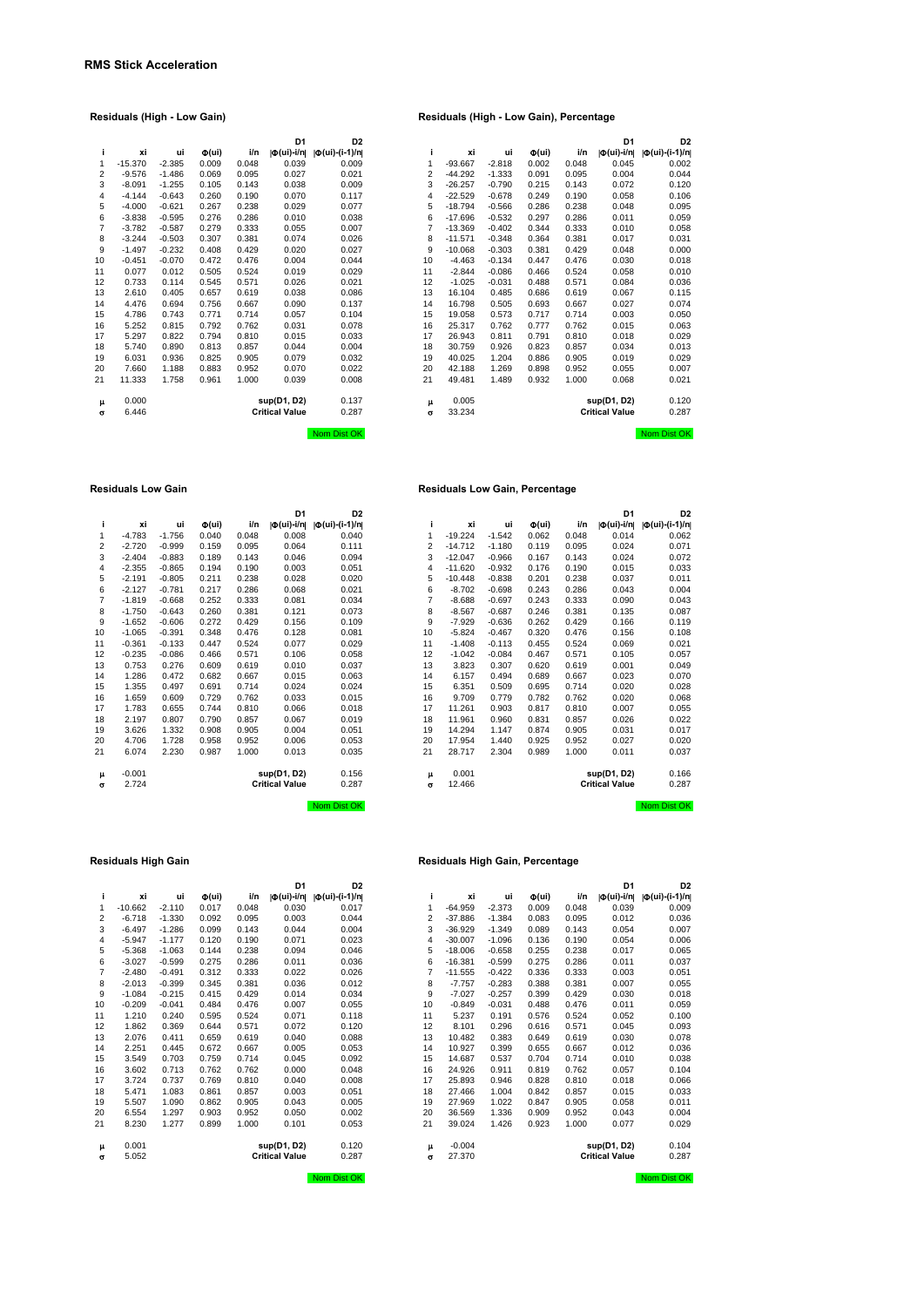|                |          |          |                     |       | D1                    | D <sub>2</sub>                   |
|----------------|----------|----------|---------------------|-------|-----------------------|----------------------------------|
| j              | хi       | ui       | $\Phi(\mathsf{ui})$ | i/n   | O(ui)-i/n             | $  \Phi (ui) - (i-1)/n  $        |
| 1              | $-8.235$ | $-1.597$ | 0.055               | 0.048 | 0.007                 | 0.055                            |
| $\overline{2}$ | $-6.589$ | $-1.278$ | 0.101               | 0.095 | 0.005                 | 0.053                            |
| 3              | $-5.405$ | $-1.049$ | 0.147               | 0.143 | 0.004                 | 0.052                            |
| $\overline{4}$ | $-4.720$ | $-0.915$ | 0.180               | 0.190 | 0.011                 | 0.037                            |
| 5              | $-4.527$ | $-0.878$ | 0.190               | 0.238 | 0.048                 | 0.001                            |
| 6              | $-3.745$ | $-0.726$ | 0.234               | 0.286 | 0.052                 | 0.004                            |
| $\overline{7}$ | $-3.644$ | $-0.707$ | 0.240               | 0.333 | 0.093                 | 0.046                            |
| 8              | $-3.191$ | $-0.619$ | 0.268               | 0.381 | 0.113                 | 0.065                            |
| 9              | $-3.095$ | $-0.600$ | 0.274               | 0.429 | 0.154                 | 0.107                            |
| 10             | $-2.371$ | $-0.460$ | 0.323               | 0.476 | 0.153                 | 0.106                            |
| 11             | $-0.776$ | $-0.151$ | 0.440               | 0.524 | 0.084                 | 0.036                            |
| 12             | $-0.183$ | $-0.035$ | 0.486               | 0.571 | 0.086                 | 0.038                            |
| 13             | 0.963    | 0.187    | 0.574               | 0.619 | 0.045                 | 0.003                            |
| 14             | 2.810    | 0.545    | 0.707               | 0.667 | 0.040                 | 0.088                            |
| 15             | 3.231    | 0.627    | 0.735               | 0.714 | 0.020                 | 0.068                            |
| 16             | 5.120    | 0.993    | 0.840               | 0.762 | 0.078                 | 0.125                            |
| 17             | 5.149    | 0.999    | 0.841               | 0.810 | 0.032                 | 0.079                            |
| 18             | 5.198    | 1.008    | 0.843               | 0.857 | 0.014                 | 0.034                            |
| 19             | 6.559    | 1.272    | 0.898               | 0.905 | 0.006                 | 0.041                            |
| 20             | 8.123    | 1.576    | 0.942               | 0.952 | 0.010                 | 0.038                            |
| 21             | 9.325    | 1.809    | 0.965               | 1.000 | 0.035                 | 0.012                            |
|                |          |          |                     |       |                       |                                  |
| μ              | 0.000    |          |                     |       | sup(D1, D2)           | 0.154                            |
| $\sigma$       | 5.155    |          |                     |       | <b>Critical Value</b> | 0.287                            |
|                |          |          |                     |       |                       |                                  |
|                |          |          |                     |       |                       | <b>DILLOW</b><br><b>Killedge</b> |

|    |          |          |                              |       | D <sub>1</sub>          | D <sub>2</sub>       |    |            |          |                     |       | D <sub>1</sub>            | D <sub>2</sub>       |
|----|----------|----------|------------------------------|-------|-------------------------|----------------------|----|------------|----------|---------------------|-------|---------------------------|----------------------|
| j. | xi       | ui       | $\Phi(\mathsf{u}\mathsf{i})$ | i/n   | $ \Phi(\text{ui})-i/n $ | $ \Phi(ui)-(i-1)/n $ |    | xi         | ui       | $\Phi(\mathsf{ui})$ | i/n   | $ \Phi(\mathsf{ui})$ -i/n | $ \Phi(ui)-(i-1)/n $ |
| 1  | $-8.235$ | $-1.597$ | 0.055                        | 0.048 | 0.007                   | 0.055                | 1  | $-146.096$ | $-1.940$ | 0.026               | 0.048 | 0.021                     | 0.026                |
| 2  | $-6.589$ | $-1.278$ | 0.101                        | 0.095 | 0.005                   | 0.053                | 2  | $-77.389$  | $-1.028$ | 0.152               | 0.095 | 0.057                     | 0.104                |
| 3  | $-5.405$ | $-1.049$ | 0.147                        | 0.143 | 0.004                   | 0.052                | 3  | $-63.077$  | $-0.838$ | 0.201               | 0.143 | 0.058                     | 0.106                |
| 4  | $-4.720$ | $-0.915$ | 0.180                        | 0.190 | 0.011                   | 0.037                | 4  | $-62.741$  | $-0.833$ | 0.202               | 0.190 | 0.012                     | 0.059                |
| 5  | $-4.527$ | $-0.878$ | 0.190                        | 0.238 | 0.048                   | 0.001                | 5  | $-60.664$  | $-0.806$ | 0.210               | 0.238 | 0.028                     | 0.020                |
| 6  | $-3.745$ | $-0.726$ | 0.234                        | 0.286 | 0.052                   | 0.004                | 6  | $-56.652$  | $-0.752$ | 0.226               | 0.286 | 0.060                     | 0.012                |
| 7  | $-3.644$ | $-0.707$ | 0.240                        | 0.333 | 0.093                   | 0.046                | 7  | $-49.792$  | $-0.661$ | 0.254               | 0.333 | 0.079                     | 0.032                |
| 8  | $-3.191$ | $-0.619$ | 0.268                        | 0.381 | 0.113                   | 0.065                | 8  | $-48.777$  | $-0.648$ | 0.259               | 0.381 | 0.122                     | 0.075                |
| 9  | $-3.095$ | $-0.600$ | 0.274                        | 0.429 | 0.154                   | 0.107                | 9  | $-29.992$  | $-0.398$ | 0.345               | 0.429 | 0.083                     | 0.036                |
| 10 | $-2.371$ | $-0.460$ | 0.323                        | 0.476 | 0.153                   | 0.106                | 10 | $-28.279$  | $-0.376$ | 0.354               | 0.476 | 0.123                     | 0.075                |
| 11 | $-0.776$ | $-0.151$ | 0.440                        | 0.524 | 0.084                   | 0.036                | 11 | $-4.606$   | $-0.061$ | 0.476               | 0.524 | 0.048                     | 0.001                |
| 12 | $-0.183$ | $-0.035$ | 0.486                        | 0.571 | 0.086                   | 0.038                | 12 | $-2.167$   | $-0.029$ | 0.489               | 0.571 | 0.083                     | 0.035                |
| 13 | 0.963    | 0.187    | 0.574                        | 0.619 | 0.045                   | 0.003                | 13 | 5.990      | 0.080    | 0.532               | 0.619 | 0.087                     | 0.040                |
| 14 | 2.810    | 0.545    | 0.707                        | 0.667 | 0.040                   | 0.088                | 14 | 13.790     | 0.183    | 0.573               | 0.667 | 0.094                     | 0.046                |
| 15 | 3.231    | 0.627    | 0.735                        | 0.714 | 0.020                   | 0.068                | 15 | 38.015     | 0.505    | 0.693               | 0.714 | 0.021                     | 0.027                |
| 16 | 5.120    | 0.993    | 0.840                        | 0.762 | 0.078                   | 0.125                | 16 | 40.676     | 0.540    | 0.705               | 0.762 | 0.056                     | 0.009                |
| 17 | 5.149    | 0.999    | 0.841                        | 0.810 | 0.032                   | 0.079                | 17 | 69.552     | 0.924    | 0.822               | 0.810 | 0.013                     | 0.060                |
| 18 | 5.198    | 1.008    | 0.843                        | 0.857 | 0.014                   | 0.034                | 18 | 77.286     | 1.026    | 0.848               | 0.857 | 0.009                     | 0.038                |
| 19 | 6.559    | 1.272    | 0.898                        | 0.905 | 0.006                   | 0.041                | 19 | 100.647    | 1.337    | 0.909               | 0.905 | 0.005                     | 0.052                |
| 20 | 8.123    | 1.576    | 0.942                        | 0.952 | 0.010                   | 0.038                | 20 | 140.080    | 1.861    | 0.969               | 0.952 | 0.016                     | 0.064                |
| 21 | 9.325    | 1.809    | 0.965                        | 1.000 | 0.035                   | 0.012                | 21 | 144.098    | 1.914    | 0.972               | 1.000 | 0.028                     | 0.020                |
| μ  | 0.000    |          |                              |       | sup(D1, D2)             | 0.154                | μ  | 0.000      |          |                     |       | sup(D1, D2)               | 0.123                |
| σ  | 5.155    |          |                              |       | <b>Critical Value</b>   | 0.287                | σ  | 75.291     |          |                     |       | <b>Critical Value</b>     | 0.287                |
|    |          |          |                              |       |                         | Nom Dist OK          |    |            |          |                     |       |                           | Nom Dist OK          |

### **Residuals Low Gain Residuals Low Gain, Percentage**

|    |          |          |                              |       | D <sub>1</sub>                                     | D <sub>2</sub>                    |    |           |          |                              |       | D <sub>1</sub>        | D <sub>2</sub>       |
|----|----------|----------|------------------------------|-------|----------------------------------------------------|-----------------------------------|----|-----------|----------|------------------------------|-------|-----------------------|----------------------|
| j. | xi       | ui       | $\Phi(\mathsf{u}\mathsf{i})$ | i/n   | $ \Phi(\mathsf{ui})\text{-}\mathsf{i}/\mathsf{n} $ | $  \Phi(\text{ui}) - (i - 1)/n  $ |    | xi        | ui       | $\Phi(\mathsf{u}\mathsf{i})$ | i/n   | Ф(ui)-i/n             | $ \Phi(ui)-(i-1)/n $ |
| 1  | $-2.026$ | $-1.639$ | 0.051                        | 0.048 | 0.003                                              | 0.051                             |    | $-29.190$ | $-1.893$ | 0.029                        | 0.048 | 0.018                 | 0.029                |
| 2  | $-1.383$ | $-1.119$ | 0.132                        | 0.095 | 0.036                                              | 0.084                             | 2  | $-16.184$ | $-1.049$ | 0.147                        | 0.095 | 0.052                 | 0.099                |
| 3  | $-1.340$ | $-1.085$ | 0.139                        | 0.143 | 0.004                                              | 0.044                             | 3  | $-14.177$ | $-0.919$ | 0.179                        | 0.143 | 0.036                 | 0.084                |
| 4  | $-1.141$ | $-0.923$ | 0.178                        | 0.190 | 0.013                                              | 0.035                             | 4  | $-12.023$ | $-0.780$ | 0.218                        | 0.190 | 0.027                 | 0.075                |
| 5  | $-0.989$ | $-0.800$ | 0.212                        | 0.238 | 0.026                                              | 0.021                             | 5  | $-11.451$ | $-0.742$ | 0.229                        | 0.238 | 0.009                 | 0.038                |
| 6  | $-0.925$ | $-0.748$ | 0.227                        | 0.286 | 0.059                                              | 0.011                             | 6  | $-11.073$ | $-0.718$ | 0.236                        | 0.286 | 0.049                 | 0.002                |
| 7  | $-0.743$ | $-0.601$ | 0.274                        | 0.333 | 0.060                                              | 0.012                             | 7  | $-8.639$  | $-0.560$ | 0.288                        | 0.333 | 0.046                 | 0.002                |
| 8  | $-0.715$ | $-0.579$ | 0.281                        | 0.381 | 0.100                                              | 0.052                             | 8  | $-8.618$  | $-0.559$ | 0.288                        | 0.381 | 0.093                 | 0.045                |
| 9  | $-0.636$ | $-0.514$ | 0.303                        | 0.429 | 0.125                                              | 0.077                             | 9  | $-6.749$  | $-0.438$ | 0.331                        | 0.429 | 0.098                 | 0.050                |
| 10 | $-0.370$ | $-0.299$ | 0.382                        | 0.476 | 0.094                                              | 0.046                             | 10 | $-6.388$  | $-0.414$ | 0.339                        | 0.476 | 0.137                 | 0.089                |
| 11 | $-0.083$ | $-0.067$ | 0.473                        | 0.524 | 0.050                                              | 0.003                             | 11 | $-1.796$  | $-0.116$ | 0.454                        | 0.524 | 0.070                 | 0.023                |
| 12 | $-0.018$ | $-0.015$ | 0.494                        | 0.571 | 0.077                                              | 0.030                             | 12 | $-0.583$  | $-0.038$ | 0.485                        | 0.571 | 0.087                 | 0.039                |
| 13 | 0.193    | 0.156    | 0.562                        | 0.619 | 0.057                                              | 0.009                             | 13 | 1.554     | 0.101    | 0.540                        | 0.619 | 0.079                 | 0.031                |
| 14 | 0.249    | 0.202    | 0.580                        | 0.667 | 0.087                                              | 0.039                             | 14 | 4.902     | 0.318    | 0.625                        | 0.667 | 0.042                 | 0.006                |
| 15 | 0.330    | 0.267    | 0.605                        | 0.714 | 0.109                                              | 0.061                             | 15 | 5.062     | 0.328    | 0.629                        | 0.714 | 0.086                 | 0.038                |
| 16 | 0.709    | 0.574    | 0.717                        | 0.762 | 0.045                                              | 0.003                             | 16 | 8.645     | 0.560    | 0.712                        | 0.762 | 0.049                 | 0.002                |
| 17 | 1.247    | 1.009    | 0.843                        | 0.810 | 0.034                                              | 0.082                             | 17 | 9.654     | 0.626    | 0.734                        | 0.810 | 0.075                 | 0.028                |
| 18 | 1.333    | 1.078    | 0.860                        | 0.857 | 0.002                                              | 0.050                             | 18 | 15.920    | 1.032    | 0.849                        | 0.857 | 0.008                 | 0.039                |
| 19 | 1.541    | 1.247    | 0.894                        | 0.905 | 0.011                                              | 0.037                             | 19 | 18.183    | 1.179    | 0.881                        | 0.905 | 0.024                 | 0.024                |
| 20 | 2.046    | 1.656    | 0.951                        | 0.952 | 0.001                                              | 0.046                             | 20 | 28.324    | 1.836    | 0.967                        | 0.952 | 0.014                 | 0.062                |
| 21 | 2.717    | 2.199    | 0.986                        | 1.000 | 0.014                                              | 0.034                             | 21 | 34.634    | 2.245    | 0.988                        | 1.000 | 0.012                 | 0.035                |
| μ  | 0.000    |          |                              |       | sup(D1, D2)                                        | 0.125                             | μ  | 0.000     |          |                              |       | sup(D1, D2)           | 0.137                |
| σ  | 1.236    |          |                              |       | <b>Critical Value</b>                              | 0.287                             | σ  | 15.424    |          |                              |       | <b>Critical Value</b> | 0.287                |
|    |          |          |                              |       |                                                    | Nom Dist OK                       |    |           |          |                              |       |                       | Nom Dist OK          |

| i              | хi       | ui       | $\Phi(\mathsf{ui})$ | i/n   | Ф(ui)-i/n             | $  \Phi (ui) - (i-1)/n  $ |
|----------------|----------|----------|---------------------|-------|-----------------------|---------------------------|
| 1              | $-2.026$ | $-1.639$ | 0.051               | 0.048 | 0.003                 | 0.051                     |
| $\overline{2}$ | $-1.383$ | $-1.119$ | 0.132               | 0.095 | 0.036                 | 0.084                     |
| 3              | $-1.340$ | $-1.085$ | 0.139               | 0.143 | 0.004                 | 0.044                     |
| 4              | $-1.141$ | $-0.923$ | 0.178               | 0.190 | 0.013                 | 0.035                     |
| 5              | $-0.989$ | $-0.800$ | 0.212               | 0.238 | 0.026                 | 0.021                     |
| 6              | $-0.925$ | $-0.748$ | 0.227               | 0.286 | 0.059                 | 0.011                     |
| $\overline{7}$ | $-0.743$ | $-0.601$ | 0.274               | 0.333 | 0.060                 | 0.012                     |
| 8              | $-0.715$ | $-0.579$ | 0.281               | 0.381 | 0.100                 | 0.052                     |
| 9              | $-0.636$ | $-0.514$ | 0.303               | 0.429 | 0.125                 | 0.077                     |
| 10             | $-0.370$ | $-0.299$ | 0.382               | 0.476 | 0.094                 | 0.046                     |
| 11             | $-0.083$ | $-0.067$ | 0.473               | 0.524 | 0.050                 | 0.003                     |
| 12             | $-0.018$ | $-0.015$ | 0.494               | 0.571 | 0.077                 | 0.030                     |
| 13             | 0.193    | 0.156    | 0.562               | 0.619 | 0.057                 | 0.009                     |
| 14             | 0.249    | 0.202    | 0.580               | 0.667 | 0.087                 | 0.039                     |
| 15             | 0.330    | 0.267    | 0.605               | 0.714 | 0.109                 | 0.061                     |
| 16             | 0.709    | 0.574    | 0.717               | 0.762 | 0.045                 | 0.003                     |
| 17             | 1.247    | 1.009    | 0.843               | 0.810 | 0.034                 | 0.082                     |
| 18             | 1.333    | 1.078    | 0.860               | 0.857 | 0.002                 | 0.050                     |
| 19             | 1.541    | 1.247    | 0.894               | 0.905 | 0.011                 | 0.037                     |
| 20             | 2.046    | 1.656    | 0.951               | 0.952 | 0.001                 | 0.046                     |
| 21             | 2.717    | 2.199    | 0.986               | 1.000 | 0.014                 | 0.034                     |
| μ              | 0.000    |          |                     |       | sup(D1, D2)           | 0.125                     |
| $\sigma$       | 1.236    |          |                     |       | <b>Critical Value</b> | 0.287                     |

|                |          |          |                     |       | וט                    | צע                   |
|----------------|----------|----------|---------------------|-------|-----------------------|----------------------|
| i              | xi       | ui       | $\Phi(\mathsf{ui})$ | i/n   | O(ui)-i/n             | $ \Phi(ui)-(i-1)/n $ |
| 1              | $-6.189$ | $-1.297$ | 0.097               | 0.048 | 0.050                 | 0.097                |
| 2              | $-5.644$ | $-1.183$ | 0.118               | 0.095 | 0.023                 | 0.071                |
| 3              | $-5.342$ | $-1.120$ | 0.131               | 0.143 | 0.011                 | 0.036                |
| $\overline{4}$ | $-5.127$ | $-1.075$ | 0.141               | 0.190 | 0.049                 | 0.002                |
| 5              | $-4.334$ | $-0.909$ | 0.182               | 0.238 | 0.056                 | 0.009                |
| 6              | $-3.513$ | $-0.736$ | 0.231               | 0.286 | 0.055                 | 0.007                |
| $\overline{7}$ | $-3.394$ | $-0.712$ | 0.238               | 0.333 | 0.095                 | 0.047                |
| 8              | $-3.209$ | $-0.673$ | 0.251               | 0.381 | 0.130                 | 0.083                |
| 9              | $-2.688$ | $-0.563$ | 0.287               | 0.429 | 0.142                 | 0.094                |
| 10             | $-1.763$ | $-0.370$ | 0.356               | 0.476 | 0.120                 | 0.073                |
| 11             | $-1.171$ | $-0.246$ | 0.403               | 0.524 | 0.121                 | 0.073                |
| 12             | $-0.067$ | $-0.014$ | 0.494               | 0.571 | 0.077                 | 0.029                |
| 13             | 0.593    | 0.124    | 0.549               | 0.619 | 0.070                 | 0.022                |
| 14             | 2.174    | 0.456    | 0.676               | 0.667 | 0.009                 | 0.057                |
| 15             | 2.488    | 0.522    | 0.699               | 0.714 | 0.015                 | 0.032                |
| 16             | 3.780    | 0.792    | 0.786               | 0.762 | 0.024                 | 0.072                |
| 17             | 4.483    | 0.940    | 0.826               | 0.810 | 0.017                 | 0.064                |
| 18             | 5.066    | 1.062    | 0.856               | 0.857 | 0.001                 | 0.046                |
| 19             | 6.889    | 1.444    | 0.926               | 0.905 | 0.021                 | 0.069                |
| 20             | 7.299    | 1.530    | 0.937               | 0.952 | 0.015                 | 0.032                |
| 21             | 9.664    | 1.875    | 0.970               | 1.000 | 0.030                 | 0.017                |
| μ              | 0.000    |          |                     |       | sup(D1, D2)           | 0.142                |
| $\sigma$       | 4.770    |          |                     |       | <b>Critical Value</b> | 0.287                |
|                |          |          |                     |       |                       |                      |

## **Residuals High Gain Residuals High Gain, Percentage**

|    |          |          |                              |       | D <sub>1</sub>          | D <sub>2</sub>            |    |            |          |                              |       | D <sub>1</sub>                      | D <sub>2</sub>        |
|----|----------|----------|------------------------------|-------|-------------------------|---------------------------|----|------------|----------|------------------------------|-------|-------------------------------------|-----------------------|
| j. | xi       | ui       | $\Phi(\mathsf{u}\mathsf{i})$ | i/n   | $ \Phi(\text{ui})$ -i/n | $  \Phi (ui) - (i-1)/n  $ |    | xi         | ui       | $\Phi(\mathsf{u}\mathsf{i})$ | i/n   | $ \Phi(\mathsf{u} \mathsf{i})$ -i/n | $ \Phi (ui)-(i-1)/n $ |
| 1  | $-6.189$ | $-1.297$ | 0.097                        | 0.048 | 0.050                   | 0.097                     |    | $-111.457$ | $-1.540$ | 0.062                        | 0.048 | 0.014                               | 0.062                 |
| 2  | $-5.644$ | $-1.183$ | 0.118                        | 0.095 | 0.023                   | 0.071                     | 2  | $-92.262$  | $-1.275$ | 0.101                        | 0.095 | 0.006                               | 0.054                 |
| 3  | $-5.342$ | $-1.120$ | 0.131                        | 0.143 | 0.011                   | 0.036                     | 3  | $-88.834$  | $-1.227$ | 0.110                        | 0.143 | 0.033                               | 0.015                 |
| 4  | $-5.127$ | $-1.075$ | 0.141                        | 0.190 | 0.049                   | 0.002                     | 4  | $-63.964$  | $-0.884$ | 0.188                        | 0.190 | 0.002                               | 0.046                 |
| 5  | $-4.334$ | $-0.909$ | 0.182                        | 0.238 | 0.056                   | 0.009                     | 5  | $-57.834$  | $-0.799$ | 0.212                        | 0.238 | 0.026                               | 0.022                 |
| 6  | $-3.513$ | $-0.736$ | 0.231                        | 0.286 | 0.055                   | 0.007                     | 6  | $-57.229$  | $-0.791$ | 0.215                        | 0.286 | 0.071                               | 0.024                 |
| 7  | $-3.394$ | $-0.712$ | 0.238                        | 0.333 | 0.095                   | 0.047                     |    | $-51.005$  | $-0.705$ | 0.241                        | 0.333 | 0.093                               | 0.045                 |
| 8  | $-3.209$ | $-0.673$ | 0.251                        | 0.381 | 0.130                   | 0.083                     | 8  | $-26.721$  | $-0.369$ | 0.356                        | 0.381 | 0.025                               | 0.023                 |
| 9  | $-2.688$ | $-0.563$ | 0.287                        | 0.429 | 0.142                   | 0.094                     | 9  | $-21.342$  | $-0.295$ | 0.384                        | 0.429 | 0.045                               | 0.003                 |
| 10 | $-1.763$ | $-0.370$ | 0.356                        | 0.476 | 0.120                   | 0.073                     | 10 | $-20.447$  | $-0.282$ | 0.389                        | 0.476 | 0.087                               | 0.040                 |
| 11 | $-1.171$ | $-0.246$ | 0.403                        | 0.524 | 0.121                   | 0.073                     | 11 | $-8.912$   | $-0.123$ | 0.451                        | 0.524 | 0.073                               | 0.025                 |
| 12 | $-0.067$ | $-0.014$ | 0.494                        | 0.571 | 0.077                   | 0.029                     | 12 | $-0.392$   | $-0.005$ | 0.498                        | 0.571 | 0.074                               | 0.026                 |
| 13 | 0.593    | 0.124    | 0.549                        | 0.619 | 0.070                   | 0.022                     | 13 | 5.156      | 0.071    | 0.528                        | 0.619 | 0.091                               | 0.043                 |
| 14 | 2.174    | 0.456    | 0.676                        | 0.667 | 0.009                   | 0.057                     | 14 | 11.318     | 0.156    | 0.562                        | 0.667 | 0.105                               | 0.057                 |
| 15 | 2.488    | 0.522    | 0.699                        | 0.714 | 0.015                   | 0.032                     | 15 | 29.401     | 0.406    | 0.658                        | 0.714 | 0.057                               | 0.009                 |
| 16 | 3.780    | 0.792    | 0.786                        | 0.762 | 0.024                   | 0.072                     | 16 | 29.608     | 0.409    | 0.659                        | 0.762 | 0.103                               | 0.056                 |
| 17 | 4.483    | 0.940    | 0.826                        | 0.810 | 0.017                   | 0.064                     | 17 | 57.533     | 0.795    | 0.787                        | 0.810 | 0.023                               | 0.025                 |
| 18 | 5.066    | 1.062    | 0.856                        | 0.857 | 0.001                   | 0.046                     | 18 | 95.473     | 1.319    | 0.906                        | 0.857 | 0.049                               | 0.097                 |
| 19 | 6.889    | 1.444    | 0.926                        | 0.905 | 0.021                   | 0.069                     | 19 | 105.714    | 1.460    | 0.928                        | 0.905 | 0.023                               | 0.071                 |
| 20 | 7.299    | 1.530    | 0.937                        | 0.952 | 0.015                   | 0.032                     | 20 | 127.919    | 1.767    | 0.961                        | 0.952 | 0.009                               | 0.057                 |
| 21 | 9.664    | 1.875    | 0.970                        | 1.000 | 0.030                   | 0.017                     | 21 | 138.290    | 1.910    | 0.972                        | 1.000 | 0.028                               | 0.020                 |
| μ  | 0.000    |          |                              |       | sup(D1, D2)             | 0.142                     | μ  | 0.000      |          |                              |       | sup(D1, D2)                         | 0.105                 |
| σ  | 4.770    |          |                              |       | <b>Critical Value</b>   | 0.287                     | σ  | 72.384     |          |                              |       | <b>Critical Value</b>               | 0.287                 |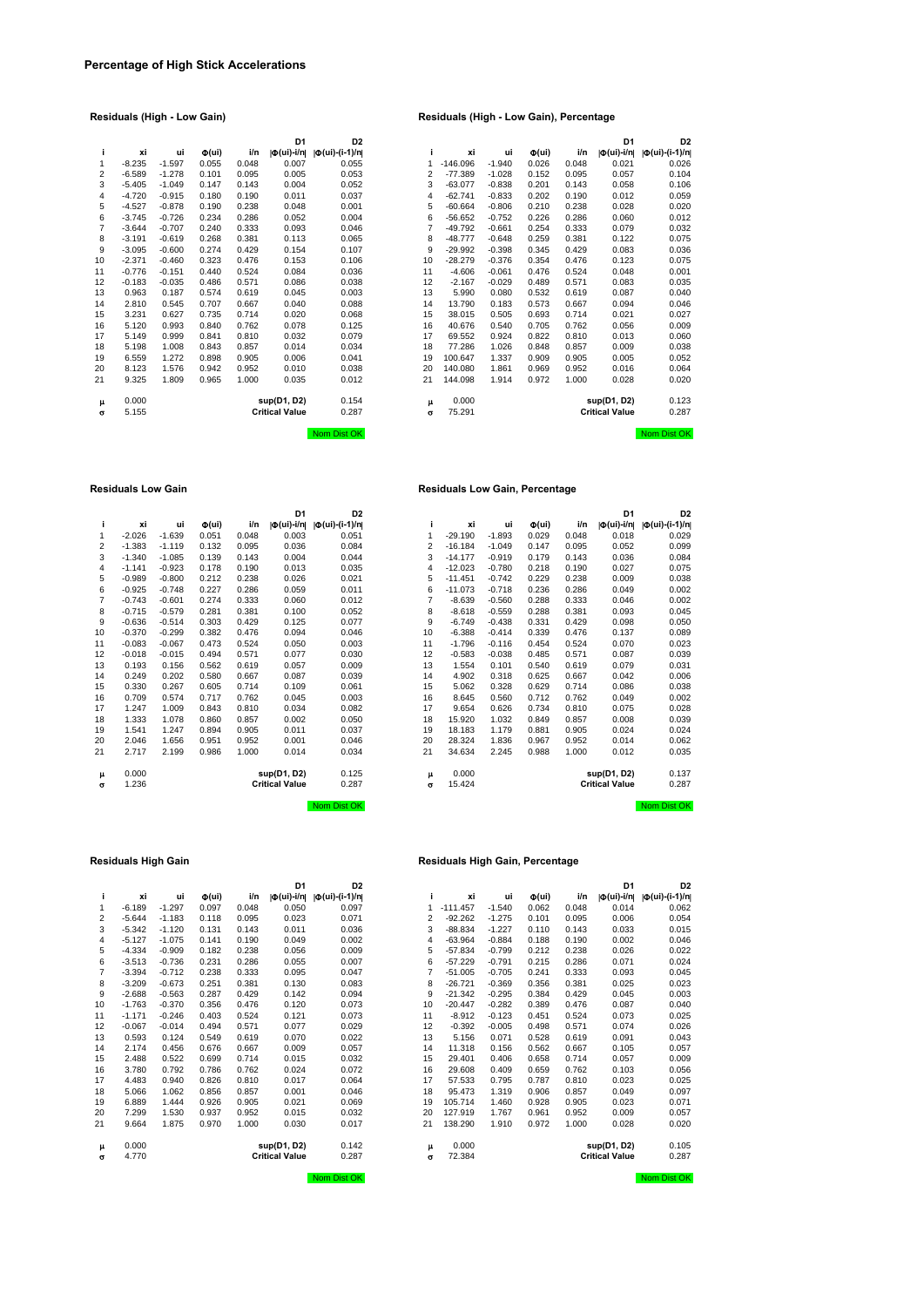## **D1 D2**<br> **d**(ui)-i/n| **d**(ui)-(i-1)/n|<br>
0.083 0.130<br>
0.043 0.091 10 -0.089 -0.327 0.372 0.476 0.104 0.057 10 -71.823 -0.286 0.387 0.476 0.089 0.041 11 -0.088 -0.323 0.373 0.524 0.150 0.103 11 -36.799 -0.147 0.442 0.524 0.082 0.034 12 -0.086 -0.317 0.376 0.571 0.196 0.148 12 52.050 0.207 0.582 0.571 0.011 0.058 13 -0.062 -0.228 0.410 0.619 0.209 0.162 13 85.632 0.341 0.633 0.619 0.014 0.062 14 0.057 0.211 0.583 0.667 0.083 0.036 14 107.808 0.429 0.666 0.667 0.001 0.047 15 0.087 0.319 0.625 0.714 0.089 0.042 15 131.344 0.523 0.699 0.714 0.015 0.033 16 0.091 0.333 0.630 0.762 0.132 0.084 16 154.360 0.615 0.731 0.762 0.031 0.016 17 0.160 0.585 0.721 0.810 0.089 0.041 17 194.730 0.775 0.781 0.810 0.029 0.019 18 0.162 0.595 0.724 0.857 0.133 0.085 18 283.537 1.129 0.871 0.857 0.013 0.061 19 0.252 0.925 0.823 0.905 0.082 0.035 19 306.516 1.220 0.889 0.905 0.016 0.032 20 0.342 1.253 0.895 0.952 0.058 0.010 20 378.144 1.506 0.934 0.952 0.018 0.029 21 0.914 3.350 1.000 1.000 0.000 0.047 21 510.577 2.033 0.979 1.000 0.021 0.027

## **Residuals (High - Low Gain) Residuals (High - Low Gain), Percentage**

|    |          |          |                              |       | D <sub>1</sub>          | D <sub>2</sub>       |                |            |          |                              |       | D <sub>1</sub>          | D <sub>2</sub>       |
|----|----------|----------|------------------------------|-------|-------------------------|----------------------|----------------|------------|----------|------------------------------|-------|-------------------------|----------------------|
| i. | хi       | ui       | $\Phi(\mathsf{u}\mathsf{i})$ | i/n   | $ \Phi(\text{ui})$ -i/n | $ \Phi(ui)-(i-1)/n $ | Ť              | xi         | ui       | $\Phi(\mathsf{u}\mathsf{i})$ | i/n   | $ \Phi(\text{ui})-i/n $ | $ \Phi(ui)-(i-1)/n $ |
| 1  | $-0.307$ | $-1.126$ | 0.130                        | 0.048 | 0.083                   | 0.130                | 1              | $-406.309$ | $-1.618$ | 0.053                        | 0.048 | 0.005                   | 0.053                |
| 2  | $-0.296$ | $-1.086$ | 0.139                        | 0.095 | 0.043                   | 0.091                | $\overline{2}$ | $-363.879$ | $-1.449$ | 0.074                        | 0.095 | 0.022                   | 0.026                |
| 3  | $-0.226$ | $-0.829$ | 0.203                        | 0.143 | 0.061                   | 0.108                | 3              | $-302.812$ | $-1.206$ | 0.114                        | 0.143 | 0.029                   | 0.019                |
| 4  | $-0.193$ | $-0.707$ | 0.240                        | 0.190 | 0.049                   | 0.097                | 4              | $-211.468$ | $-0.842$ | 0.200                        | 0.190 | 0.009                   | 0.057                |
| 5  | $-0.170$ | $-0.625$ | 0.266                        | 0.238 | 0.028                   | 0.076                | 5              | $-201.175$ | $-0.801$ | 0.212                        | 0.238 | 0.027                   | 0.021                |
| 6  | $-0.148$ | $-0.542$ | 0.294                        | 0.286 | 0.008                   | 0.056                | 6              | $-187.479$ | $-0.746$ | 0.228                        | 0.286 | 0.058                   | 0.010                |
| 7  | $-0.136$ | $-0.500$ | 0.309                        | 0.333 | 0.025                   | 0.023                |                | $-187.241$ | $-0.745$ | 0.228                        | 0.333 | 0.105                   | 0.058                |
| 8  | $-0.132$ | $-0.485$ | 0.314                        | 0.381 | 0.067                   | 0.019                | 8              | $-163.200$ | $-0.650$ | 0.258                        | 0.381 | 0.123                   | 0.075                |
| 9  | $-0.130$ | $-0.478$ | 0.316                        | 0.429 | 0.112                   | 0.065                | 9              | $-72.457$  | $-0.288$ | 0.386                        | 0.429 | 0.042                   | 0.006                |
| 0  | $-0.089$ | $-0.327$ | 0.372                        | 0.476 | 0.104                   | 0.057                | 10             | $-71.823$  | $-0.286$ | 0.387                        | 0.476 | 0.089                   | 0.041                |
| 1  | $-0.088$ | $-0.323$ | 0.373                        | 0.524 | 0.150                   | 0.103                | 11             | $-36.799$  | $-0.147$ | 0.442                        | 0.524 | 0.082                   | 0.034                |
| 2  | $-0.086$ | $-0.317$ | 0.376                        | 0.571 | 0.196                   | 0.148                | 12             | 52.050     | 0.207    | 0.582                        | 0.571 | 0.011                   | 0.058                |
| 3  | $-0.062$ | $-0.228$ | 0.410                        | 0.619 | 0.209                   | 0.162                | 13             | 85.632     | 0.341    | 0.633                        | 0.619 | 0.014                   | 0.062                |
| 4  | 0.057    | 0.211    | 0.583                        | 0.667 | 0.083                   | 0.036                | 14             | 107.808    | 0.429    | 0.666                        | 0.667 | 0.001                   | 0.047                |
| 5  | 0.087    | 0.319    | 0.625                        | 0.714 | 0.089                   | 0.042                | 15             | 131.344    | 0.523    | 0.699                        | 0.714 | 0.015                   | 0.033                |
| 6  | 0.091    | 0.333    | 0.630                        | 0.762 | 0.132                   | 0.084                | 16             | 154.360    | 0.615    | 0.731                        | 0.762 | 0.031                   | 0.016                |
| 7  | 0.160    | 0.585    | 0.721                        | 0.810 | 0.089                   | 0.041                | 17             | 194.730    | 0.775    | 0.781                        | 0.810 | 0.029                   | 0.019                |
| 8  | 0.162    | 0.595    | 0.724                        | 0.857 | 0.133                   | 0.085                | 18             | 283.537    | 1.129    | 0.871                        | 0.857 | 0.013                   | 0.061                |
| 9  | 0.252    | 0.925    | 0.823                        | 0.905 | 0.082                   | 0.035                | 19             | 306.516    | 1.220    | 0.889                        | 0.905 | 0.016                   | 0.032                |
| 0  | 0.342    | 1.253    | 0.895                        | 0.952 | 0.058                   | 0.010                | 20             | 378.144    | 1.506    | 0.934                        | 0.952 | 0.018                   | 0.029                |
| 1  | 0.914    | 3.350    | 1.000                        | 1.000 | 0.000                   | 0.047                | 21             | 510.577    | 2.033    | 0.979                        | 1.000 | 0.021                   | 0.027                |
| μ  | 0.000    |          |                              |       | sup(D1, D2)             | 0.209                | μ              | 0.003      |          |                              |       | sup(D1, D2)             | 0.123                |
| σ  | 0.273    |          |                              |       | <b>Critical Value</b>   | 0.287                | σ              | 251.165    |          |                              |       | <b>Critical Value</b>   | 0.287                |
|    |          |          |                              |       |                         | Nom Dist OK          |                |            |          |                              |       |                         | Nom Dist OK          |

#### **Residuals Low Gain Residuals Low Gain, Percentage**

|    |          |          |                              |       | D <sub>1</sub>                                     | D <sub>2</sub>                    |                |           |          |                              |       | D <sub>1</sub>                      | D <sub>2</sub>              |
|----|----------|----------|------------------------------|-------|----------------------------------------------------|-----------------------------------|----------------|-----------|----------|------------------------------|-------|-------------------------------------|-----------------------------|
| j. | хi       | ui       | $\Phi(\mathsf{u}\mathsf{i})$ | i/n   | $ \Phi(\mathsf{ui})\text{-}\mathsf{i}/\mathsf{n} $ | $  \Phi(\text{ui}) - (i - 1)/n  $ | Î.             | xi        | ui       | $\Phi(\mathsf{u}\mathsf{i})$ | i/n   | $ \Phi(\mathsf{u} \mathsf{i})$ -i/n | $  \Phi (ui) - (i - 1)/n  $ |
| 1  | $-0.037$ | $-2.144$ | 0.016                        | 0.048 | 0.032                                              | 0.016                             |                | $-17.488$ | $-1.296$ | 0.097                        | 0.048 | 0.050                               | 0.097                       |
| 2  | $-0.026$ | $-1.540$ | 0.062                        | 0.095 | 0.033                                              | 0.014                             | 2              | $-14.283$ | $-1.058$ | 0.145                        | 0.095 | 0.050                               | 0.097                       |
| 3  | $-0.016$ | $-0.949$ | 0.171                        | 0.143 | 0.029                                              | 0.076                             | 3              | $-13.638$ | $-1.011$ | 0.156                        | 0.143 | 0.013                               | 0.061                       |
| 4  | $-0.016$ | $-0.941$ | 0.173                        | 0.190 | 0.017                                              | 0.031                             | 4              | $-12.097$ | $-0.897$ | 0.185                        | 0.190 | 0.005                               | 0.042                       |
| 5  | $-0.016$ | $-0.917$ | 0.180                        | 0.238 | 0.058                                              | 0.011                             | 5              | $-11.186$ | $-0.829$ | 0.204                        | 0.238 | 0.035                               | 0.013                       |
| 6  | $-0.008$ | $-0.479$ | 0.316                        | 0.286 | 0.030                                              | 0.078                             | 6              | $-10.476$ | $-0.776$ | 0.219                        | 0.286 | 0.067                               | 0.019                       |
| 7  | $-0.006$ | $-0.368$ | 0.357                        | 0.333 | 0.023                                              | 0.071                             | $\overline{7}$ | $-8.781$  | $-0.651$ | 0.258                        | 0.333 | 0.076                               | 0.028                       |
| 8  | $-0.003$ | $-0.167$ | 0.434                        | 0.381 | 0.053                                              | 0.100                             | 8              | $-7.363$  | $-0.546$ | 0.293                        | 0.381 | 0.088                               | 0.041                       |
| 9  | $-0.001$ | $-0.047$ | 0.481                        | 0.429 | 0.053                                              | 0.100                             | 9              | $-6.633$  | $-0.492$ | 0.312                        | 0.429 | 0.117                               | 0.069                       |
| 10 | 0.001    | 0.050    | 0.520                        | 0.476 | 0.044                                              | 0.091                             | 10             | $-1.249$  | $-0.093$ | 0.463                        | 0.476 | 0.013                               | 0.035                       |
| 11 | 0.001    | 0.055    | 0.522                        | 0.524 | 0.002                                              | 0.046                             | 11             | $-0.642$  | $-0.048$ | 0.481                        | 0.524 | 0.043                               | 0.005                       |
| 12 | 0.002    | 0.100    | 0.540                        | 0.571 | 0.032                                              | 0.016                             | 12             | $-0.225$  | $-0.017$ | 0.493                        | 0.571 | 0.078                               | 0.030                       |
| 13 | 0.002    | 0.137    | 0.555                        | 0.619 | 0.064                                              | 0.017                             | 13             | 0.042     | 0.003    | 0.501                        | 0.619 | 0.118                               | 0.070                       |
| 14 | 0.003    | 0.159    | 0.563                        | 0.667 | 0.103                                              | 0.056                             | 14             | 0.778     | 0.058    | 0.523                        | 0.667 | 0.144                               | 0.096                       |
| 15 | 0.003    | 0.188    | 0.575                        | 0.714 | 0.140                                              | 0.092                             | 15             | 1.103     | 0.082    | 0.533                        | 0.714 | 0.182                               | 0.134                       |
| 16 | 0.003    | 0.196    | 0.578                        | 0.762 | 0.184                                              | 0.137                             | 16             | 1.193     | 0.088    | 0.535                        | 0.762 | 0.227                               | 0.179                       |
| 17 | 0.013    | 0.784    | 0.783                        | 0.810 | 0.026                                              | 0.021                             | 17             | 11.493    | 0.852    | 0.803                        | 0.810 | 0.007                               | 0.041                       |
| 18 | 0.015    | 0.902    | 0.816                        | 0.857 | 0.041                                              | 0.007                             | 18             | 14.206    | 1.053    | 0.854                        | 0.857 | 0.003                               | 0.044                       |
| 19 | 0.022    | 1.291    | 0.902                        | 0.905 | 0.003                                              | 0.045                             | 19             | 14.692    | 1.089    | 0.862                        | 0.905 | 0.043                               | 0.005                       |
| 20 | 0.026    | 1.510    | 0.934                        | 0.952 | 0.018                                              | 0.030                             | 20             | 29.747    | 2.205    | 0.986                        | 0.952 | 0.034                               | 0.081                       |
| 21 | 0.036    | 2.123    | 0.983                        | 1.000 | 0.017                                              | 0.031                             | 21             | 30.810    | 2.283    | 0.989                        | 1.000 | 0.011                               | 0.036                       |
| μ  | 0.000    |          |                              |       | sup(D1, D2)                                        | 0.184                             | μ              | 0.000     |          |                              |       | sup(D1, D2)                         | 0.227                       |
| σ  | 0.017    |          |                              |       | <b>Critical Value</b>                              | 0.287                             | σ              | 13.494    |          |                              |       | <b>Critical Value</b>               | 0.287                       |
|    |          |          |                              |       |                                                    | Nom Dist OK                       |                |           |          |                              |       |                                     | Nom Dist OK                 |

| i              | хi       | ui       | $\Phi(\mathsf{ui})$ | i/n   | Ф(ui)-i/n             | $  \Phi(\text{ui}) - (i-1)/n  $ |
|----------------|----------|----------|---------------------|-------|-----------------------|---------------------------------|
| 1              | $-0.037$ | $-2.144$ | 0.016               | 0.048 | 0.032                 | 0.016                           |
| $\overline{2}$ | $-0.026$ | $-1.540$ | 0.062               | 0.095 | 0.033                 | 0.014                           |
| 3              | $-0.016$ | $-0.949$ | 0.171               | 0.143 | 0.029                 | 0.076                           |
| $\overline{4}$ | $-0.016$ | $-0.941$ | 0.173               | 0.190 | 0.017                 | 0.031                           |
| 5              | $-0.016$ | $-0.917$ | 0.180               | 0.238 | 0.058                 | 0.011                           |
| 6              | $-0.008$ | $-0.479$ | 0.316               | 0.286 | 0.030                 | 0.078                           |
| $\overline{7}$ | $-0.006$ | $-0.368$ | 0.357               | 0.333 | 0.023                 | 0.071                           |
| 8              | $-0.003$ | $-0.167$ | 0.434               | 0.381 | 0.053                 | 0.100                           |
| 9              | $-0.001$ | $-0.047$ | 0.481               | 0.429 | 0.053                 | 0.100                           |
| 10             | 0.001    | 0.050    | 0.520               | 0.476 | 0.044                 | 0.091                           |
| 11             | 0.001    | 0.055    | 0.522               | 0.524 | 0.002                 | 0.046                           |
| 12             | 0.002    | 0.100    | 0.540               | 0.571 | 0.032                 | 0.016                           |
| 13             | 0.002    | 0.137    | 0.555               | 0.619 | 0.064                 | 0.017                           |
| 14             | 0.003    | 0.159    | 0.563               | 0.667 | 0.103                 | 0.056                           |
| 15             | 0.003    | 0.188    | 0.575               | 0.714 | 0.140                 | 0.092                           |
| 16             | 0.003    | 0.196    | 0.578               | 0.762 | 0.184                 | 0.137                           |
| 17             | 0.013    | 0.784    | 0.783               | 0.810 | 0.026                 | 0.021                           |
| 18             | 0.015    | 0.902    | 0.816               | 0.857 | 0.041                 | 0.007                           |
| 19             | 0.022    | 1.291    | 0.902               | 0.905 | 0.003                 | 0.045                           |
| 20             | 0.026    | 1.510    | 0.934               | 0.952 | 0.018                 | 0.030                           |
| 21             | 0.036    | 2.123    | 0.983               | 1.000 | 0.017                 | 0.031                           |
| μ              | 0.000    |          |                     |       | sup(D1, D2)           | 0.184                           |
| σ              | 0.017    |          |                     |       | <b>Critical Value</b> | 0.287                           |

|          |          |          |                              |       | וט                                                 | υz                    |          |            |          |                              |       | דע                                                          | ״             |
|----------|----------|----------|------------------------------|-------|----------------------------------------------------|-----------------------|----------|------------|----------|------------------------------|-------|-------------------------------------------------------------|---------------|
| j        | хi       | ui       | $\Phi(\mathsf{u}\mathsf{i})$ | i/n   | $ \Phi(\mathsf{ui})\text{-}\mathsf{i}/\mathsf{n} $ | $ \Phi (ui)-(i-1)/n $ |          | xi         | ui       | $\Phi(\mathsf{u}\mathsf{i})$ | i/n   | $ \Phi(\mathsf{u}\mathsf{i})\text{-}\mathsf{i}/\mathsf{n} $ | Ф(ui)-(i-1)/n |
| 1        | $-0.293$ | $-1.094$ | 0.137                        | 0.048 | 0.089                                              | 0.137                 |          | $-375.505$ | $-1.527$ | 0.063                        | 0.048 | 0.016                                                       | 0.063         |
| 2        | $-0.281$ | $-1.050$ | 0.147                        | 0.095 | 0.052                                              | 0.099                 | 2        | $-362.782$ | $-1.475$ | 0.070                        | 0.095 | 0.025                                                       | 0.022         |
| 3        | $-0.229$ | $-0.857$ | 0.196                        | 0.143 | 0.053                                              | 0.101                 | 3        | $-273.071$ | $-1.110$ | 0.133                        | 0.143 | 0.009                                                       | 0.038         |
| 4        | $-0.204$ | $-0.762$ | 0.223                        | 0.190 | 0.032                                              | 0.080                 | 4        | $-228.962$ | $-0.931$ | 0.176                        | 0.190 | 0.015                                                       | 0.033         |
| 5        | $-0.167$ | $-0.624$ | 0.266                        | 0.238 | 0.028                                              | 0.076                 | 5        | $-199.988$ | $-0.813$ | 0.208                        | 0.238 | 0.030                                                       | 0.018         |
| 6        | $-0.164$ | $-0.612$ | 0.270                        | 0.286 | 0.015                                              | 0.032                 | 6        | $-197.723$ | $-0.804$ | 0.211                        | 0.286 | 0.075                                                       | 0.027         |
| 7        | $-0.152$ | $-0.570$ | 0.284                        | 0.333 | 0.049                                              | 0.001                 | 7        | $-175.303$ | $-0.713$ | 0.238                        | 0.333 | 0.095                                                       | 0.048         |
| 8        | $-0.133$ | $-0.497$ | 0.310                        | 0.381 | 0.071                                              | 0.024                 | 8        | $-172.794$ | $-0.703$ | 0.241                        | 0.381 | 0.140                                                       | 0.092         |
| 9        | $-0.115$ | $-0.429$ | 0.334                        | 0.429 | 0.095                                              | 0.047                 | 9        | $-72.054$  | $-0.293$ | 0.385                        | 0.429 | 0.044                                                       | 0.004         |
| 10       | $-0.104$ | $-0.387$ | 0.349                        | 0.476 | 0.127                                              | 0.079                 | 10       | $-71.685$  | $-0.291$ | 0.385                        | 0.476 | 0.091                                                       | 0.043         |
| 11       | $-0.087$ | $-0.327$ | 0.372                        | 0.524 | 0.152                                              | 0.104                 | 11       | $-43.437$  | $-0.177$ | 0.430                        | 0.524 | 0.094                                                       | 0.046         |
| 12       | $-0.084$ | $-0.312$ | 0.377                        | 0.571 | 0.194                                              | 0.146                 | 12       | 43.262     | 0.176    | 0.570                        | 0.571 | 0.002                                                       | 0.046         |
| 13       | $-0.026$ | $-0.096$ | 0.462                        | 0.619 | 0.157                                              | 0.110                 | 13       | 85.667     | 0.348    | 0.636                        | 0.619 | 0.017                                                       | 0.065         |
| 14       | 0.058    | 0.218    | 0.586                        | 0.667 | 0.080                                              | 0.033                 | 14       | 96.616     | 0.393    | 0.653                        | 0.667 | 0.014                                                       | 0.034         |
| 15       | 0.081    | 0.302    | 0.619                        | 0.714 | 0.096                                              | 0.048                 | 15       | 142.831    | 0.581    | 0.719                        | 0.714 | 0.005                                                       | 0.053         |
| 16       | 0.093    | 0.348    | 0.636                        | 0.762 | 0.126                                              | 0.078                 | 16       | 153.105    | 0.623    | 0.733                        | 0.762 | 0.029                                                       | 0.019         |
| 17       | 0.154    | 0.576    | 0.718                        | 0.810 | 0.092                                              | 0.044                 | 17       | 208.930    | 0.850    | 0.802                        | 0.810 | 0.007                                                       | 0.040         |
| 18       | 0.173    | 0.647    | 0.741                        | 0.857 | 0.116                                              | 0.068                 | 18       | 269.893    | 1.097    | 0.864                        | 0.857 | 0.007                                                       | 0.054         |
| 19       | 0.253    | 0.946    | 0.828                        | 0.905 | 0.077                                              | 0.029                 | 19       | 305.868    | 1.244    | 0.893                        | 0.905 | 0.012                                                       | 0.036         |
| 20       | 0.339    | 1.266    | 0.897                        | 0.952 | 0.055                                              | 0.008                 | 20       | 363.856    | 1.480    | 0.931                        | 0.952 | 0.022                                                       | 0.026         |
| 21       | 0.887    | 3.254    | 0.999                        | 1.000 | 0.001                                              | 0.047                 | 21       | 503.208    | 2.046    | 0.980                        | 1.000 | 0.020                                                       | 0.027         |
| μ        | 0.000    |          |                              |       | sup(D1, D2)                                        | 0.194                 | μ        | $-0.003$   |          |                              |       | sup(D1, D2)                                                 | 0.140         |
| $\sigma$ | 0.268    |          |                              |       | <b>Critical Value</b>                              | 0.287                 | $\sigma$ | 245.921    |          |                              |       | <b>Critical Value</b>                                       | 0.287         |

#### **Residuals High Gain Residuals High Gain, Percentage**

|          |          |                              |       | D <sub>1</sub>          | D <sub>2</sub>        |                |            |          |                     |       | D <sub>1</sub>                                              | D <sub>2</sub>        |
|----------|----------|------------------------------|-------|-------------------------|-----------------------|----------------|------------|----------|---------------------|-------|-------------------------------------------------------------|-----------------------|
| xi       | ui       | $\Phi(\mathsf{u}\mathsf{i})$ | i/n   | $ \Phi(\text{ui})$ -i/n | $ \Phi (ui)-(i-1)/n $ |                | xi         | ui       | $\Phi(\mathsf{ui})$ | i/n   | $ \Phi(\mathsf{u}\mathsf{i})\text{-}\mathsf{i}/\mathsf{n} $ | $ \Phi (ui)-(i-1)/n $ |
| $-0.293$ | $-1.094$ | 0.137                        | 0.048 | 0.089                   | 0.137                 |                | $-375.505$ | $-1.527$ | 0.063               | 0.048 | 0.016                                                       | 0.063                 |
| $-0.281$ | $-1.050$ | 0.147                        | 0.095 | 0.052                   | 0.099                 | $\overline{2}$ | $-362.782$ | $-1.475$ | 0.070               | 0.095 | 0.025                                                       | 0.022                 |
| $-0.229$ | $-0.857$ | 0.196                        | 0.143 | 0.053                   | 0.101                 | 3              | $-273.071$ | $-1.110$ | 0.133               | 0.143 | 0.009                                                       | 0.038                 |
| $-0.204$ | $-0.762$ | 0.223                        | 0.190 | 0.032                   | 0.080                 | 4              | $-228.962$ | $-0.931$ | 0.176               | 0.190 | 0.015                                                       | 0.033                 |
| $-0.167$ | $-0.624$ | 0.266                        | 0.238 | 0.028                   | 0.076                 | 5              | $-199.988$ | $-0.813$ | 0.208               | 0.238 | 0.030                                                       | 0.018                 |
| $-0.164$ | $-0.612$ | 0.270                        | 0.286 | 0.015                   | 0.032                 | 6              | $-197.723$ | $-0.804$ | 0.211               | 0.286 | 0.075                                                       | 0.027                 |
| $-0.152$ | $-0.570$ | 0.284                        | 0.333 | 0.049                   | 0.001                 | 7              | $-175.303$ | $-0.713$ | 0.238               | 0.333 | 0.095                                                       | 0.048                 |
| $-0.133$ | $-0.497$ | 0.310                        | 0.381 | 0.071                   | 0.024                 | 8              | $-172.794$ | $-0.703$ | 0.241               | 0.381 | 0.140                                                       | 0.092                 |
| $-0.115$ | $-0.429$ | 0.334                        | 0.429 | 0.095                   | 0.047                 | 9              | $-72.054$  | $-0.293$ | 0.385               | 0.429 | 0.044                                                       | 0.004                 |
| $-0.104$ | $-0.387$ | 0.349                        | 0.476 | 0.127                   | 0.079                 | 10             | $-71.685$  | $-0.291$ | 0.385               | 0.476 | 0.091                                                       | 0.043                 |
| $-0.087$ | $-0.327$ | 0.372                        | 0.524 | 0.152                   | 0.104                 | 11             | $-43.437$  | $-0.177$ | 0.430               | 0.524 | 0.094                                                       | 0.046                 |
| $-0.084$ | $-0.312$ | 0.377                        | 0.571 | 0.194                   | 0.146                 | 12             | 43.262     | 0.176    | 0.570               | 0.571 | 0.002                                                       | 0.046                 |
| $-0.026$ | $-0.096$ | 0.462                        | 0.619 | 0.157                   | 0.110                 | 13             | 85.667     | 0.348    | 0.636               | 0.619 | 0.017                                                       | 0.065                 |
| 0.058    | 0.218    | 0.586                        | 0.667 | 0.080                   | 0.033                 | 14             | 96.616     | 0.393    | 0.653               | 0.667 | 0.014                                                       | 0.034                 |
| 0.081    | 0.302    | 0.619                        | 0.714 | 0.096                   | 0.048                 | 15             | 142.831    | 0.581    | 0.719               | 0.714 | 0.005                                                       | 0.053                 |
| 0.093    | 0.348    | 0.636                        | 0.762 | 0.126                   | 0.078                 | 16             | 153.105    | 0.623    | 0.733               | 0.762 | 0.029                                                       | 0.019                 |
| 0.154    | 0.576    | 0.718                        | 0.810 | 0.092                   | 0.044                 | 17             | 208.930    | 0.850    | 0.802               | 0.810 | 0.007                                                       | 0.040                 |
| 0.173    | 0.647    | 0.741                        | 0.857 | 0.116                   | 0.068                 | 18             | 269.893    | 1.097    | 0.864               | 0.857 | 0.007                                                       | 0.054                 |
| 0.253    | 0.946    | 0.828                        | 0.905 | 0.077                   | 0.029                 | 19             | 305.868    | 1.244    | 0.893               | 0.905 | 0.012                                                       | 0.036                 |
| 0.339    | 1.266    | 0.897                        | 0.952 | 0.055                   | 0.008                 | 20             | 363.856    | 1.480    | 0.931               | 0.952 | 0.022                                                       | 0.026                 |
| 0.887    | 3.254    | 0.999                        | 1.000 | 0.001                   | 0.047                 | 21             | 503.208    | 2.046    | 0.980               | 1.000 | 0.020                                                       | 0.027                 |
| 0.000    |          |                              |       | sup(D1, D2)             | 0.194                 |                | $-0.003$   |          |                     |       | sup(D1, D2)                                                 | 0.140                 |
| 0.268    |          |                              |       | <b>Critical Value</b>   | 0.287                 | μ<br>$\sigma$  | 245.921    |          |                     |       | <b>Critical Value</b>                                       | 0.287                 |
|          |          |                              |       |                         |                       |                |            |          |                     |       |                                                             |                       |

Nom Dist OK Nom Dist OK Nom Dist OK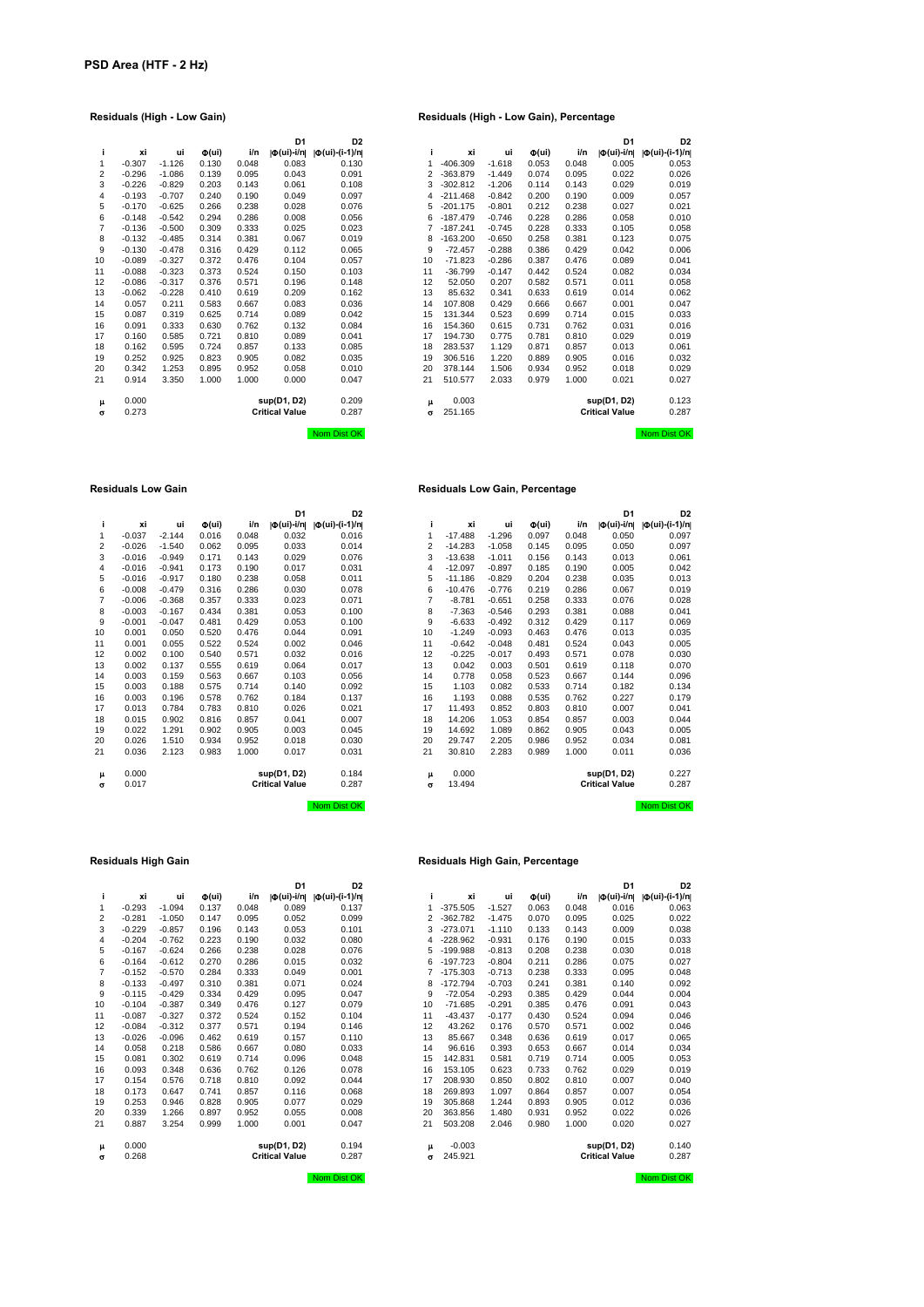|                |          |          |                              |       | D <sub>1</sub>             | D <sub>2</sub>                |                |            |          |                              |       | D <sub>1</sub>          | D2                  |
|----------------|----------|----------|------------------------------|-------|----------------------------|-------------------------------|----------------|------------|----------|------------------------------|-------|-------------------------|---------------------|
| ÷              | xi       | ui       | $\Phi(\mathsf{u}\mathsf{i})$ | i/n   | $  \Phi(\mathsf{ui})$ -i/n | $  \Phi(\text{ui})-(i-1)/n  $ | i.             | xi         | ui       | $\Phi(\mathsf{u}\mathsf{i})$ | i/n   | $ \Phi(\text{ui})-i/n $ | $ \Phi(ui)-(i-1)/n$ |
| 1              | $-0.222$ | $-1.950$ | 0.026                        | 0.048 | 0.022                      | 0.026                         | 1.             | $-172.791$ | $-2.100$ | 0.018                        | 0.048 | 0.030                   | 0.018               |
| 2              | $-0.202$ | $-1.774$ | 0.038                        | 0.095 | 0.057                      | 0.010                         | $\overline{2}$ | $-139.639$ | $-1.697$ | 0.045                        | 0.095 | 0.050                   | 0.003               |
| 3              | $-0.127$ | $-1.118$ | 0.132                        | 0.143 | 0.011                      | 0.036                         | 3              | $-90.082$  | $-1.095$ | 0.137                        | 0.143 | 0.006                   | 0.042               |
| 4              | $-0.101$ | $-0.885$ | 0.188                        | 0.190 | 0.002                      | 0.045                         | 4              | $-80.528$  | $-0.979$ | 0.164                        | 0.190 | 0.027                   | 0.021               |
| 5              | $-0.082$ | $-0.724$ | 0.234                        | 0.238 | 0.004                      | 0.044                         | 5              | $-59.091$  | $-0.718$ | 0.236                        | 0.238 | 0.002                   | 0.046               |
| 6              | $-0.073$ | $-0.642$ | 0.260                        | 0.286 | 0.025                      | 0.022                         | 6              | $-53.601$  | $-0.651$ | 0.257                        | 0.286 | 0.028                   | 0.019               |
| $\overline{7}$ | $-0.050$ | $-0.441$ | 0.330                        | 0.333 | 0.004                      | 0.044                         | 7              | $-35.930$  | $-0.437$ | 0.331                        | 0.333 | 0.002                   | 0.045               |
| 8              | $-0.042$ | $-0.365$ | 0.358                        | 0.381 | 0.023                      | 0.024                         | 8              | $-7.543$   | $-0.092$ | 0.463                        | 0.381 | 0.083                   | 0.130               |
| 9              | $-0.032$ | $-0.282$ | 0.389                        | 0.429 | 0.040                      | 0.008                         | 9              | $-1.233$   | $-0.015$ | 0.494                        | 0.429 | 0.065                   | 0.113               |
| 10             | 0.016    | 0.141    | 0.556                        | 0.476 | 0.080                      | 0.128                         | 10             | 4.824      | 0.059    | 0.523                        | 0.476 | 0.047                   | 0.095               |
| 11             | 0.028    | 0.244    | 0.597                        | 0.524 | 0.073                      | 0.120                         | 11             | 9.078      | 0.110    | 0.544                        | 0.524 | 0.020                   | 0.068               |
| 12             | 0.032    | 0.280    | 0.610                        | 0.571 | 0.039                      | 0.086                         | 12             | 13.513     | 0.164    | 0.565                        | 0.571 | 0.006                   | 0.041               |
| 13             | 0.038    | 0.333    | 0.631                        | 0.619 | 0.011                      | 0.059                         | 13             | 16.236     | 0.197    | 0.578                        | 0.619 | 0.041                   | 0.007               |
| 14             | 0.042    | 0.373    | 0.645                        | 0.667 | 0.021                      | 0.026                         | 14             | 19.042     | 0.231    | 0.591                        | 0.667 | 0.075                   | 0.028               |
| 15             | 0.056    | 0.492    | 0.689                        | 0.714 | 0.026                      | 0.022                         | 15             | 30.486     | 0.370    | 0.644                        | 0.714 | 0.070                   | 0.022               |
| 16             | 0.059    | 0.517    | 0.698                        | 0.762 | 0.064                      | 0.017                         | 16             | 39.143     | 0.476    | 0.683                        | 0.762 | 0.079                   | 0.031               |
| 17             | 0.069    | 0.604    | 0.727                        | 0.810 | 0.083                      | 0.035                         | 17             | 54.471     | 0.662    | 0.746                        | 0.810 | 0.064                   | 0.016               |
| 18             | 0.082    | 0.718    | 0.764                        | 0.857 | 0.093                      | 0.046                         | 18             | 76.829     | 0.934    | 0.825                        | 0.857 | 0.032                   | 0.015               |
| 19             | 0.083    | 0.726    | 0.766                        | 0.905 | 0.139                      | 0.091                         | 19             | 86.306     | 1.049    | 0.853                        | 0.905 | 0.052                   | 0.004               |
| 20             | 0.169    | 1.483    | 0.931                        | 0.952 | 0.021                      | 0.026                         | 20             | 114.727    | 1.394    | 0.918                        | 0.952 | 0.034                   | 0.014               |
| 21             | 0.258    | 2.269    | 0.988                        | 1.000 | 0.012                      | 0.036                         | 21             | 175.866    | 2.137    | 0.984                        | 1.000 | 0.016                   | 0.031               |
| μ              | 0.000    |          |                              |       | sup(D1, D2)                | 0.139                         | μ              | 0.004      |          |                              |       | sup(D1, D2)             | 0.130               |
| σ              | 0.114    |          |                              |       | <b>Critical Value</b>      | 0.287                         | σ              | 82.297     |          |                              |       | <b>Critical Value</b>   | 0.287               |
|                |          |          |                              |       |                            | Now Dist OV                   |                |            |          |                              |       |                         | Now Dist Ob         |

|                |          |          |                   |       | D <sub>1</sub>            | D <sub>2</sub>       |    |            |          |                              |       | D <sub>1</sub>          | D <sub>2</sub>       |
|----------------|----------|----------|-------------------|-------|---------------------------|----------------------|----|------------|----------|------------------------------|-------|-------------------------|----------------------|
| i.             | хi       | ui       | $\Phi(\text{ui})$ | i/n   | $ \Phi(\mathsf{ui})$ -i/n | $ \Phi(ui)-(i-1)/n $ | i. | xi         | ui       | $\Phi(\mathsf{u}\mathsf{i})$ | i/n   | $ \Phi(\text{ui})-i/n $ | $ \Phi(ui)-(i-1)/n $ |
| 1              | $-0.222$ | $-1.950$ | 0.026             | 0.048 | 0.022                     | 0.026                | 1  | $-172.791$ | $-2.100$ | 0.018                        | 0.048 | 0.030                   | 0.018                |
| 2              | $-0.202$ | $-1.774$ | 0.038             | 0.095 | 0.057                     | 0.010                | 2  | $-139.639$ | $-1.697$ | 0.045                        | 0.095 | 0.050                   | 0.003                |
| 3              | $-0.127$ | $-1.118$ | 0.132             | 0.143 | 0.011                     | 0.036                | 3  | $-90.082$  | $-1.095$ | 0.137                        | 0.143 | 0.006                   | 0.042                |
| 4              | $-0.101$ | $-0.885$ | 0.188             | 0.190 | 0.002                     | 0.045                | 4  | $-80.528$  | $-0.979$ | 0.164                        | 0.190 | 0.027                   | 0.021                |
| 5              | $-0.082$ | $-0.724$ | 0.234             | 0.238 | 0.004                     | 0.044                | 5  | $-59.091$  | $-0.718$ | 0.236                        | 0.238 | 0.002                   | 0.046                |
| 6              | $-0.073$ | $-0.642$ | 0.260             | 0.286 | 0.025                     | 0.022                | 6  | $-53.601$  | $-0.651$ | 0.257                        | 0.286 | 0.028                   | 0.019                |
| 7              | $-0.050$ | $-0.441$ | 0.330             | 0.333 | 0.004                     | 0.044                | 7  | $-35.930$  | $-0.437$ | 0.331                        | 0.333 | 0.002                   | 0.045                |
| 8              | $-0.042$ | $-0.365$ | 0.358             | 0.381 | 0.023                     | 0.024                | 8  | $-7.543$   | $-0.092$ | 0.463                        | 0.381 | 0.083                   | 0.130                |
| 9              | $-0.032$ | $-0.282$ | 0.389             | 0.429 | 0.040                     | 0.008                | 9  | $-1.233$   | $-0.015$ | 0.494                        | 0.429 | 0.065                   | 0.113                |
| 0              | 0.016    | 0.141    | 0.556             | 0.476 | 0.080                     | 0.128                | 10 | 4.824      | 0.059    | 0.523                        | 0.476 | 0.047                   | 0.095                |
| 1              | 0.028    | 0.244    | 0.597             | 0.524 | 0.073                     | 0.120                | 11 | 9.078      | 0.110    | 0.544                        | 0.524 | 0.020                   | 0.068                |
| 2              | 0.032    | 0.280    | 0.610             | 0.571 | 0.039                     | 0.086                | 12 | 13.513     | 0.164    | 0.565                        | 0.571 | 0.006                   | 0.041                |
| 3              | 0.038    | 0.333    | 0.631             | 0.619 | 0.011                     | 0.059                | 13 | 16.236     | 0.197    | 0.578                        | 0.619 | 0.041                   | 0.007                |
| 4              | 0.042    | 0.373    | 0.645             | 0.667 | 0.021                     | 0.026                | 14 | 19.042     | 0.231    | 0.591                        | 0.667 | 0.075                   | 0.028                |
| 5              | 0.056    | 0.492    | 0.689             | 0.714 | 0.026                     | 0.022                | 15 | 30.486     | 0.370    | 0.644                        | 0.714 | 0.070                   | 0.022                |
| 6              | 0.059    | 0.517    | 0.698             | 0.762 | 0.064                     | 0.017                | 16 | 39.143     | 0.476    | 0.683                        | 0.762 | 0.079                   | 0.031                |
| $\overline{7}$ | 0.069    | 0.604    | 0.727             | 0.810 | 0.083                     | 0.035                | 17 | 54.471     | 0.662    | 0.746                        | 0.810 | 0.064                   | 0.016                |
| 8              | 0.082    | 0.718    | 0.764             | 0.857 | 0.093                     | 0.046                | 18 | 76.829     | 0.934    | 0.825                        | 0.857 | 0.032                   | 0.015                |
| 9              | 0.083    | 0.726    | 0.766             | 0.905 | 0.139                     | 0.091                | 19 | 86.306     | 1.049    | 0.853                        | 0.905 | 0.052                   | 0.004                |
| 0              | 0.169    | 1.483    | 0.931             | 0.952 | 0.021                     | 0.026                | 20 | 114.727    | 1.394    | 0.918                        | 0.952 | 0.034                   | 0.014                |
| 1              | 0.258    | 2.269    | 0.988             | 1.000 | 0.012                     | 0.036                | 21 | 175.866    | 2.137    | 0.984                        | 1.000 | 0.016                   | 0.031                |
| μ              | 0.000    |          |                   |       | sup(D1, D2)               | 0.139                | μ  | 0.004      |          |                              |       | sup(D1, D2)             | 0.130                |
| σ              | 0.114    |          |                   |       | <b>Critical Value</b>     | 0.287                | σ  | 82.297     |          |                              |       | <b>Critical Value</b>   | 0.287                |
|                |          |          |                   |       |                           | Nom Dist OK          |    |            |          |                              |       |                         | Nom Dist OK          |

### **Residuals Low Gain Residuals Low Gain, Percentage**

|    |          |          |                              |       | D <sub>1</sub>                                     | D <sub>2</sub>        |                |           |          |                              |       | D <sub>1</sub>                                              | D <sub>2</sub>        |
|----|----------|----------|------------------------------|-------|----------------------------------------------------|-----------------------|----------------|-----------|----------|------------------------------|-------|-------------------------------------------------------------|-----------------------|
| j. | хi       | ui       | $\Phi(\mathsf{u}\mathsf{i})$ | i/n   | $ \Phi(\mathsf{ui})\text{-}\mathsf{i}/\mathsf{n} $ | $ \Phi (ui)-(i-1)/n $ | i              | xi        | ui       | $\Phi(\mathsf{u}\mathsf{i})$ | i/n   | $ \Phi(\mathsf{u}\mathsf{i})\text{-}\mathsf{i}/\mathsf{n} $ | $ \Phi (ui)-(i-1)/n $ |
| 1  | $-0.058$ | $-1.374$ | 0.085                        | 0.048 | 0.037                                              | 0.085                 | 1              | $-25.467$ | $-1.284$ | 0.100                        | 0.048 | 0.052                                                       | 0.100                 |
| 2  | $-0.055$ | $-1.299$ | 0.097                        | 0.095 | 0.002                                              | 0.049                 | 2              | $-23.376$ | $-1.179$ | 0.119                        | 0.095 | 0.024                                                       | 0.072                 |
| 3  | $-0.040$ | $-0.936$ | 0.175                        | 0.143 | 0.032                                              | 0.079                 | 3              | $-22.938$ | $-1.157$ | 0.124                        | 0.143 | 0.019                                                       | 0.028                 |
| 4  | $-0.037$ | $-0.876$ | 0.190                        | 0.190 | 0.000                                              | 0.048                 | 4              | $-18.054$ | $-0.910$ | 0.181                        | 0.190 | 0.009                                                       | 0.038                 |
| 5  | $-0.037$ | $-0.866$ | 0.193                        | 0.238 | 0.045                                              | 0.003                 | 5              | $-15.287$ | $-0.771$ | 0.220                        | 0.238 | 0.018                                                       | 0.030                 |
| 6  | $-0.032$ | $-0.744$ | 0.229                        | 0.286 | 0.057                                              | 0.010                 | 6              | $-12.187$ | $-0.615$ | 0.269                        | 0.286 | 0.016                                                       | 0.031                 |
| 7  | $-0.022$ | $-0.511$ | 0.305                        | 0.333 | 0.029                                              | 0.019                 | $\overline{7}$ | $-12.104$ | $-0.610$ | 0.271                        | 0.333 | 0.063                                                       | 0.015                 |
| 8  | $-0.019$ | $-0.454$ | 0.325                        | 0.381 | 0.056                                              | 0.009                 | 8              | $-11.028$ | $-0.556$ | 0.289                        | 0.381 | 0.092                                                       | 0.044                 |
| 9  | $-0.019$ | $-0.450$ | 0.326                        | 0.429 | 0.102                                              | 0.055                 | 9              | $-9.948$  | $-0.502$ | 0.308                        | 0.429 | 0.121                                                       | 0.073                 |
| 10 | $-0.013$ | $-0.298$ | 0.383                        | 0.476 | 0.093                                              | 0.046                 | 10             | $-8.342$  | $-0.421$ | 0.337                        | 0.476 | 0.139                                                       | 0.092                 |
| 11 | $-0.005$ | $-0.120$ | 0.452                        | 0.524 | 0.071                                              | 0.024                 | 11             | $-4.568$  | $-0.230$ | 0.409                        | 0.524 | 0.115                                                       | 0.067                 |
| 12 | $-0.004$ | $-0.083$ | 0.467                        | 0.571 | 0.105                                              | 0.057                 | 12             | $-0.498$  | $-0.025$ | 0.490                        | 0.571 | 0.081                                                       | 0.034                 |
| 13 | 0.002    | 0.040    | 0.516                        | 0.619 | 0.103                                              | 0.056                 | 13             | 1.925     | 0.097    | 0.539                        | 0.619 | 0.080                                                       | 0.033                 |
| 14 | 0.004    | 0.097    | 0.539                        | 0.667 | 0.128                                              | 0.080                 | 14             | 3.740     | 0.189    | 0.575                        | 0.667 | 0.092                                                       | 0.044                 |
| 15 | 0.011    | 0.248    | 0.598                        | 0.714 | 0.116                                              | 0.069                 | 15             | 5.264     | 0.265    | 0.605                        | 0.714 | 0.110                                                       | 0.062                 |
| 16 | 0.018    | 0.419    | 0.662                        | 0.762 | 0.100                                              | 0.052                 | 16             | 7.806     | 0.394    | 0.653                        | 0.762 | 0.109                                                       | 0.061                 |
| 17 | 0.026    | 0.614    | 0.731                        | 0.810 | 0.079                                              | 0.031                 | 17             | 14.332    | 0.723    | 0.765                        | 0.810 | 0.044                                                       | 0.003                 |
| 18 | 0.045    | 1.054    | 0.854                        | 0.857 | 0.003                                              | 0.045                 | 18             | 23.297    | 1.175    | 0.880                        | 0.857 | 0.023                                                       | 0.070                 |
| 19 | 0.055    | 1.295    | 0.902                        | 0.905 | 0.002                                              | 0.045                 | 19             | 28.440    | 1.434    | 0.924                        | 0.905 | 0.019                                                       | 0.067                 |
| 20 | 0.072    | 1.705    | 0.956                        | 0.952 | 0.004                                              | 0.051                 | 20             | 29.605    | 1.493    | 0.932                        | 0.952 | 0.020                                                       | 0.028                 |
| 21 | 0.107    | 2.526    | 0.994                        | 1.000 | 0.006                                              | 0.042                 | 21             | 49.382    | 2.490    | 0.994                        | 1.000 | 0.006                                                       | 0.041                 |
| μ  | 0.000    |          |                              |       | sup(D1, D2)                                        | 0.128                 | μ              | 0.000     |          |                              |       | sup(D1, D2)                                                 | 0.139                 |
| σ  | 0.042    |          |                              |       | <b>Critical Value</b>                              | 0.287                 | $\sigma$       | 19.831    |          |                              |       | <b>Critical Value</b>                                       | 0.287                 |
|    |          |          |                              |       |                                                    | Nom Dist OK           |                |           |          |                              |       |                                                             | Nom Dist OK           |

| i              | хi       | ui       | $\Phi(\mathsf{ui})$ | i/n   | Ф(ui)-i/n             | $  \Phi(\text{ui}) - (i-1)/n  $ |
|----------------|----------|----------|---------------------|-------|-----------------------|---------------------------------|
| 1              | $-0.058$ | $-1.374$ | 0.085               | 0.048 | 0.037                 | 0.085                           |
| $\overline{c}$ | $-0.055$ | $-1.299$ | 0.097               | 0.095 | 0.002                 | 0.049                           |
| 3              | $-0.040$ | $-0.936$ | 0.175               | 0.143 | 0.032                 | 0.079                           |
| $\overline{4}$ | $-0.037$ | $-0.876$ | 0.190               | 0.190 | 0.000                 | 0.048                           |
| 5              | $-0.037$ | $-0.866$ | 0.193               | 0.238 | 0.045                 | 0.003                           |
| 6              | $-0.032$ | $-0.744$ | 0.229               | 0.286 | 0.057                 | 0.010                           |
| $\overline{7}$ | $-0.022$ | $-0.511$ | 0.305               | 0.333 | 0.029                 | 0.019                           |
| 8              | $-0.019$ | $-0.454$ | 0.325               | 0.381 | 0.056                 | 0.009                           |
| 9              | $-0.019$ | $-0.450$ | 0.326               | 0.429 | 0.102                 | 0.055                           |
| 10             | $-0.013$ | $-0.298$ | 0.383               | 0.476 | 0.093                 | 0.046                           |
| 11             | $-0.005$ | $-0.120$ | 0.452               | 0.524 | 0.071                 | 0.024                           |
| 12             | $-0.004$ | $-0.083$ | 0.467               | 0.571 | 0.105                 | 0.057                           |
| 13             | 0.002    | 0.040    | 0.516               | 0.619 | 0.103                 | 0.056                           |
| 14             | 0.004    | 0.097    | 0.539               | 0.667 | 0.128                 | 0.080                           |
| 15             | 0.011    | 0.248    | 0.598               | 0.714 | 0.116                 | 0.069                           |
| 16             | 0.018    | 0.419    | 0.662               | 0.762 | 0.100                 | 0.052                           |
| 17             | 0.026    | 0.614    | 0.731               | 0.810 | 0.079                 | 0.031                           |
| 18             | 0.045    | 1.054    | 0.854               | 0.857 | 0.003                 | 0.045                           |
| 19             | 0.055    | 1.295    | 0.902               | 0.905 | 0.002                 | 0.045                           |
| 20             | 0.072    | 1.705    | 0.956               | 0.952 | 0.004                 | 0.051                           |
| 21             | 0.107    | 2.526    | 0.994               | 1.000 | 0.006                 | 0.042                           |
|                |          |          |                     |       |                       |                                 |
| μ              | 0.000    |          |                     |       | sup(D1, D2)           | 0.128                           |
| $\sigma$       | 0.042    |          |                     |       | <b>Critical Value</b> | 0.287                           |
|                |          |          |                     |       |                       |                                 |

|          |          |          |                              |       | וט                    | צע                    |    |            |          |                     |       | דע                                                          | u,                  |
|----------|----------|----------|------------------------------|-------|-----------------------|-----------------------|----|------------|----------|---------------------|-------|-------------------------------------------------------------|---------------------|
| i        | хi       | ui       | $\Phi(\mathsf{u}\mathsf{i})$ | i/n   | Ф(ui)-i/n             | $ \Phi (ui)-(i-1)/n $ | i. | xi         | ui       | $\Phi(\mathsf{ui})$ | i/n   | $ \Phi(\mathsf{u}\mathsf{i})\text{-}\mathsf{i}/\mathsf{n} $ | $ \Phi(ui)-(i-1)/n$ |
| 1        | $-0.149$ | $-1.501$ | 0.067                        | 0.048 | 0.019                 | 0.067                 | 1  | $-123.414$ | $-1.668$ | 0.048               | 0.048 | 0.000                                                       | 0.048               |
| 2        | $-0.149$ | $-1.496$ | 0.067                        | 0.095 | 0.028                 | 0.020                 | 2  | $-110.039$ | $-1.487$ | 0.069               | 0.095 | 0.027                                                       | 0.021               |
| 3        | $-0.147$ | $-1.474$ | 0.070                        | 0.143 | 0.073                 | 0.025                 | 3  | $-92.636$  | $-1.252$ | 0.105               | 0.143 | 0.038                                                       | 0.01C               |
| 4        | $-0.114$ | $-1.145$ | 0.126                        | 0.190 | 0.064                 | 0.017                 | 4  | $-82.280$  | $-1.112$ | 0.133               | 0.190 | 0.057                                                       | 0.01C               |
| 5        | $-0.090$ | $-0.906$ | 0.183                        | 0.238 | 0.056                 | 0.008                 | 5  | $-67.438$  | $-0.911$ | 0.181               | 0.238 | 0.057                                                       | 0.009               |
| 6        | $-0.086$ | $-0.861$ | 0.195                        | 0.286 | 0.091                 | 0.043                 | 6  | $-48.121$  | $-0.650$ | 0.258               | 0.286 | 0.028                                                       | 0.020               |
| 7        | $-0.069$ | $-0.697$ | 0.243                        | 0.333 | 0.090                 | 0.043                 | 7  | $-39.273$  | $-0.531$ | 0.298               | 0.333 | 0.036                                                       | 0.012               |
| 8        | $-0.027$ | $-0.267$ | 0.395                        | 0.381 | 0.014                 | 0.061                 | 8  | $-30.924$  | $-0.418$ | 0.338               | 0.381 | 0.043                                                       | 0.005               |
| 9        | $-0.024$ | $-0.241$ | 0.405                        | 0.429 | 0.024                 | 0.024                 | 9  | $-12.264$  | $-0.166$ | 0.434               | 0.429 | 0.006                                                       | 0.053               |
| 10       | $-0.009$ | $-0.091$ | 0.464                        | 0.476 | 0.012                 | 0.035                 | 10 | 3.750      | 0.051    | 0.520               | 0.476 | 0.044                                                       | 0.092               |
| 11       | $-0.003$ | $-0.031$ | 0.488                        | 0.524 | 0.036                 | 0.011                 | 11 | 10.085     | 0.136    | 0.554               | 0.524 | 0.030                                                       | 0.078               |
| 12       | 0.019    | 0.187    | 0.574                        | 0.571 | 0.003                 | 0.050                 | 12 | 11.663     | 0.158    | 0.563               | 0.571 | 0.009                                                       | 0.039               |
| 13       | 0.058    | 0.578    | 0.719                        | 0.619 | 0.099                 | 0.147                 | 13 | 13.011     | 0.176    | 0.570               | 0.619 | 0.049                                                       | 0.002               |
| 14       | 0.060    | 0.604    | 0.727                        | 0.667 | 0.060                 | 0.108                 | 14 | 32.370     | 0.437    | 0.669               | 0.667 | 0.002                                                       | 0.05C               |
| 15       | 0.066    | 0.661    | 0.746                        | 0.714 | 0.031                 | 0.079                 | 15 | 32.407     | 0.438    | 0.669               | 0.714 | 0.045                                                       | 0.003               |
| 16       | 0.073    | 0.731    | 0.768                        | 0.762 | 0.006                 | 0.053                 | 16 | 44.520     | 0.602    | 0.726               | 0.762 | 0.036                                                       | 0.012               |
| 17       | 0.077    | 0.769    | 0.779                        | 0.810 | 0.030                 | 0.017                 | 17 | 51.357     | 0.694    | 0.756               | 0.810 | 0.053                                                       | 0.006               |
| 18       | 0.079    | 0.794    | 0.786                        | 0.857 | 0.071                 | 0.023                 | 18 | 63.364     | 0.856    | 0.804               | 0.857 | 0.053                                                       | 0.005               |
| 19       | 0.104    | 1.041    | 0.851                        | 0.905 | 0.054                 | 0.006                 | 19 | 67.579     | 0.913    | 0.819               | 0.905 | 0.085                                                       | 0.038               |
| 20       | 0.129    | 1.295    | 0.902                        | 0.952 | 0.050                 | 0.002                 | 20 | 96.668     | 1.306    | 0.904               | 0.952 | 0.048                                                       | 0.000               |
| 21       | 0.203    | 1.784    | 0.963                        | 1.000 | 0.037                 | 0.010                 | 21 | 179.602    | 2.427    | 0.992               | 1.000 | 0.008                                                       | 0.040               |
| μ        | 0.000    |          |                              |       | sup(D1, D2)           | 0.147                 | μ  | $-0.001$   |          |                     |       | sup(D1, D2)                                                 | 0.092               |
| $\sigma$ | 0.100    |          |                              |       | <b>Critical Value</b> | 0.287                 | σ  | 74.002     |          |                     |       | <b>Critical Value</b>                                       | 0.287               |
|          |          |          |                              |       |                       |                       |    |            |          |                     |       |                                                             |                     |

## **Residuals High Gain Residuals High Gain, Percentage**

|    |          |          |                              |       | D <sub>1</sub>          | D <sub>2</sub>        |                |            |          |                              |       | D <sub>1</sub>                      | D <sub>2</sub>        |
|----|----------|----------|------------------------------|-------|-------------------------|-----------------------|----------------|------------|----------|------------------------------|-------|-------------------------------------|-----------------------|
| i. | хi       | ui       | $\Phi(\mathsf{u}\mathsf{i})$ | i/n   | $ \Phi(\text{ui})$ -i/n | $ \Phi (ui)-(i-1)/n $ |                | xi         | ui       | $\Phi(\mathsf{u}\mathsf{i})$ | i/n   | $ \Phi(\mathsf{u} \mathsf{i})$ -i/n | $ \Phi (ui)-(i-1)/n $ |
| 1  | $-0.149$ | $-1.501$ | 0.067                        | 0.048 | 0.019                   | 0.067                 | 1              | $-123.414$ | $-1.668$ | 0.048                        | 0.048 | 0.000                               | 0.048                 |
| 2  | $-0.149$ | $-1.496$ | 0.067                        | 0.095 | 0.028                   | 0.020                 | $\overline{2}$ | $-110.039$ | $-1.487$ | 0.069                        | 0.095 | 0.027                               | 0.021                 |
| 3  | $-0.147$ | $-1.474$ | 0.070                        | 0.143 | 0.073                   | 0.025                 | 3              | $-92.636$  | $-1.252$ | 0.105                        | 0.143 | 0.038                               | 0.010                 |
| 4  | $-0.114$ | $-1.145$ | 0.126                        | 0.190 | 0.064                   | 0.017                 | 4              | $-82.280$  | $-1.112$ | 0.133                        | 0.190 | 0.057                               | 0.010                 |
| 5  | $-0.090$ | $-0.906$ | 0.183                        | 0.238 | 0.056                   | 0.008                 | 5              | $-67.438$  | $-0.911$ | 0.181                        | 0.238 | 0.057                               | 0.009                 |
| 6  | $-0.086$ | $-0.861$ | 0.195                        | 0.286 | 0.091                   | 0.043                 | 6              | $-48.121$  | $-0.650$ | 0.258                        | 0.286 | 0.028                               | 0.020                 |
| 7  | $-0.069$ | $-0.697$ | 0.243                        | 0.333 | 0.090                   | 0.043                 | 7              | $-39.273$  | $-0.531$ | 0.298                        | 0.333 | 0.036                               | 0.012                 |
| 8  | $-0.027$ | $-0.267$ | 0.395                        | 0.381 | 0.014                   | 0.061                 | 8              | $-30.924$  | $-0.418$ | 0.338                        | 0.381 | 0.043                               | 0.005                 |
| 9  | $-0.024$ | $-0.241$ | 0.405                        | 0.429 | 0.024                   | 0.024                 | 9              | $-12.264$  | $-0.166$ | 0.434                        | 0.429 | 0.006                               | 0.053                 |
| 0  | $-0.009$ | $-0.091$ | 0.464                        | 0.476 | 0.012                   | 0.035                 | 10             | 3.750      | 0.051    | 0.520                        | 0.476 | 0.044                               | 0.092                 |
| 1  | $-0.003$ | $-0.031$ | 0.488                        | 0.524 | 0.036                   | 0.011                 | 11             | 10.085     | 0.136    | 0.554                        | 0.524 | 0.030                               | 0.078                 |
| 2  | 0.019    | 0.187    | 0.574                        | 0.571 | 0.003                   | 0.050                 | 12             | 11.663     | 0.158    | 0.563                        | 0.571 | 0.009                               | 0.039                 |
| 3  | 0.058    | 0.578    | 0.719                        | 0.619 | 0.099                   | 0.147                 | 13             | 13.011     | 0.176    | 0.570                        | 0.619 | 0.049                               | 0.002                 |
| 4  | 0.060    | 0.604    | 0.727                        | 0.667 | 0.060                   | 0.108                 | 14             | 32,370     | 0.437    | 0.669                        | 0.667 | 0.002                               | 0.050                 |
| 5  | 0.066    | 0.661    | 0.746                        | 0.714 | 0.031                   | 0.079                 | 15             | 32.407     | 0.438    | 0.669                        | 0.714 | 0.045                               | 0.003                 |
| 6  | 0.073    | 0.731    | 0.768                        | 0.762 | 0.006                   | 0.053                 | 16             | 44.520     | 0.602    | 0.726                        | 0.762 | 0.036                               | 0.012                 |
| 7  | 0.077    | 0.769    | 0.779                        | 0.810 | 0.030                   | 0.017                 | 17             | 51.357     | 0.694    | 0.756                        | 0.810 | 0.053                               | 0.006                 |
| 8  | 0.079    | 0.794    | 0.786                        | 0.857 | 0.071                   | 0.023                 | 18             | 63.364     | 0.856    | 0.804                        | 0.857 | 0.053                               | 0.005                 |
| 9  | 0.104    | 1.041    | 0.851                        | 0.905 | 0.054                   | 0.006                 | 19             | 67.579     | 0.913    | 0.819                        | 0.905 | 0.085                               | 0.038                 |
| 0  | 0.129    | 1.295    | 0.902                        | 0.952 | 0.050                   | 0.002                 | 20             | 96.668     | 1.306    | 0.904                        | 0.952 | 0.048                               | 0.000                 |
| 1  | 0.203    | 1.784    | 0.963                        | 1.000 | 0.037                   | 0.010                 | 21             | 179.602    | 2.427    | 0.992                        | 1.000 | 0.008                               | 0.040                 |
| μ  | 0.000    |          |                              |       | sup(D1, D2)             | 0.147                 | μ              | $-0.001$   |          |                              |       | sup(D1, D2)                         | 0.092                 |
| σ  | 0.100    |          |                              |       | <b>Critical Value</b>   | 0.287                 | σ              | 74.002     |          |                              |       | <b>Critical Value</b>               | 0.287                 |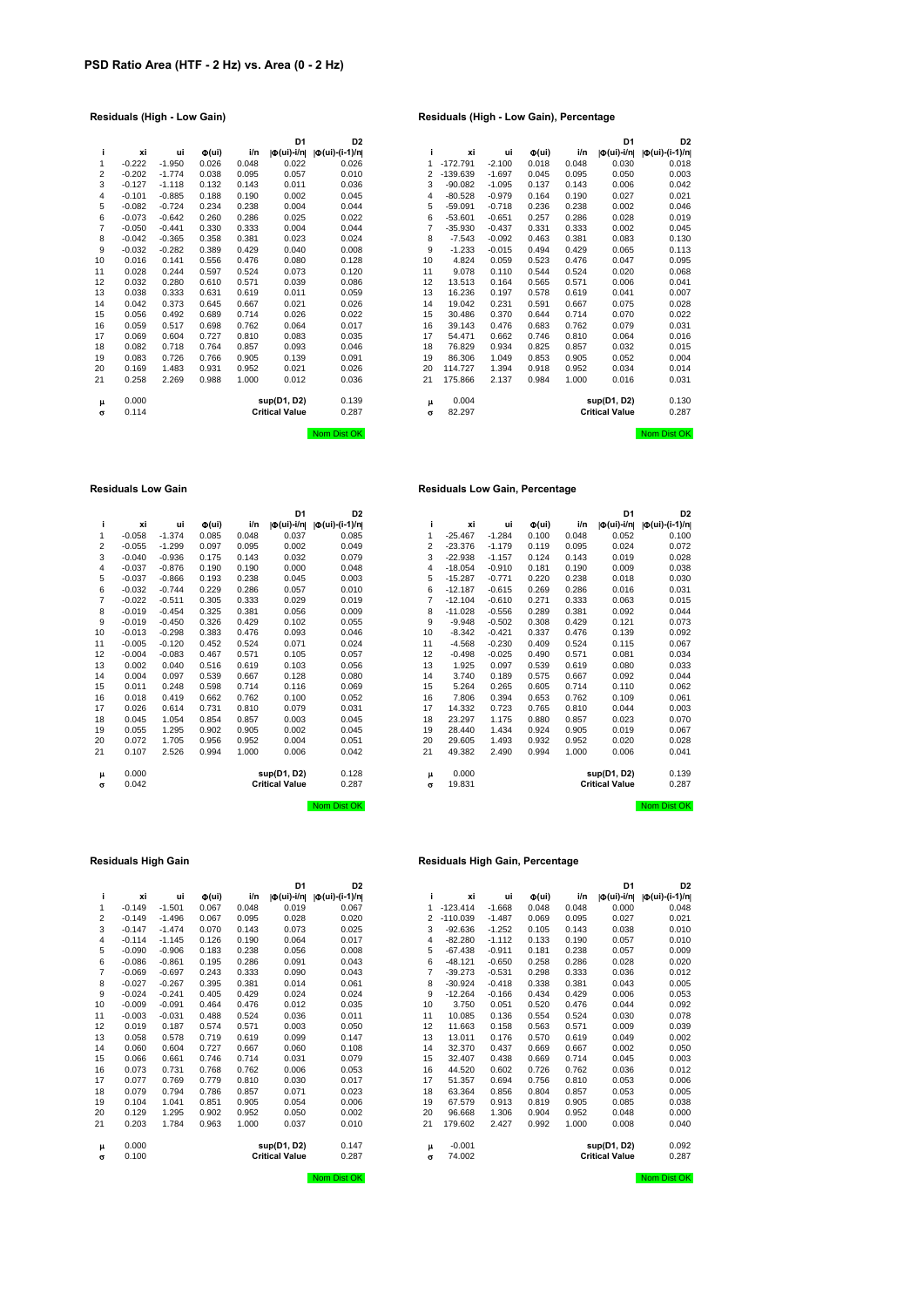|    |          |          |                              |       | D <sub>1</sub>        | D <sub>2</sub>                |                |            |          |                              |       | D <sub>1</sub>          | D2                  |
|----|----------|----------|------------------------------|-------|-----------------------|-------------------------------|----------------|------------|----------|------------------------------|-------|-------------------------|---------------------|
| i. | xi       | ui       | $\Phi(\mathsf{u}\mathsf{i})$ | i/n   | Ф(ui)-i/n             | $  \Phi(\text{ui})-(i-1)/n  $ | i.             | xi         | ui       | $\Phi(\mathsf{u}\mathsf{i})$ | i/n   | $ \Phi(\text{ui})-i/n $ | $ \Phi(ui)-(i-1)/n$ |
| 1  | $-0.540$ | $-1.304$ | 0.096                        | 0.048 | 0.049                 | 0.096                         | 1              | $-265.951$ | $-1.630$ | 0.052                        | 0.048 | 0.004                   | 0.052               |
| 2  | $-0.492$ | $-1.188$ | 0.117                        | 0.095 | 0.022                 | 0.070                         | $\overline{2}$ | $-236.865$ | $-1.452$ | 0.073                        | 0.095 | 0.022                   | 0.026               |
| 3  | $-0.463$ | $-1.119$ | 0.132                        | 0.143 | 0.011                 | 0.036                         | 3              | $-186.602$ | $-1.144$ | 0.126                        | 0.143 | 0.016                   | 0.031               |
| 4  | $-0.449$ | $-1.083$ | 0.139                        | 0.190 | 0.051                 | 0.004                         | 4              | $-156.545$ | $-0.959$ | 0.169                        | 0.190 | 0.022                   | 0.026               |
| 5  | $-0.402$ | $-0.972$ | 0.166                        | 0.238 | 0.073                 | 0.025                         | 5              | $-142.161$ | $-0.871$ | 0.192                        | 0.238 | 0.046                   | 0.001               |
| 6  | $-0.310$ | $-0.748$ | 0.227                        | 0.286 | 0.058                 | 0.011                         | 6              | $-141.803$ | $-0.869$ | 0.192                        | 0.286 | 0.093                   | 0.046               |
| 7  | $-0.308$ | $-0.744$ | 0.228                        | 0.333 | 0.105                 | 0.057                         | 7              | $-95.519$  | $-0.585$ | 0.279                        | 0.333 | 0.054                   | 0.007               |
| 8  | $-0.196$ | $-0.473$ | 0.318                        | 0.381 | 0.063                 | 0.015                         | 8              | $-92.005$  | $-0.564$ | 0.286                        | 0.381 | 0.095                   | 0.047               |
| 9  | $-0.136$ | $-0.329$ | 0.371                        | 0.429 | 0.057                 | 0.010                         | 9              | $-43.441$  | $-0.266$ | 0.395                        | 0.429 | 0.034                   | 0.014               |
| 10 | $-0.038$ | $-0.093$ | 0.463                        | 0.476 | 0.013                 | 0.035                         | 10             | 4.277      | 0.026    | 0.510                        | 0.476 | 0.034                   | 0.082               |
| 11 | 0.069    | 0.166    | 0.566                        | 0.524 | 0.042                 | 0.090                         | 11             | 11.711     | 0.072    | 0.529                        | 0.524 | 0.005                   | 0.052               |
| 12 | 0.077    | 0.185    | 0.573                        | 0.571 | 0.002                 | 0.050                         | 12             | 21.731     | 0.133    | 0.553                        | 0.571 | 0.018                   | 0.029               |
| 13 | 0.104    | 0.250    | 0.599                        | 0.619 | 0.020                 | 0.027                         | 13             | 38.745     | 0.237    | 0.594                        | 0.619 | 0.025                   | 0.022               |
| 14 | 0.121    | 0.292    | 0.615                        | 0.667 | 0.052                 | 0.004                         | 14             | 45.455     | 0.279    | 0.610                        | 0.667 | 0.057                   | 0.009               |
| 15 | 0.174    | 0.421    | 0.663                        | 0.714 | 0.051                 | 0.004                         | 15             | 78.304     | 0.480    | 0.684                        | 0.714 | 0.030                   | 0.018               |
| 16 | 0.175    | 0.422    | 0.664                        | 0.762 | 0.098                 | 0.051                         | 16             | 79.428     | 0.487    | 0.687                        | 0.762 | 0.075                   | 0.028               |
| 17 | 0.221    | 0.534    | 0.703                        | 0.810 | 0.106                 | 0.059                         | 17             | 117.519    | 0.720    | 0.764                        | 0.810 | 0.045                   | 0.002               |
| 18 | 0.250    | 0.604    | 0.727                        | 0.857 | 0.130                 | 0.082                         | 18             | 146.029    | 0.895    | 0.815                        | 0.857 | 0.043                   | 0.005               |
| 19 | 0.423    | 1.021    | 0.846                        | 0.905 | 0.058                 | 0.011                         | 19             | 183.834    | 1.127    | 0.870                        | 0.905 | 0.035                   | 0.013               |
| 20 | 0.544    | 1.314    | 0.906                        | 0.952 | 0.047                 | 0.001                         | 20             | 307.111    | 1.882    | 0.970                        | 0.952 | 0.018                   | 0.065               |
| 21 | 1.177    | 2.843    | 0.998                        | 1.000 | 0.002                 | 0.045                         | 21             | 326.658    | 2.002    | 0.977                        | 1.000 | 0.023                   | 0.025               |
| μ  | 0.000    |          |                              |       | sup(D1, D2)           | 0.130                         | μ              | $-0.004$   |          |                              |       | sup(D1, D2)             | 0.095               |
| σ  | 0.414    |          |                              |       | <b>Critical Value</b> | 0.287                         | $\sigma$       | 163.178    |          |                              |       | <b>Critical Value</b>   | 0.287               |
|    |          |          |                              |       |                       | Nom Dist OK                   |                |            |          |                              |       |                         | Nom Dist Ok         |

|    |          |          |                              |       | D <sub>1</sub>                      | D <sub>2</sub>    |                |            |          |                              |       | D <sub>1</sub>            | D <sub>2</sub>       |
|----|----------|----------|------------------------------|-------|-------------------------------------|-------------------|----------------|------------|----------|------------------------------|-------|---------------------------|----------------------|
| i. | xi       | ui       | $\Phi(\mathsf{u}\mathsf{i})$ | i/n   | $ \Phi(\mathsf{u} \mathsf{i})$ -i/n | $ D(ui)-(i-1)/n $ | i              | xi         | ui       | $\Phi(\mathsf{u}\mathsf{i})$ | i/n   | $ \Phi(\mathsf{ui})$ -i/n | $ \Phi(ui)-(i-1)/n $ |
| 1  | $-0.540$ | $-1.304$ | 0.096                        | 0.048 | 0.049                               | 0.096             | 1              | $-265.951$ | $-1.630$ | 0.052                        | 0.048 | 0.004                     | 0.052                |
| 2  | $-0.492$ | $-1.188$ | 0.117                        | 0.095 | 0.022                               | 0.070             | $\overline{2}$ | $-236.865$ | $-1.452$ | 0.073                        | 0.095 | 0.022                     | 0.026                |
| 3  | $-0.463$ | $-1.119$ | 0.132                        | 0.143 | 0.011                               | 0.036             | 3              | $-186.602$ | $-1.144$ | 0.126                        | 0.143 | 0.016                     | 0.031                |
| 4  | $-0.449$ | $-1.083$ | 0.139                        | 0.190 | 0.051                               | 0.004             | 4              | $-156.545$ | $-0.959$ | 0.169                        | 0.190 | 0.022                     | 0.026                |
| 5  | $-0.402$ | $-0.972$ | 0.166                        | 0.238 | 0.073                               | 0.025             | 5              | $-142.161$ | $-0.871$ | 0.192                        | 0.238 | 0.046                     | 0.001                |
| 6  | $-0.310$ | $-0.748$ | 0.227                        | 0.286 | 0.058                               | 0.011             | 6              | $-141.803$ | $-0.869$ | 0.192                        | 0.286 | 0.093                     | 0.046                |
| 7  | $-0.308$ | $-0.744$ | 0.228                        | 0.333 | 0.105                               | 0.057             | 7              | $-95.519$  | $-0.585$ | 0.279                        | 0.333 | 0.054                     | 0.007                |
| 8  | $-0.196$ | $-0.473$ | 0.318                        | 0.381 | 0.063                               | 0.015             | 8              | $-92.005$  | $-0.564$ | 0.286                        | 0.381 | 0.095                     | 0.047                |
| 9  | $-0.136$ | $-0.329$ | 0.371                        | 0.429 | 0.057                               | 0.010             | 9              | $-43.441$  | $-0.266$ | 0.395                        | 0.429 | 0.034                     | 0.014                |
| 0  | $-0.038$ | $-0.093$ | 0.463                        | 0.476 | 0.013                               | 0.035             | 10             | 4.277      | 0.026    | 0.510                        | 0.476 | 0.034                     | 0.082                |
| 1  | 0.069    | 0.166    | 0.566                        | 0.524 | 0.042                               | 0.090             | 11             | 11.711     | 0.072    | 0.529                        | 0.524 | 0.005                     | 0.052                |
| 2  | 0.077    | 0.185    | 0.573                        | 0.571 | 0.002                               | 0.050             | 12             | 21.731     | 0.133    | 0.553                        | 0.571 | 0.018                     | 0.029                |
| 3  | 0.104    | 0.250    | 0.599                        | 0.619 | 0.020                               | 0.027             | 13             | 38.745     | 0.237    | 0.594                        | 0.619 | 0.025                     | 0.022                |
| 4  | 0.121    | 0.292    | 0.615                        | 0.667 | 0.052                               | 0.004             | 14             | 45.455     | 0.279    | 0.610                        | 0.667 | 0.057                     | 0.009                |
| 5  | 0.174    | 0.421    | 0.663                        | 0.714 | 0.051                               | 0.004             | 15             | 78.304     | 0.480    | 0.684                        | 0.714 | 0.030                     | 0.018                |
| 6  | 0.175    | 0.422    | 0.664                        | 0.762 | 0.098                               | 0.051             | 16             | 79.428     | 0.487    | 0.687                        | 0.762 | 0.075                     | 0.028                |
| 7  | 0.221    | 0.534    | 0.703                        | 0.810 | 0.106                               | 0.059             | 17             | 117.519    | 0.720    | 0.764                        | 0.810 | 0.045                     | 0.002                |
| 8  | 0.250    | 0.604    | 0.727                        | 0.857 | 0.130                               | 0.082             | 18             | 146.029    | 0.895    | 0.815                        | 0.857 | 0.043                     | 0.005                |
| 9  | 0.423    | 1.021    | 0.846                        | 0.905 | 0.058                               | 0.011             | 19             | 183.834    | 1.127    | 0.870                        | 0.905 | 0.035                     | 0.013                |
| 0  | 0.544    | 1.314    | 0.906                        | 0.952 | 0.047                               | 0.001             | 20             | 307.111    | 1.882    | 0.970                        | 0.952 | 0.018                     | 0.065                |
| 1  | 1.177    | 2.843    | 0.998                        | 1.000 | 0.002                               | 0.045             | 21             | 326.658    | 2.002    | 0.977                        | 1.000 | 0.023                     | 0.025                |
| μ  | 0.000    |          |                              |       | sup(D1, D2)                         | 0.130             | μ              | $-0.004$   |          |                              |       | sup(D1, D2)               | 0.095                |
| σ  | 0.414    |          |                              |       | <b>Critical Value</b>               | 0.287             | $\sigma$       | 163.178    |          |                              |       | <b>Critical Value</b>     | 0.287                |
|    |          |          |                              |       |                                     | Nom Dist OK       |                |            |          |                              |       |                           | Nom Dist OK          |

### **Residuals Low Gain Residuals Low Gain, Percentage**

|    |          |          |                              |       | D <sub>1</sub>                                     | D <sub>2</sub>        |                |           |          |                              |       | D <sub>1</sub>                      | D <sub>2</sub>       |
|----|----------|----------|------------------------------|-------|----------------------------------------------------|-----------------------|----------------|-----------|----------|------------------------------|-------|-------------------------------------|----------------------|
| j. | хi       | ui       | $\Phi(\mathsf{u}\mathsf{i})$ | i/n   | $ \Phi(\mathsf{ui})\text{-}\mathsf{i}/\mathsf{n} $ | $ \Phi (ui)-(i-1)/n $ | i              | xi        | ui       | $\Phi(\mathsf{u}\mathsf{i})$ | i/n   | $ \Phi(\mathsf{u} \mathsf{i})$ -i/n | $ \Phi(ui)-(i-1)/n $ |
| 1  | $-0.152$ | $-2.647$ | 0.004                        | 0.048 | 0.044                                              | 0.004                 | 1              | $-24.732$ | $-1.239$ | 0.108                        | 0.048 | 0.060                               | 0.108                |
| 2  | $-0.091$ | $-1.576$ | 0.058                        | 0.095 | 0.038                                              | 0.010                 | 2              | $-22.881$ | $-1.146$ | 0.126                        | 0.095 | 0.031                               | 0.078                |
| 3  | $-0.070$ | $-1.220$ | 0.111                        | 0.143 | 0.032                                              | 0.016                 | 3              | $-22.611$ | $-1.133$ | 0.129                        | 0.143 | 0.014                               | 0.033                |
| 4  | $-0.057$ | $-0.988$ | 0.162                        | 0.190 | 0.029                                              | 0.019                 | 4              | $-15.703$ | $-0.787$ | 0.216                        | 0.190 | 0.025                               | 0.073                |
| 5  | $-0.032$ | $-0.559$ | 0.288                        | 0.238 | 0.050                                              | 0.098                 | 5              | $-14.626$ | $-0.733$ | 0.232                        | 0.238 | 0.006                               | 0.041                |
| 6  | $-0.023$ | $-0.406$ | 0.342                        | 0.286 | 0.057                                              | 0.104                 | 6              | $-13.410$ | $-0.672$ | 0.251                        | 0.286 | 0.035                               | 0.013                |
| 7  | $-0.012$ | $-0.200$ | 0.421                        | 0.333 | 0.087                                              | 0.135                 | $\overline{7}$ | $-13.142$ | $-0.658$ | 0.255                        | 0.333 | 0.078                               | 0.031                |
| 8  | $-0.005$ | $-0.081$ | 0.468                        | 0.381 | 0.087                                              | 0.134                 | 8              | $-11.939$ | $-0.598$ | 0.275                        | 0.381 | 0.106                               | 0.058                |
| 9  | $-0.003$ | $-0.044$ | 0.483                        | 0.429 | 0.054                                              | 0.102                 | 9              | $-9.520$  | $-0.477$ | 0.317                        | 0.429 | 0.112                               | 0.064                |
| 10 | 0.005    | 0.079    | 0.532                        | 0.476 | 0.055                                              | 0.103                 | 10             | $-7.726$  | $-0.387$ | 0.349                        | 0.476 | 0.127                               | 0.079                |
| 11 | 0.008    | 0.142    | 0.556                        | 0.524 | 0.033                                              | 0.080                 | 11             | $-6.043$  | $-0.303$ | 0.381                        | 0.524 | 0.143                               | 0.095                |
| 12 | 0.014    | 0.235    | 0.593                        | 0.571 | 0.022                                              | 0.069                 | 12             | $-1.044$  | $-0.052$ | 0.479                        | 0.571 | 0.092                               | 0.045                |
| 13 | 0.022    | 0.389    | 0.652                        | 0.619 | 0.032                                              | 0.080                 | 13             | 1.760     | 0.088    | 0.535                        | 0.619 | 0.084                               | 0.036                |
| 14 | 0.024    | 0.422    | 0.663                        | 0.667 | 0.003                                              | 0.044                 | 14             | 2.527     | 0.127    | 0.550                        | 0.667 | 0.116                               | 0.069                |
| 15 | 0.025    | 0.442    | 0.671                        | 0.714 | 0.044                                              | 0.004                 | 15             | 5.658     | 0.283    | 0.612                        | 0.714 | 0.103                               | 0.055                |
| 16 | 0.040    | 0.689    | 0.755                        | 0.762 | 0.007                                              | 0.040                 | 16             | 8.016     | 0.402    | 0.656                        | 0.762 | 0.106                               | 0.058                |
| 17 | 0.041    | 0.708    | 0.760                        | 0.810 | 0.049                                              | 0.001                 | 17             | 13.803    | 0.692    | 0.755                        | 0.810 | 0.054                               | 0.006                |
| 18 | 0.044    | 0.763    | 0.777                        | 0.857 | 0.080                                              | 0.032                 | 18             | 22.891    | 1.147    | 0.874                        | 0.857 | 0.017                               | 0.065                |
| 19 | 0.052    | 0.910    | 0.819                        | 0.905 | 0.086                                              | 0.038                 | 19             | 26.145    | 1.310    | 0.905                        | 0.905 | 0.000                               | 0.048                |
| 20 | 0.065    | 1.124    | 0.869                        | 0.952 | 0.083                                              | 0.035                 | 20             | 29,819    | 1.494    | 0.932                        | 0.952 | 0.020                               | 0.028                |
| 21 | 0.104    | 1.806    | 0.965                        | 1.000 | 0.035                                              | 0.012                 | 21             | 52.755    | 2.643    | 0.996                        | 1.000 | 0.004                               | 0.044                |
| μ  | 0.000    |          |                              |       | sup(D1, D2)                                        | 0.135                 | μ              | 0.000     |          |                              |       | sup(D1, D2)                         | 0.143                |
| σ  | 0.057    |          |                              |       | <b>Critical Value</b>                              | 0.287                 | $\sigma$       | 19.957    |          |                              |       | <b>Critical Value</b>               | 0.287                |
|    |          |          |                              |       |                                                    | Nom Dist OK           |                |           |          |                              |       |                                     | Nom Dist OK          |

| i              | хi       | ui       | $\Phi(\mathsf{ui})$ | i/n   | p(ui)-i/n             | $  \Phi(\text{ui}) - (i-1)/n  $ |
|----------------|----------|----------|---------------------|-------|-----------------------|---------------------------------|
| 1              | $-0.152$ | $-2.647$ | 0.004               | 0.048 | 0.044                 | 0.004                           |
| $\overline{2}$ | $-0.091$ | $-1.576$ | 0.058               | 0.095 | 0.038                 | 0.010                           |
| 3              | $-0.070$ | $-1.220$ | 0.111               | 0.143 | 0.032                 | 0.016                           |
| 4              | $-0.057$ | $-0.988$ | 0.162               | 0.190 | 0.029                 | 0.019                           |
| 5              | $-0.032$ | $-0.559$ | 0.288               | 0.238 | 0.050                 | 0.098                           |
| 6              | $-0.023$ | $-0.406$ | 0.342               | 0.286 | 0.057                 | 0.104                           |
| $\overline{7}$ | $-0.012$ | $-0.200$ | 0.421               | 0.333 | 0.087                 | 0.135                           |
| 8              | $-0.005$ | $-0.081$ | 0.468               | 0.381 | 0.087                 | 0.134                           |
| 9              | $-0.003$ | $-0.044$ | 0.483               | 0.429 | 0.054                 | 0.102                           |
| 10             | 0.005    | 0.079    | 0.532               | 0.476 | 0.055                 | 0.103                           |
| 11             | 0.008    | 0.142    | 0.556               | 0.524 | 0.033                 | 0.080                           |
| 12             | 0.014    | 0.235    | 0.593               | 0.571 | 0.022                 | 0.069                           |
| 13             | 0.022    | 0.389    | 0.652               | 0.619 | 0.032                 | 0.080                           |
| 14             | 0.024    | 0.422    | 0.663               | 0.667 | 0.003                 | 0.044                           |
| 15             | 0.025    | 0.442    | 0.671               | 0.714 | 0.044                 | 0.004                           |
| 16             | 0.040    | 0.689    | 0.755               | 0.762 | 0.007                 | 0.040                           |
| 17             | 0.041    | 0.708    | 0.760               | 0.810 | 0.049                 | 0.001                           |
| 18             | 0.044    | 0.763    | 0.777               | 0.857 | 0.080                 | 0.032                           |
| 19             | 0.052    | 0.910    | 0.819               | 0.905 | 0.086                 | 0.038                           |
| 20             | 0.065    | 1.124    | 0.869               | 0.952 | 0.083                 | 0.035                           |
| 21             | 0.104    | 1.806    | 0.965               | 1.000 | 0.035                 | 0.012                           |
| μ              | 0.000    |          |                     |       | sup(D1, D2)           | 0.135                           |
| σ              | 0.057    |          |                     |       | <b>Critical Value</b> | 0.287                           |

## **Residuals High Gain Residuals High Gain, Percentage**

|                |          |          |                              |       | D <sub>1</sub>          | D <sub>2</sub>                    |                |            |          |                              |       | D <sub>1</sub>                                              | D <sub>2</sub>       |
|----------------|----------|----------|------------------------------|-------|-------------------------|-----------------------------------|----------------|------------|----------|------------------------------|-------|-------------------------------------------------------------|----------------------|
| j.             | xi       | ui       | $\Phi(\mathsf{u}\mathsf{i})$ | i/n   | $ \Phi(\text{ui})$ -i/n | $  \Phi(\text{ui}) - (i - 1)/n  $ | i              | xi         | ui       | $\Phi(\mathsf{u}\mathsf{i})$ | i/n   | $ \Phi(\mathsf{u}\mathsf{i})\text{-}\mathsf{i}/\mathsf{n} $ | $ \Phi(ui)-(i-1)/n $ |
| $\mathbf{1}$   | $-0.579$ | $-1.379$ | 0.084                        | 0.048 | 0.036                   | 0.084                             |                | $-213.196$ | $-1.359$ | 0.087                        | 0.048 | 0.040                                                       | 0.087                |
| 2              | $-0.544$ | $-1.295$ | 0.098                        | 0.095 | 0.002                   | 0.050                             | $\overline{2}$ | $-207.045$ | $-1.319$ | 0.094                        | 0.095 | 0.002                                                       | 0.046                |
| 3              | $-0.488$ | $-1.160$ | 0.123                        | 0.143 | 0.020                   | 0.028                             | 3              | $-199.743$ | $-1.273$ | 0.102                        | 0.143 | 0.041                                                       | 0.006                |
| 4              | $-0.412$ | $-0.980$ | 0.163                        | 0.190 | 0.027                   | 0.021                             | 4              | $-155.571$ | $-0.991$ | 0.161                        | 0.190 | 0.030                                                       | 0.018                |
| 5              | $-0.378$ | $-0.901$ | 0.184                        | 0.238 | 0.054                   | 0.007                             | 5              | $-151.323$ | $-0.964$ | 0.167                        | 0.238 | 0.071                                                       | 0.023                |
| 6              | $-0.323$ | $-0.769$ | 0.221                        | 0.286 | 0.065                   | 0.017                             | 6              | $-148.529$ | $-0.946$ | 0.172                        | 0.286 | 0.114                                                       | 0.066                |
| $\overline{7}$ | $-0.312$ | $-0.742$ | 0.229                        | 0.333 | 0.104                   | 0.057                             |                | $-103.943$ | $-0.662$ | 0.254                        | 0.333 | 0.079                                                       | 0.032                |
| 8              | $-0.184$ | $-0.438$ | 0.331                        | 0.381 | 0.050                   | 0.003                             | 8              | $-81.717$  | $-0.521$ | 0.301                        | 0.381 | 0.080                                                       | 0.032                |
| 9              | $-0.104$ | $-0.248$ | 0.402                        | 0.429 | 0.026                   | 0.021                             | 9              | $-66.322$  | $-0.423$ | 0.336                        | 0.429 | 0.092                                                       | 0.045                |
| 10             | $-0.079$ | $-0.188$ | 0.425                        | 0.476 | 0.051                   | 0.003                             | 10             | $-3.448$   | $-0.022$ | 0.491                        | 0.476 | 0.015                                                       | 0.063                |
| 11             | 0.046    | 0.110    | 0.544                        | 0.524 | 0.020                   | 0.068                             | 11             | 7.105      | 0.045    | 0.518                        | 0.524 | 0.006                                                       | 0.042                |
| 12             | 0.078    | 0.186    | 0.574                        | 0.571 | 0.003                   | 0.050                             | 12             | 14.239     | 0.091    | 0.536                        | 0.571 | 0.035                                                       | 0.012                |
| 13             | 0.100    | 0.238    | 0.594                        | 0.619 | 0.025                   | 0.023                             | 13             | 37.701     | 0.240    | 0.595                        | 0.619 | 0.024                                                       | 0.023                |
| 14             | 0.123    | 0.293    | 0.615                        | 0.667 | 0.051                   | 0.004                             | 14             | 39.412     | 0.251    | 0.599                        | 0.667 | 0.068                                                       | 0.020                |
| 15             | 0.170    | 0.404    | 0.657                        | 0.714 | 0.057                   | 0.010                             | 15             | 81.188     | 0.517    | 0.698                        | 0.714 | 0.017                                                       | 0.031                |
| 16             | 0.180    | 0.427    | 0.665                        | 0.762 | 0.096                   | 0.049                             | 16             | 101.195    | 0.645    | 0.740                        | 0.762 | 0.021                                                       | 0.026                |
| 17             | 0.242    | 0.576    | 0.718                        | 0.810 | 0.092                   | 0.044                             | 17             | 130.326    | 0.830    | 0.797                        | 0.810 | 0.013                                                       | 0.035                |
| 18             | 0.278    | 0.662    | 0.746                        | 0.857 | 0.111                   | 0.064                             | 18             | 143.666    | 0.915    | 0.820                        | 0.857 | 0.037                                                       | 0.011                |
| 19             | 0.379    | 0.902    | 0.816                        | 0.905 | 0.088                   | 0.041                             | 19             | 159.102    | 1.014    | 0.845                        | 0.905 | 0.060                                                       | 0.012                |
| 20             | 0.696    | 1.657    | 0.951                        | 0.952 | 0.001                   | 0.046                             | 20             | 304.047    | 1.937    | 0.974                        | 0.952 | 0.021                                                       | 0.069                |
| 21             | 1.112    | 2.687    | 0.996                        | 1.000 | 0.004                   | 0.044                             | 21             | 312.768    | 1.993    | 0.977                        | 1.000 | 0.023                                                       | 0.024                |
| μ              | 0.000    |          |                              |       | sup(D1, D2)             | 0.111                             | μ              | $-0.004$   |          |                              |       | sup(D1, D2)                                                 | 0.114                |
| σ              | 0.420    |          |                              |       | <b>Critical Value</b>   | 0.287                             | $\sigma$       | 156.930    |          |                              |       | <b>Critical Value</b>                                       | 0.287                |

| Residuais riigii Galli |  |
|------------------------|--|
|                        |  |

|                |          |          |                     |       | וש                    | יי                    |
|----------------|----------|----------|---------------------|-------|-----------------------|-----------------------|
| i              | xi       | ui       | $\Phi(\mathsf{ui})$ | i/n   | O(ui)-i/n             | $ \Phi (ui)-(i-1)/n $ |
| 1              | $-0.579$ | $-1.379$ | 0.084               | 0.048 | 0.036                 | 0.084                 |
| $\overline{2}$ | $-0.544$ | $-1.295$ | 0.098               | 0.095 | 0.002                 | 0.050                 |
| 3              | $-0.488$ | $-1.160$ | 0.123               | 0.143 | 0.020                 | 0.028                 |
| 4              | $-0.412$ | $-0.980$ | 0.163               | 0.190 | 0.027                 | 0.021                 |
| 5              | $-0.378$ | $-0.901$ | 0.184               | 0.238 | 0.054                 | 0.007                 |
| 6              | $-0.323$ | $-0.769$ | 0.221               | 0.286 | 0.065                 | 0.017                 |
| $\overline{7}$ | $-0.312$ | $-0.742$ | 0.229               | 0.333 | 0.104                 | 0.057                 |
| 8              | $-0.184$ | $-0.438$ | 0.331               | 0.381 | 0.050                 | 0.003                 |
| 9              | $-0.104$ | $-0.248$ | 0.402               | 0.429 | 0.026                 | 0.021                 |
| 10             | $-0.079$ | $-0.188$ | 0.425               | 0.476 | 0.051                 | 0.003                 |
| 11             | 0.046    | 0.110    | 0.544               | 0.524 | 0.020                 | 0.068                 |
| 12             | 0.078    | 0.186    | 0.574               | 0.571 | 0.003                 | 0.050                 |
| 13             | 0.100    | 0.238    | 0.594               | 0.619 | 0.025                 | 0.023                 |
| 14             | 0.123    | 0.293    | 0.615               | 0.667 | 0.051                 | 0.004                 |
| 15             | 0.170    | 0.404    | 0.657               | 0.714 | 0.057                 | 0.010                 |
| 16             | 0.180    | 0.427    | 0.665               | 0.762 | 0.096                 | 0.049                 |
| 17             | 0.242    | 0.576    | 0.718               | 0.810 | 0.092                 | 0.044                 |
| 18             | 0.278    | 0.662    | 0.746               | 0.857 | 0.111                 | 0.064                 |
| 19             | 0.379    | 0.902    | 0.816               | 0.905 | 0.088                 | 0.041                 |
| 20             | 0.696    | 1.657    | 0.951               | 0.952 | 0.001                 | 0.046                 |
| 21             | 1.112    | 2.687    | 0.996               | 1.000 | 0.004                 | 0.044                 |
| μ              | 0.000    |          |                     |       | sup(D1, D2)           | 0.111                 |
| $\sigma$       | 0.420    |          |                     |       | <b>Critical Value</b> | 0.287                 |
|                |          |          |                     |       |                       |                       |